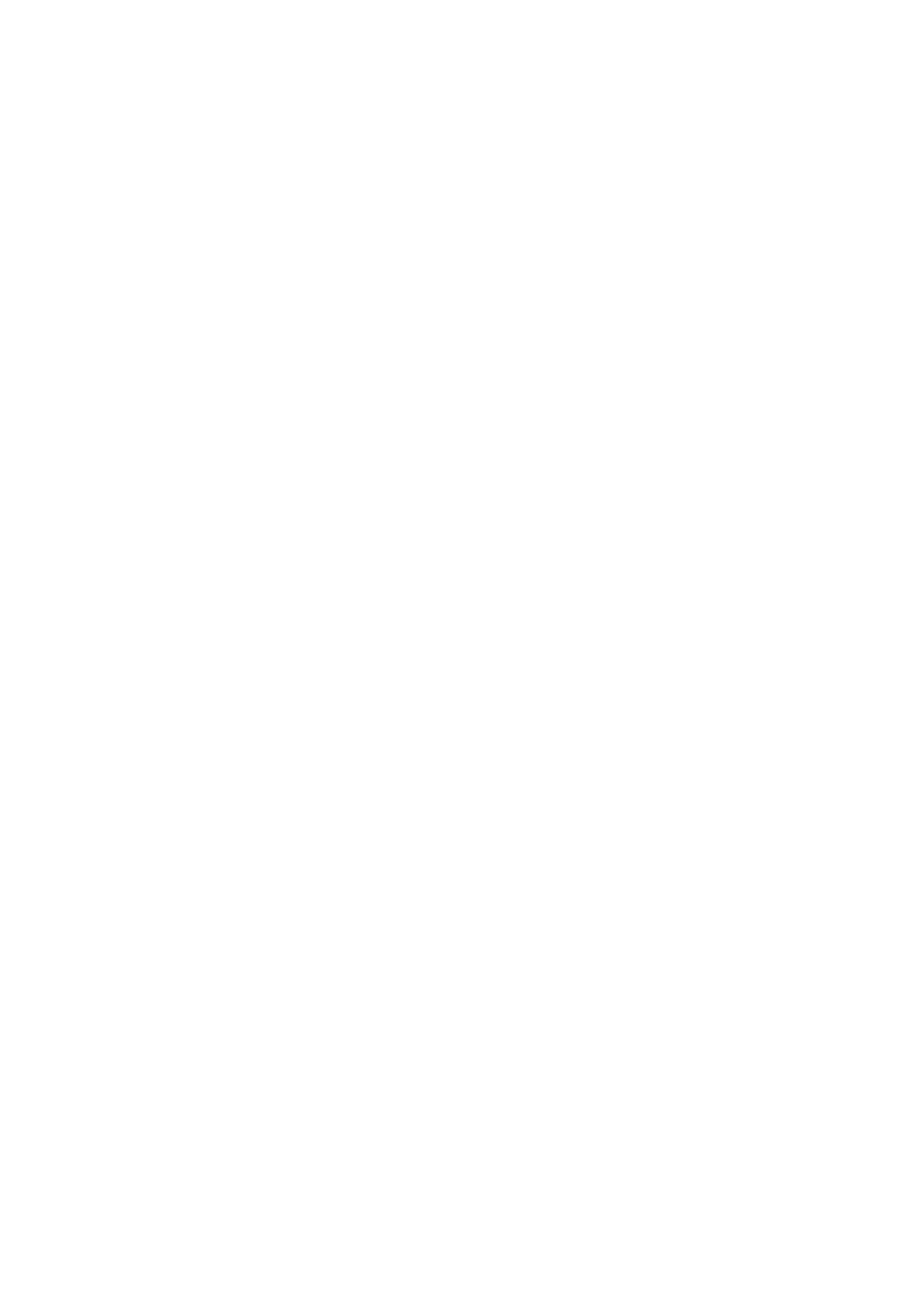

# **Proceedings of the 2nd Nordic Feed Science Conference**

## **15th – 16th June 2011 Uppsala Sweden**

| Institutionen för husdjurens<br>utfodring och vård | <b>Rapport 277</b><br><b>Report 277</b> |
|----------------------------------------------------|-----------------------------------------|
| <b>Swedish University of Agricultural Sciences</b> | Uppsala 2011                            |
| Department of Animal Nutrition and Management      | ISSN 0347-9838<br>ISRN SLU-HUV-R-277-SE |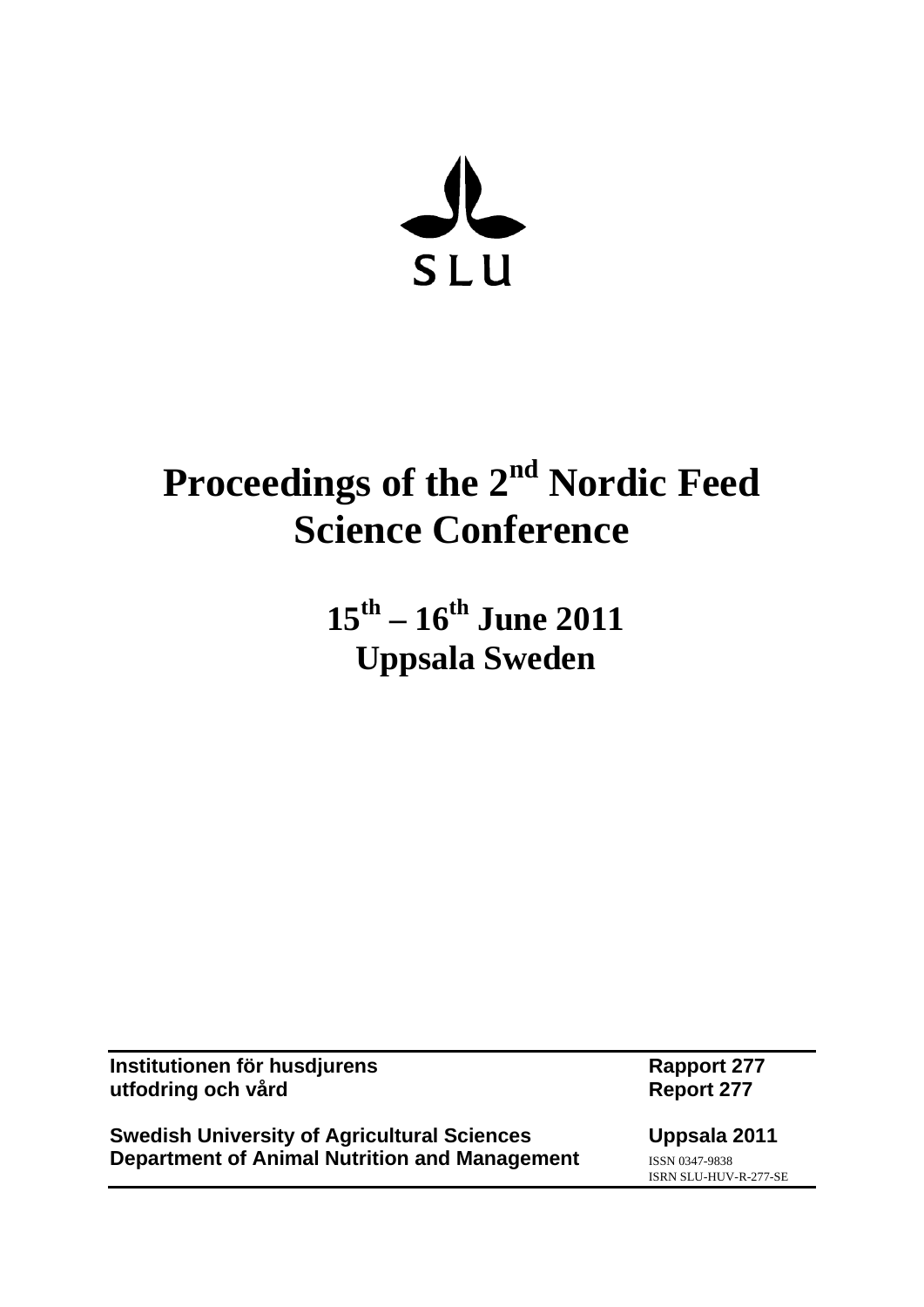*Published by:* Organising committee of the 2nd Nordic Feed Science Conference Department of Animal Nutrition and Management Swedish University of Agricultural Sciences (SLU) SE- 753 23 Uppsala, Sweden

Copyright © 2011 SLU

All rights reserved. Nothing from this publication may be reproduced, stored in computerised systems or published in any form or any manner, including electronic, mechanical, reprographic or photographic, without prior written permission from the publisher (SLU).

The individual contributions in this publication and any liabilities arising from them remain the responsibility of the authors.

*Organising Committee:*  Peter Udén Rolf Spörndly Cecilia E. Müller Kerstin Burstedt

*Edited by:*  P. Udén T. Eriksson C.E. Müller R. Spörndly

*Printed by:* SLU Repro SE-75007 Uppsala, Sweden

*Distributed by:* Department of Animal Nutrition and Management, Kungsängen Research Centre SE-75323 Uppsala, Sweden

www.slu.se/husdjur-utfodring-vard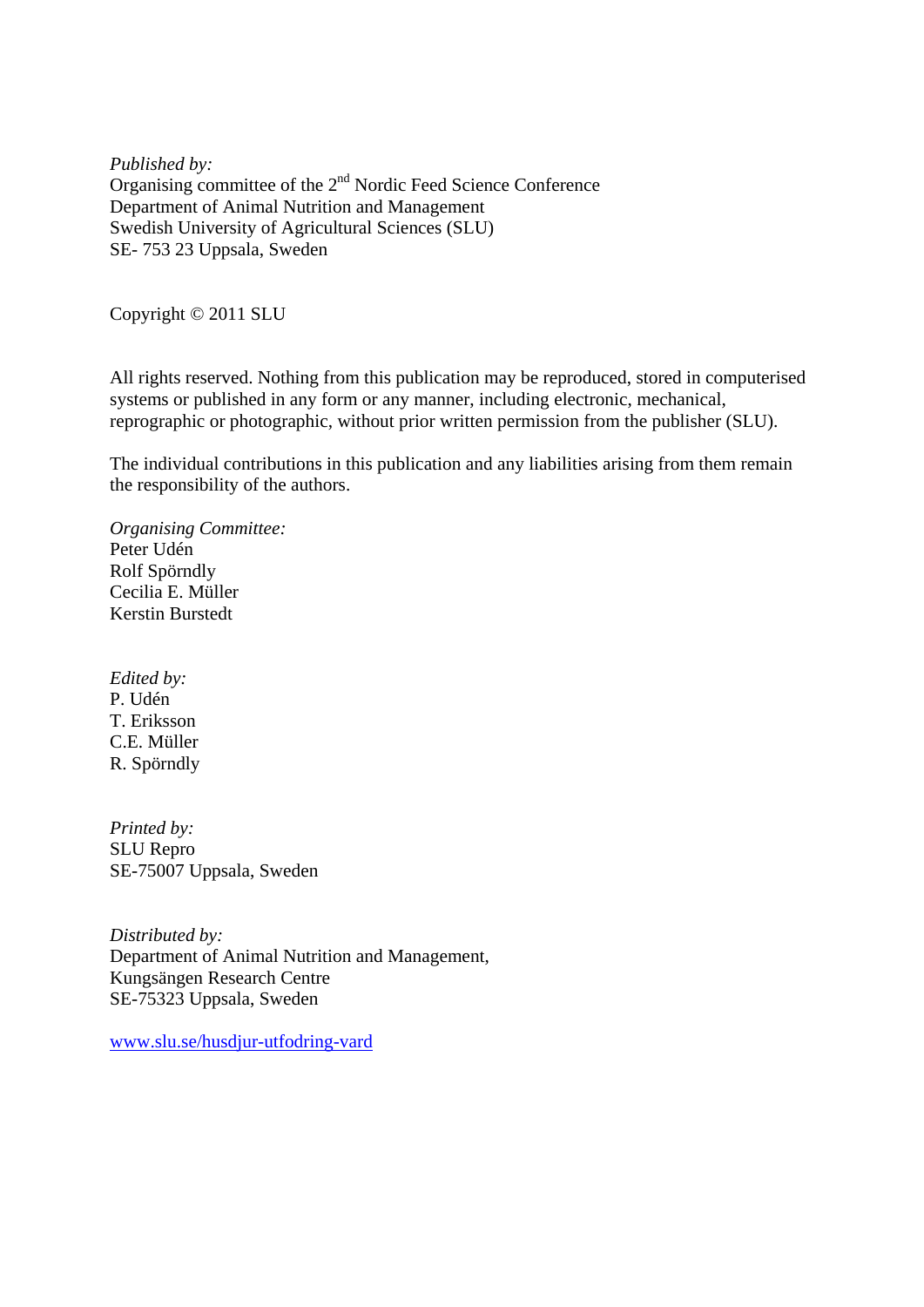#### **Foreword**

The organizing committee of the  $1<sup>st</sup>$  Nordic Feed Science Conference 2010 was very pleased with the large number of participants and the overwhelmingly positive response to the conference. The original idea was to arrange similar conferences on a biannual basis, but we have now changed our minds and decided to arrange it annually.

It has become apparent that conflicts with other conferences will occur every year. Therefore, the NFSC will have to adapt its theme, not to overlap with these conferences. This year NJF arranges its  $24<sup>th</sup>$  Congress in Uppsala and had planned a parallel session on feeds. The NJF organizing committee graciously accepted our suggestion of a joint meeting something which solved the problems of two conferences in the same month. What also occurs this year is that Norway arranges the EAAP meeting August 29 to September 2. Next year, Finland hosts the International Silage Conference July  $2 - 4$  and 2012, we clearly have to modify our program to exclude focus on forage conservation.

The 2011 NFSC has two sessions which differ from the normal oral and poster presentations. The first one takes place on Wednesday night after the NFSC dinner. It focuses on equine research capacities of the Nordic countries. The idea of this session was initiated by the very encouraging signals of increased cooperation among Nordic countries. Leading equine scientists have expressed great interest in joining forces and also to share each other's research facilities to a greater extent in the future. The second session takes place on Thursday before lunch. The topic is "Experimental design for production studies on dairy cows". The intention of this session is to share information and ideas on design and statistical evaluations of dairy cow studies. We have hopes that statistically oriented sessions will be a permanent part of future conferences.

Uppsala 2011-05-30

Peter Udén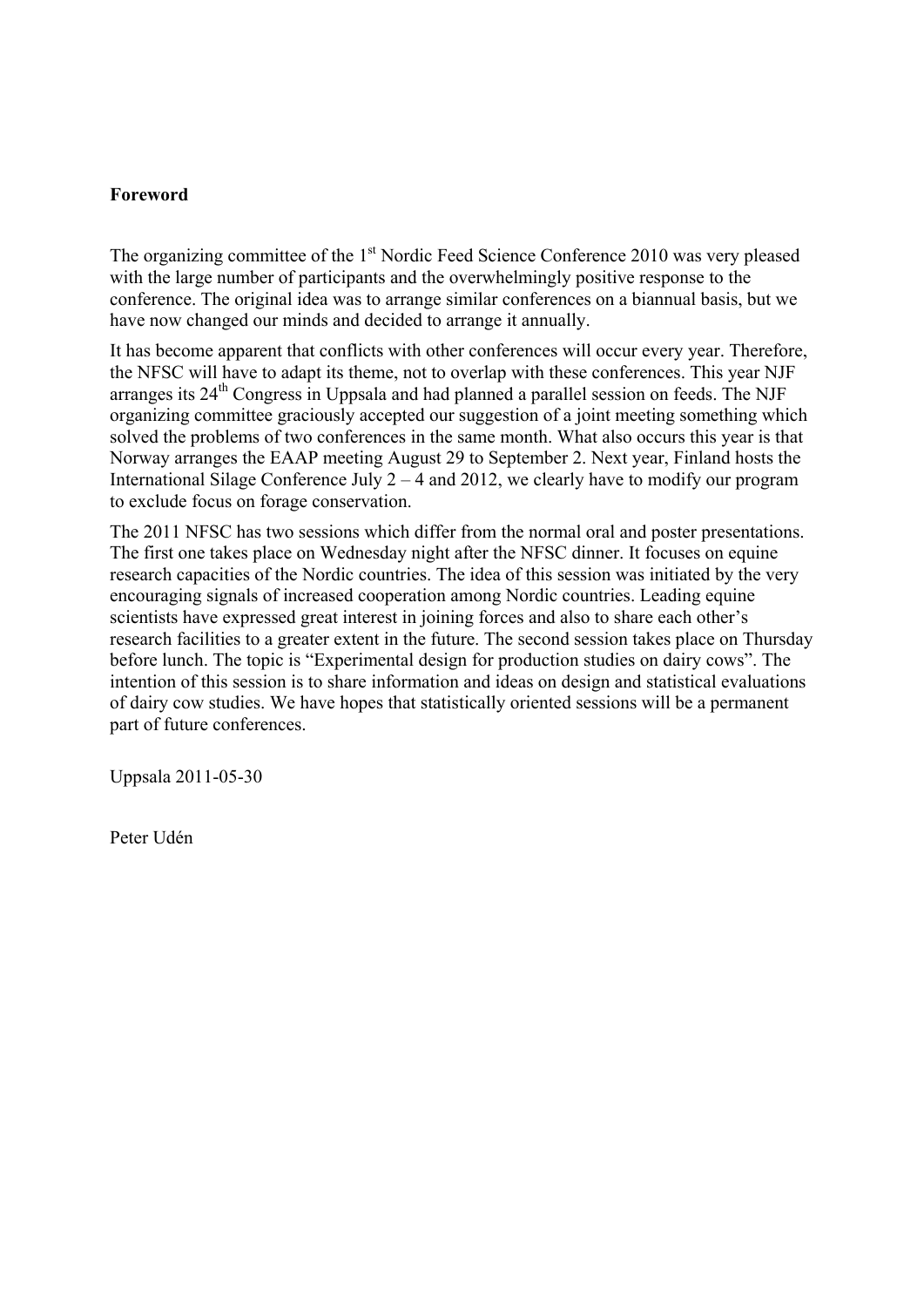## **Contents**

## **Methods and laboratory procedures**

| Comparison of <i>in vitro</i> and <i>in situ</i> methods in ruminant feed evaluation of<br><i>in vivo</i> organic matter digestibility of forages<br>S.J. Krizsan, L. Nyholm, J. Nousiainen, K-H. Südekum, P. Huhtanen                           | 5  |
|--------------------------------------------------------------------------------------------------------------------------------------------------------------------------------------------------------------------------------------------------|----|
| A ring-test of a wireless in vitro gas production system<br>C. Cornou, I.K. Auf der Mauer Hindrichsen, H. Worgan, E. Bakewell,<br>D.R. Yáñez Ruizd, L. Abecia, F. Tagliapietra, M. Cattani,<br>I.M. Lindhardt Drejer Storm, C. Ritz, H.H. Hansen | 10 |
| Urine excretion relative to K intake in Swedish Red cattle<br>T. Eriksson                                                                                                                                                                        | 15 |
| Prediction of rumen forage and concentrate residence times using data<br>from marker excretion studies<br>S.J. Krizsan, S. Seo, J. Lee, P. Huhtanen                                                                                              | 20 |
| Development of in vitro method for determination of methane<br>production kinetics<br>M. Ramin, P. Huhtanen                                                                                                                                      | 25 |
| In vitro estimation of rate and extent of ruminal digestion of cereal<br>feed fractions<br>M. N. Tahir, P. Lund, M. Hetta, K. Martinsson, P. Huhtanen                                                                                            | 29 |
| <b>Ruminant nutrition</b>                                                                                                                                                                                                                        |    |
| Magnesium chloride in dry cow silage to prevent parturient hypocalcemia<br>in dairy cows<br>C. Kronqvist, M. Jardstedt, R. Spörndly, K. Holtenius                                                                                                | 34 |
| Locally produced protein feeds for dairy bull calves<br>B. Johansson, T. Fernqvist, A. Hessle, E. Nadeau, A. Arnesson, K-I. Kumm                                                                                                                 | 38 |
| Plant development, agronomic performance and nutritive value depending<br>on hybrid, maturity and site in forage maize grown at high latitudes<br>Z. Mussadiq, M. Hetta, C. Swensson, A. M. Gustavsson                                           | 43 |
| Methane production in bull calves fed rations based on grain or different<br>levels of high-moisture corn kernel silage<br>A.L.F. Hellwing, K.F. Jørgensen, M. Vestergaard, M.R. Weisbjerg                                                       | 48 |
| Relationships between milk urea and production traits in dairy herds in Latvia<br>D. Ruska, D. Jonkus                                                                                                                                            | 53 |
| Estimating milk yield response to increasing feed intake in dairy cows -<br>evaluation of cow level versus group level approaches<br>C. Jensen, M.R. Weisbjerg, S. Østergaard                                                                    | 58 |
| $LYPSIKKI - a$ novel approach for the formulation of dairy cow rations<br>P. Huhtanen, J. Nousiainen                                                                                                                                             | 62 |
| Comparison of carrots and red palm oil as source of carotenoids in feed<br>V. Sterna, A. Jemeljanovs, I.H. Konosonoka, U. Antone, B. Lujane,<br>R. Anenkova                                                                                      | 68 |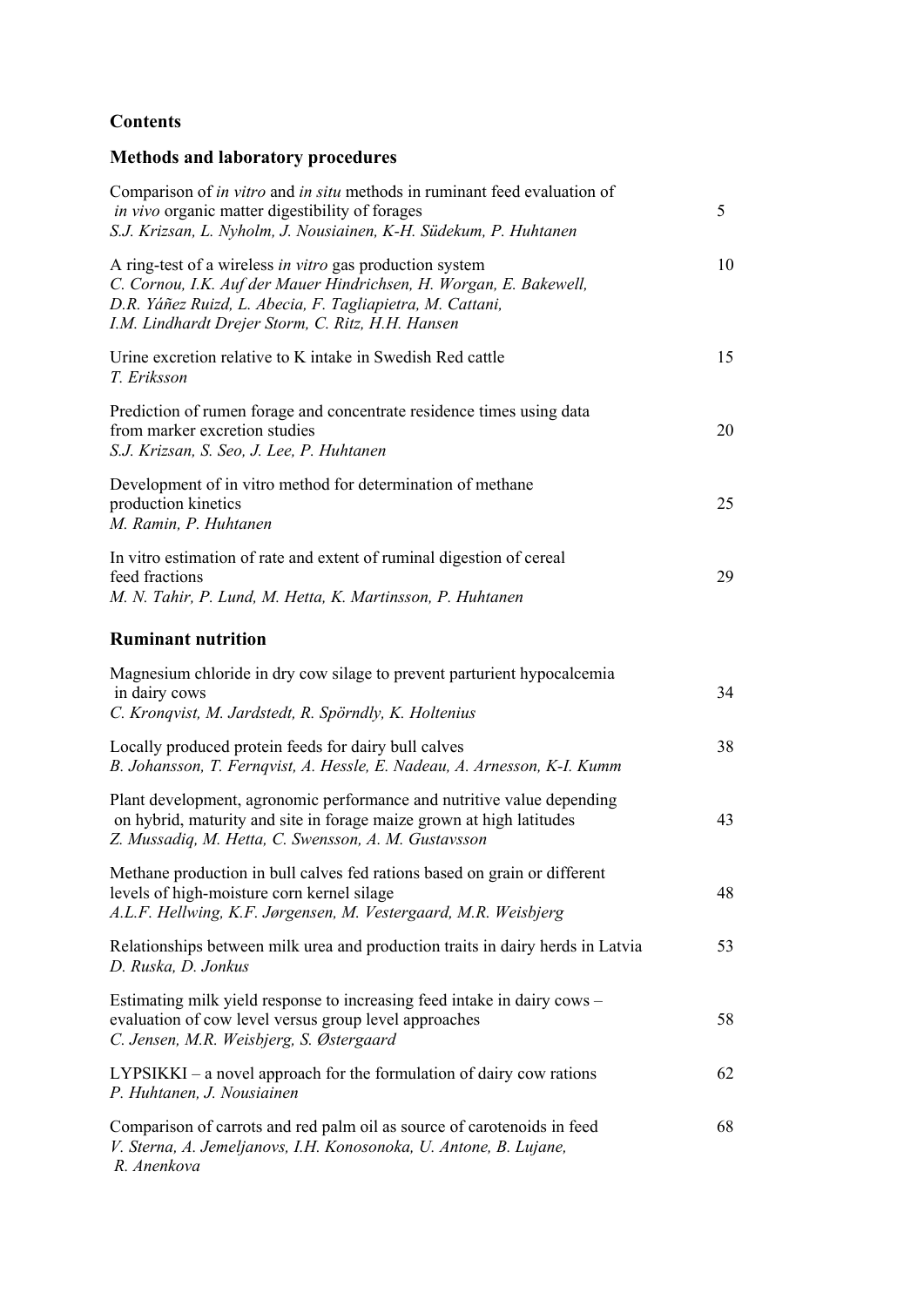| Buffering capacity and pH values of Swedish agricultural crops at harvest time<br>M.Knicky, R. Spörndly                                                                                                                                           | 73 |
|---------------------------------------------------------------------------------------------------------------------------------------------------------------------------------------------------------------------------------------------------|----|
| Novel crop options for beef cow grazing<br>M. Pesonen                                                                                                                                                                                             | 78 |
| Effects of increasing the proportions of high quality grass silage after peak<br>lactation on milk yield and milk composition in Swedish Red Breed dairy cows<br>M. Patel, E. Spörndly, E. Wredle, J. Bertilsson                                  | 83 |
| Effects of RRR- $\alpha$ -tocopheryl acetate supplementation during the transition<br>period on vitamin status in blood and milk of organic dairy cows during lactation<br>H. Lindqvist, E. Nadeau, K. Persson Waller, S. K. Jensen, B. Johansson | 86 |
| Glycerol improves fluid balance in dehydrated calves<br>A. Werner Omazic, S. Roos, M. Tråvén, E. Mellgren, J. Bertilsson, K. Holtenius                                                                                                            | 91 |
| <b>Horses</b>                                                                                                                                                                                                                                     |    |
| Feed and energy intake in standard bred yearlings in training on a<br>forage only diet<br>S. Ringmark, A. Jansson                                                                                                                                 | 95 |
| Urinary phosphorus excretion in growing horses in training fed forage ad libitum<br>and two levels of phosphorus<br>G. Ögren, K. Holtenius, A. Jansson                                                                                            | 98 |

#### **Discussion sessions not included in the Proceedings**

#### **Nordic resources for equine nutrition research – presentations and discussions**

Nordic funding of equine research *P. Kalling* 

Presentations of national resources for nutritional research *Dag Austbø, Ann-Helene Tausson, Markku Saastamoinen, Jan Erik Lindberg*

#### **Experimental design for production studies on dairy cows**

Replication in diet evaluations *P. Udén*

Change-over designs *J. Bertilsson*

Comparisons of continuous and change-over designs *P. Huhtanen*

On-farm studies *T. Kristensen*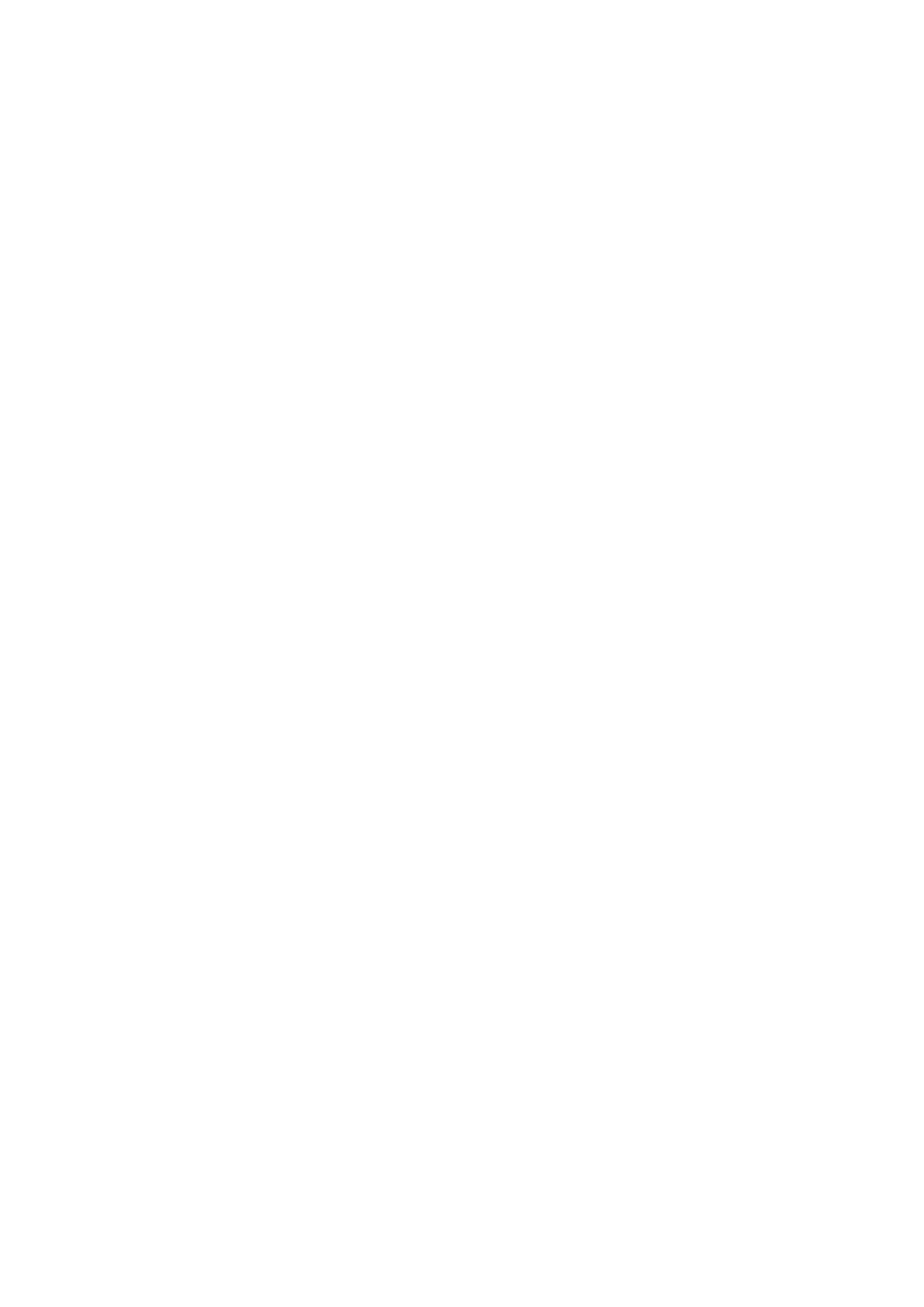#### **Comparison of** *in vitro* **and** *in situ* **methods in evaluation of forage** *in vivo* **organic matter digestibility in ruminants**

S. J. Krizsan<sup>1</sup>, L. Nyholm<sup>2</sup>, J. Nousiainen<sup>2</sup>, K.-H. Südekum<sup>3</sup>, P. Huhtanen<sup>1</sup> <sup>1</sup>Department of Agricultural Research for Northern Sweden, Swedish University of *Agricultural Sciences, S-901 83 Umeå, Sweden, 2 Valio Ltd., Farm Services, PO Box 10, FI-*00039 Valio, Finland, <sup>3</sup>Institute of Animal Science, University of Bonn, D-53115 Bonn, *Germany* 

## **Introduction**

Traditionally, feeding value of diets has been determined from tabulated digestibility coefficients and proximate analysis. The digestibility coefficients have been determined in trials with sheep fed at maintenance level of intake. This would be the most accurate reference method for further development of the rapid and cost-effective use of near infrared reflectance spectroscopy (NIRS) in commercial analysis of forage farm samples. However, more easily conducted laboratory methods have been developed for routine determination of forage digestibility. Different *in vitro* methods, based on rumen inoculums or enzymes, related to *in vivo* organic matter digestibility (OMD) by general or forage specific equations have been applied as a basis for NIRS calibrations in the Nordic countries (Huhtanen et al., 2006; Åkerlind et al., 2011). Recently, an accurate association between NIRS and indigestible neutral detergent fiber (iNDF) in grass silage was reported by Nousiainen et al. (2004). The iNDF fraction of primary and regrown grass, conserved as silage, were equally well related to *in vivo* OMD, while separate equations performed better for pepsin-cellulase solubility (Huhtanen et al., 2006). The objective of this study was to compare the application of different *in vitro* and *in situ* methods in empirical and mechanistic predictions of *in vivo* OMD for a wide variety of forages.

## **Materials and Methods**

Samples from a total of 50 forages, which had been used earlier in digestibility trials with sheep, were collected from Bonn University in Germany, and from MTT Agrifood Research and Helsinki University in Finland. The sample set comprised silages of alfalfa (n=3), corn  $(n=9)$ , corn stover  $(n=2)$ , grass  $(n=11)$ , whole crops of wheat and barley  $(n=8)$ , red clover  $(n=7)$ , and grass hays  $(n=5)$  and wheat straws  $(n=5)$ .

Concentrations of iNDF in all forage samples were determined following a 288-h *in situ* incubation in the rumen using 3 cows. Samples of 2 g were weighed into pre-weighed polyester bags with pore size of 12 µm and a pore area equal to 6% of the total surface (Saatifil PES 12/6; Saatitech S.p.A., Veniano, Como, Italy). Residues were analyzed for NDF including sodium sulfite and iNDF was expressed exclusive of residual ash. Isolated forage NDF of all samples was subjected to *in vitro* incubations with automatically recorded gas volumes. About 500 mg of sample were incubated in 60 mL of buffered rumen fluid for 72 h. Incubations were conducted at  $39^{\circ}$ C and recordings of each sample were repeated in 3 consecutive runs. *In vitro* pepsin-cellulase organic matter solubility (OMS) of the forages was determined in a 2-step gravimetric digestion method. Initially, samples were subjected to a pre-treatment with pepsin-HCl (1000 mL 0.5 M HCl and 2 g pepsin; Merck No. 7190, 2000 FIP U/g) for 24 h at 40 $^{\circ}$ C, further incubated for 48 h at 40 $^{\circ}$ C using crystalline cellulase from *Trichoderma viride* (3.3 g and 11.7 U/g; Onozuka R-10, Yakult Pharmaceutical Ind. Co. Ltd., Japan) and the insoluble residue was determined exclusive of residual ash. The *in vitro* methods based on the use of rumen inoculum were conducted at the Department of Animal Science of Helsinki University and at the Swedish University of Agricultural Sciences at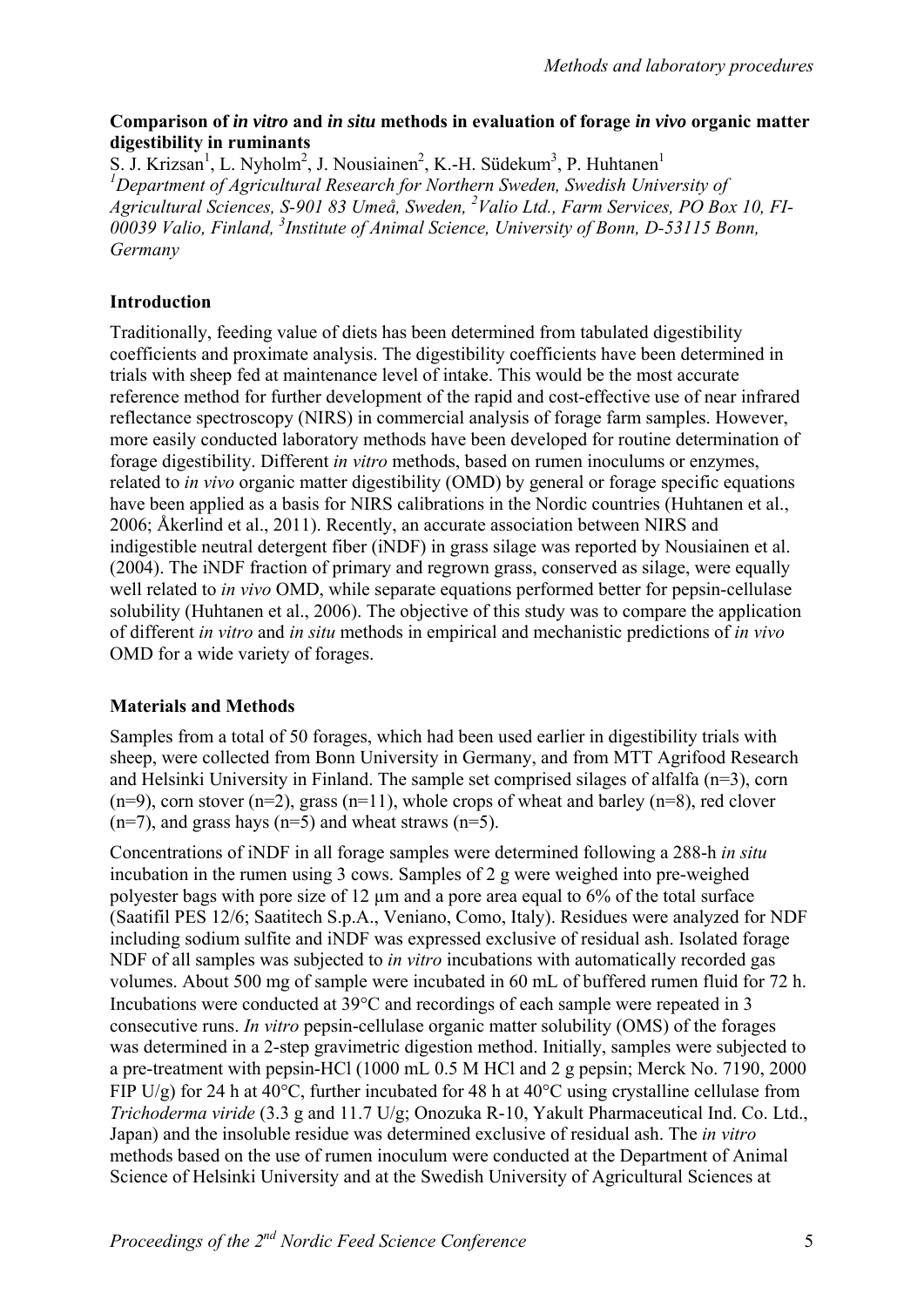#### *Methods and laboratory procedures*

Kungsängen Research Center. The 2-step *in vitro* procedure for determination of *in vitro* OMD at Helsinki University was conducted according to Tilley and Terry (1963). Samples were incubated using rumen fluid mixed with buffer for 48 h at 38°C. The second step of digestion was performed by adding 50 mL of a pepsin solution made from 2 g pepsin (Merck No. 7190, 2000 FIP U/g) dissolved in 1000 mL 0.5 M HCl; samples were kept additional 48 h at 38°C. The incubation residues were dried overnight at 103°C and thereafter combusted at 600°C for 16 h. At Kungsängen Research Center, *in vitro* OMD was determined by incubation in rumen fluid, as described by Lindgren (1979). The dried forage samples were incubated in 49 mL buffer and 1 mL of rumen fluid at 38°C for 96 h. Incubation residues were dried at 105°C for 3 h followed by ashing at 500°C for 40 min to determine rumen fluid organic matter solubility (VOS).

Digestibility of organic matter from the prolonged *in situ* incubations and from analyzed OMS values was calculated according to the general as well as the forage specific empirical equations reported by Huhtanen et al. (2006). Specific equations were used to predict OMD from iNDF ( $\text{OMD}_{\text{iNDF}}$ ) and  $\text{OMS}$  ( $\text{OMD}_{\text{OMS}}$ ) concentrations in hay and grass (combined primary and secondary growth or primary growth alone), legume, and whole crop silages, for other forages the general forage equation of Huhtanen et al. (2006) was used. Indigestible neutral detergent fiber was also used in a mechanistic model to estimate a first-order degradation rate  $(k_d)$  of neutral detergent fiber (NDF) from gas profile recordings to predict OMD (OMDGP). A 2-pool Gompertz model was fitted to the cumulative gas production profile of each sample and the parameter estimates were then used in a dynamic mechanistic rumen model to determine digestibility of potentially digestible NDF (pdNDF) as described by Huhtanen et al. (2008). The equation of Allen and Mertens (1988) was solved for  $k_d$  using known values of pdNDF digestibility and a rumen residence time of 50 h distributed between the non-escapable and escapable pools in a ratio of  $0.4:0.6$ . The OMD<sub>GP</sub> was calculated according to Eq. 1:

 $OMD<sub>GP</sub> (g/kg) = ((pdNDF \times pdNDFD) + dNDS) / (1000 - Ash),$  $\begin{bmatrix} 1 \end{bmatrix}$ 

where, pdNDF (g/kg of dry matter (DM)) = NDF – iNDF, pdNDFD (kg/kg) = digestibility of pdNDF, and dNDS  $(g/kg)$  = digestible neutral detergent soluble (NDS) part = (1000 – NDF – Ash)  $\times$  0.963 – 92. A general forage equation was applied in calculations of digestible NDS according to Huhtanen et al. (2006). Two empirical relationships according to Lindgren (1983), which only distinguished between more or less than 50% legumes in the silage, were used to calculate rumen fluid OMD from VOS (OMD<sub>VOS</sub>). Predictions of *in vivo* OMD from *in vitro* determined OMD by the modified method of Tilley and Terry (1963) (OMD<sub>TT</sub>) was determined from two equations (Møller et al., 1989; Søegaard et al., 2001), which only separated corn silage from other forages in the calculations.

The GLM procedure of SAS (2002-2003) was used to produce linear regressions to predict *in vivo* OMD from the different *in situ* and *in vitro* derived methods used as estimators of OMD. Deviating properties of forage types were investigated from leverage and influence by the diagnostics DFFITS<sub>i</sub> and DFBETAS<sub>i, i</sub>, where  $i = 1, 2, ..., 50$  and j, i denotes the jth regression coefficient in the regression equation  $(= 0 \text{ or } 1)$  estimated without observation i, where  $i = 1, 2, ..., 50$ , respectively. Cut off values suggesting that an observation warrants examination were set at  $|DFFITS_i| > 2\sqrt{(p/n)}$  and  $|DFBETAS_i| > 2\sqrt{n}$ , where p = number of model parameters, and  $n =$  total number of observations. Prediction equations were further evaluated by analysis of residuals. Predicted values were centered to a mean value of zero by subtracting the mean of predicted values from each prediction within method in combination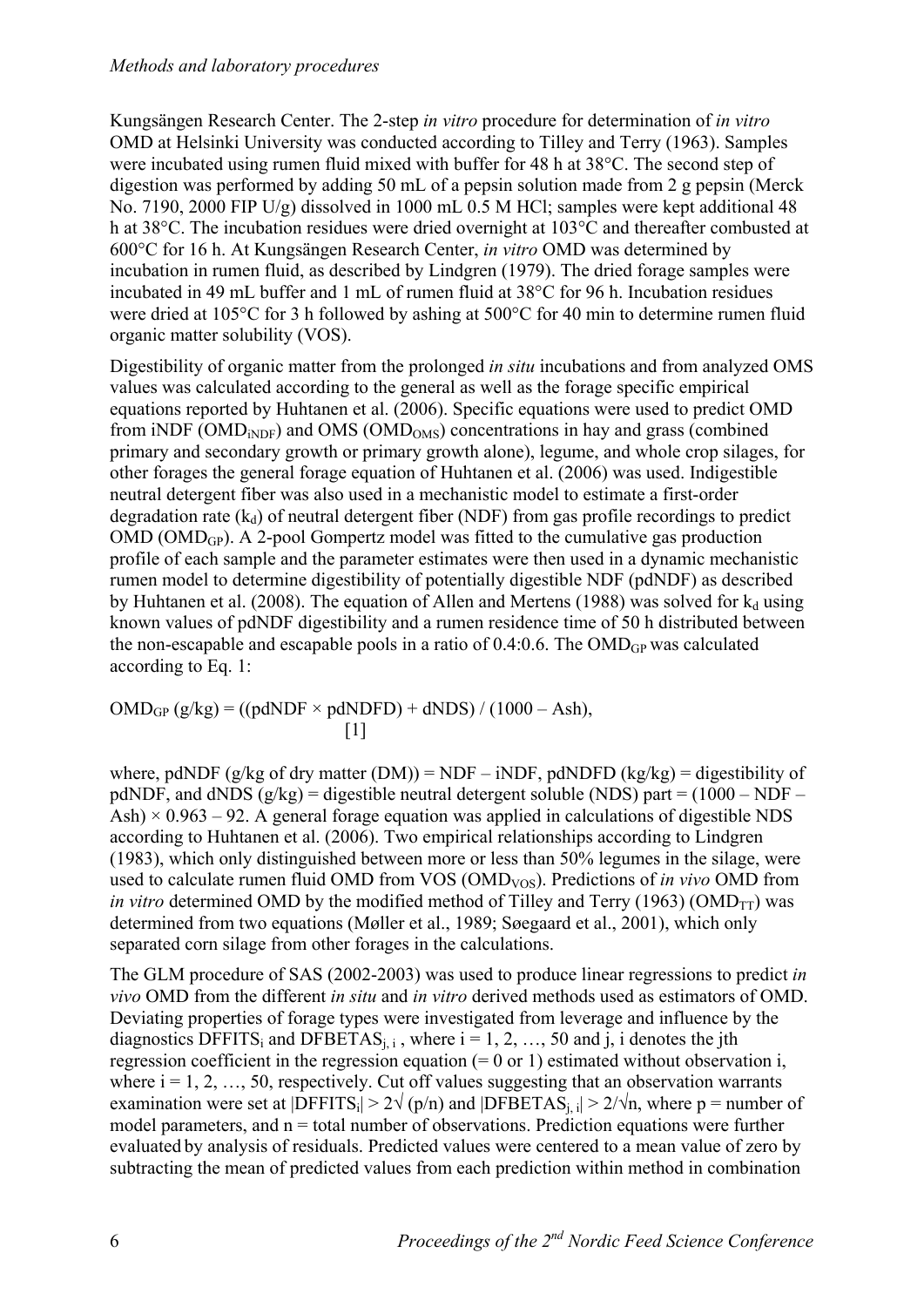with general or forage specific prediction equations. The slope and intercept estimates in the regression were orthogonal and could thereby be assessed as independent. Residual values were calculated as observed *in vivo* OMD minus predicted OMD. Prediction equations were evaluated by regressing residual values on the centered predicted values. Mean biases were assessed by using the intercepts of the regression equations, and the slopes of the regression equations were used to determine the presence of linear biases. Root mean square error of prediction (RMSEP) was calculated as RMSEP =  $\sqrt{\left[\Sigma\left(\ln \text{vivo OMD} - \text{Predicted OMD}\right)^2 / n\right]}$ .

#### **Results and Discussion**

The forages covered a wide range in chemical composition and *in vivo* OMD (Table 1). Four of the 5 wheat straws were treated with either  $NH<sub>3</sub>(3)$  or NaOH (1), which contributed to high standard deviations of the concentrations of CP (62 $\pm$ 28.8 g/kg of DM) and iNDF (166 $\pm$ 62.1 g/kg of DM) within forage type. One alfalfa sample was not preserved and instead fed as fresh herbage. This alfalfa was lower in DM (165 versus 369 and 421 g/kg) and higher in CP (258 versus 184 and 188 g/kg of DM) compared to the ensiled alfalfa.

**Table 1** Chemical composition and *in vivo* organic matter digestibility (OMD) of all forages.

| Parameter                                 | Mean | $SD^a$ | Minimum | Maximum |
|-------------------------------------------|------|--------|---------|---------|
| Dry matter (DM), $g/kg$                   | 414  | 233.6  | 165     | 914     |
| Organic matter, g/kg of DM                | 901  | 35.7   | 790     | 949     |
| Crude protein, $g/kg$ of DM               | 139  | 620    | 27      | 261     |
| Neutral detergent fiber (NDF), g/kg of DM | 498  | 1311   | 281     | 795     |
| Indigestible NDF, $g/kg$ of DM            | 121  | 48.8   | 52      | 264     |
| <i>In vivo</i> OMD, $g/kg$                | 677  | 910    | 386     | 808     |

<sup>a</sup>Standard deviation.

The predictive ability and source of bias of the different *in situ* and *in vitro* based predictions of *in vivo* OMD were evaluated using residual analysis (Table 2). Predictions of OMD based on OMS values, using either a general equation or the forage specific equations, overestimated *in vivo* OMD ( $P \le 0.05$ ; Table 2). Predictions by OMD<sub>TT</sub> and OMD<sub>GP</sub> displayed a positive linear bias (*P* < 0.01; Table 2), which indicated an overestimation of *in vivo* digestibility of OM at low values that changed to an underestimation at higher predicted OMD. Root mean square error of prediction was smallest for  $OMD<sub>OMS</sub>$  estimated by forage specific equations and highest for OMD<sub>iNDF</sub> by the general forage equation (Table 2). Samples of straw (3 out of 5) and alfalfa (all) appeared as leverage points and were influential observations in predictions of OMD based on iNDF using the general forage equation (results not presented). Further, 3 and 4 of the 5 straw samples were potential outliers in predictions of OMD based on VOS and OMS using the general forage equation, respectively (results not presented). Regenerating the residual analysis of predictions of *in vivo* OMD by OMD<sub>iNDF</sub> (general equation), VOS and OMD<sub>OMS</sub> (general equation) omitting the influential forage types decreased RMSEP to 26.9, 29.2 and 36.5, respectively. A mean bias of -0.024 was significant (*P* < 0.001) for the predictions based on OMDOMS (general equation) despite omitting the straw samples. Further, the small linear bias of 0.17 in the residual analysis of predictions of *in vivo* OMD by  $OMD<sub>iNDF</sub>$  (general equation) became significant  $(P = 0.03)$  in the regression when straw and alfalfa samples were not included.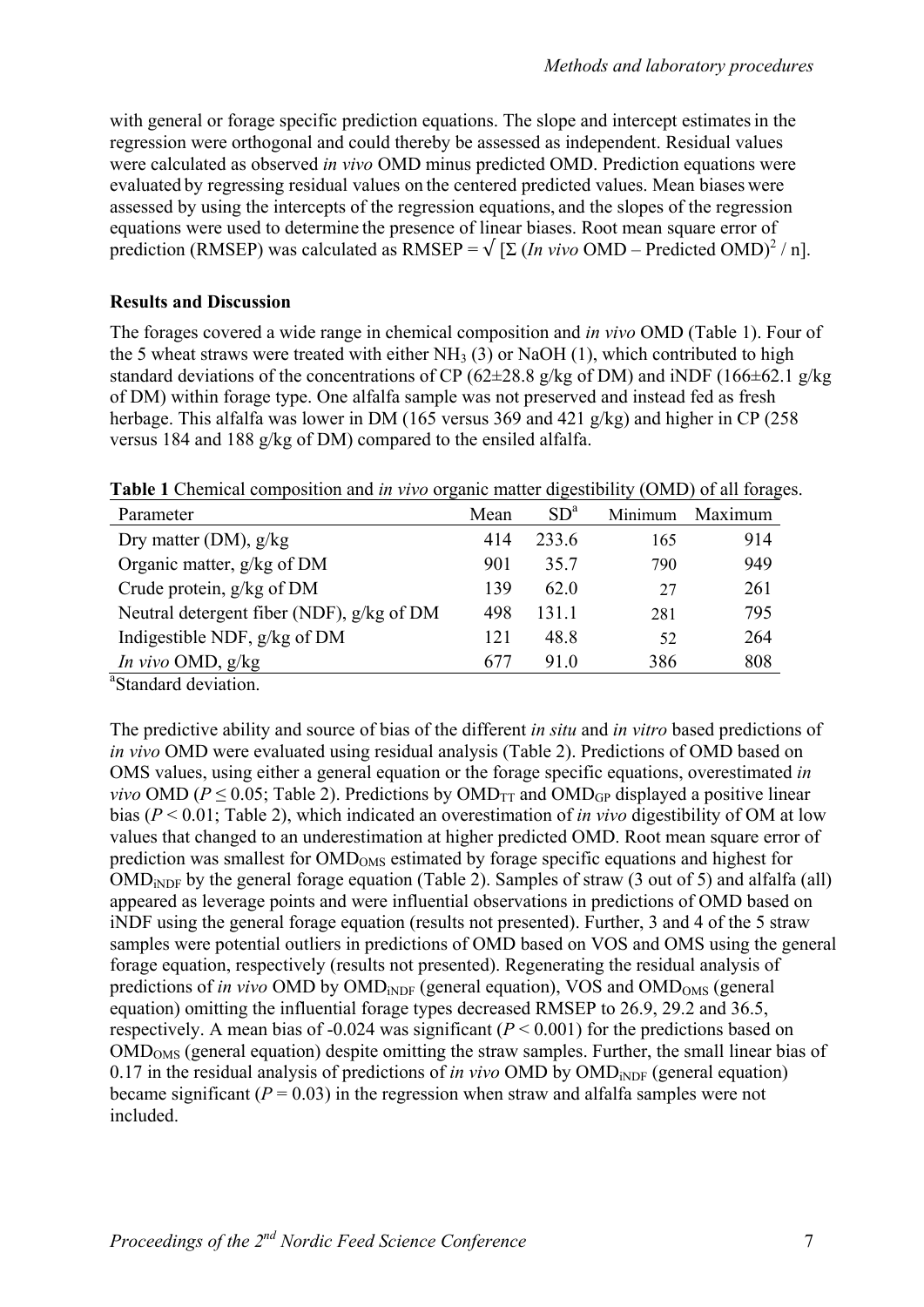| Prediction method <sup>a</sup>           | Mean bias | $SE^b$ | $P$ -value | Linear bias | <b>SE</b> | P-value | RMSEP <sup>c</sup> |
|------------------------------------------|-----------|--------|------------|-------------|-----------|---------|--------------------|
| $OMD_{iNDF1}$                            | $-1.92$   | 7.34   | 0.80       | 0.17        | 0.115     | 0.16    | 52.0               |
| $\mathrm{OMD}_{\mathrm{i}\mathrm{NDF2}}$ | $-5.30$   | 6.77   | 0.44       | 0.21        | 0.106     | 0.06    | 49.0               |
| $OMD$ <sub>GP</sub>                      | 3.14      | 5.48   | 0.57       | 0.26        | 0.084     | < 0.01  | 41.6               |
| OMD <sub>OMS1</sub>                      | $-21.5$   | 4.54   | < 0.001    | $-0.04$     | 0.052     | 0.47    | 38.2               |
| OMD <sub>OMS2</sub>                      | $-9.86$   | 4.85   | 0.05       | $-0.01$     | 0.058     | 0.89    | 35.1               |
| OMD <sub>VOS</sub>                       | $-9.37$   | 5.63   | 0.10       | 0.09        | 0.076     | 0.23    | 40.7               |
| $OMD_{TT}$                               | 4.30      | 5.29   | 0.42       | 0.22        | 0.079     | < 0.01  | 39.9               |

**Table 2** Assessment of sources of bias by regression analysis of the residual analysis of different *in situ* and *in vitro* based predictions of *in vivo* organic matter digestibility.

 $\frac{\text{OMD}_{\text{TT}}}{\text{N} \cdot \text{O}}$  and  $\frac{4.30}{\text{O} \cdot \text{O}}$  5.29 0.42 0.22 0.079 <0.01 39.9 and  $\frac{39.9}{\text{O}}$ concentration in a general empirical equation  $(\text{OMD}_{iNPF1})$  or in forage specific equations (OMD<sub>iNDF2</sub>); OMD determined using *in vitro* gas production derived data (OMD<sub>GP</sub>), from pepsincellulase solubility in a general empirical equation  $(OMD<sub>OMS1</sub>)$  or in forage specific equations  $(OMD<sub>OMS2</sub>)$ ; OMD determined from rumen fluid OM solubility in forage specific equations (OMDVOS); OMD determined from forage specific equations related to the 2-step *in vitro* incubation by Tilley and Terry (1963) ( $\overline{OMD}_{TT}$ ). <sup>b</sup>Standard error. <sup>c</sup>Root mean square error of prediction.

Variations in forage OMD have not been satisfactorily predicted from feed chemical composition (Van Soest, 1994; Nousiainen et al., 2004; Huhtanen et al., 2006). For this reason different *in situ* and *in vitro* methods have been developed and more or less successfully related to *in vivo* data on OMD. True digestibility of NDS is nearly complete and with small variation mostly caused by random effects. Consequently, an *in situ* or *in vitro* method with accurate predictive ability should reveal and correlate to differences in forage NDF quality. The empirical relationship between the iNDF concentration and OMD is based on the assumptions that iNDF and NDS are uniform nutritional entities and that the digestibility of pdNDF is strongly correlated with the concentration of forage iNDF (Huhtanen et al., 2006). However, samples of straw and alfalfa were pointed out as outlier forage types in predictions of OMD from a general empirical forage equation based on iNDF. Separating the effect of NDF quality and rate of fiber degradation in a more mechanistic approach did not improve the predictions compared to excluding influential forage types in the empirical relationship between iNDF and OMD. Among the *in vitro* methods OMDVOS generated predictions with smallest prediction error and without any bias. Likely, this method was less sensitive to fluctuations in rumen fluid (small amount used) and the prolonged *in vitro* incubation more correlated to forage iNDF concentration.

## **Conclusions**

Indigestible NDF performed only slightly better than rumen fluid organic matter solubility in predictions of *in vivo* OMD when outlier forage types (alfalfa and straw) were not included in the predictions. To account for forage specific equations for outlier forage types would improve overall predictions of forage *in vivo* OMD for both methods.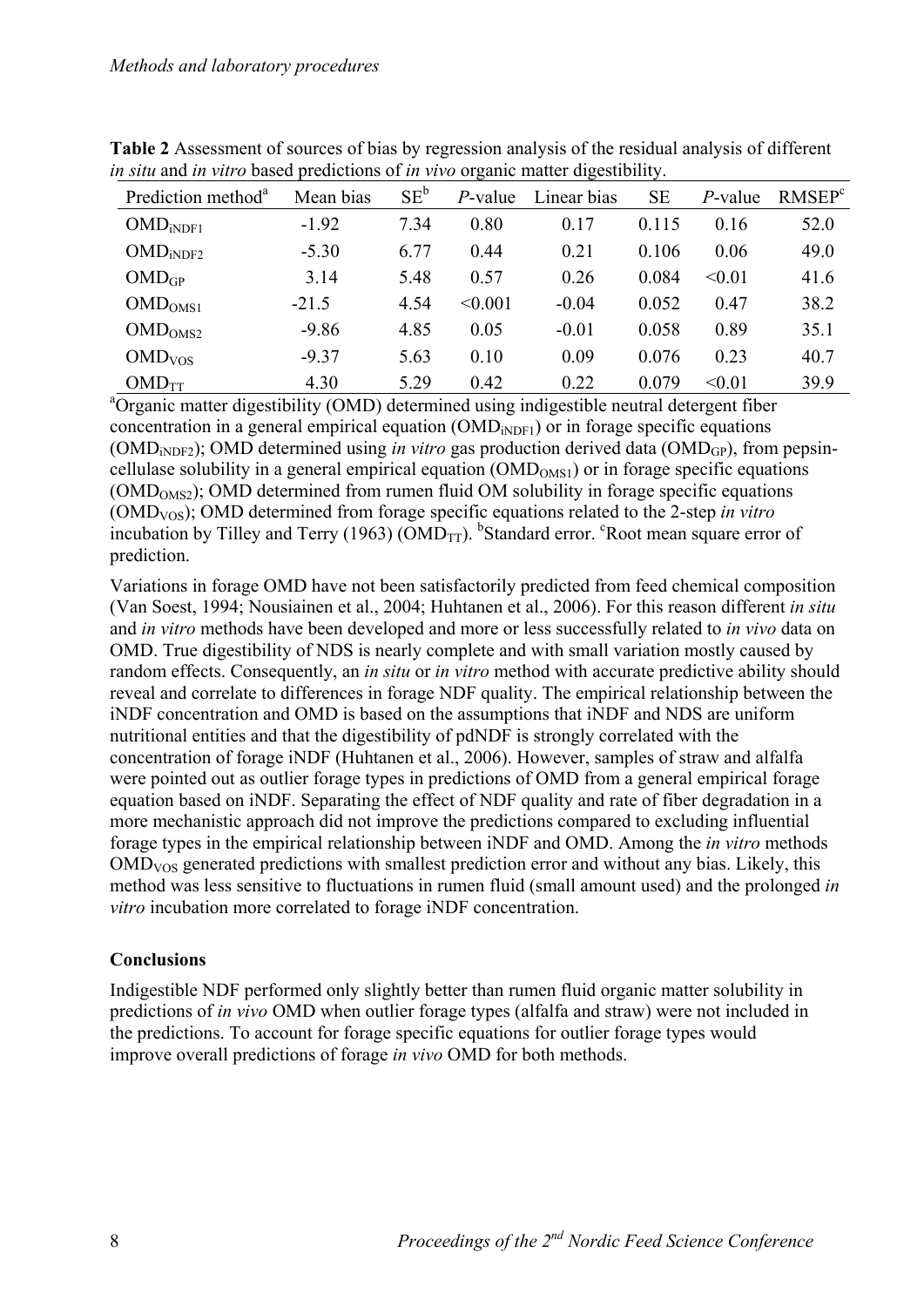## **References**

Åkerlind, M., M. Weisbjerg, T. Eriksson, R. Thøgersen, P. Udén, B. L. Ólafsson, O. M. Harstad, and H. Volden., 2011. Feed analyses and digestion methods. Pages 41-54 in NorFor – The Nordic feed evaluation system, H. Volden, ed. Wageningen Academic Publishers, Wageningen, the Netherlands.

Allen, M. S., and D. R. Mertens., 1988. Evaluation constraints of fibre digestion by rumen microbes. J. Nutr., 118, 261-270.

Huhtanen, P., J. Nousiainen, and M. Rinne., 2006. Recent developments in forage evaluation with special reference to practical applications. Agric. Food Sci., 15, 293-323.

Huhtanen, P., A. Seppälä, M. Ots, S. Ahvenjärvi, and M. Rinne., 2008. *In vitro* gas production profiles to estimate extent and effective first-order rate of neutral detergent fibre digestion in rumen. J. Anim. Sci., 86, 651-659.

Lindgren, E., 1979. Vallfodrets näringsvärde bestämt *in vivo* och med olika laboratoriemetoder. Rapport 45. Sveriges Lantbruksuniversitet. Agri. Sci., Uppsala, Sverige.

Lindgren, E., 1983. Nykalibrering av VOS-metoden för bestämning av energivärde hos vallfoder. Working paper. Department of Animal Nutrition and Management, University of Agricultural Sciences, Uppsala, Sweden.

Møller, E., P. E. Andersen and N. Witt., 1989. En sammenligning af *in vitro* opløselighed med *in vivo* fordøjelighed af organisk stof i grovfoder. 13. Beretning fra Fellesudvalget for Statens Planteavls- og Husdyrbrugsforsøg, Lyngby, Danmark.

Nousiainen, J., S. Ahvenjärvi, M. Rinne, M. Hellämäki, and P. Huhtanen., 2004. Prediction of indigestible cell wall fraction of grass silage by near infrared reflectance spectroscopy. Anim. Feed Sci. Technol., 115, 295-311.

SAS Inc., 2002-2003. SAS System for Windows, Release 9.2 (TS2M2), SAS Inst., Inc., Cary, NC, USA.

Søegaard, K., M. R. Weisbjerg, R. Thøgersen, and M. Mikkelsen., 2001. Laboratoriemetoder til bestemmelse af fordøjlighed i grovfoder til kvæg med særlig vægt på stivelseholdige helsædesgrøder. DJF. Rapport nr. 34. Husdyrbryg, Tjele, Danmark.

Tilley, J. M. A., and R. A. Terry., 1963. A two stage technique for the *in vitro* digestion of forages. J. Br. Grassl. Soc., 18, 104-111.

Van Soest, P. J., 1994. Nutritional Ecology of the Ruminant. 2<sup>nd</sup> ed. Cornell Univ. Press, Ithaca, NY.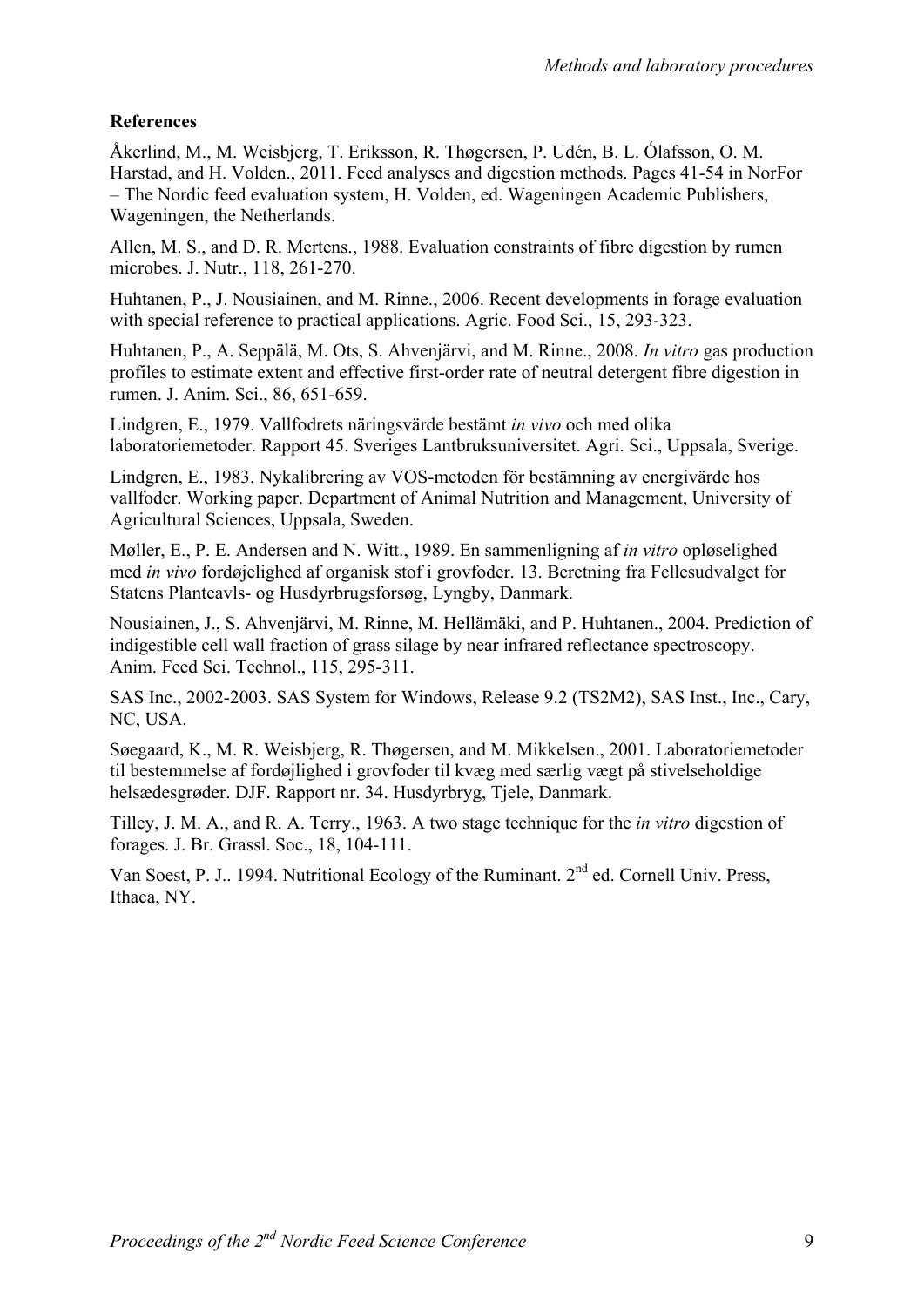#### **A ring-test of a wireless in vitro gas production system**

C. Cornou<sup>a</sup>, I. K. Hindrichsen<sup>b</sup>, H. Worgan<sup>c</sup>, E. Bakewell<sup>c</sup>, D. R. Yáñez Ruizd<sup>d</sup>, L. Abecia <sup>d</sup>, F. Tagliapietra<sup>e</sup>, M. Cattani<sup>e</sup>, I. M. Lindhardt Drejer Storm<sup>a</sup>, C. Ritz<sup>f</sup> and H. H. Hansen<sup>a</sup> <sup>a</sup> Department of Large Animal Science, Faculty of Life Sciences, University of Copenhagen, *Grønnegårdsvej 2, 1870 Frederiksberg, Denmark. Email: cec@life.ku.dk b Chr Hansen, 2970 Hørsholm, Denmark* 

*c The Institute of Biological Environmental and Rural Sciences, Aberystwyth University, Ceredigion, SY23 3DA, UK* 

*d Institute of Animal Nutrition, Estación Experimental del Zaidín (EEZ), Spanish National Research Council, 18008 Granada, Spain* 

*e Department of Animal Science, University of Padova, 35020 Legnaro (Padova), Italy f Department of Basic Sciences and Environment, Faculty of Life Sciences, University of Copenhagen, 1870 Frederiksberg, Denmark*

## **Introduction**

The use of *in vitro* cumulative gas production (GP) as an evaluation of digestibility of feed products has been a focus of interest in the last decade. It allows assessment of feed degradability with a minimal use of surgically prepared animals and allows screening a large number of samples compared to *in vivo* studies. Early methods were based on regular manual measurement of produced gas as shown by translocation of the plunger in syringes, which is very time and labor consuming and gives limited data on fermentation kinetics. Alternatively, the increase in pressure during incubation in closed vessels of a known volume can be measured. However, accumulated gasses in the vessels may affect the fermentation processes (Rymer et al., 2005). Fully automatic systems have therefore been developed which measure pressure at much more frequent intervals and keep the pressure at an acceptable low level by automatic release of gas at a pre-set pressure level (Ankom, 2011). This increases the information about GP kinetics and raises a need for more thorough mathematical descriptions of the GP curves. The aim of this study was to assess, by mean of a ring test, whether the ANKOMRF (Ankom Technology, Macedon, NY, USA) GP system produces repeatable and reproducible results.

#### **Materials and methods**

Four laboratories, located in four different countries participated in the ring test: Denmark (DK), Italy (IT), Spain (SP) and Wales (WA). All participating countries used the wireless ANKOM*RF* Gas Production System (ANKOM, 2011) for measurement of *in vitro* GP. Three types of substrates were used: hay and barley straw were milled to pass a 1.0-mm screen in a Cylotec 1093 sample mill (Foss Analytical, Hilleroed, Denmark). Maize starch was a commercially available purified starch product (Maizena) for human consumption. All substrates were shipped from DK to all participating laboratories.

The types of donor animals varied: DK used 2 Jersey heifers; IT used 2 dry Holstein cows; SP used 2 Segureña sheep and WA used 3 dry Holstein cows. Rumen fluid was collected before morning feeding for SP and WA, 1 hour after morning feeding for DK and 2 hours after morning feeding for IT. Time from rumen fluid collection to addition to the buffer was 45 min for DK, 30 min for IT, 10 min for SP and 1 to 2 hours for WA. Upon arrival at the laboratory, and before addition to the buffer, the rumen fluid was sieved through cheese cloth.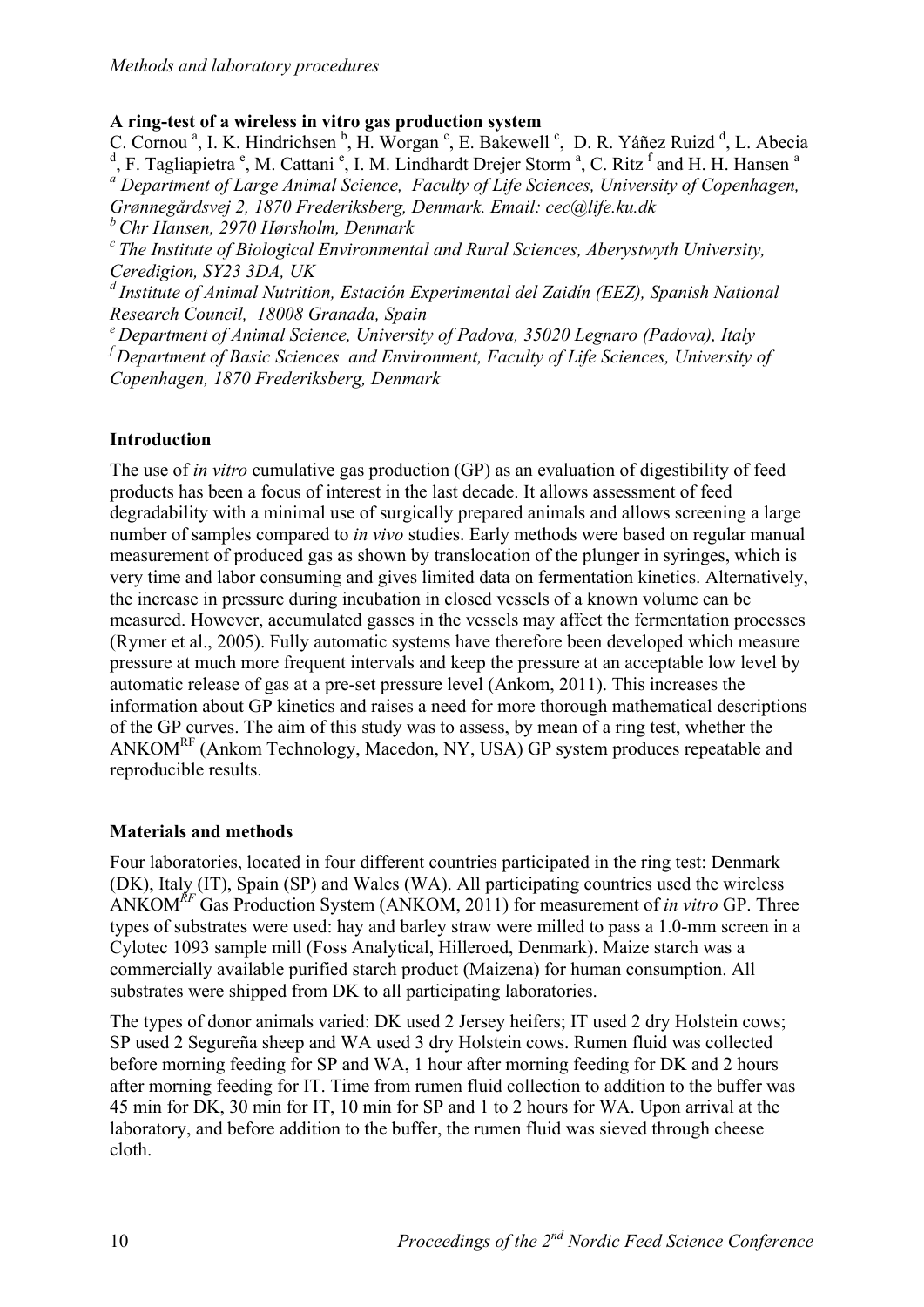DK defined the standard experimental protocol. The buffer was prepared as described by Menke et al. (1988). In each country, 20 modules (250 ml Duran® bottles) were prepared: five modules per substrate and five blank modules. Each module contained 0.5 g of substrates and 60 ml of mixed buffer and inoculum (ratio 2:1) and was incubated at  $39.5^{\circ}$ C for 72 hours. Gas was automatically released when the pressure inside the modules was 6.9 kPa (13.8 kPa in SP) above ambient pressure and the cumulative GP was automatically registered at 5 minute intervals. Ten modules were omitted from data analysis: two due to battery failure (from WA), and eight due to leak of gas during incubation (four from IT and four from SP). For hay, the number of modules available was 5 for each country; for maize, 5 for DK and WA, 4 for SP and 3 for IT; and for straw, 5 for DK and IT, and 4 for WA and SP.

Correction for blank modules was performed within each country. Thereafter, the recorded cumulative gas pressures were converted into volume of gas produced, in ml /g DM as  $VOL_{kct} = P_{kt} \times C/(P_{0c} \times SW_k)$  where  $VOL_{kct}$  is the volume of gas produced for the module  $k$  of the laboratory of the country  $c$  at time  $t$ ,  $P_{kt}$  is the pressure in PSI, observed in the module *k* at time *t*, *C* is a constant determining the headspace volume (211 ml),  $P_{0c}$  is the average atmospheric pressure recorded from 0 to 72 hours for the country  $c$ , and  $SW_k$  is the sample weight of the feed (g DM) in the module *k*.

Curve fitting was performed using the software R (R Development Core Team, 2009), using the *drc* package (Ritz and Streibig, 2005). GP profiles at time t (*Yt*) were fitted using two models. The first model (M1) is described as  $Y_t = a + b(1 - e^{-ct})$ , where  $Y_t$  is the total GP at time *t* (ml/g DM incubated), *a* is the intercept and  $a+b$  is the asymptotic gas production (ml/g DM) and *c* is the constant determining the steepness of the curve. This corresponds to the model for feed degradation as described by Ørskov and McDonald (1979). The second model (M2) is described as  $Y_t = b(1 - e^{-c(t-L)})$ , where  $Y_t$  is the total gas produced at time *t* (in ml/g DM incubated), *L* is the lag time (in hours) before the GP starts, *b* is the asymptotic gas production (ml/g DM) and *c* is the constant determining the steepness of the curve. This model corresponds to a simple exponential model that includes a lag time.

For each module, the best fitting model was selected as being the one with the smallest Akaike Information Criterion. Thereafter, for each substrate, the model that fitted best the majority of the modules was selected: the (M1) model for hay and straw and the (M2) model for maize.

Two general parameters, as widely used in published literature, were calculated for all substrates: A1: asymptotic GP (in ml/g DM), computed as  $a+b$  from (M1), and *b* from (M2); H1: time where half A1 is produced (in hours), computed as *ln(2)/c* from (M1) and *(ln(2)/c) +L* from (M2). These model parameters can give unrealistic results and therefore a more detailed analysis of the GP profiles was performed using a set of predicted values based on fitted curves:  $PV_6$ ,  $PV_{12}$ ,  $PV_{24}$ ,  $PV_{48}$  are predicted values at 6, 12, 24, and 48 hours; t48<sup>1</sup>/<sub>2</sub>: time to reach half the maximum predicted value in interval 0-48h;  $GP<sub>MR</sub>$ : rate of maximum predicted GP (in ml/hour) and  $T_{MR}$ : time (in hours) where predicted maximum rate occurs. 48 hours is chosen as a realistic time interval in which the asymptotic production should be reached.

For each substrate, the general and predicted parameters describing the GP profiles were compared between countries, using one-way analysis of variance as  $y_{kc} = \alpha_c + \varepsilon_{kc}$ , where  $y_{kc}$ 

is the value for module *k* from laboratory of country *c*;  $\alpha_c$  is the effect of country, and  $\varepsilon_{kc}$  is the error term, assumed to have a normal distribution with mean zero and variance  $\sigma^2$ . Thereafter, pairwise comparisons were performed using the software R, using the function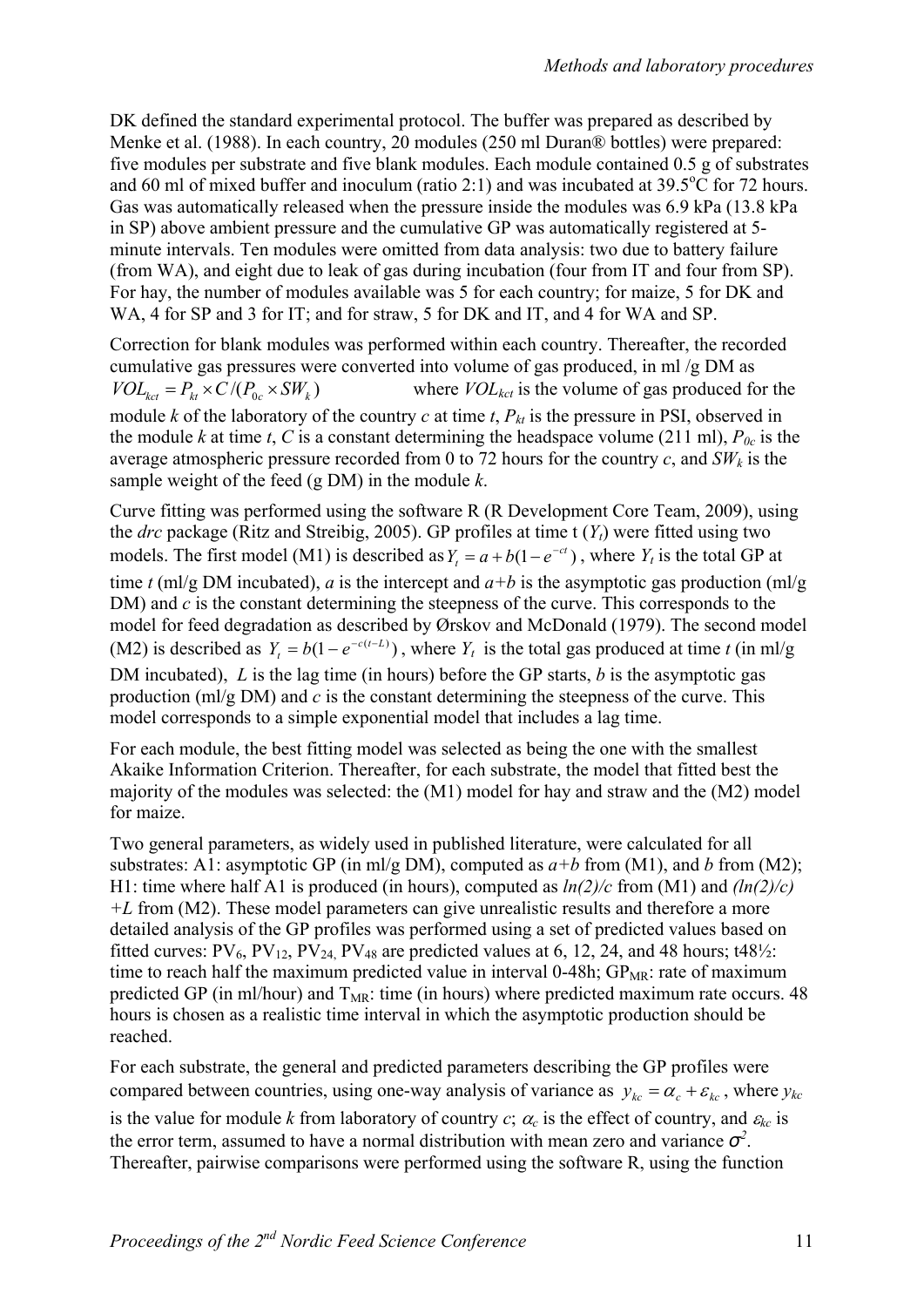'glht' from the *multcomp* package (Hothorn *et al.*, 2008). The three substrates were analysed independently.

The accuracy of measurements was assessed for repeatability and reproducibility (ISO 5725- 2, 1994). Estimation of the variance components were obtained by fitting the following mixed model, using the function lmer from the *lme4* package (Bates and Maechler, 2009):  $y_{ick} = S_i + \alpha_c + \varepsilon_{ick}$ , where  $y_{ick}$  is the value for module *k* from laboratory of country *c* using the substrate *i*;  $S_i$  is the substrate (fixed) effect,  $\alpha_c$  is the effect of the random factor country *c* and  $\varepsilon_{ick}$  is the error term, assumed to have a normal distribution with mean zero and variance  $\sigma_{eR}^2$ . The restricted maximum likelihood (REML) was used for estimating the standard deviation of the factor country (eC) and the residual standard errors (eR). Repeatability (RT) refers to within country variation and was computed as  $RT = 2\sqrt{2\sigma_{ap}^2}$ . Reproducibility (RP), which refers to variation among countries, were thereafter computed as  $RP = 2\sqrt{2(\sigma_{eC}^2 + \sigma_{eR}^2)}$ 

## **Results and discussion**

.

In SP, blank values stayed positive the entire period. In DK, blank values became negative after the first 36 hours of incubation, whereas values observed both in WA and IT became negative within the first 12 hours of incubation. The maximum negative accumulation, as observed in IT, corresponded to 0.21 kPa/hour. This is in accordance with the negative accumulation due to  $CO_2$  permeability reported by ANKOM (2011), which can range from 0.14-0.21 kPa/hour.

Results for comparison of GP profiles per feed type are shown in Table 1. The values for the general parameters (asymptotic GP A1 and half time H1) for hay from WA were much larger than for the other countries. This is because two modules for hay from WA had very high asymptotic GP (A1): 335 and 476 ml/g DM as compared to the other three, ranging from 176 to 236 ml/g DM observed for all other modules. These very high model estimates were not observed using predicted values. For DK, the time for maximum rate was higher (P<0.001) than for the other countries: 4.9 hours as compared to 0.5 to 1.15 hours. Using predicted values, DK and SP hay samples showed no difference, but were higher ranked  $(P<0.01)$  than IT and WA. Therefore, use of predicted values as well as the general model parameters is suggested.

For maize, results from the two general parameters showed large variations in the GP profile results. IT and WA were not different in the asymptotic GP (A1) and IT and SP showed no difference in time to reach half the asymptotic production (H1). Using predicted values, a better homogeneity of results was observed ( $PV_6$ ,  $PV_{24}$ ,  $PV_{48}$ ). While the GP profile of the SP modules had a lag time of 0.5 hour, the lag time of the other countries ranged from 5.7 to 8.3 hours.

Results of the general parameters for GP profile of the substrate straw indicated large variations between countries. A1 and H1 were not different between IT and SP. The results of the predicted values showed the same trend as observed for hay: values for DK and SP were ranked higher (P<0.05) than IT and WA. The maximum rate of GP was not different between DK and SP and the time of maximum rate of GP was not different between DK and IT.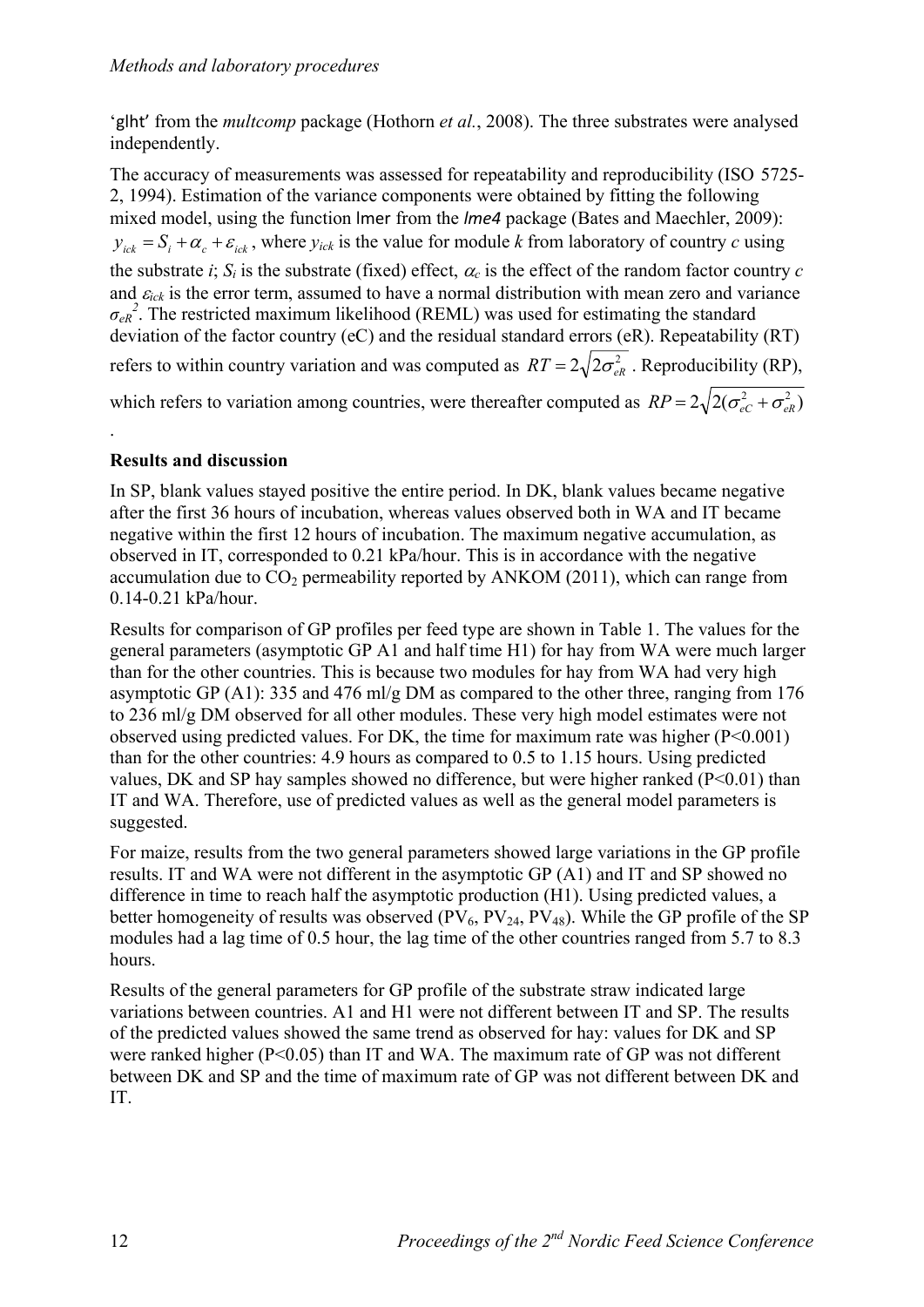|            | <b>General Parameters</b> |                   | <b>Predicted Parameters</b> |                   |                   |                      |                    |                    |                   |
|------------|---------------------------|-------------------|-----------------------------|-------------------|-------------------|----------------------|--------------------|--------------------|-------------------|
|            | $\mathbf{A1}$             | H1                | $GP_{MR}$                   | $t_{MR}$          | $PV_6$            | $PV_{12}$            | $PV_{24}$          | $PV_{48}$          | $t48\frac{1}{2}$  |
| <b>Hay</b> |                           |                   |                             |                   |                   |                      |                    |                    |                   |
| <b>DK</b>  | $190.9^{a,b}$             | 13.7              | 6.9                         | 4.9 <sup>a</sup>  | 48.9 <sup>a</sup> | 86.8 <sup>a</sup>    | 140.5 <sup>a</sup> | 181.6 <sup>a</sup> | 12.7 <sup>a</sup> |
| IT         | 181.1 <sup>a</sup>        | 18.1              | 8.3                         | $0.7^{\rm b}$     | 36.9 <sup>b</sup> | $66.9^{b}$           | $108.3^{b}$        | 150.1 <sup>b</sup> | 13.3 <sup>a</sup> |
| SP         | $203.7^{a,b}$             | 17.3              | 6.8                         | $1.15^{b}$        | 52.3 <sup>a</sup> | 84.8 <sup>a</sup>    | 131.3 <sup>a</sup> | 177.5 <sup>a</sup> | 12.8 <sup>a</sup> |
| <b>WA</b>  | $294.2^{b}$               | 66.9              | 7.8                         | $0.5^{\rm b}$     | $37.4^{b}$        | 60.9 <sup>b</sup>    | 96.8 <sup>b</sup>  | $144.5^{b}$        | 15.3 <sup>b</sup> |
|            |                           |                   |                             | <b>Maize</b>      |                   |                      |                    |                    |                   |
| DK         | $299.6^{\text{a}}$        | $9.4^{\text{a}}$  | $50.5^{\text{a}}$           | 6.2 <sup>a</sup>  | 16.4 <sup>a</sup> | 208.2 <sup>a</sup>   | $290.0^{\text{a}}$ | 299.5              | 9.3 <sup>a</sup>  |
| IT         | $309.8^{a,b}$             | $13.2^{b}$        | $32.2^{b}$                  | $7.3^{b}$         | 0.0 <sup>a</sup>  | $132.3^{b}$          | 261.8 <sup>b</sup> | 306.3              | 13.1 <sup>b</sup> |
| SP         | 337.9 <sup>c</sup>        | 11.8 <sup>b</sup> | $20.4^\circ$                | 1.0 <sup>c</sup>  | $98.2^{b}$        | $172.3$ <sup>c</sup> | 258.1 <sup>b</sup> | 318.7              | 10.8 <sup>c</sup> |
| <b>WA</b>  | $324.8^{b,c}$             | 16.3 <sup>c</sup> | 27.1 <sup>d</sup>           | 8.8 <sup>d</sup>  | 0.0 <sup>a</sup>  | 89.1 <sup>d</sup>    | 242.0 <sup>b</sup> | 314.5              | 15.9 <sup>d</sup> |
|            |                           |                   |                             | <b>Straw</b>      |                   |                      |                    |                    |                   |
| DK         | 190.1 <sup>a</sup>        | 13.6 <sup>a</sup> | 7.3 <sup>a</sup>            | 9.5 <sup>a</sup>  | $29.0^{\text{a}}$ | 71.6 <sup>a</sup>    | 140.7 <sup>a</sup> | 185.9 <sup>a</sup> | 15.1 <sup>a</sup> |
| IT         | 170.8 <sup>b</sup>        | $15.5^{b}$        | $5.9^{\rm b}$               | 9.8 <sup>a</sup>  | 17.8 <sup>b</sup> | $52.5^{\rm b}$       | 112.1 <sup>b</sup> | 161.8 <sup>b</sup> | 17.1 <sup>b</sup> |
| SP         | $213.4^{\circ}$           | $15.9^{\rm b}$    | 7.0 <sup>a</sup>            | $5.4^{b}$         | 38.6 <sup>c</sup> | 78.5 <sup>a</sup>    | 139.4 <sup>a</sup> | 194.9 <sup>a</sup> | $15.2^{a,b}$      |
| <b>WA</b>  | 155.9 <sup>d</sup>        | 22.7 <sup>c</sup> | 3.7 <sup>c</sup>            | 19.7 <sup>c</sup> | $11.6^{b}$        | $28.2$ <sup>c</sup>  | 70.8 <sup>c</sup>  | 134.0 <sup>c</sup> | 22.9 <sup>c</sup> |

**Table 1** Results of gas production profiles for hay, maize and straw. Different superscript letters in each column indicate significant differences (P<0.05).

A1: asymptotic GP (ml/g DM); H1: time where half A1 is produced (h);  $GP_{MR}$ : rate of maximum predicted GP (ml/h) and  $T_{MR}$ : time (h) of predicted maximum rate; PV: predicted values at 6, 12, 24, and 48 hours (ml/g DM); t48½: time to reach half the maximum predicted value in 0-48h.

|                                                        | <b>Table 2</b> Mean $(\pm SD)$ of the parameters and predictive values for each substrate and in total, and |
|--------------------------------------------------------|-------------------------------------------------------------------------------------------------------------|
| results of repeatability (RT) and reproducibility (RP) |                                                                                                             |

|               | <b>General Parameters</b> |             |             | <b>Predicted Parameters</b>                    |             |              |              |              |                  |  |
|---------------|---------------------------|-------------|-------------|------------------------------------------------|-------------|--------------|--------------|--------------|------------------|--|
|               | A1                        | H1          |             | $PV_{6}$<br>$PV_{12}$<br>$GP_{MR}$<br>$t_{MR}$ |             |              | $PV_{24}$    | $PV_{48}$    | $t48\frac{1}{2}$ |  |
| <b>Hay</b>    | $218 \pm 70$              | $29 \pm 36$ | $7\pm2$     | $2+2$                                          | $44\pm8$    | $75 \pm 13$  | $119\pm20$   | $163 \pm 19$ | $14 \pm 1$       |  |
| <b>Maize</b>  | $318 \pm 18$              | $13\pm3$    | $33 \pm 12$ | $6\pm3$                                        | $28 + 42$   | $151 \pm 50$ | $263 \pm 21$ | 310±12       | $12+3$           |  |
| <b>Straw</b>  | 182±23                    | 17±4        | $6\pm1$     | $11\pm5$                                       | $24 \pm 11$ | 58±20        | $117 + 29$   | $170 + 25$   | $17 + 3$         |  |
| Mean          | $237 + 72$                | $20 + 23$   | 15±14       | $6\pm5$                                        | $32+26$     | 93±50        | $163 + 71$   | 210±70       | $14\pm3$         |  |
| RT            | $122(46)$ *               | $57(6)$ *   | 16          | 8                                              | 49          | 50           | 34           | 43           | $\overline{4}$   |  |
| $\mathbb{R}P$ | $130(57)$ *               | $63(14)^*$  | <i>20</i>   | 11                                             | 75          | 94           | 72           | 58           | 8                |  |

A1: asymptotic GP (ml/g DM); H1: time where half A1 is produced (h);  $GP_{MR}$ : rate of maximum predicted GP (ml/h) and  $T_{MR}$ : time (h) of predicted maximum rate; PV: predicted values at 6, 12, 24, and 48 hours (ml/g DM); t48½: time to reach half the maximum predicted value in 0-48h.

\*Exclusion of two modules from WA (see text)

As seen in Table 2, repeatability (RT) values showed variable results. The very high RT results for A1 and H1 were due to the 2 modules for hay from WA, which had very high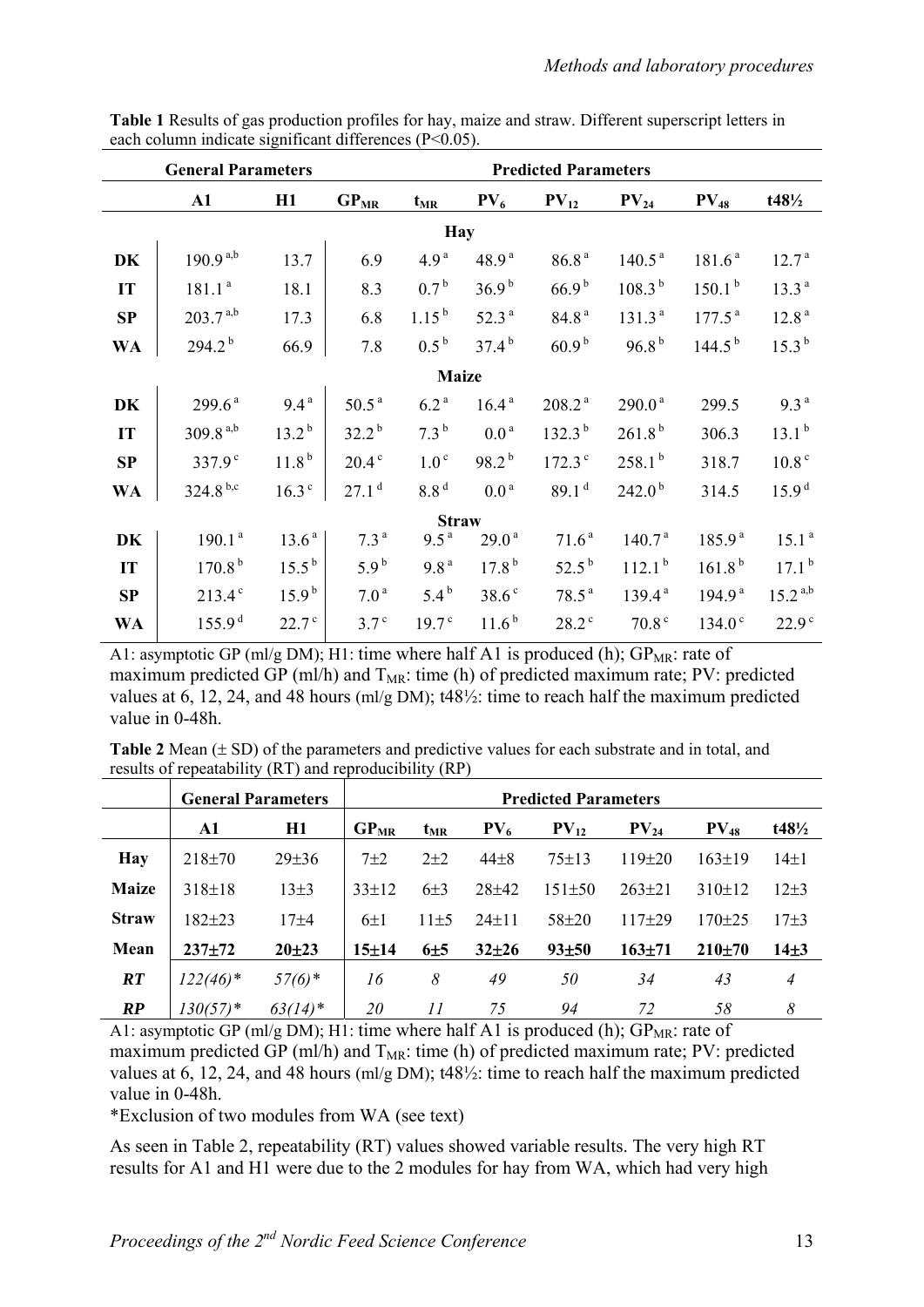values. Excluding these gave a RT of 46 and 6 for A1 and H1 and an RP of 57 and 14 for A1 and H1 (values in parentheses in Table 2). Differences in RP may be explained by species and feeding of the donor animals, as well as conditions of inoculums collection and treatment. For instance, the use of different types of cheese cloth may have had an effect on the retained particle size and microbial population in the sieved fluid, and influenced feed degradation kinetics and gas accumulation.

## **Conclusion**

The similarity of ranking between countries with the ANKOM*RF* System using this analytical approach shows promise. While general model parameters alone may give unrealistic results, these can still be used to calculate predicted values at realistic time intervals. When unrealistic results are obtained from general model parameters, predicted results in a relevant time interval should be considered. Repeatability and reproducibility were acceptable using this approach. Nonetheless, the results from this ring-test suggest the need for more standardization.

## **References**

ANKOM, 2011. http://www.ankom.com/media/documents/

Bates, D., Maechler, M., 2009. lme4: Linear mixed-effects models using S4 classes. R package version 0.999375-32. http://CRAN. R-project. org/package=lme4.

Hothorn, T., Bretz, F., Westfall, P., 2008. Simultaneous Inference in General Parametric Models. Biometrical Journal 50, 346-363.

ISO, 1994. Accuracy (trueness and precision) of measurement methods and results - Part 2: Basic method for the determination of repeatability and reproducibility of a standard measurement method. ISO 5725-2. International Organization for Standardization, Geneva, Switzerland.

Menke, K.H., Steingass, H., 1988. Estimation of the energetic feed value obtained from chemical analysis and in vitro gas production using rumen fluid. Animal Research and Development, 7-55.

Ørskov, E.R., McDonald, I., 1979. The estimation of protein degradability in the rumen from incubation measurements weighted according to rate of passage. Journal of Animal Science Cambridge 92, 499-503.

R Development Core Team, 2009. R: A language and environment for statistical computing. R Foundation for Statistical Computing, Vienna, Austria. ISBN 3-900051-07-0, URL http://www.R-project.org.

Ritz, C., Streibig, J.C., 2005. Bioassay Analysis using R. Journal of Statistical Software 12.

Rymer, C., Huntington, J.A., Williams, B.A. and Givens, D.I., 2005. In vitro cumulative gas production techniques: History, methodological considerations and challenges. Animal Feed Science and Technology 123-124, 9-30.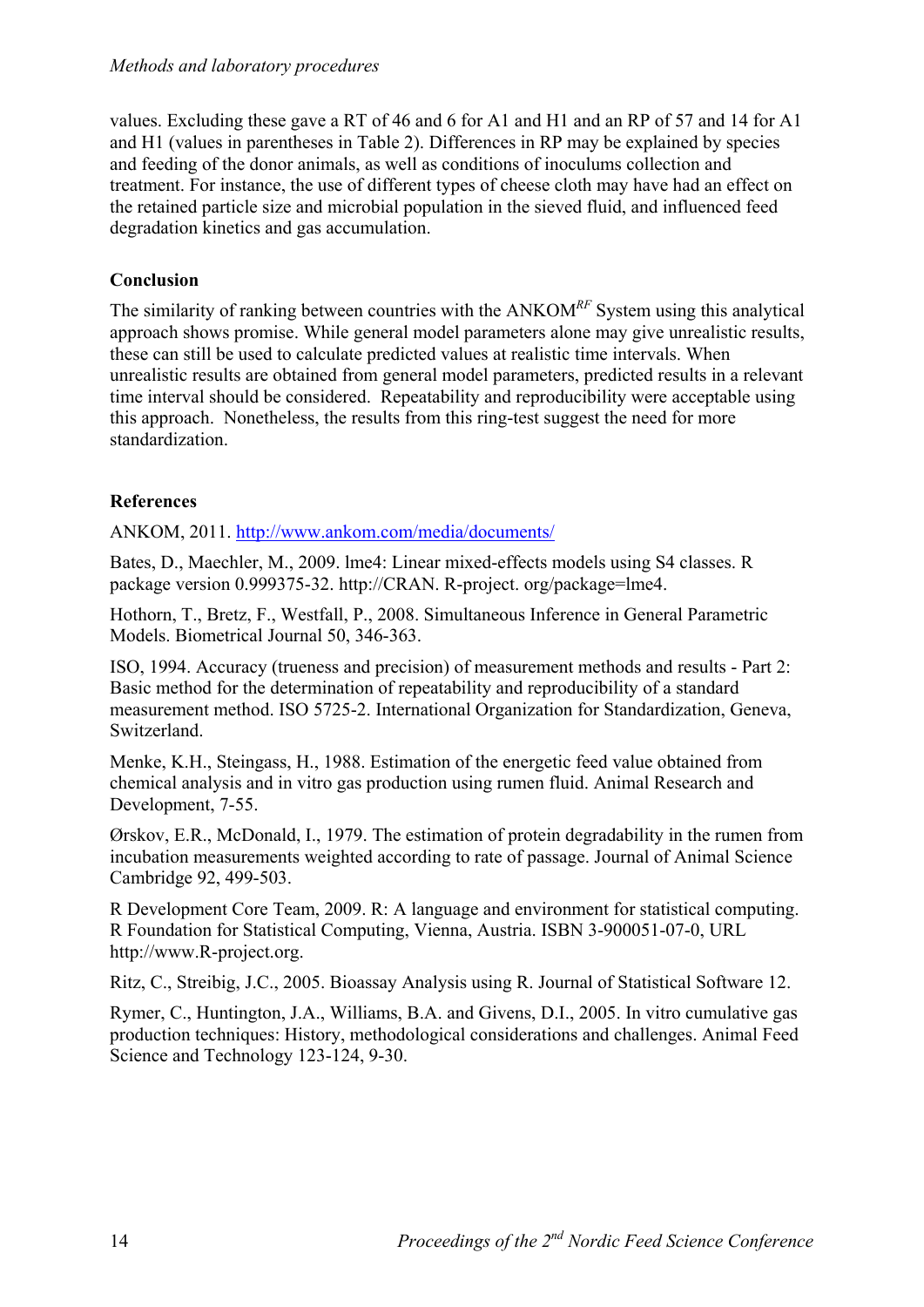#### **Urine excretion relative to K intake in Swedish Red cattle**

#### T. Eriksson

*Department of Animal Nutrition & Management, Kungsängen Research Centre, Swedish University of Agricultural Sciences, S-753 23 Uppsala, Sweden*

#### **Introduction**

Urinary volumes excreted by cattle affect urea concentrations and hence ammonia volatization from stables, storage facilities, pastures and arable land at manure spreading (Monteny et al., 2002). The vast amount of literature data suggests that dietary potassium (K) concentration is a main determinant of urinary volume (Bannink et al., 1999; Nennich et al., 2006; Kume et al., 2008; Weiss et al., 2009). For Swedish Red cattle, reports on urine output together with details on both intake and excretion of minerals has been published for one experiment with lactating cows (Gustafson, 2001) and one with growing steers (Gustafson and Olsson, 2004). The lactating cow experiment compared hay and silage from similar grass/clover swards in rations with forage proportions of either 0.3 or 0.5 and reported the highest urine volume when forage was provided as silage. The steer experiment included incremental forage proportions, provided as silage and displayed increasing urine volume with increasing forage proportion. The objective of this paper was to utilize data on urine excretion from N balance experiments performed at Kungsängen Research Centre to investigate the relationship between K intake and urine volume for Swedish Red cattle fed rations mainly based upon domestic ingredients, with typical mineral contents.

#### **Materials and Methods**

Data from eight change-over experiments performed at Kungsängen Research Centre was utilized (Table 1). Each experiment included 6-8 animals. Total urine collection was performed in all experiments, except for G and H, where urine output was based upon 17 spot samples per animal and period together with volume estimates based on creatinine concentrations and an assumed daily creatinine excretion according to Chizzotti et al. (2008). The equation for lactating cows from Chizzotti et al. (2008; daily creatinine excretion = 24.1 mg/kg BW) corresponded well with results for experiments A-D, suggesting similar effects of experimental site and hereby justifying the choice of equations. Weight-based urine recordings (A, C, D) were assumed to have density 1.00. Feed sample K concentration was analyzed by inductively coupled plasma-atomic emission spectroscopy (JY 50P, Instruments S.A., Division Jobin Yvon, Longgjumeau, France for experiments E and F; Spectro flame, SPECTRO Analytical Instruments, Kleve, Germany for the other experiments) after digestion with nitric acid.

Treatment means of daily urine volumes were regressed against K intake by simple linear regressions in procedures REG and GLM of SAS 9.1 (SAS Institute Inc., Cary, NC, USA) and by the mixed model approach outlined by St-Pierre (2001) with random intercept and slope for individual experiments under the assumption of unstructured covariance, i. e. intercept and slope have different variances but there is a covariance between them.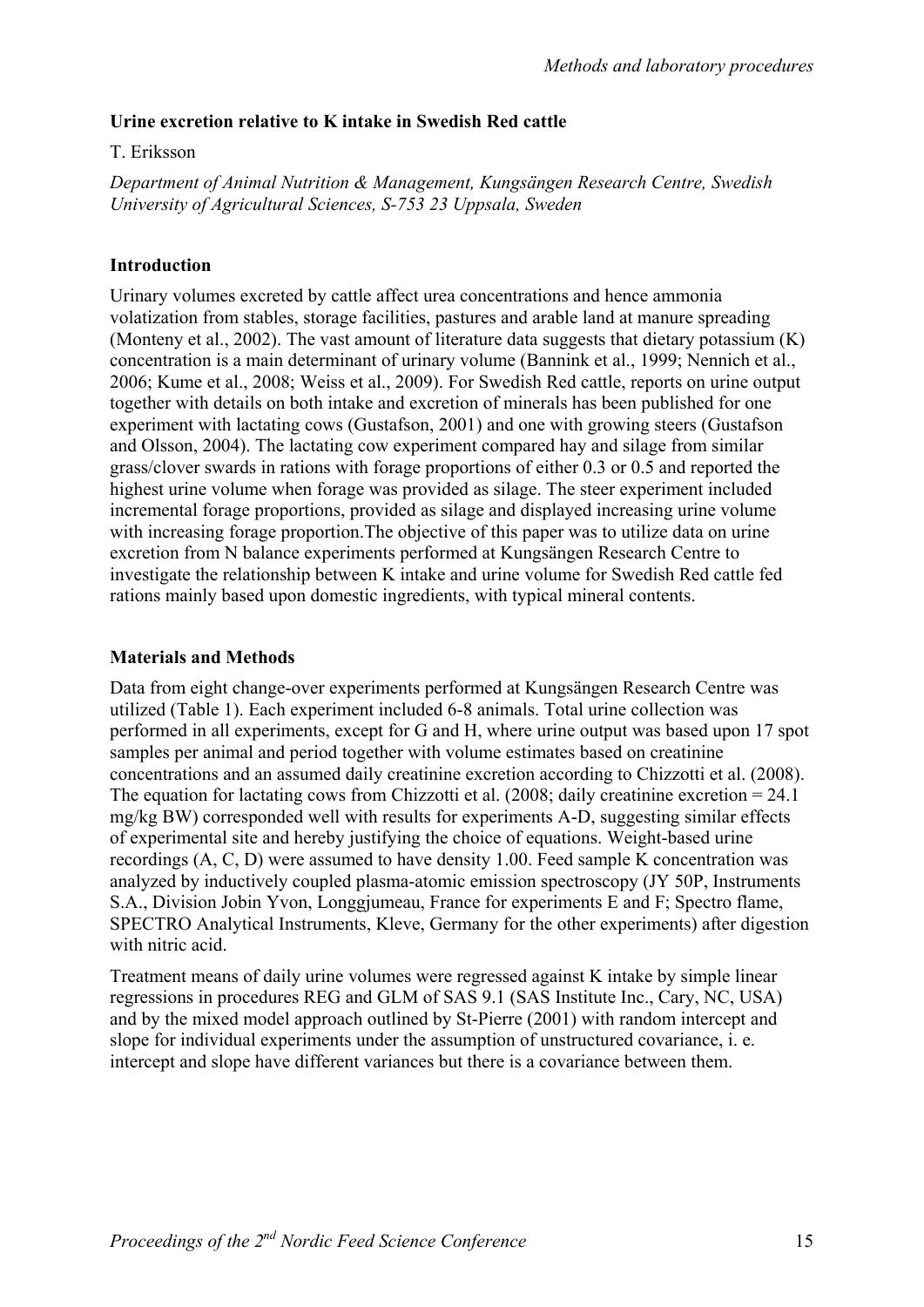| Exp              | Animals           | Treatments                                                           | Diets          | <b>DM</b><br>intake,<br>kg/d <sup>1</sup> | Reference                     |
|------------------|-------------------|----------------------------------------------------------------------|----------------|-------------------------------------------|-------------------------------|
| $\mathbf{A}$     | Lactating<br>cows | Mixed silage with birdsfoot trefoil<br>or white clover, Yr 1         | $\overline{2}$ | 19.4                                      | Eriksson et al.,<br>2008      |
| B                | Lactating<br>cows | Fodder beets, potatoes and barley<br>as concentrates                 | $\mathfrak{Z}$ | 21.6                                      | Eriksson et al.,<br>2004      |
| $\mathcal{C}$    | Lactating<br>cows | Lupins or pea as protein<br>concentrate                              | $\overline{2}$ | 19.1                                      | Eriksson, 2010                |
| D                | Lactating<br>cows | Mixed silage with birdsfoot trefoil<br>or white clover, Yr 2         | $\overline{2}$ | 20.2                                      | Eriksson et al.,<br>2008      |
| E                | Lactating<br>cows | Forage as hay or silage, comprising<br>0.3 or 0.5 of total ration DM | $\overline{4}$ | 17.3                                      | Gustafson,<br>2001            |
| $\boldsymbol{F}$ | <b>Steers</b>     | Silage proportion 0.15-1.00 of total<br>ration DM                    | $\overline{4}$ | 8.9                                       | Gustafson and<br>Olsson, 2004 |
| G                | Dry cows          | Forage harvested from semi-<br>natural pastures                      | 3              | 6.8                                       | Pelve, 2010                   |
| H                | Heifers           | Forage harvested from semi-<br>natural pastures                      | 3              | 5.6                                       | Pelve, 2010                   |

**Table 1** Change-over experiments used for evaluating effects of K intake on cattle urinary excretion. Arranged by descending urine output.

<sup>1</sup>Experimental mean, largest relative treatment mean range within experiment (highest divided by lowest) 1.07

## **Results and Discussion**

Simple linear regression and the mixed model yielded slopes of 0.056 and 0.053 L urine/g K intake, respectively, with significant intecepts in both cases (Fig. 1). For both models, K intake alone explained >0.95 of the variation in urine volume on this limited data set. The mixed model approach is intended to give a more correct description of the true relationship between variables than a simple linear regression across experiments, where the grouping of results within experiment, at least theoretically, could result in a regression line with opposite sign compared to the outcome of any of the individual experiments (St-Pierre, 2001). A visual inspection of the simple regression graph suggests a positive slope also within each experiment for the actual data, with curvilinear appearance in experiments E and F. Fig. 1 also suggests that the treatment differences in experiment E (Gustafson, 2001) were not caused by the conservation method but rather by differences in K intake.

The adjustments of data that the mixed model created (Fig. 1,) by allowing a random intercept and slope within experiment, was in most cases a level shift that centered the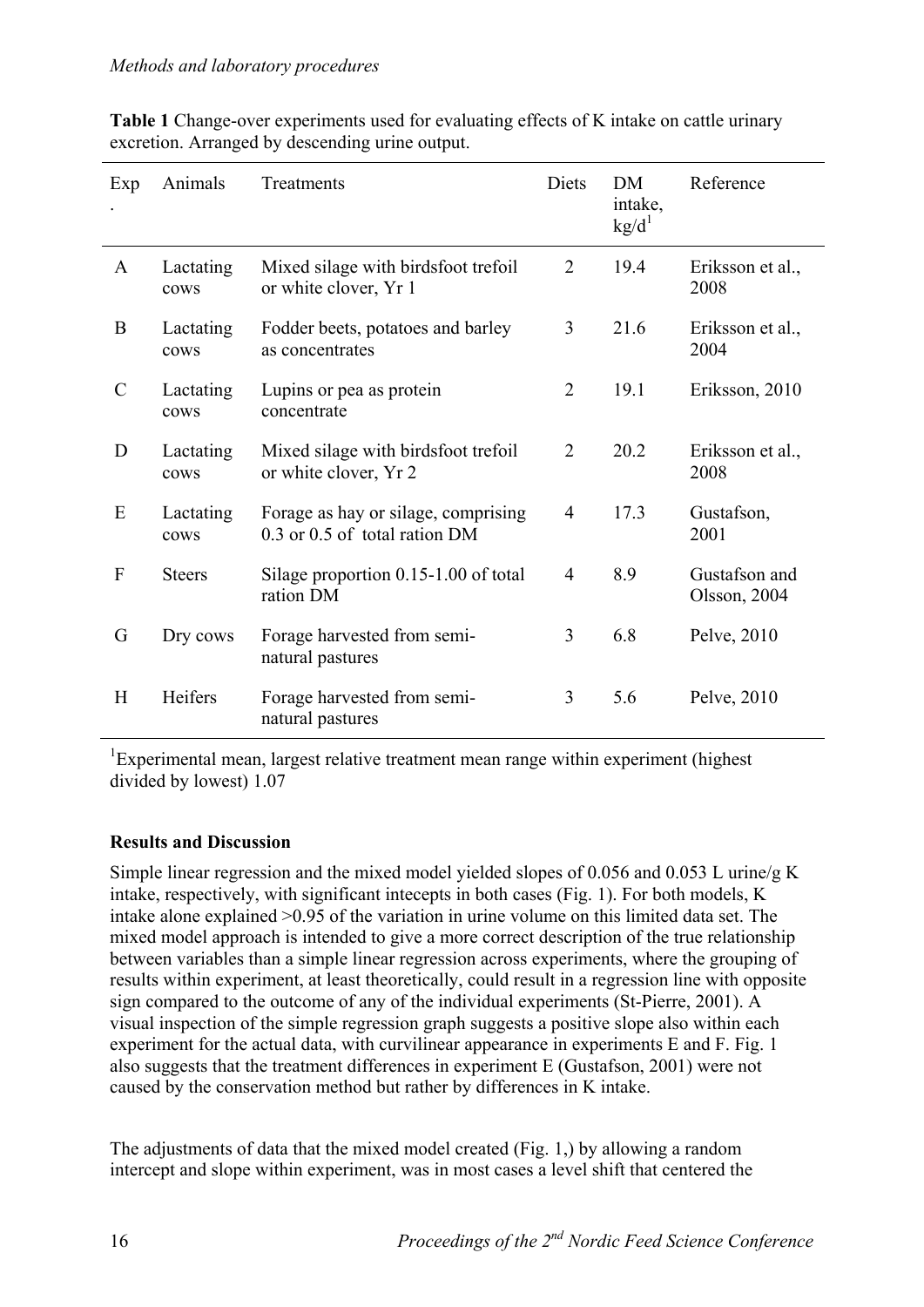observations of each experiment around the common regression line. The different levels could have been due to true biological differences between experiments as well as to the methods for measuring urine volume. All experiments were performed at the same research facility over a period of about 10 years including some variations in the methodology. Experiments B and F involved total collection and constant monitoring of the animals; experiments A, C, D and E used total collection but less extensive monitoring and in experiments G and H spot sampling and estimation of urine volume from creatinine concentration were used. The possible error associated with total collection is underestimation of urine volume as a result of collection losses, whereas volume estimation from spot sampling could result in both over- and underestimation.

The slopes of 0.056 and 0.053 L urine/g K in Fig.1 are close to the slope 0.058 that Bannink et al. (1999) reported for K in a bivariate model, where intakes of Na and K explained urine volume. If K was the sole regulator of urine volume with a strictly linear relationship, then the inverse of the slope should simply correspond to urinary K concentration after correcting for intake K not allocated to urine. The slope 0.053 L urine/g K intake would then equal a urinary K concentration of 17.7 g/L if K digestibility coefficients from Bannink et al. (1999) are applied. However, urinary K concentration is not a constant, as other elements and compounds also have to be cleared from the blood, which affects urine volume and the dilution of urinary K at low K intakes. Gustafson (2001) reported urinary K concentrations of 7-18 g/L for individual cows, with a mean of 12 g/L. Kume et al. (2008) found an exponential relationship between urinary K concentration and urinary K excretion, where K concentration increased rapidly from 5 to 13 g/L, with increased urinary K excretion and then leveled off. With such a relationship, K intake would regulate urine volume linearly whenever K intake is sufficient to approach the asymptotic urinary concentration of 13 g  $K/L$ .

However, at low K intakes, it is reasonable that both Na and N intakes (Bannink et al., 1999; Nennich et al., 2006; Kume et al., 2008; Weiss et al., 2009) would be the driving forces for urine volume. The slope for urinary volume against K intake would in that case be smaller than when the K intake is so high that the asymptotic value of urinary K concentration is reached. Measurements on urinary K concentration were only avaliable for experiments E and F in the actual dataset. These values together with estimates from K intake and assumed allocation to faeces and milk (Bannink et al., 1999) for the rest of the dataset suggests urinary K concentrations relatively close to the asymptote (11.8  $g/L$ ; SD = 1.2) for most of the treatment means. Exceptions are experiment F, where incremental silage proportion to steers increased urinary K concentration from 7 to 11 g/L and the diet lowest in K of experiment G and H, respectively, which both gave estimates of 8 g K/L urine.

The actual dataset displayed treatment means of urinary excretion for lactating cows ranging from 13 to 30 L/d, with DM intakes of 17-22 kg/d. In the current analyses of Swedish farm samples from grass-clover forages collected during 2010 (Personal communication M. Åkerlind, Swedish Dairy Association), mean K concentration were 20.5 g/kg DM, with a standard deviation of 4.7 g/kg DM. Inserting these values into the regression equation from the mixed model in Fig. 1 to a ration with 12 kg DM grass-clover forage and 8 kg DM concentrates (assumed concentrate K concentration 10 g/kg DM (Gustafson, 2001) yields a mean estimate of 20 L urine/d, with 14 L/d for the 5% percentile and 26 L/d for the 95% percentile.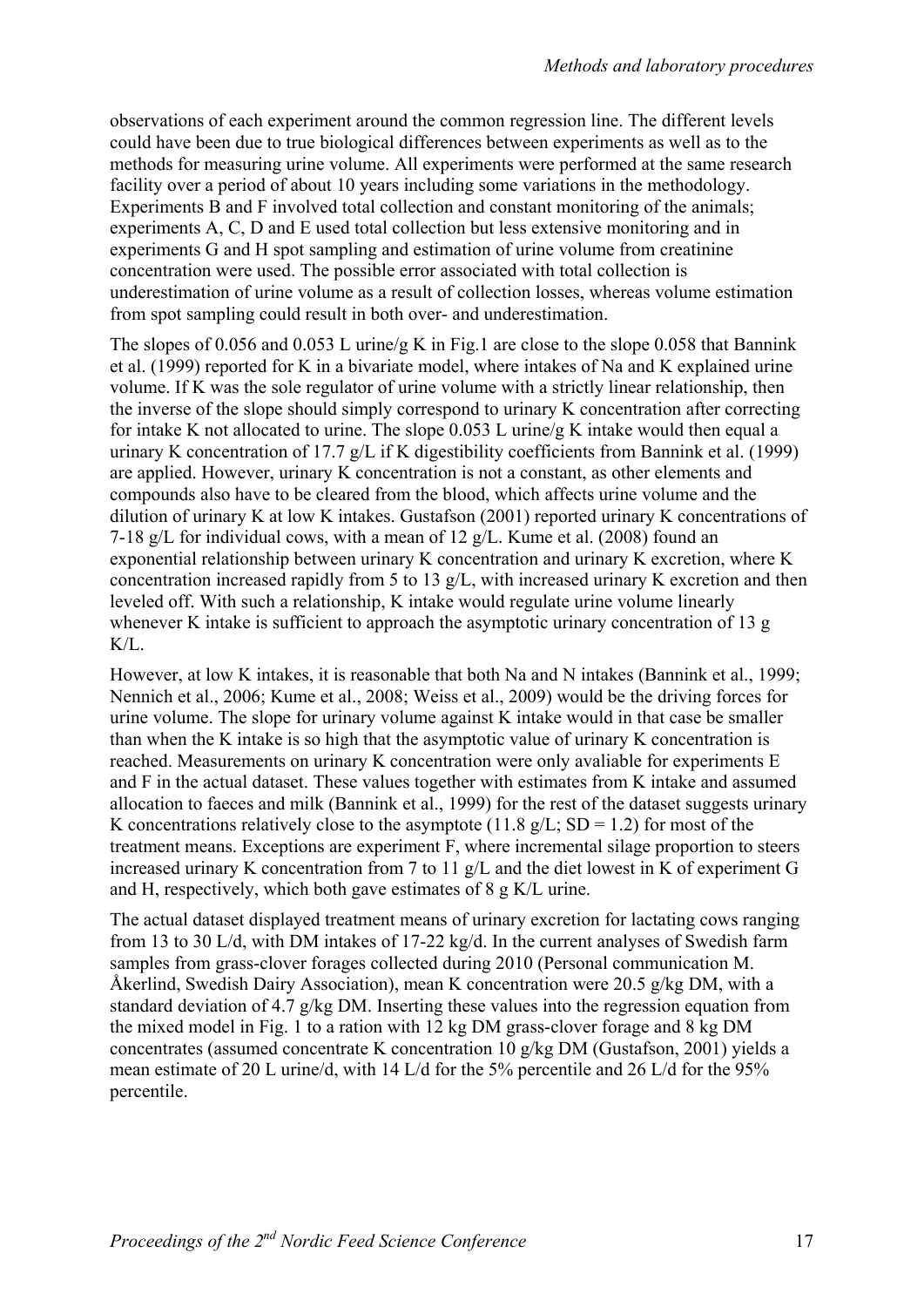

**Figure 1** Plots of urine excretion (L/d) vs K intake for experiments A-H. Left: simple linear regression (y = 1.9 + 0.056 x;  $R^2 = 0.956$ ; RMSE = 1.8). Right: Adjusted y:s from mixed model with random intercept and slope for individual experiments ( $y = 2.7 + 0.053$  x;  $R^2 =$  $0.974$ ; RMSE = 1.3)

#### **Conclusion**

The limited data analyzed here suggests that urinary volume is mainly regulated by K intake in Swedish Red cattle fed rations based on grass-legume forages. The results also suggest that urine volume on a group level may be predicted from K intake. The range of K concentrations in farm samples of grass-clover forage corresponds to differences of urine volume by a factor 1.9 for dairy rations.

#### **References**

Bannink, A., Valk, H. and van Vuuren, A. M., 1999. Intake and excretion of sodium, potassium, and nitrogen and the effects on urine production by lactating dairy cows. J. Dairy Sci. 82, 1008-1018.

Chizzotti, M.L., Valadares Filho, S.d.C., Valadares, R.F.D., Chizzotti, F.H.M. and Tedeschi, L.O., 2008. Determination of creatinine excretion and evaluation of spot urine sampling in Holstein cattle. Livest. Sci. 113, 218-225.

Eriksson, T., 2010. Nitrogen metabolism in dairy cows fed restricted amounts of grass-clover silage supplemented with seeds from narrow-leafed lupin or pea. Livest. Sci. 131, 39-44.

Eriksson, T., Murphy, M., Ciszuk, P. and Burstedt, E., 2004. Nitrogen Balance, Microbial Protein Production, and Milk Production in Dairy Cows Fed Fodder Beets and Potatoes, or Barley. J. Dairy Sci. 87, 1057-1070.

Eriksson, T., Nilsdotter-Linde, N. and Jansson, J., 2008. Tanniniferous silage with Lotus corniculatus (L.) compared with Trifolium repens (L.) for dairy cows in Sweden. Biodiversity and Animal Feed – Future Challenges for Grassland Production. 22nd General Meeting of the European Grassland Federation, Uppsala, Sweden, 9-12 June 2008 Book of abstracts. p 150.

Gustafson, G.M., 2001. Partitioning of Nutrient and Trace Elements in Feed among Milk, Faeces and Urine by Lactating Dairy Cows. Acta Agric. Scand., Sect. A, Animal Sci. 50, 111 - 120.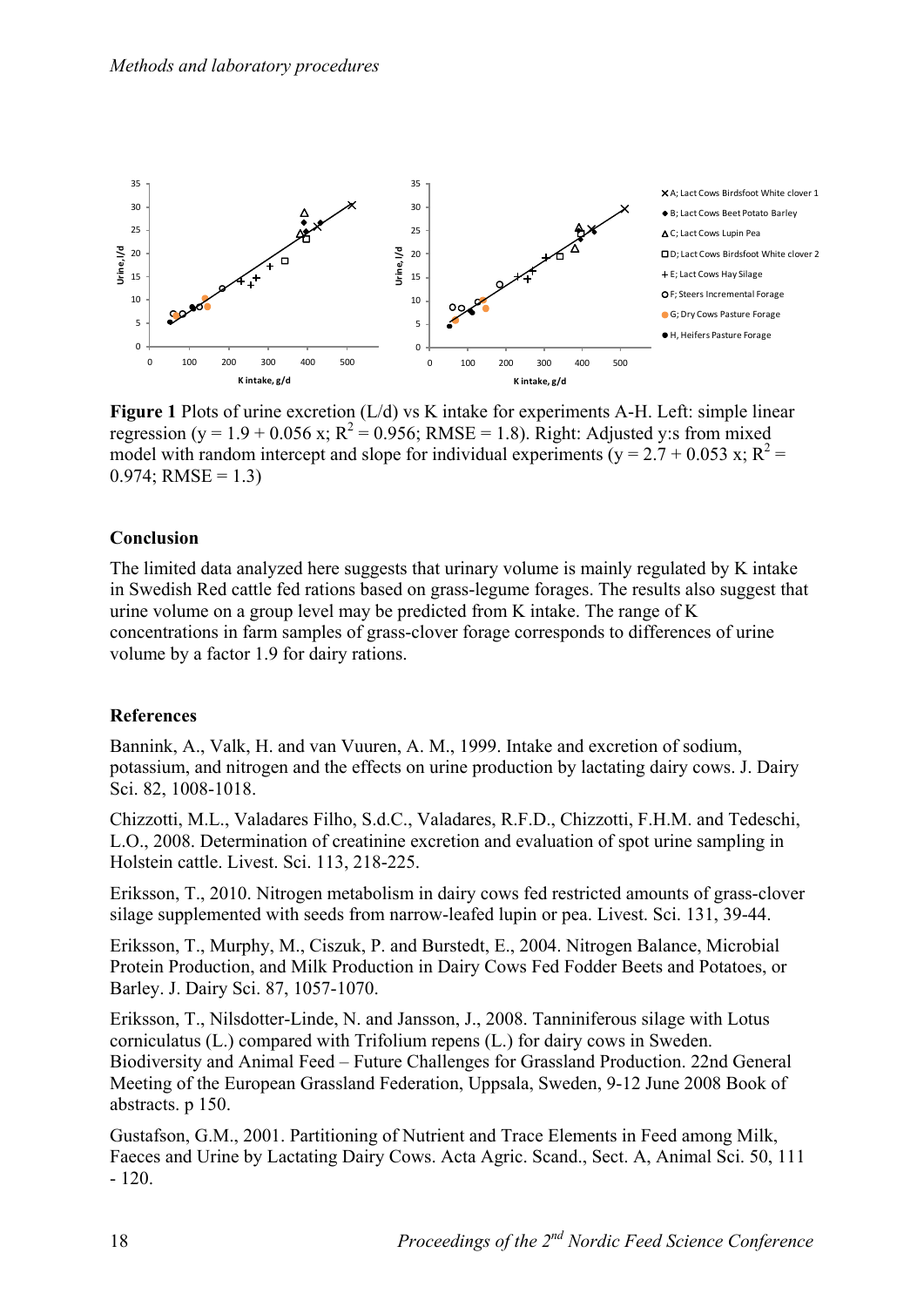Gustafson, G.M. and Olsson, I., 2004. Partitioning of Nutrient and Trace Elements in Feed Between Body Retention, Faeces and Urine by Growing Dairy-breed Steers. Acta Agric. Scand., Sect. A, Animal Sci. 54, 10 - 19.

Kume, S., Nonaka, K., Oshita, T., Kozakai, T. and Hirooka, H., 2008. Effects of urinary excretion of nitrogen, potassium and sodium on urine volume in dairy cows. Livest. Sci. 115, 28-33.

Monteny, G.J., Smits, M.C.J., van Duinkerken, G., Mollenhorst, H. and de Boer, I.J.M., 2002. Prediction of Ammonia Emission from Dairy Barns using Feed Characteristics Part II: Relation between Urinary Urea Concentration and Ammonia Emission. J. Dairy Sci. 85, 3389-3394.

Nennich, T.D., Harrison, J.H., VanWieringen, L.M., St-Pierre, N.R., Kincaid, R.L., Wattiaux, M.A., Davidson, D.L. and Block, E., 2006. Prediction and Evaluation of Urine and Urinary Nitrogen and Mineral Excretion from Dairy Cattle. J. Dairy Sci 89, 353-364.

Pelve, M., 2010. Cattle grazing on semi-natural pastures. Licentiate thesis. Report 276. Swedish University of Agricultural Sciences, Dept. of Animal Nutrition and Management, Uppsala.

St-Pierre, N.R., 2001. Integrating quantitative findings from multiple studies using mixed model methodology. J. Dairy Sci. 84, 741-755.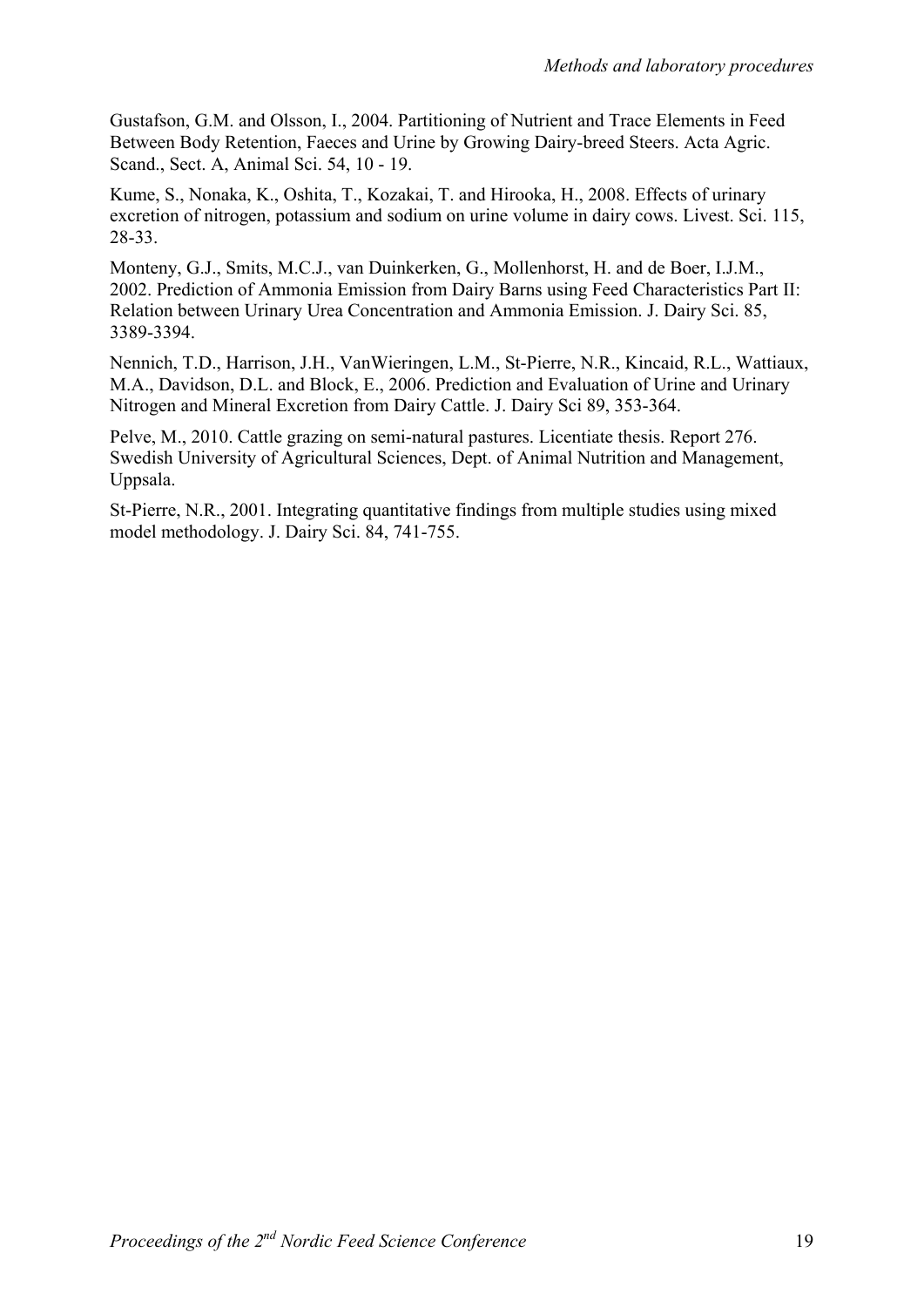#### **Prediction of rumen forage and concentrate residence times using data from marker excretion studies**

S. J. Krizsan<sup>1</sup>, S. Seo<sup>2</sup>, J. Lee<sup>2</sup> and P. Huhtanen<sup>1</sup>

<sup>1</sup>Department of Agricultural Research for Northern Sweden, Swedish University of *Agricultural Sciences, S-901 83 Umeå, Sweden, 2 Department of Animal Biosystem Sicences, Chungnam National University, Daejeon 305-764, Korea* 

## **Introduction**

Mechanistic or semi-mechanistic feed evaluation models need forage and concentrate residence times to estimate digestibility of potentially digestible neutral detergent fibre, starch and protein fractions in the rumen of cattle. Passage rates have most often been measured using rare earths or Cr-mordanted fibre as markers and estimated from the descending phase of the marker excretion curves. The prediction equations of passage rate currently used in calculations of ruminal digestibility of carbohydrate and protein fractions are influenced by differences between markers, marker preparations, kinetic models and sampling site. In addition, there is variation in passage rate due to animal and dietary characteristics. The objective of this study was to generate biologically valid predictions of forage and concentrate rumen residence time primarily using marker kinetics data from the literature.

#### **Materials and Methods**

A database was constructed from experiments with cattle where the experimental objective was to study dietary effects on passage kinetics of different feeds from marker excretion curves. A total of 68 studies comprising 370 dietary treatment means were added to the database. Forty one  $(n=240)$  of these were conducted with dairy cows and 27  $(n=130)$  with growing cattle. Diets consisted of forages; fresh or grazed grass, grass hay or silage, legumes, whole crops including maize, and mixtures of lucerne and maize silage. Diets were fed either with or without concentrate supplements at different levels of feeding. Feeds were either labeled with Yb or other rare earths (n=277), or mordanted with Cr (n=93). Ytterbium and Cr were used as digesta kinetic markers for the same feed in four studies comprising 31 treatment means. When rare earths and Cr were applied to different feeds in the same study, they were counted as different treatment means. Rare earths were applied to the feed either by soaking the material in marker solution followed by rinsing to remove unbound or loosely bound marker, or simply sprayed on the feed. Mordanting of fiber was conducted according to Udén et al. (1980). Marked feed were fed in separate meals, but most often directly dosed in the rumen when cannulated animals were used in the experiment. One hundred five and 312 treatment means estimated retention time of concentrates and forages, respectively. Retention times of both forage and concentrate were estimated with the same marker within experiment in 11 studies comprising 60 pairwise comparisons. Rumen content, mixed feed or total mixed rations that were applied with marker were classified as concentrate when diet proportion of concentrate in the diet was larger than 0.5, else as forages. Pairwise comparison of retention times estimated from duodenal and fecal marker excretion curves of the same labeled or mordanted feed within study was made from 13 studies comprising 56 comparisons; with 40 and 16 between forages and concentrate feeds, respectively.

The prerequisite for an experiment to be included in the analysis was that compartmental mean retention time (CMRT) or TMRT (CMRT + transit time (TT)) was estimated from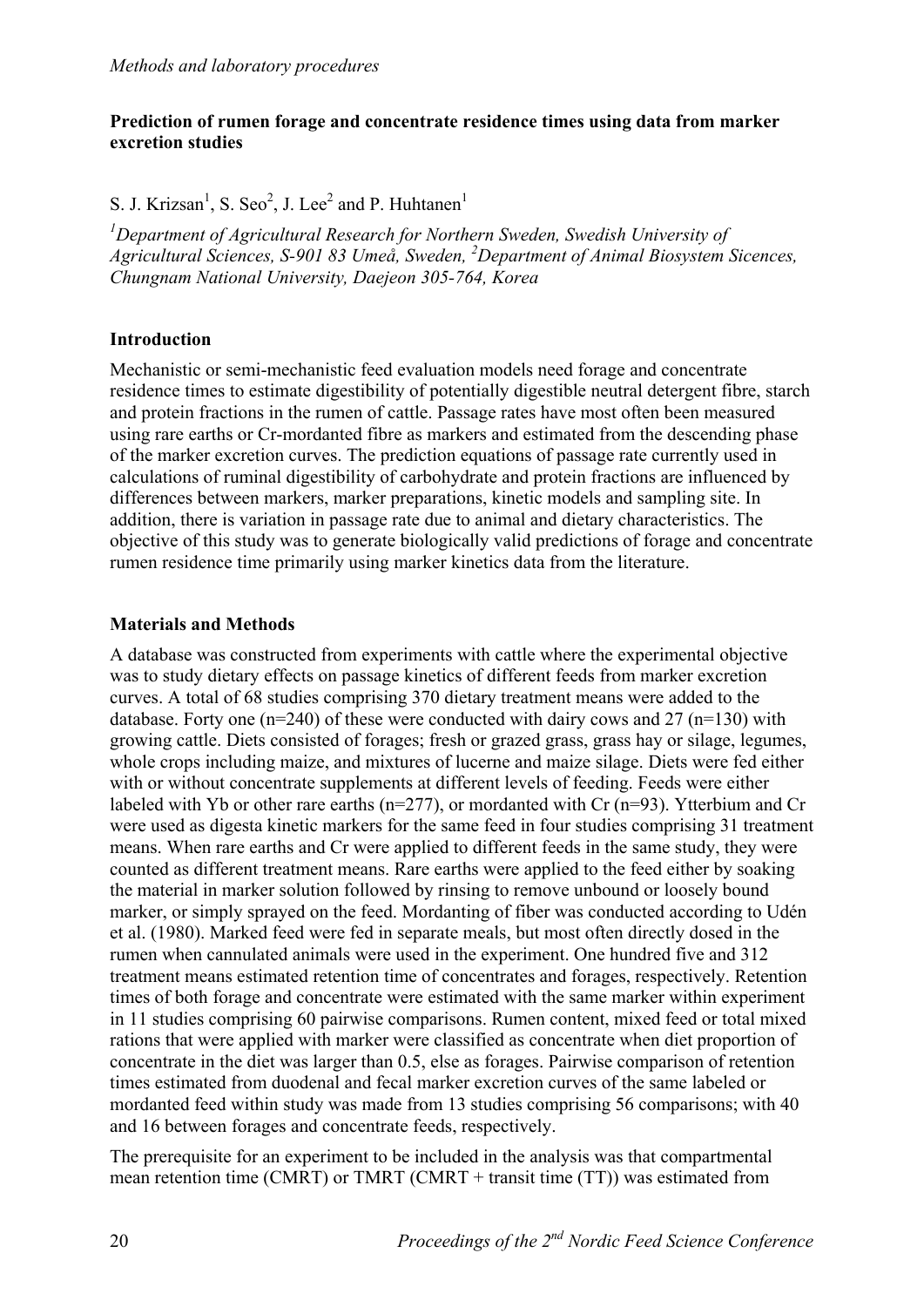either duodenal or fecal marker excretion curves. In the experiments included in this database, CMRT and TMRT were calculated from one- or two-compartmental models without or with different degrees of time-dependency. Information of model/models used in each study and degree of time-dependency behind all or individual treatment means within study were not available for the complete database. Therefore, it was not possible to examine the need for a statistical correction of the effect of kinetic model on retention time. A further prerequisite for inclusion of an experiment was that production parameters (forage and total dry matter intake (DMI), and body weight (BW)) and forage, concentrate and diet concentration of neutral detergent fiber (NDF) was determined or estimated. If concentrate chemical composition was not completely reported, default feed table values from National Research Council (NRC; 2001) were used. When forage NDF concentration was not reported the value was estimated from diet and concentrate NDF concentrations, and proportion of concentrate in diet dry matter (DM).

The relationship between CMRT estimated from duodenal sampling (CMRT<sub>Duo</sub>) and CMRT or TMRT estimated from fecal sampling  $(CMRT_{\text{Fec}})$  or TMRT<sub>Fec</sub>) were analyzed using the mixed model procedure of SAS. The model was  $Y = B_0 + B_1 X_{1ii} + b_0 + b_1 X_{1ii} + B_2 X_{2ii} + ...$  $B_nX_{nii} + e_{ii}$ , where  $B_0$ ,  $B_1X_{1ii}$ ,  $B_2X_{2ii}$  . . .  $X_{ni}$  are the fixed effects and  $b_0$ ,  $b_1$ , and  $e_{ii}$  are the random experiment effects (intercept, slope and error), where  $i = 1 \ldots n$  studies and  $j = 1 \ldots$ ni values. The effect of marker (Yb *vs*. Cr) was estimated using the sub data set comprising 4 studies. Concentrate CMRT was also related to forage CMRT from univariate mixed model regression of a data sub set. The relationships between TT and TMRT were also examined for data collected from duodenal and fecal sampling. In the univariate regressions either the intercept or both intercept and slope were treated as random factors.

Multivariate mixed model regression was further used to analyze the relationship between  $CMRT<sub>Duo</sub>$  and independent variables/extrinsic animal and diet characteristics using all treatment means (n=370) in the database. The best-fit model was chosen based on the lowest root mean square error (RMSE). Intercept and slope were both treated as random factors in the regressions.

## **Results and Discussion**

Mean and ranges of experimental animal and diet characteristics are given in Table 1.

Proportions of CMRT<sub>Duo</sub> and CMRT<sub>Fec</sub> to TMRT from fecal sampling were 72 and 79%, respectively. These proportions were consistent with ranges of the proportions of the retention time in reticulorumen and forestomachs (including the omasum) of TMRT of 74-75% and 78- 85%, respectively, determined in 3 slaughter studies (Huhtanen and Ahvenjärvi, 2008). Relationships between CMRT<sub>Duo</sub> and CMRT<sub>Fec</sub>, and CMRT<sub>Duo</sub> and TMRT<sub>Fec</sub> are given in Eq. 1 and 2. Intercept and slope were not adjusted for feed as class variable (forage or concentrate) since the fit of the model was not improved (i.e. smaller RMSE) compared to the common relationships.

 $CMRT_{Du0}$  (h) = -0.413 + 0.936 × CMRT<sub>Fec</sub> (h) (RMSE=1.82 h)  $\lceil 1 \rceil$  $CMRT_{Du0}$  (h) = -7.48 + 0.883 × TMRT<sub>Fec</sub> (h) (RMSE=1.99 h) [2]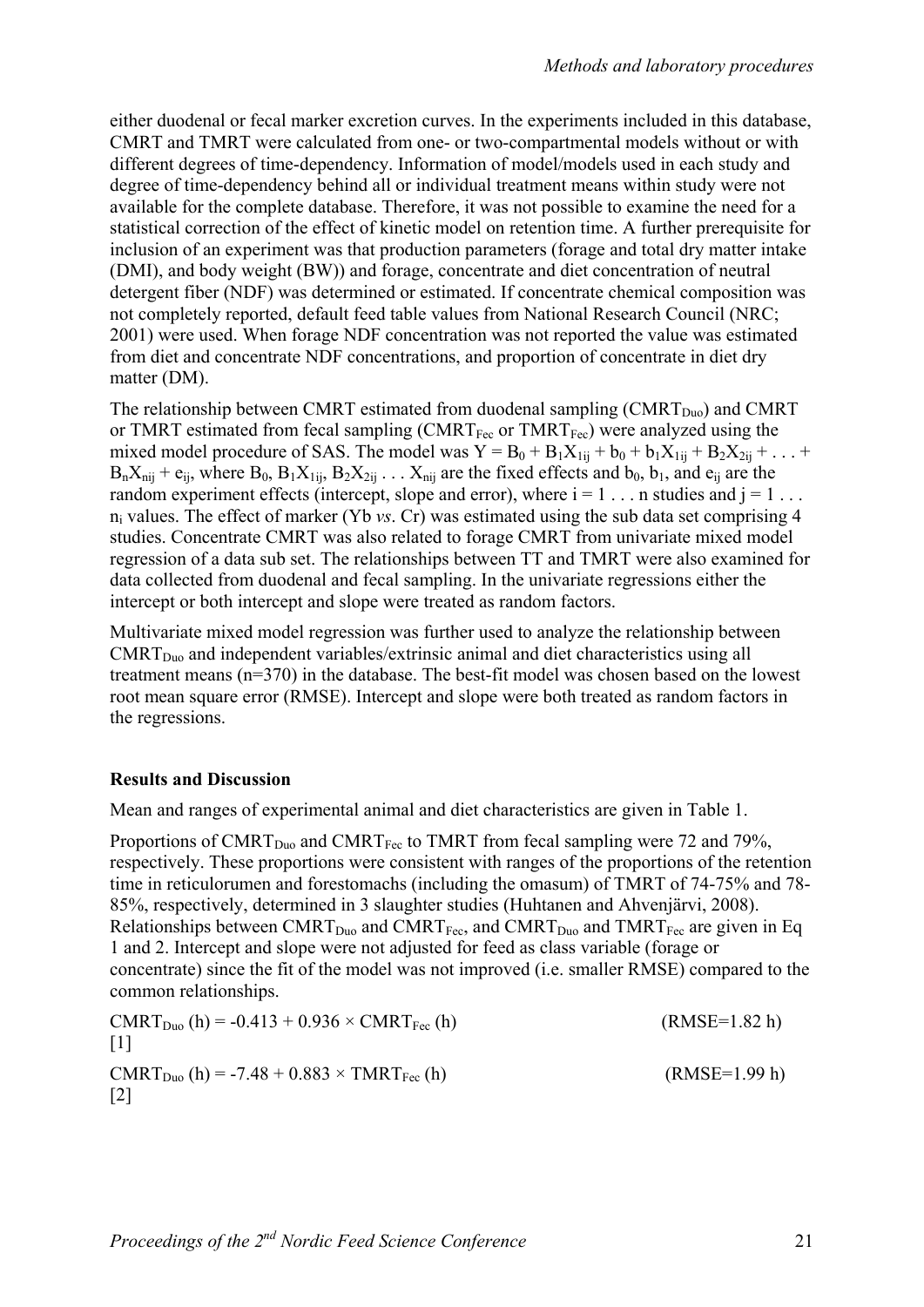| Table 1 Mean and range of experimental animal and diet characteristics. |
|-------------------------------------------------------------------------|
|-------------------------------------------------------------------------|

|                                          | $\mathbf n$ | Mean | <b>SD</b> | Minimum          | Maximum |
|------------------------------------------|-------------|------|-----------|------------------|---------|
| Intake $(g/kg \text{ of } BW)$           |             |      |           |                  |         |
| Dry matter (DM)                          | 370         | 26.7 | 7.80      | 8.4              | 42.2    |
| Neutral detergent fiber                  | 370         | 10.8 | 3.27      | 2.4              | 21.5    |
| Concentrate proportion (DM basis)        | 370         | 0.35 | 0.227     | $\boldsymbol{0}$ | 0.96    |
| Milk production (kg)                     |             | 22   | 11.9      | $\overline{0}$   | 46      |
| Body weight (kg)                         |             | 528  | 156.3     | 115              | 747     |
| Diet composition $(g/kg \text{ of } DM)$ |             |      |           |                  |         |
| Organic matter                           | 255         | 913  | 27.2      | 812              | 953     |
| Neutral detergent fiber                  | 370         | 423  | 124.7     | 112              | 721     |
| Crude protein                            | 355         | 149  | 43.1      | 19               | 306     |
| Compartmental mean retention time (h)    |             |      |           |                  |         |
| Forage                                   | 262         | 40.3 | 9.14      | 21.6             | 70.1    |
| Concentrate                              | 88          | 26.8 | 7.10      | 15.7             | 49.6    |
| Total mean retention time (h)            |             |      |           |                  |         |
| Forage                                   | 249         | 52.2 | 10.90     | 31.0             | 96.2    |
| Concentrate                              | 82          | 37.6 | 9.19      | 24.6             | 66.1    |

The univariate regression of CMRT estimated from Cr-mordanted feed particles (CMRT $_{Cr}$ ) on CMRT derived from excretion curves of feed labelled with Yb (CMRT<sub>Yb</sub>) was (Eq. 3):

 $CMRT_{Cr}$  (h) = -4.20 + 1.29 × CMRT<sub>Yb</sub> (h) (RMSE=6.22 h) [3]

The relationship between concentrate and forage CMRT estimated from a data sub set is presented in Eq. 4. The intercept in Eq. 4 was not different from zero  $(P=0.59)$ .

CMRT concentrate  $(h) = 2.17 + 0.59 \times \text{CMRT}$  forage  $(h)$  (RMSE=2.43h) [4]

The relationships between TT and TMRT derived from models of duodenal (Eq. 5) respectively fecal (Eq. 6) marker excretion curves of the sub data set were:

| $TT_{Du0} = 2.24 + 0.01 \times TMRT_{Du0}$                   | $(RMSE=0.83 h)$ |
|--------------------------------------------------------------|-----------------|
| $\lceil 5 \rceil$                                            |                 |
| $TT_{\text{Fec}}$ = 7.03 + 0.07 $\times$ TMRT <sub>Fec</sub> | $(RMSE=1.64 h)$ |
| [6]                                                          |                 |

Intercept and slope were not significant (P≥0.09) in Eq. 5, but both were significant in Eq. 6  $(P<0.03)$ .

A correlation between TT and TMRT could indicate that the different mathematical models influence the estimate of TT. However, the positive correlation in Eq. 6 indicates increased transit time with increased TMRT, which is consistent with reduced transit time with increased intake (Huhtanen and Kukkonen, 1995).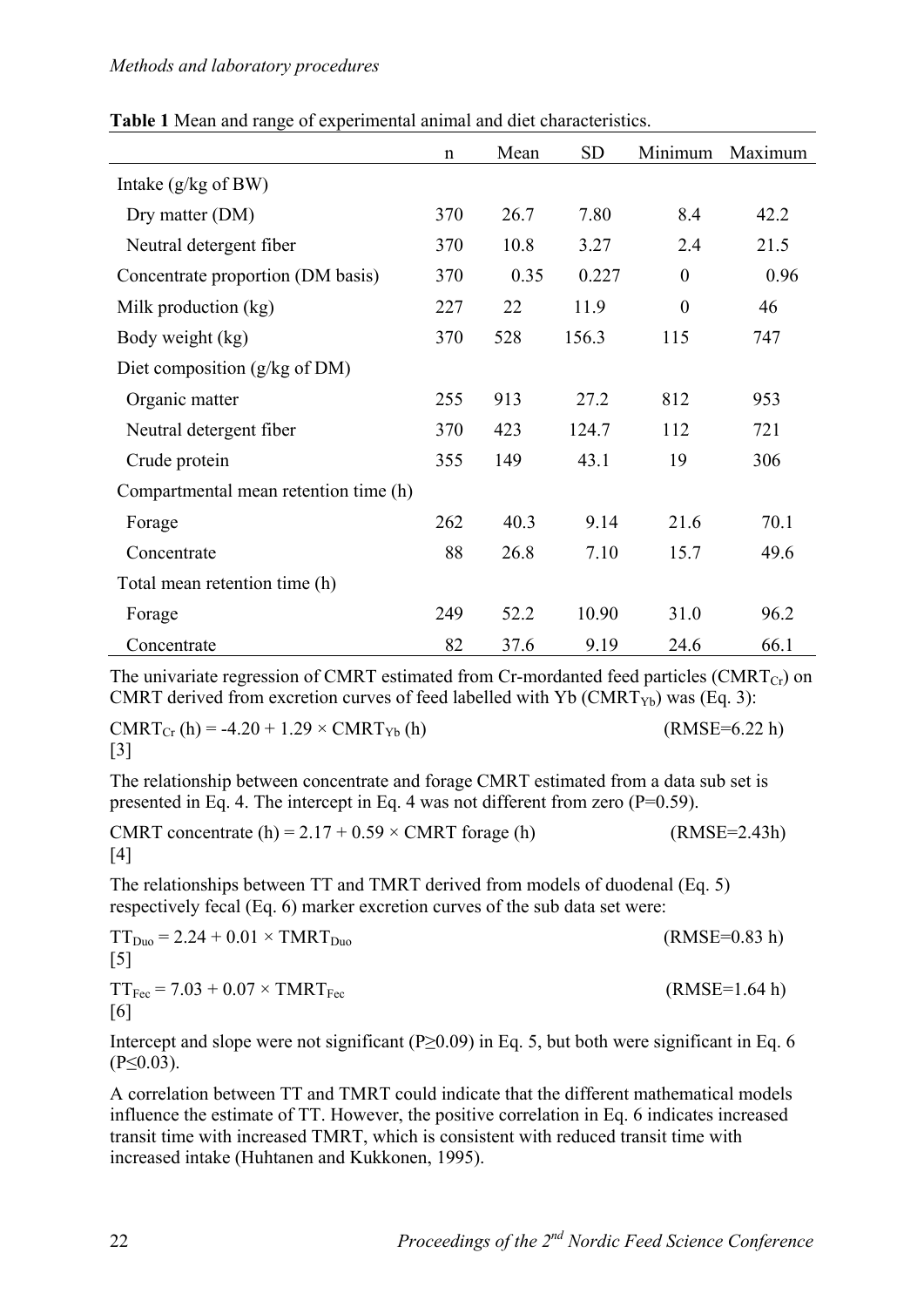The effect of diet and animal characteristics on  $CMRT<sub>Duo</sub>$  in univariate and multivariate regressions estimated from mixed model regression analysis is presented separately for forages and concentrates in Table 2 and 3. Type of marker (rare earths or Cr) was significant as class variable in equations for forages (P<0.001) and gave best fit of the models as an adjustment of the intercept. Either intercept or slope was non-significant (P≥0.10) when marker type was used as an adjustment of both. Marker was not significant ( $P \ge 0.61$ ) as class variable in mixed model regression analysis of  $CMRT<sub>Duo</sub>$  of concentrates. The bivariate model including DM intake and concentrate proportion on DM basis gave lowest RMSE in regressions of CMRT<sub>Duo</sub> of both forages and concentrates (Table 2 and 3).

|                     |             |       |       |          |         |               |         | - 1         |
|---------------------|-------------|-------|-------|----------|---------|---------------|---------|-------------|
| Marker <sup>b</sup> | $X_1$       | $X_2$ | $A^c$ | B        | P-value | $\mathcal{C}$ | P-value | <b>RMSE</b> |
|                     | DMI         |       | 57.5  | $-0.599$ | < 0.001 |               |         | 3.24        |
| 2                   | DMI         |       | 51.9  | $-0.599$ | < 0.001 |               |         | 3.24        |
|                     | <b>NDFI</b> |       | 50.5  | $-0.872$ | < 0.001 |               |         | 3.27        |
|                     | <b>NDFI</b> |       | 45.9  | $-0.872$ | < 0.001 |               |         | 3.27        |
|                     | DMI         | CProp | 57.0  | $-0.719$ | < 0.001 | 11.6          | < 0.001 | 3.07        |
|                     | <b>DMI</b>  | CProp | 51.7  | $-0.719$ | < 0.001 | 11.6          | < 0.001 | 3.07        |

**Table 2** Effect of diet and animal characteristics on pre-duodenal compartmental retention time of forages estimated by mixed model regression analysis  $(Y = A + BX_1 + CX_2 + DX_3)^a$ .

<sup>a</sup>DMI=dry matter intake (g/kg of body weight(BW); NDFI=intake of neutral detergent fiber (NDF; g/kg of BW); CProp=concentrate proportion on DM basis.<sup>b</sup>Marker 1=Cr; Marker  $2=Yb$  and other rare earths.  $c$ A: P<0.001.

**Table 3** Effect of diet and animal characteristics on pre-duodenal compartmental retention time of concentrates estimated by mixed model regression analysis ( $Y = A + BX_1 + CX_2 +$  $DX<sub>3</sub>)<sup>a</sup>$ .

| $X_1$       | $X_2$ | $A^b$ | B                              | P-value | C.   | P-value RMSE |      |
|-------------|-------|-------|--------------------------------|---------|------|--------------|------|
| DMI         |       | 349   | $-0.374 \quad \textless 0.001$ |         |      |              | 2.18 |
| <b>NDFI</b> |       |       | $33.4$ $-0.950$ $\leq 0.01$    |         |      |              | 1.96 |
| DMI         | CProp | 26.4  | $-0.290$                       | 0.02    | 12.4 | $\leq 0.001$ | 1.90 |

<sup>a</sup>DMI=dry matter intake (g/kg of body weight(BW); NDFI=intake of neutral detergent fiber (NDF; g/kg of BW); CProp=concentrate proportion on DM basis.  $^{\text{b}}$ A: P<0.001.

The best univariate mixed regression equation generated by Krizsan et al. (2010) from a metaanalysis of passage rate  $(k_p)$  estimated by rumen evacuation with cattle (based on NDF intake) was used to predict pre-duodenal CMRT of both forages and concentrates. Predicted CMRT (CMRT<sub>Pred</sub>) was estimated as the inverse of  $k_p$ . Average CMRT<sub>Pred</sub> was 39.2 and gave a comparable estimate to the average  $CMRT_{Du0}$  of 38.7 from this data base. Regression of  $CMRT<sub>Duo</sub>$  on CMRT<sub>Pred</sub> with mixed model regression is given in Eq. 7. The intercept of Eq. 7 was not significantly different from zero  $(P=0.61)$ .

 $CMRT_{Duo} = -3.33 + 1.10 \times CMRT_{Pred}$  (RMSE=6.31 h) [7]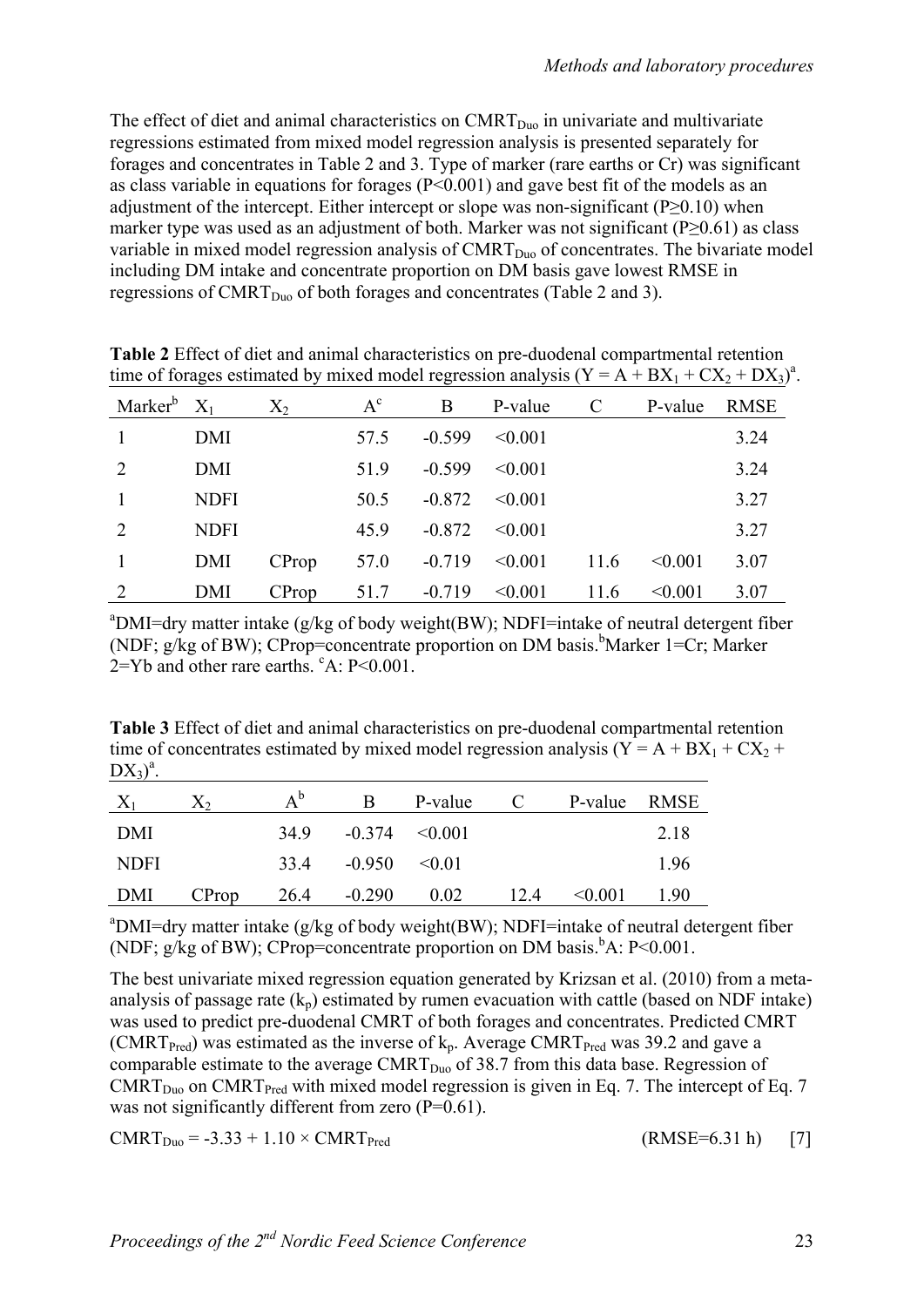## **Conclusions**

There was a close relationship between retention time estimated from duodenal or fecal sampling and the data indicated that proportionally about 90% was pre-duodenal. Correcting estimates of retention time derived from duodenal and fecal marker excretion curves for sampling site and marker type gave estimates of pre-duodenal compartmental retention time that were comparable with predictions derived from an equation developed based on rumen evacuation data. Pre-duodenal retention time was longer when estimated with Cr-mordanted feeds compared with rare earths. Further, bivariate prediction equations based on DM intake performed slightly better than univariate prediction equations based on intake of NDF for both forages and concentrates. Increases in DM intake predicted decreased pre-duodenal compartmental retention time, which was counteracted with an increased proportion of concentrate in diet DM.

## **References**

Huhtanen, P., and S. Ahvenjärvi., 2008. Prediction of rumen residence time using markers or rumen evacuation and slaughter data. Pages 733-734 in: Proceedings of the 2008 Meeting of the Animal Science Modelling Group. Can. J Anim. Sci.

Huhtanen, P., and U. Kukkonen., 1995. Comparison of methods, markers, sampling sites and models for estimating digesta passage kinetics in cattle fed at two levels of intake. Anim. Feed Sci. Technol., 52, 141-158.

Krizsan, S. J, S. Ahvenjärvi, and P. Huhtanen., 2010. A meta-analysis of passage rate estimated by rumen evacuation with cattle and evaluation of passage rate prediction models. J. Dairy Sci., 93, 5890-5901.

NRC, 2001. Nutrient Requirements of Dairy Cattle.  $7<sup>th</sup>$  ed. Natl. Acad. Press, Washington, DC.

Udén, P., P. E. Colucci and P. J. Van Soest., 1980. Investigation of chromium, cerium and cobalt as digesta flow markers in rate of passage studies. J. Sci. Food Agric., 31, 625-632.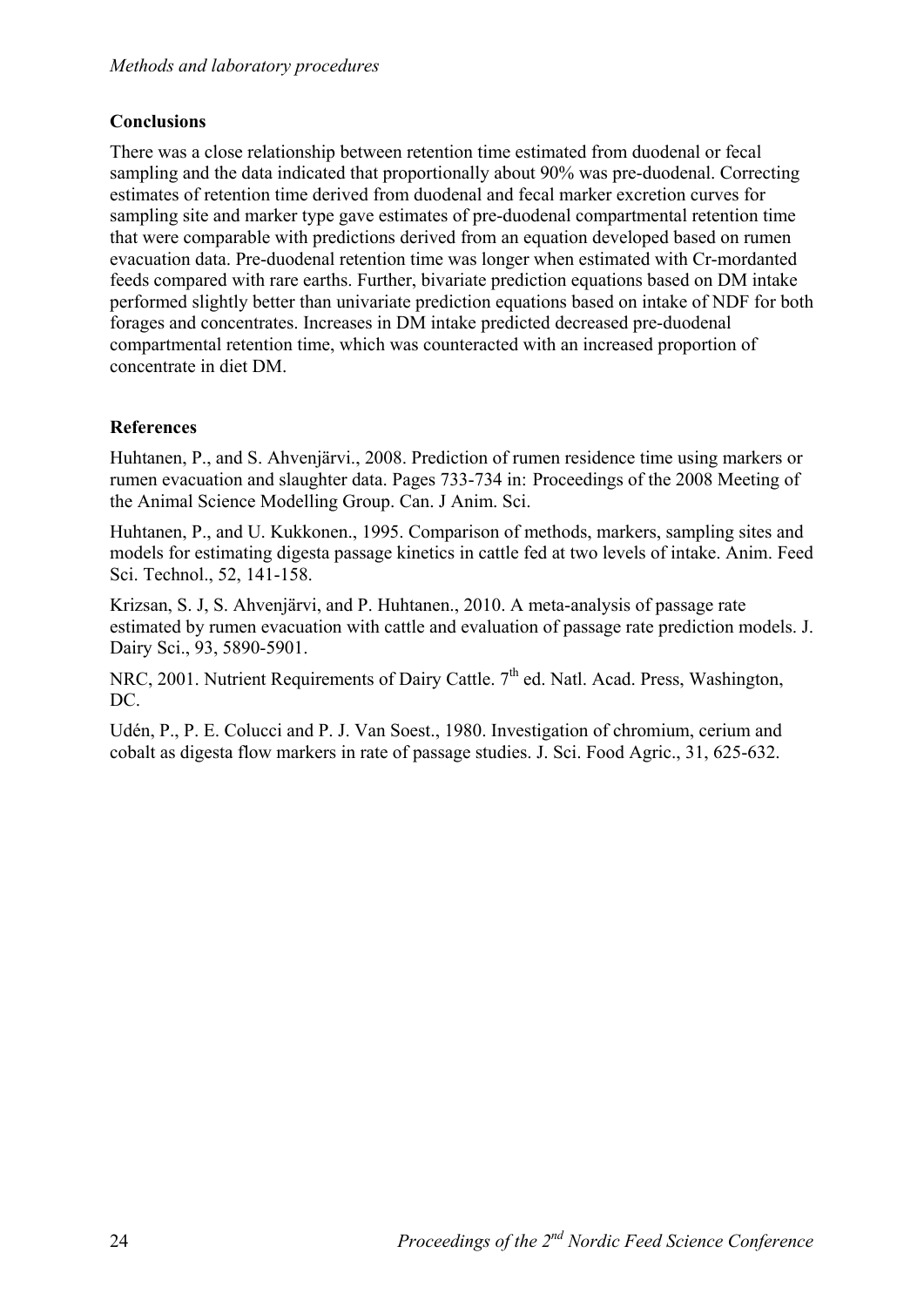#### **Development of** *in vitro* **method for determination of methane production kinetics**

M. Ramin and P. Huhtanen *Department of Agricultural Research for Northern Sweden, Swedish University of Agricultural Sciences, SE-901 83 Umeå, Sweden*

#### **Introduction**

 Methane is a potent greenhouse gas with strong infrared absorbance contributing about 20% to anthropogenic "radiative forcing" and is responsible for one third of all global warming over the last 250 years (Thorpe, 2009). Methane production from the agriculture sector in European countries has been estimated to be mostly produced by enteric fermentation (twothirds, 80 million tons per year) while one-third originates from livestock manure (Moss *et al.,* 2000). Methane is an end-product of microbial fermentation of carbohydrates in the digestive tract of ruminant animals along with short chain fatty acids such as acetate, propionate and butyrate as well as  $CO<sub>2</sub>$ . There are several methods for measuring methane production from fermentation of feedstuffs in the rumen fluid. *In vivo* techniques are laborious, expensive and difficult to standardize (Cone *et al.,* 1996). *In vitro* cumulative gas production technique has been used to predict fermentation of ruminant feedstuffs. The feedstuff incubated will be degraded to either gas, microbial mass or volatile fatty acids (Rymer *et al.,* 2005).

Therefore, the objective of this experiment was to determine the suitable sample size for *in vitro* studies, and to estimate the kinetic parameters of CH<sub>4</sub> production at different substrate levels.

#### **Materials and Methods**

Five replicate samples of 300, 600, 900 and 1200 mg of low quality timothy hay were weighed into serum bottles that were filled with 60 ml buffered rumen fluid and incubated at 39°C. The gas production was conducted by a fully automated system (Cone *et al*., 1996); recordings were done every 12 min and corrected to the normal air pressure (1013.5 kPa). Gas samples were drawn from each bottle by a gas tight syringe (Hamilton, Bonaduz, Switzerland) at 4, 8, 24, 32 and 48 hr through the Suba-Seal rubber septa. Methane was determined by injecting 0.2 ml of gas into a Star 3400 (CX series) gas chromatograph (Varian Chromatography, USA) equipped with a thermal conductivity detector (TCD). One ml was collected for VFA determination from each bottle at 24 and 48 hr of incubation. After 48 hr of incubation, the bottles were put on ice in order to terminate the fermentation. Methane data (concentrations at each time point) was subjected to a logarithmic model to estimate methane concentrations at each time point (Figure 1). Methane and total gas data were fitted to a two-pool Gompertz model to estimate kinetic parameters. Gas volumes in each pool were calculated per g dry matter (DM). Methane production was predicted according to VFA stoichiometry equations, the equation used was as below:

Predicted CH4=22.3× (0.5AA-0.25PA+0.5BA+0×iV-0.25V)

AA, PA, BA, iVA and VA are the production of acetate, propionate, butyrate, iso-valerate and valerate (mmol) corrected for blanks.

The kinetic parameters were then subjected to a mechanistic rumen model described by Huhtanen et al. (2008) to estimate first order production rate and total production of methane. Data for VFA were subjected to the GLM procedure of SAS using the following model: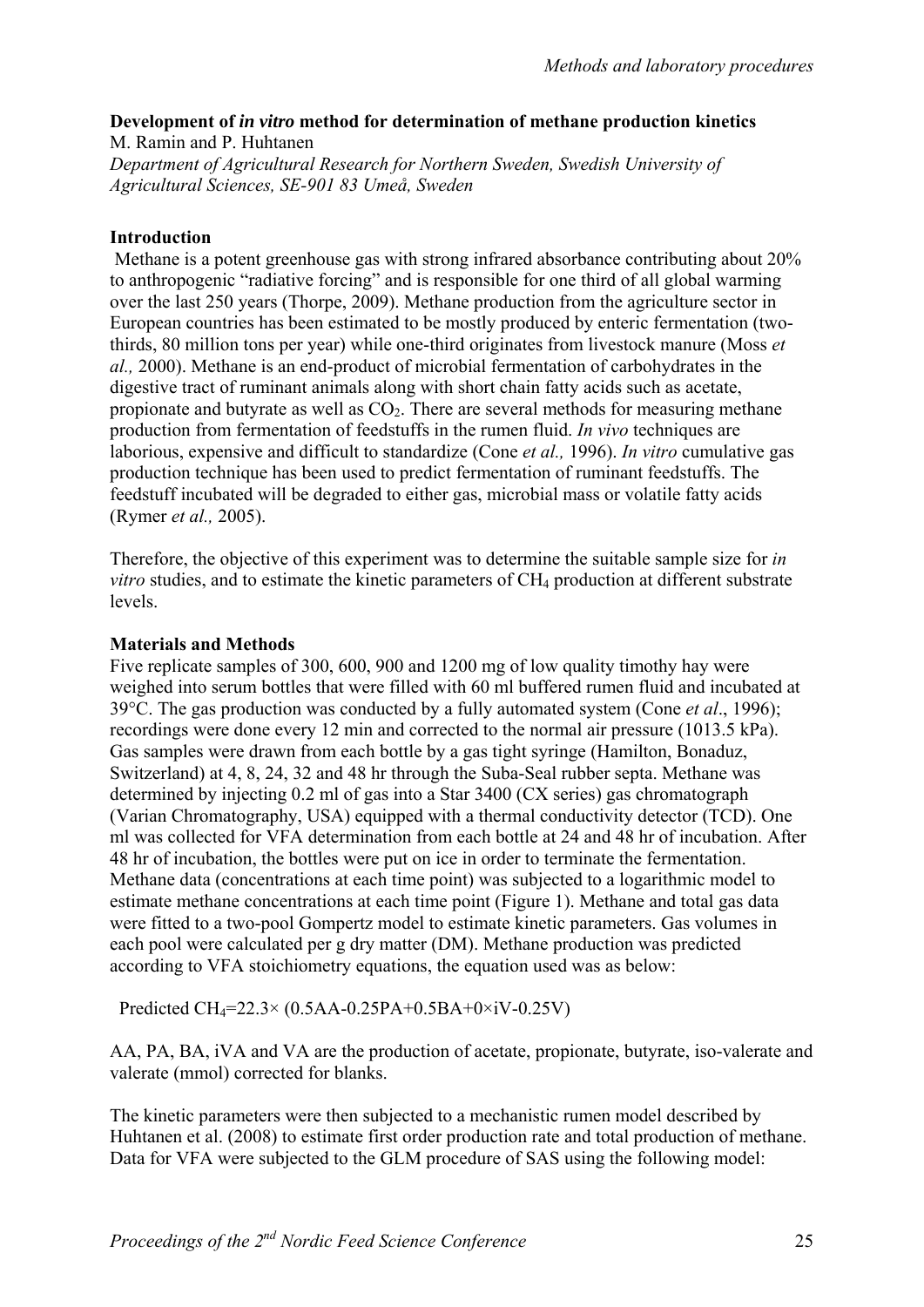$Y_{ii} = SL_i + e_{ii}$ , where  $SL_i$  is substrate level (i = 4) and  $e_{ii}$  is random error term. The sum of squares of SL effect was further partitioned into linear, quadratic and cubic effects of the substrate level using orthogonal polynomial contrasts.



**Figure 1** Logaritmic model used for methane calculations

#### **Results and Discussion**

 The composition of the hay was (g/kg): DM 956, (kg DM): NDF 570 and ash 35.4. The results showed that methane production per gram of DM sample decreased as the sample size increased from 300 to 1200 mg, the reduction in methane production could be explained as the change in partioning carbon between VFA and microbial cells (Table 1). Assuming a gross energy (GE) concentration of 18.5 MJ/kg DM, the predicted  $CH_4$  production varied from 8.0% (300 mg) to 6.1% (1200 mg) of GE. These values are close to observed *in vivo* values at the maintenance (300) level of intake in sheep and production (1200) levels of intake in dairy cows (Yan *et al*., 2000)

| <b>Table 1</b> The effects of increasing sample size on methane and total gas production $(m/g DM)$ |  |
|-----------------------------------------------------------------------------------------------------|--|
| after 24 and 48hr of incubation                                                                     |  |

|           |                            | Substrate level (mg) |       |       |       |         | Contrast <sup>a</sup> |      |
|-----------|----------------------------|----------------------|-------|-------|-------|---------|-----------------------|------|
|           |                            | 300                  | 600   | 900   | 1200  | $SEM^b$ |                       | Q    |
| Methane   |                            |                      |       |       |       |         |                       |      |
|           | Asymptotic CH <sub>4</sub> | 45.6                 | 40.9  | 39.7  | 36.3  | 0.98    | < 0.01                | 0.48 |
|           | Rate $(h)$                 | 0.052                | 0.046 | 0.046 | 0.045 | 0.001   | 0.001                 | 0.10 |
|           | Predicted CH <sub>4</sub>  | 36.9                 | 32.0  | 31.1  | 28.2  | 0.74    | < 0.01                | 0.20 |
| Total gas |                            |                      |       |       |       |         |                       |      |
|           | Asymptotic gas             | 241                  | 223   | 223   | 212   | 4.26    | 0.0002                | 0.42 |
|           | Rate $(h)$                 | 0.072                | 0.061 | 0.061 | 0.059 | 0.002   | 0.002                 | 0.10 |
|           | Predicted gas              | 209                  | 187   | 188   | 177   | 3.31    | < 0.01                | 0.11 |

 $a$ <sup>L=linear effect of substrate level, Q=quadratic effect of substrate level</sup>

 $b$  For 600 and 900 mg substrate level SEM, is 1.1 times higher (at 24 hr)

For 300 and 600 mg substrate level SEM, is 1.1 times higher (at 48 hr)

The first-order production rate was constant except for the 300 level substrate size (Table 2). Total volatile fatty acid production (VFA) decreased with increasing sample size (Table 2). This suggests that more carbon was partitioned towards microbial cells with increased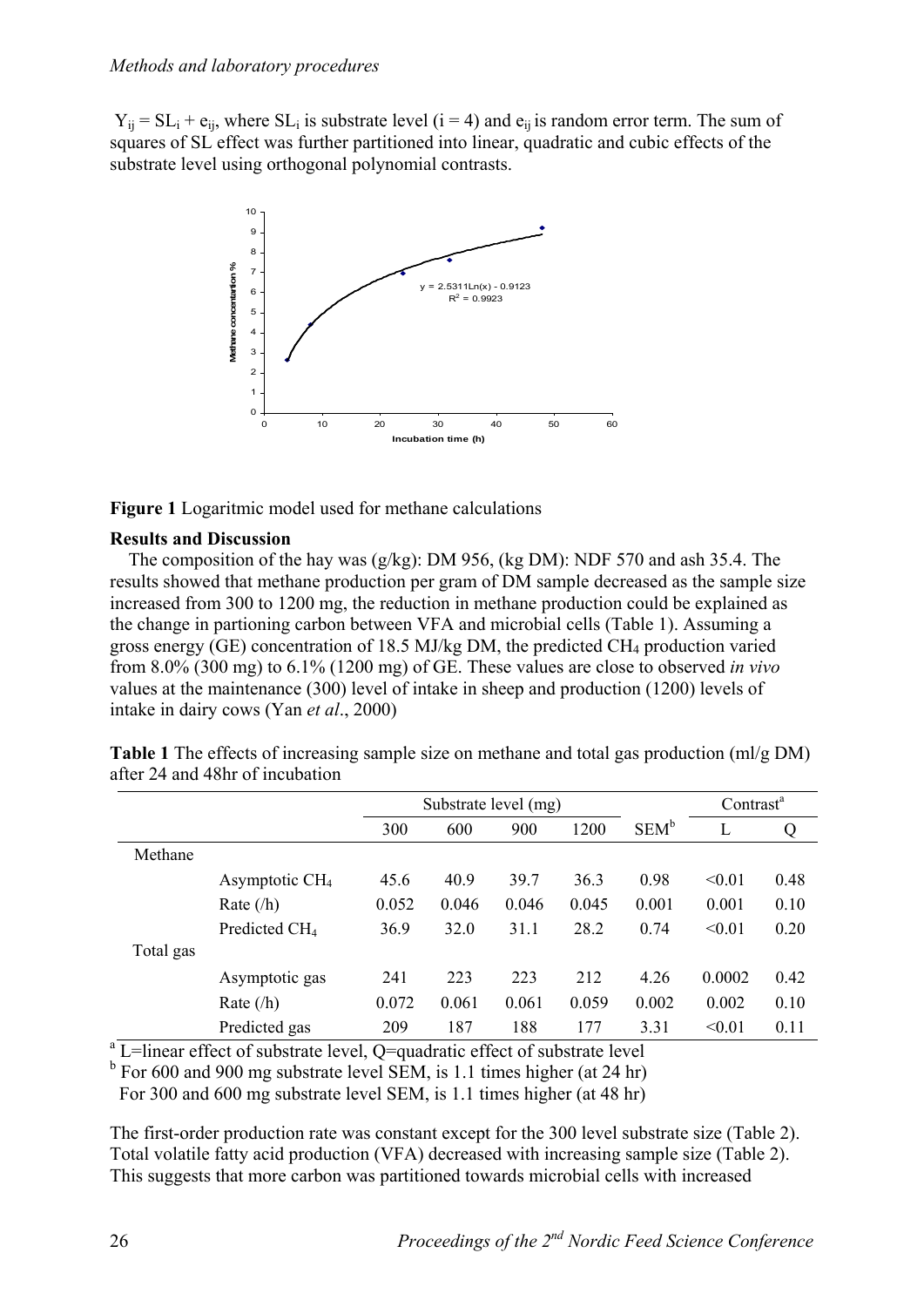substrate level, since the changes in true OM digestibility were minimal. Molar proportions of acetate decreased and the propionate increased as the sample size increased from 300 to 1200 mg (Table 2).

|                             |                    | Substrate level (mg) |                  |                  |                  |         | Contrast <sup>a</sup> |      |
|-----------------------------|--------------------|----------------------|------------------|------------------|------------------|---------|-----------------------|------|
| Time (h)                    |                    | 300                  | 600              | 900              | 1200             | $SEM^b$ | L                     | Q    |
| 24                          |                    |                      |                  |                  |                  |         |                       |      |
| Total VFA (mmol/g DM)       |                    | 2.86                 | 2.89             | 2.72             | 2.53             | 0.11    | 0.03                  | 0.36 |
| Molar proportion (mmol/mol) |                    |                      |                  |                  |                  |         |                       |      |
|                             | Acetate            | 636                  | 614              | 591              | 584              | 7.72    | 0.00                  | 0.35 |
|                             | Propionate         | 273                  | 267              | 281              | 276              | 5.38    | 0.37                  | 0.94 |
|                             | <b>Butyrate</b>    | 96                   | 98.4             | 99.7             | 108              | 3.39    | 0.02                  | 0.35 |
|                             | <i>i</i> -valerate | $\boldsymbol{0}$     | $\boldsymbol{0}$ | $\boldsymbol{0}$ | $\boldsymbol{0}$ | 2.81    | 0.69                  | 0.32 |
|                             | Valerate           | $\mathbf{0}$         | 28.6             | 30.7             | 33.5             | 9.43    | 0.01                  | 0.16 |
| 48                          |                    |                      |                  |                  |                  |         |                       |      |
| Total VFA (mmol/g DM)       |                    | 4.41                 | 4.25             | 3.96             | 3.82             | 0.11    | 0.00                  | 0.96 |
| Molar proportion (mmol/mol) |                    |                      |                  |                  |                  |         |                       |      |
|                             | Acetate            | 620                  | 612              | 604              | 590              | 2.41    | < 0.001               | 0.26 |
|                             | Propionate         | 248                  | 258              | 262              | 266              | 3.12    | 0.00                  | 0.34 |
|                             | <b>Butyrate</b>    | 90.6                 | 93.0             | 95.2             | 103              | 1.48    | < 0.001               | 0.09 |
|                             | <i>i</i> -valerate | 5.13                 | 8.35             | 6.18             | 4.37             | 1.78    | 0.60                  | 0.20 |
|                             | Valerate           | 35.4                 | 27.2             | 31.5             | 35.1             | 2.65    | 0.78                  | 0.05 |

**Table 2** The effect of sample size on VFA production and molar proportions after 24 and 48hr of incubation

<sup>a</sup> L=linear effect of substrate level, Q=quadratic effect of substrate level

 $b$  At 24 hr SEM is 1.1 times higher for 600 and 900 mg substrate level

At 48 hr SEM is 1.1 times higher for 300 and 600 mg substrate level

Production of CH4 was also calculated stoichiometrically, using VFA production at 24 and 48 h. There was a close relationship ( $R^2$ =0.98) between predicted and observed values (Figure 2) with 0.0 intercept and a slope close to 1.0, indicating small mean and linear biases.

#### **Conclusion**

It is concluded that increasing sample size did not change the kinetic rate of methane production and it is possible to use a substrate level of 1000 mg in the present system. This is of importance in order to decrease the depletion of substrate in the *in vitro* gas system. A high correlation was achieved between methane measured and methane predicted stoichiometrically. Realistic values of predicted CH4 production suggest that automated *in vitro* gas production system combined with modeling approaches is a useful tool for evaluating the effects of diet composition and feed additives on CH<sub>4</sub> production.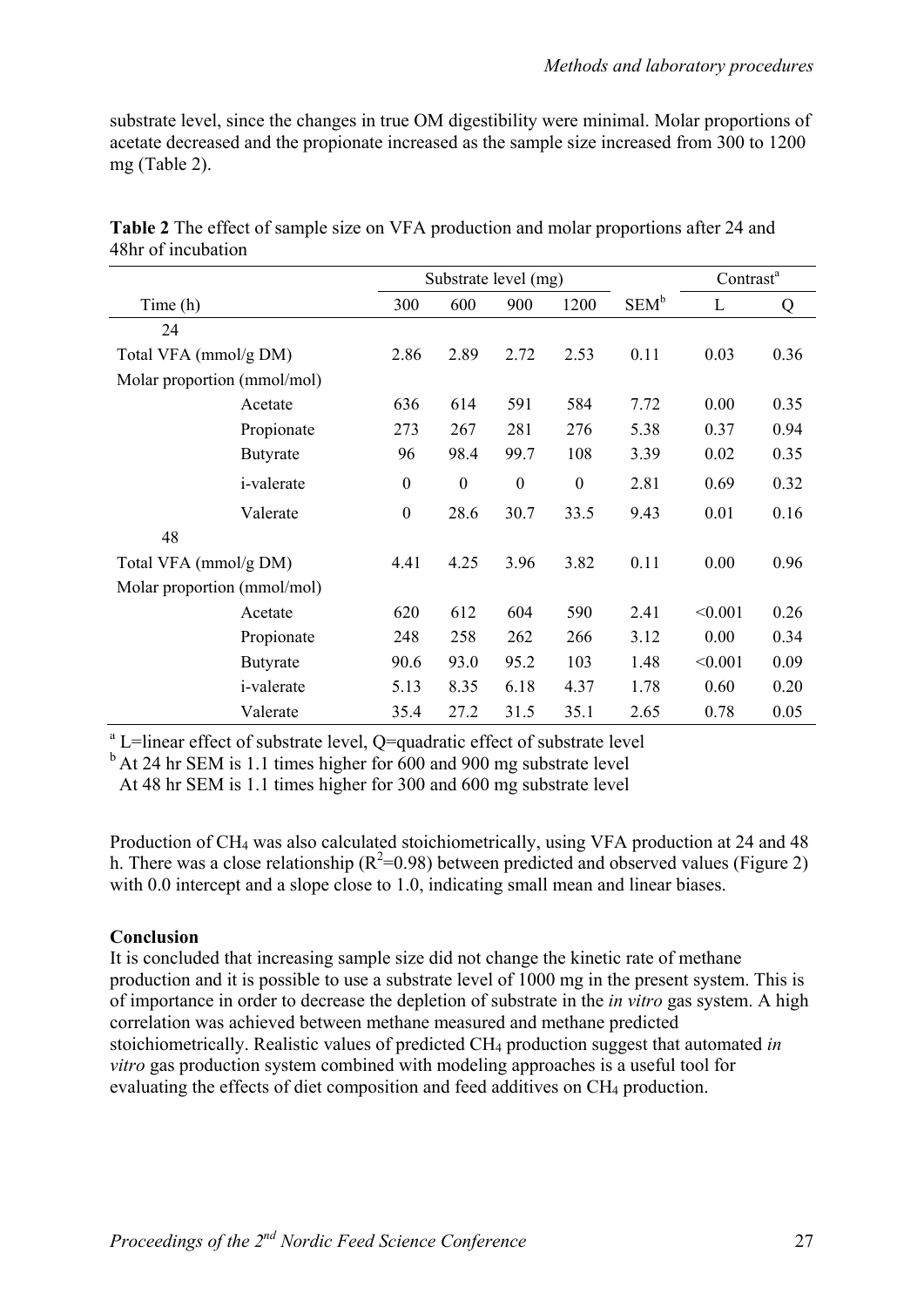

**Figure 2** Predicted *vs*. Observed values of methane production (ml) for the *in vitro* measurements.

#### **References**

- Cone, J. W., Van Gelder, A. H., Visscher, G. J. W., Oudshoom, L., 1996. Influence of rumen fluid and substrate concentration on fermentation kinetics measured with a fully automated time related gas production apparatus. Anim Feed Sci Tech. 61, 113-128.
- Huhtanen, P., Seppälä, A., Ots, M., Ahvenjärvi, S., Rinne, M., 2008. *In vitro* gas production profiles to estimate extent and effective first-order rate of neutral detergent fiber digestion in the rumen. J Anim Sci. 86, 651-659.
- Moss, A.R., Jouany, J.P., Newbold, J., 2000. Methane production by ruminants: its contribution to global warming. Ann Zootech 49, 231-253.
- Rymer, C., Huntington, J.A., Williams, B.A., Givens, D.I., 2005. *In vitro* cumulative gas production techniques: history, methodological considerations and challenges. Anim Feed Sci Tech 123-124, 9-30.
- Thorpe, A., 2009. Enteric fermentation and ruminant eructation: the role (and control?) of methane in the climate change debate. Climatic Change 93, 407-431.
- Yan, T., Agnew, R.E., Gordon, F.J., Porter, M.G., 2000. Prediction of methane energy output in dairy and beef cattle offered grass silage-based diets. Livest Prod Sci. 64, 253-263.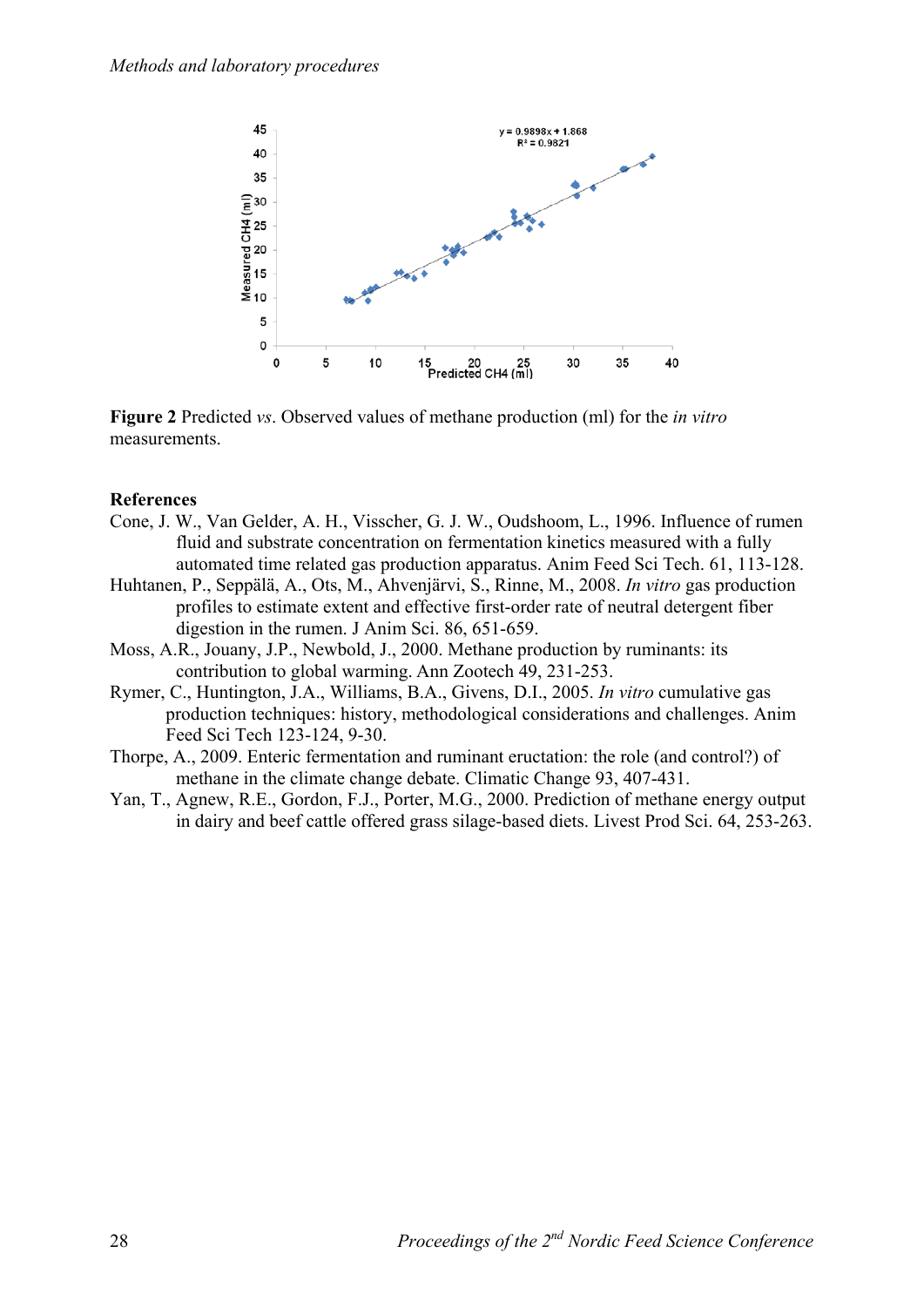#### *In vitro* **estimation of rate and extent of ruminal digestion of cereal feed fractions**

M. N. Tahir<sup>1\*</sup>, P. Lund<sup>2</sup>, M. Hetta<sup>1</sup>, K. Martinsson<sup>1</sup> and P. Huhtanen<sup>1</sup>

**1** *Dept. of Agricultural Research for Northern Sweden, Swedish University of Agricultural Sciences, SE-901 83 Umeå, Sweden.* 

**2** *Dept. of Animal Health and Bioscience, Aarhus University, Research Centre Foulum, DK-8830 Tjele, Denmark* 

#### **Introduction**

Cereal grains are important components in diets for high producing dairy cows and fast growing beef cattle. The most important feed fraction in cereals is starch, which constitutes the major portion (70-80%) of cereal grains. In ruminant nutrition different starch sources are characterized by their physical and chemical properties and might be ranked as highly and poorly degrading starch after their extent and rate of degradation in rumen (Nocek and Tamminga, 1991). It is hypothesized that rumen fermentation rate of cereal starch varies considerably and that this might affect fibre digestibility, forage intake, and animal performance (Nocek and Tamminga, 1991; Mills et al., 1999). It would, therefore, be useful to reliably determine the differences in rumen fermentation characteristics of cereals. Part of the variation can be attributed to the methods used for evaluation (Stensig et al., 1998b; Huhtanen and Sveinbjörnsson, 2006 ). The in sacco technique has been used extensively in the recent past (Stensig et al., 1998a; Larsen et al., 2009) and is still an important analytical method in modern feed evaluation systems (Volden et al., 2011) even though the method has several limitations. Particle loss and microbial contaminations during incubations are associated with this technique, consequentially, leading to over- or under-predictions (Huhtanen and Sveinbjörnsson, 2006). The *in vitro* gas production (GP) technique, on the other hand, has some advantages over the in sacco method. The GP technique is characterized with negligible primary and secondary particle-losses (Huhtanen and Sveinbjörnsson, 2006), minimizing the risks of over- or under-predictions. In addition, it can be automated to generate and record a large number of data points and can be potentially used to study the fermentation characteristics of soluble and insoluble fractions of forages (Hetta et al., 2004).

The objective of this experiment was to study the rumen degradation characteristics of fibre and non fibre fractions of a range of cereals by use of *in vitro* gas production technique.

#### **Materials and Methods**

#### *Description of feeds and isolation of fibre*

This study included nine cereal feeds with a range in starch concentration from 389 (rolled oats) to 712 g starch/kg DM (ground maize) with known *in vivo* ruminal degradation characteristics. The cereals came from two different experiments conducted at Research Centre Foulum, University of Aarhus, Denmark (Exp. 1) and the Forage research centre, Swedish University of Agricultural Sciences, Umeå, Sweden (Exp. 2) as shown in Table 1.

Feed samples were dried at 60°C and milled through 2-mm screen (cutter mill; SM 2000, Retsch GmbH, HAAN, Germany). The sub-samples of whole feeds (WF) were used to prepare neutral detergent fibre (NDF) fractions (NDFF) by extraction of WF with some modifications to the original method of Van Soest et al. (1991). In brief, accurately weighed 4 g feed sample were put into nylon bags (38 µm and 28% effective surface area) and boiled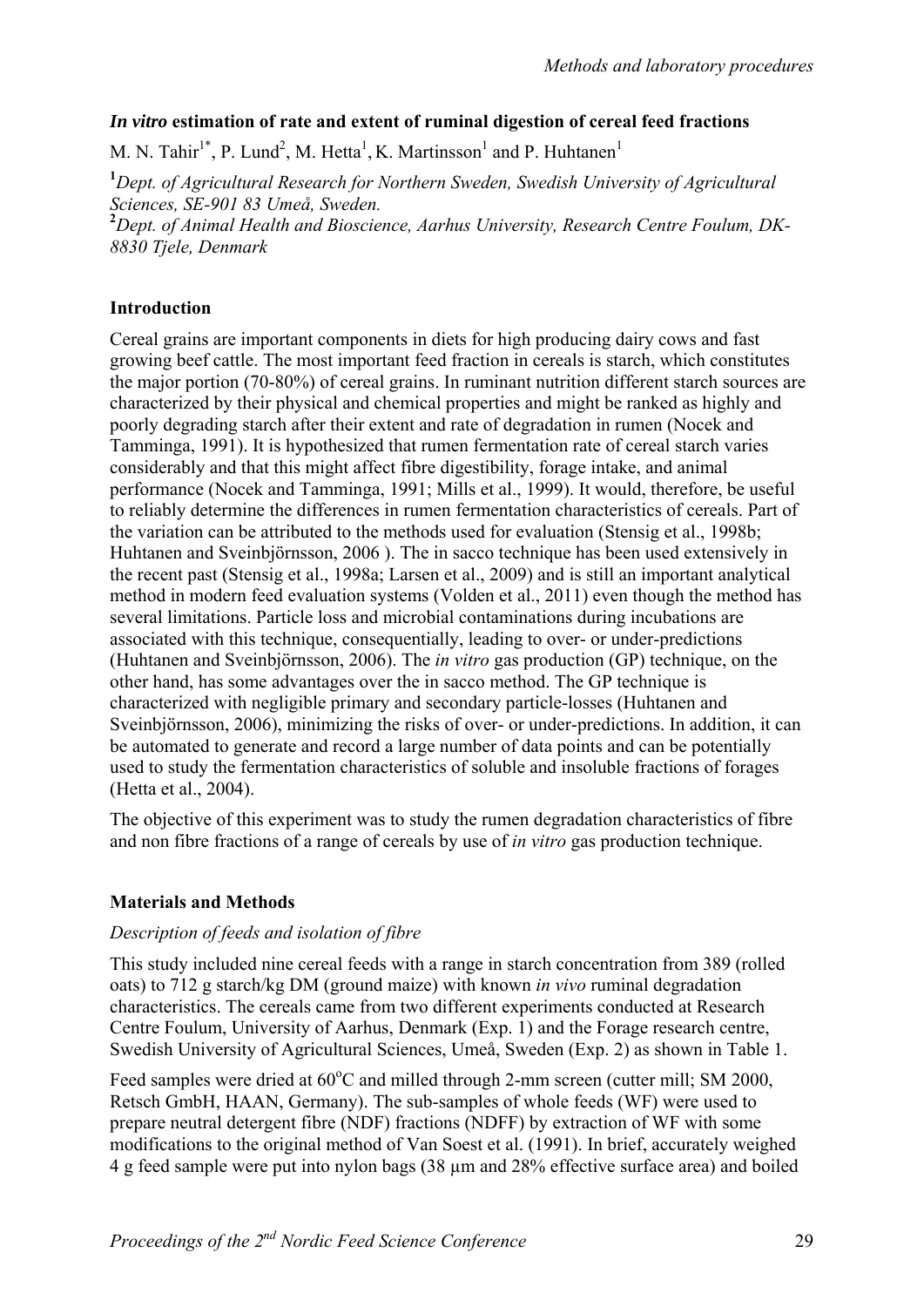#### *Methods and laboratory procedures*

in neutral detergent solution (1 g feed in 100 mL neutral detergent solution) for one hour at 95<sup>o</sup>C with double amounts of heat stable α-amylase. The heat stable α-amylase was first added at the start of boiling (2 mL/L of neutral detergent solution) and then at first hot water rinsing (1 mL/L hot water). After boiling, the bags were washed with hot water (70 $^{\circ}$ C) to remove all neutral detergent solution. The bag residues were then transferred to glass filter crucibles and rinsed three times with acetone (30-50 mL/bag residue per rinsing). The residues were dried at 105°C for 16 h and weighed to determine NDF concentration. The WF and NDFF were also double-checked for NDF concentration according to the method as described by (Chai and Uden, 1998).

|                       | Experiment $1^a$ |              |            |           |                  |            |             | Experiment $2b$ |              |
|-----------------------|------------------|--------------|------------|-----------|------------------|------------|-------------|-----------------|--------------|
| Feed type             | Barley<br>R      | Barley<br>RG | Maize<br>G | Oats<br>R | Smooth<br>peas G | Wheat<br>R | Wheat<br>RG | Barley<br>371   | Maize<br>371 |
| $g/kg$ DM             |                  |              |            |           |                  |            |             |                 |              |
| Ash                   | 19               | 20           | 17         | 20        | 29               | 16         | 18          | 57              | 55           |
| CP                    | 101              | 114          | 96         | 111       | 221              | 108        | 119         | 114             | 123          |
| <b>NDF</b>            | 170              | 158          | 98         | 271       | 92               | 127        | 92          | 155             | 183          |
| Starch                | 651              | 562          | 712        | 389       | 429              | 608        | 598         | 514             | 491          |
| Digestibility $\rm^c$ | 882              | 881          | 746        | 857       | 654              | 882        | 897         |                 |              |

**Table 1** Chemical compositions and apparent ruminal starch digestibilities of feeds.

<sup>a</sup> From Larsen et al. (2009).

<sup>b</sup> Data obtained from the experiment conducted at Forage Research Centre, Swedish University of Agricultural Sciences, Sweden.

<sup>c</sup> *In vivo* apparent ruminal starch digestibilities reported as g/kg starch intake, from Larsen et al. (2009).

R=rolled, RG=rolled and gelatinized, G=ground, 371=pelletized compound feed.

#### *In vitro GP recordings*

*In vitro* degradation characteristics of OM and NDF for WF and NDFF were determined by use of an automated gas production (GP) and recording system (Cone et al. 1996). The analyses were carried out using 0.5 g samples (2-mm screen) in duplicate in two consecutive series of runs (four replicates in total for each WF and its respective NDFF). The samples were incubated in 250-ml serum bottles (Schott, Mainz, Germany), already flushed with CO2, containing 60 mL buffered rumen fluid for 72 h at 39°C. The bottles were placed in a water bath and shaken continuously (40 rpm). The bottles were connected to an automated recording and measuring system as described by Cone et al. (1996). After 72 h, the incubations were terminated by putting the bottles on ice. The residues remaining after 72 h fermentation were filtered in glass filter crucibles and analysed for NDF to determine NDF digestibility. True OM digestibility (true OMD) was calculated as ((OM-NDF residue)/OM). Ruminal neutral detergent soluble (NDS) digestibility was calculated using gas production rates for NDS fraction and a two-compartment rumen model (0.20 non-escapable pool: 0.80 escapable pool) assuming 24 h retention time in the rumen.

Rumen fluid was collected from two rumen cannulated lactating dairy cows fed a foragebased diet supplemented with whole crop barley silage. The fluid was collected 2 h postfeeding in the morning and transported from dairy barn to the gas *in vitro* laboratory into  $CO<sub>2</sub>$ flushed insulated flasks. The fluid, after collection, was handled according to the instructions as described by Cone et al. (1996). In brief, the fluid was filtered through a double layer of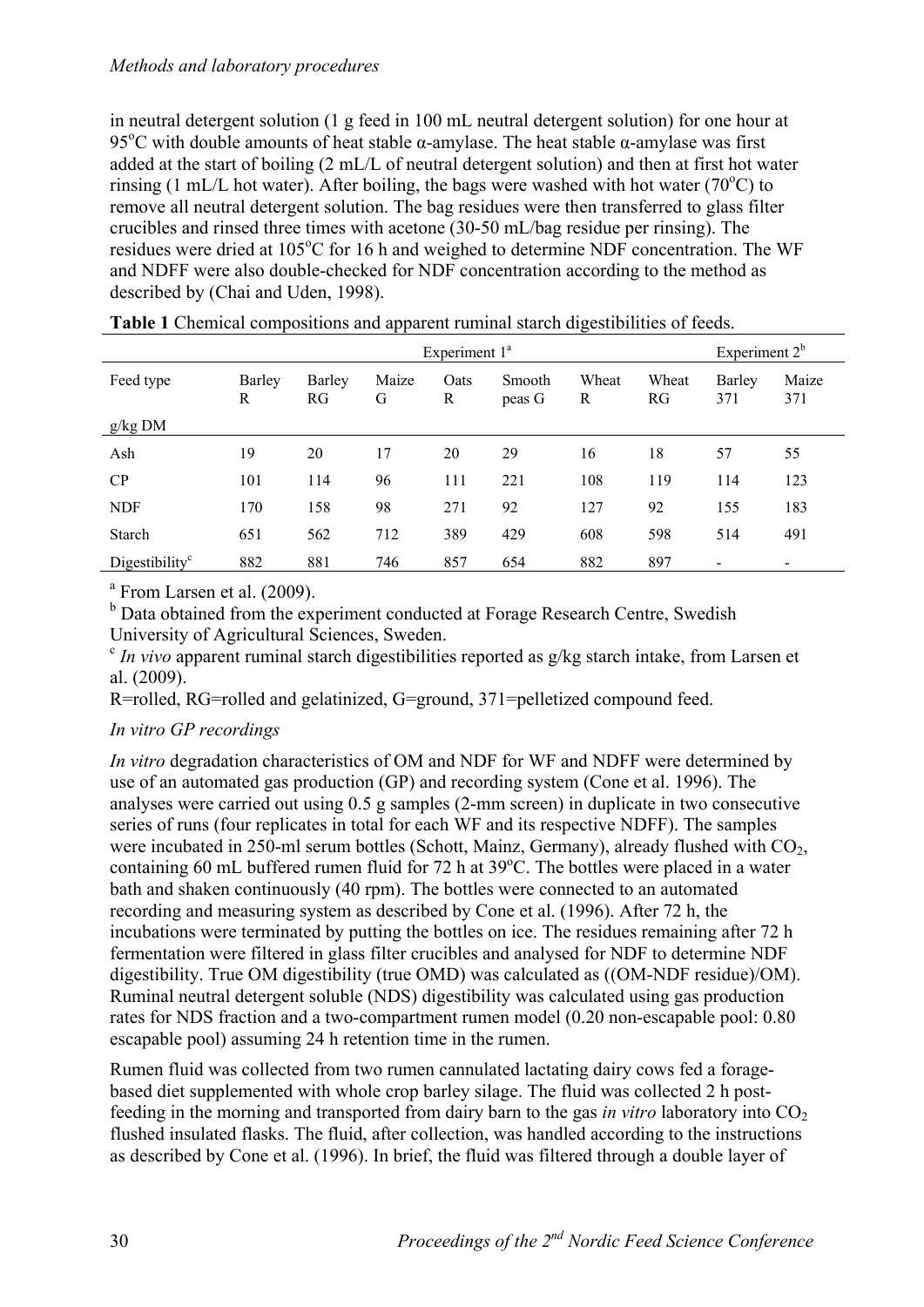cheese cloth and mixed with buffered mineral solution at a volume ratio of 1 mineral: 2 rumen fluid, and was kept at  $39^{\circ}$ C under constant CO<sub>2</sub> flushing.

The DM and ash contents of the WF and NDFF were determined at  $60^{\circ}$ C for 48 h and at 525°C for 6 h (method 923.03; AOAC, 1990), respectively.

## *Curve fitting and model*

The recorded gas volumes were adjusted to the normal air pressure. The corrected GP data were averaged for all four replicates for each WF, its respective NDF and NDS fractions. The GP profile for the NDS fraction was estimated by subtracting the GP of the NDFF from the GP of the intact feeds (cereal). The GP from the NDFF was adjusted in volume at each recording by its fractional contribution on OM basis. The GP profiles (ml gas/g OM) were fitted to a first order kinetic model without intercept:

## $GP<sup>t</sup>=A (1-exp(<sup>-bt</sup>))$

Table Curve 2D (ver. 5.0 $\circledR$  SPSS INC.) was used for fitting the model, where GP<sup>t</sup>=gas production at time t, A=asymptotic commulative gas volume, and  $b^t$ =fractional gas production rate.

The mean values for digestibilities, cumulative gas volumes and fitted degradation parameters for each feed, its respective NDF and NDS fractions were calculated by general linear model procedure of MINITAB 16.1.1.0

## **Results and Discussion**

The mean chemical composition and apparent ruminal starch digestibilities are presented in Table1. The NDF and crude protein contents of feeds varied from 92 to 271 g/kg DM and from 96 to 221 g/kg DM, respectively.

The average values for digestibilities, cumulative gas volumes and fitted degradation parameters for each feed, its respective NDF and NDS fractions are shown in Table 2. True OM and NDF digestibilities varied among whole feeds being the highest for smooth peas (999 g/kg OM and 999 g/kg NDF, respectively) and the lowest for oats (804 g/kg OM and 363 g/kg NDF, respectively). The cumulative gas volumes for 72 h incubations and fitted gas production rates (which corresponded degradation rates) varied from 373 to 480 mL gas/g OM and from 0.092 to 0.157/h, respectively. Among all WF, only maize samples showed degradation rates less than/close to 0.10/h. The mean estimated degradation rates for barley, maize and wheat were lower than those reported by Lanzas et al. (2007). In their study, they used a discrete lag for gas production rate calculations. The degradation rates were also lower than those reported in NorFor Feed Tables (Volden et al., 2011) for grain. However, the mean degradation rates of maize in our study were in agreement with those reported by Deaville et al.  $(2001)$ .

The cereal NDF digestibilities and their respective cumulative gas production rates varied from 410 to 985 g/kg NDF and from 0.033 to 0.082/h, respectively. Calculated values of ruminal NDS digestibilities and their respective cumulative gas production rates were in the range from 762 to 880 g/kg NDS and from 0.097 to 0.180/h, respectively. Ruminal NDS digestibilities reported in our study are in agreement with the *in vivo* data except for smooth peas.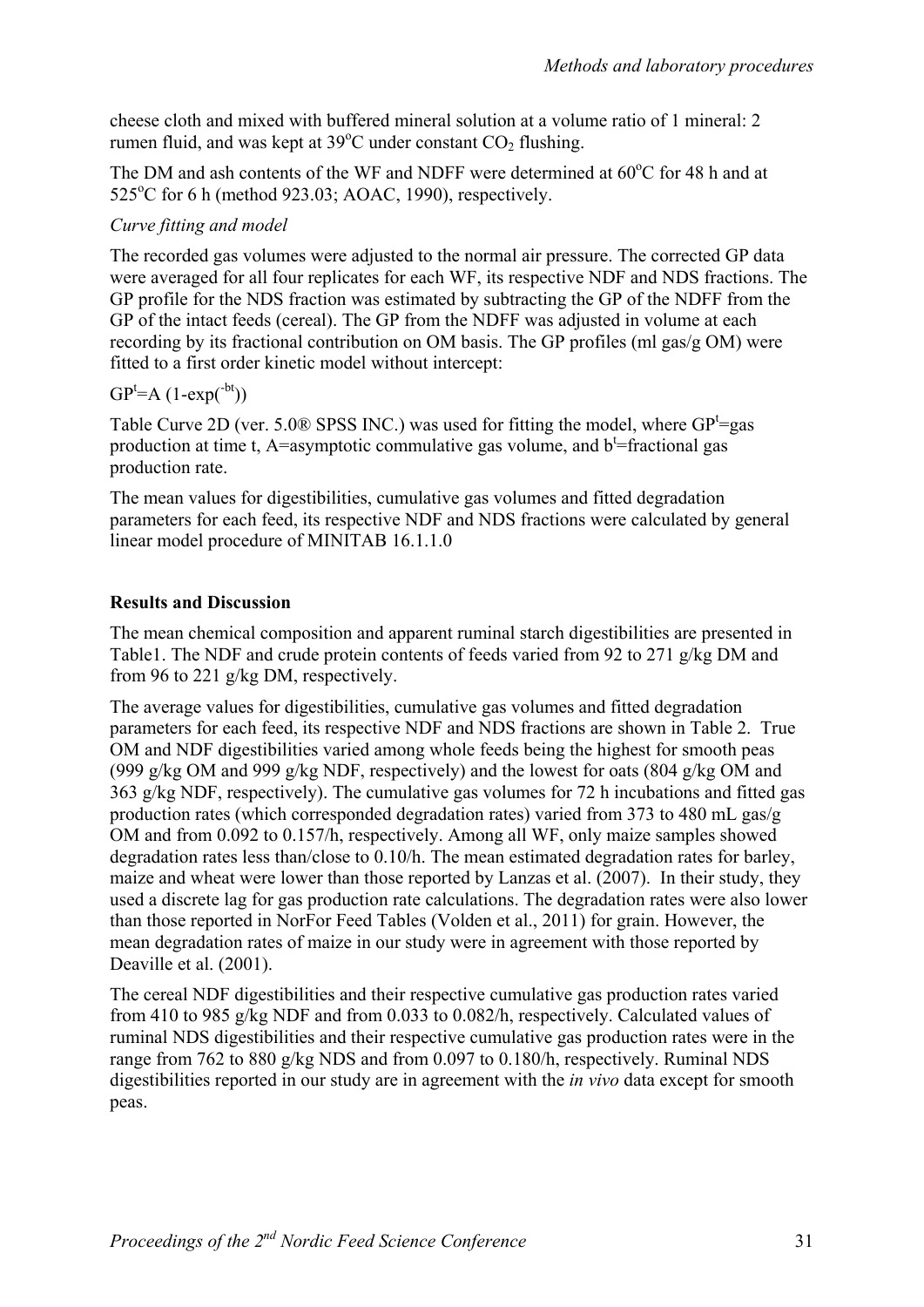|                               | Experiment 1 <sup>ª</sup> |              |            |                     |                  |            |             | Experiment $2^b$ |              |
|-------------------------------|---------------------------|--------------|------------|---------------------|------------------|------------|-------------|------------------|--------------|
| Feed type                     | Barley<br>R               | Barley<br>RG | Maize<br>G | Oats<br>$\mathbf R$ | Smooth<br>peas G | Wheat<br>R | Wheat<br>RG | Barley<br>371    | Maize<br>371 |
| WF                            |                           |              |            |                     |                  |            |             |                  |              |
| True OMD                      | 958                       | 955          | 977        | 804                 | 999              | 991        | 995         | 941              | 956          |
| <b>NDFD</b>                   | 780                       | 729          | 787        | 363                 | 999              | 937        | 945         | 648              | 780          |
| <b>GP</b>                     | 480                       | 446          | 468        | 414                 | 373              | 468        | 442         | 469              | 473          |
| Fitted degradation parameters |                           |              |            |                     |                  |            |             |                  |              |
| Asymptotic GP                 | 468                       | 425          | 464        | 408                 | 356              | 457        | 426         | 459              | 465          |
| Rates /h                      | 0.136                     | 0.153        | 0.092      | 0.129               | 0.157            | 0.126      | 0.142       | 0.109            | 0.098        |
| <b>NDF</b> fraction           |                           |              |            |                     |                  |            |             |                  |              |
| <b>NDFD</b>                   | 712                       | 715          | 883        | 410                 | 985              | 789        | 788         | 700              | 734          |
| <b>GP</b>                     | 322                       | 345          | 401        | 238                 | 383              | 417        | 364         | 338              | 349          |
| Fitted degradation parameters |                           |              |            |                     |                  |            |             |                  |              |
| Asymptotic GP                 | 322                       | 348          | 423        | 262                 | 380              | 432        | 362         | 332              | 358          |
| Rates /h                      | 0.062                     | 0.058        | 0.050      | 0.033               | 0.065            | 0.061      | 0.063       | 0.082            | 0.056        |
| <b>NDS</b> fraction           |                           |              |            |                     |                  |            |             |                  |              |
| <b>NDSD</b>                   | 849                       | 880          | 762        | 855                 | 876              | 840        | 857         | 788              | 786          |
| <b>GP</b>                     | 424                       | 390          | 428        | 348                 | 337              | 414        | 408         | 434              | 406          |
| Fitted degradation parameters |                           |              |            |                     |                  |            |             |                  |              |
| Asymptotic GP                 | 416                       | 372          | 424        | 352                 | 321              | 404        | 394         | 459              | 398          |
| Rates /h                      | 0.149                     | 0.180        | 0.097      | 0.154               | 0.176            | 0.141      | 0.151       | 0.109            | 0.108        |

**Table 2** Gas production kinetics of whole feed (WF), the neutral detergent fibre (NDF) and the neutral detergent soluble (NDS) fractions. The values are presented as means of four replicates.

<sup>a</sup> From Larsen et al. (2009).

<sup>b</sup> Data obtained from the experiment conducted at Forage Research Centre, Swedish University of Agricultural Sciences, Sweden.

OMD=organic matter digestibility (g/kg OM), NDFD=NDF digestibility (g/kg NDF), GP=gas production at 72 h (mL gas/g OM), Asymptotic GP=Asymptotic gas production (mL gas/g OM), NDSD=NDS digestibility was calculated using degradation rates for NDS fraction and assuming 24 h retention time using a two-compartment rumen model.

For abbreviations see Table 1

## **Conclusions**

The results of present study indicated that the differences in the degradation characteristics of cereals, measured with the GP technique, are smaller than those which are generally assumed in the literature (e.g. NorFor Feed Tables; Volden et al., 2011). It is also obvious that predicted NDS digestibility based on GP data corresponded better to *in vivo* data than estimates reported in NorFor Feed Tables (Volden et al., 2011).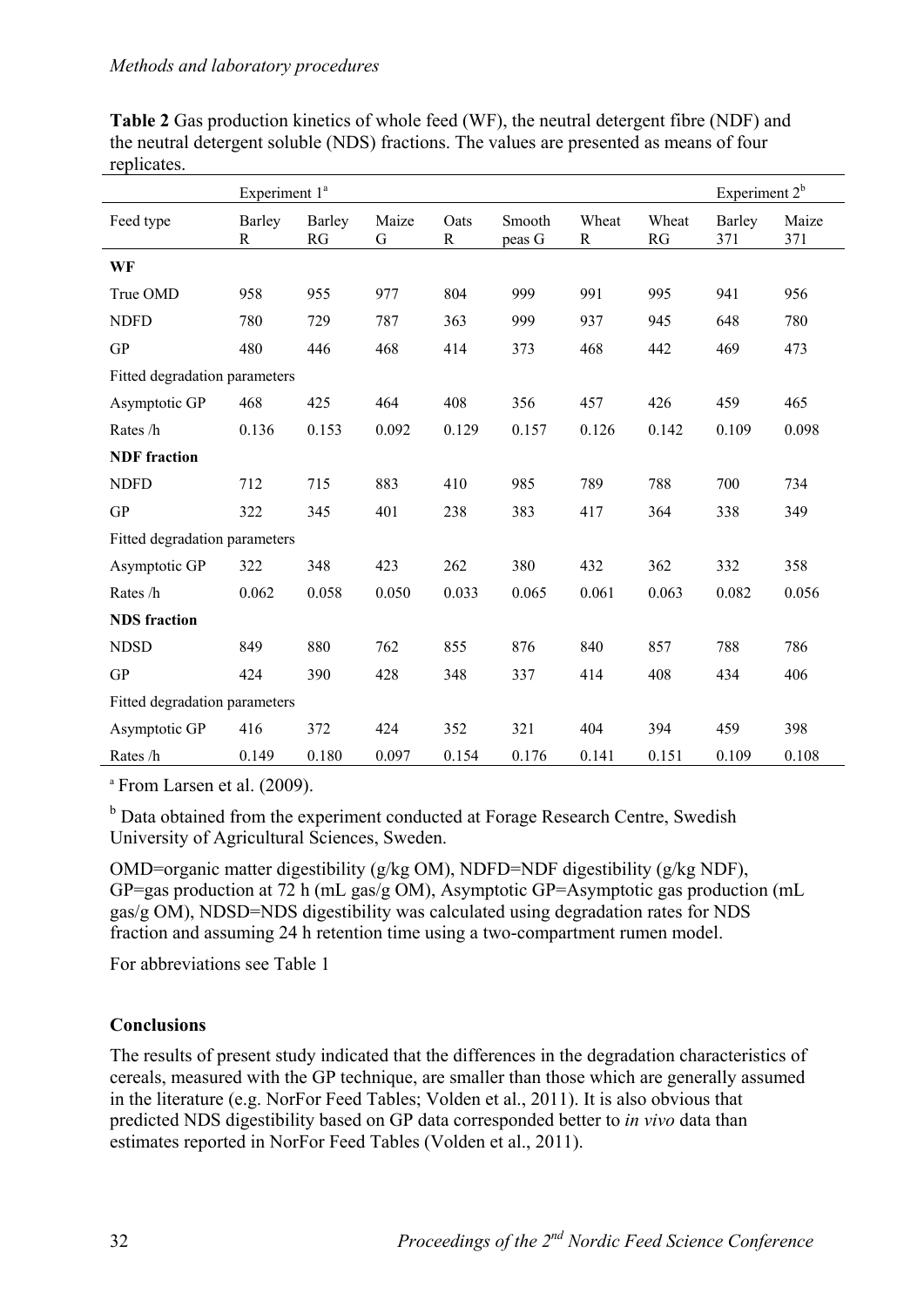## **References**

AOAC, 1990. Official Methods of Analysis, 15th edition. AOAC International, Gaithersburg, MD, USA.

Chai, W. H. and Uden, P., 1998. An alternative oven method combined with different detergent strengths in the analysis of neutral detergent fibre. Anim. Feed Sci. Technol., 74, 281-288.

Cone, J. W., vanGelder, A. H., Visscher, G. J. W. and Oudshoorn, L., 1996. Influence of rumen fluid and substrate concentration on fermentation kinetics measured with a fully automated time related gas production apparatus. Anim. Feed Sci. Technol., 61, 113-128.

Deaville, E. R. and Givens, D. I., 2001. Use of the automated gas production technique to determine the fermentation kinetics of carbohydrate fractions in maize silage. Anim. Feed Sci. Technol., 93, 205-215.

Hetta, M., Gustavsson, A. M., Cone, J. W. and Martinsson, K., 2004. *In vitro* degradation characteristics of timothy and red clover at different harvest times. Acta Agric. Scand., Section A-Animal Science, 54, 20-29.

Huhtanen, P. and Sveinbjörnsson, J., 2006. Evaluation of methods for estimating starch digestibility and digestion kinetics in ruminants. Anim. Feed Sci. Technol., 130, 95-113.

Lanzas, C., Fox, D. G. and Pell, A. N., 2007. Digestion kinetics of dried cereal grains. Anim. Feed Sci. Technol., 136, 265-280.

Larsen, M., Lund, P., Weisbjerg, M. R. and Hvelplund, T., 2009. Digestion site of starch from cereals and legumes in lactating dairy cows. Anim. Feed Sci. Technol., 153, 236-248.

Mills, J. A. N., France, J. and Dijkstra, J., 1999. A review of starch digestion in the lactating dairy cow and proposals for a mechanistic model: 1. Dietary starch characterisation and ruminal starch digestion. J. Anim. Feed Sci., 8, 291-340.

Nocek, J. E. and Tamminga, S., 1991. Site of starch in the gastrointestinal tract of dairy cows and its effect on milk yield and composition. J. Dairy Sci., 74, 3598-3629.

Stensig, T., Weisbjerg, M. R. and Hvelplund, T., 1998a. Digestion and passage kinetics of fibre in dairy cows as affected by the proportion of wheat starch or sucrose in the diet. Acta Agric. Scand., Section A-Animal Science, 48, 129-140.

Stensig, T., Weisbjerg, M. R. and Hvelplund, T., 1998b. Evaluation of different methods for the determination of digestion and passage rates of fibre in the rumen of dairy cows. Acta Agric. Scand., Section A-Animal Science, 48, 141-154.

Van Soest, P. J., Robertson, J. B. and Lewis, B. A., 1991. Methods for dietary fiber, neutral detergent fiber, and nonstarch polysaccharides in relation to animal nutrition. J. Dairy Sci., 74, 3583-3597.

Volden, H., 2011. Feed calculations in NorFor. In Volden, H. (eds). *NorFor - The Nordic Feed Evaluation Systems* – EAAP publication No. 130. Wageningen Academic Publishers, Wageningen, The Netherlands., pp. 55–58.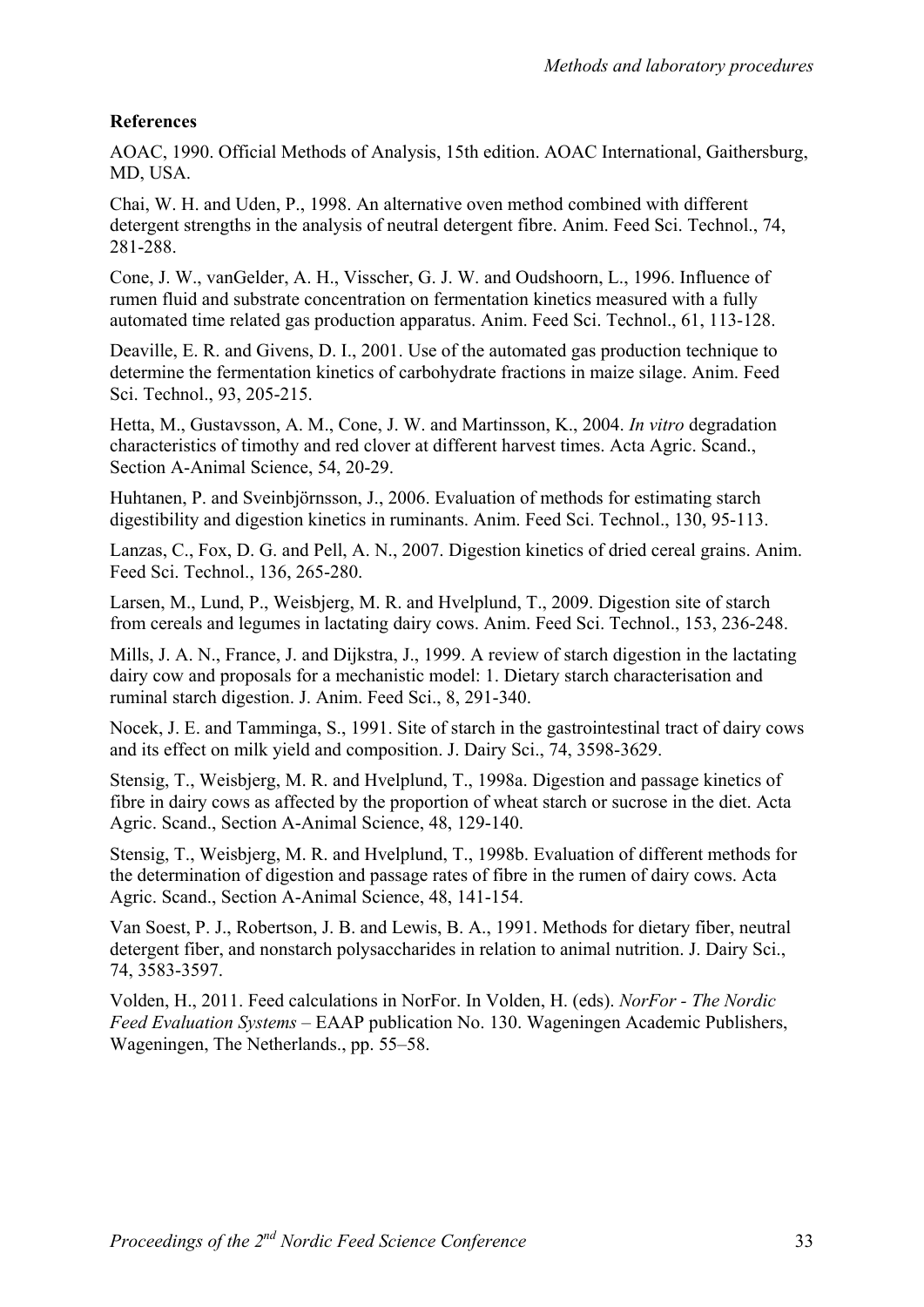### **Magnesium chloride in dry cow silage to prevent parturient hypocalcemia in dairy cows**

C. Kronqvist, M. Jardstedt, R. Spörndly and K. Holtenius

*Department of Animal Nutrition & Management, Kungsängen Research Centre, Swedish University of Agricultural Sciences, S-753 23 Uppsala, Sweden*

## **Introduction**

The calcium homeostasis in the cow is carefully governed by hormones, with parathyroid hormone being the most important. Still, parturient clinical hypocalcemia, often manifested as milk fever, is the second most treated disease among dairy cows in Sweden (Swedish Dairy Association, 2010). During the dry period the mechanisms regulating calcium homeostasis are relatively inactive due to the low need for calcium (Ramberg *et al*., 1970). At the beginning of lactation, the cow is then momentarily unable to adequately replace the amount of calcium lost through milk, and generally all cows therefore experience a transient decrease in plasma calcium level. In response to the reduced plasma calcium levels the calcium mobilizing mechanisms are activated. In some cows, this activation is delayed, resulting in development of clinical hypocalcemia. The activity and response of the calcium mobilizing mechanisms is affected by the acid-base status of the cow. Metabolic alkalosis, which is the common state of an herbivore, blunts the responses to hypocalcemia and may increase the risk of developing milk fever (Seifi *et al*., 2004). Intake of easily absorbed anions, e.g. chloride and sulphate, shifts the cow towards metabolic acidosis according to the theory of strong ions (Stewart, 1983). The dietary cation-anion difference (**DCAD**) is a way to measure the impact of the feed on the acid-base status in the animal. Diets with low DCAD, i.e. high in anions, has been used as a means to decrease the incidence of milk fever (Rérat *et al*., 2009). However, dry cows are usually offered grass silage-based diets that are high in potassium, which increases the DCAD. High amounts of anions must then be added to decrease the DCAD, e.g. in the form of anionic salts. However, anionic salts are known to have a low acceptance and are therefore difficult to distribute separately. Mixing the salts in e.g. a total mixed ration has successfully been tested, but most dry cow diets consists mainly of roughage and total mixed rations are not used to a large extent. A sufficient intake of magnesium during the dry period is also of importance for the ability of the cow to restore calcium homeostasis at calving. Intake of magnesium chloride prior to calving would, thus, prevent parturient hypocalcemia through two mechanisms. The aim of this experiment was to produce a silage designed for dry cows with magnesium chloride added at ensiling and evaluate the effects on feed intake and periparturient calcium homeostasis in dairy cows and heifers.

# **Materials and Methods**

Twelve cows (parity 1 to 3) and 12 pregnant heifers were used in this experiment. The heifers were included to better evaluate the palatability of the feed, because they could be assumed to be more sensitive to the magnesium chloride addition also at restricted feeding, due to their lower intake capacity. All animals were non-lactating and in their last month of pregnancy when started on treatment diets. The animals were blocked according to parity and expected calving date and two animals in each block were randomly assigned to each treatment. The treatments consisted of grass silage (control), grass silage with 7 g magnesium chloride/kg DM added at ensiling  $(MgCl<sub>2</sub>)$  and grass silage with 23g magnesium oxide added at feeding (MgO). Cows and heifers on all treatments were housed individually and fed 8 kg DM of the silage and additionally 1.8 kg DM of concentrates during the last three weeks of gestation.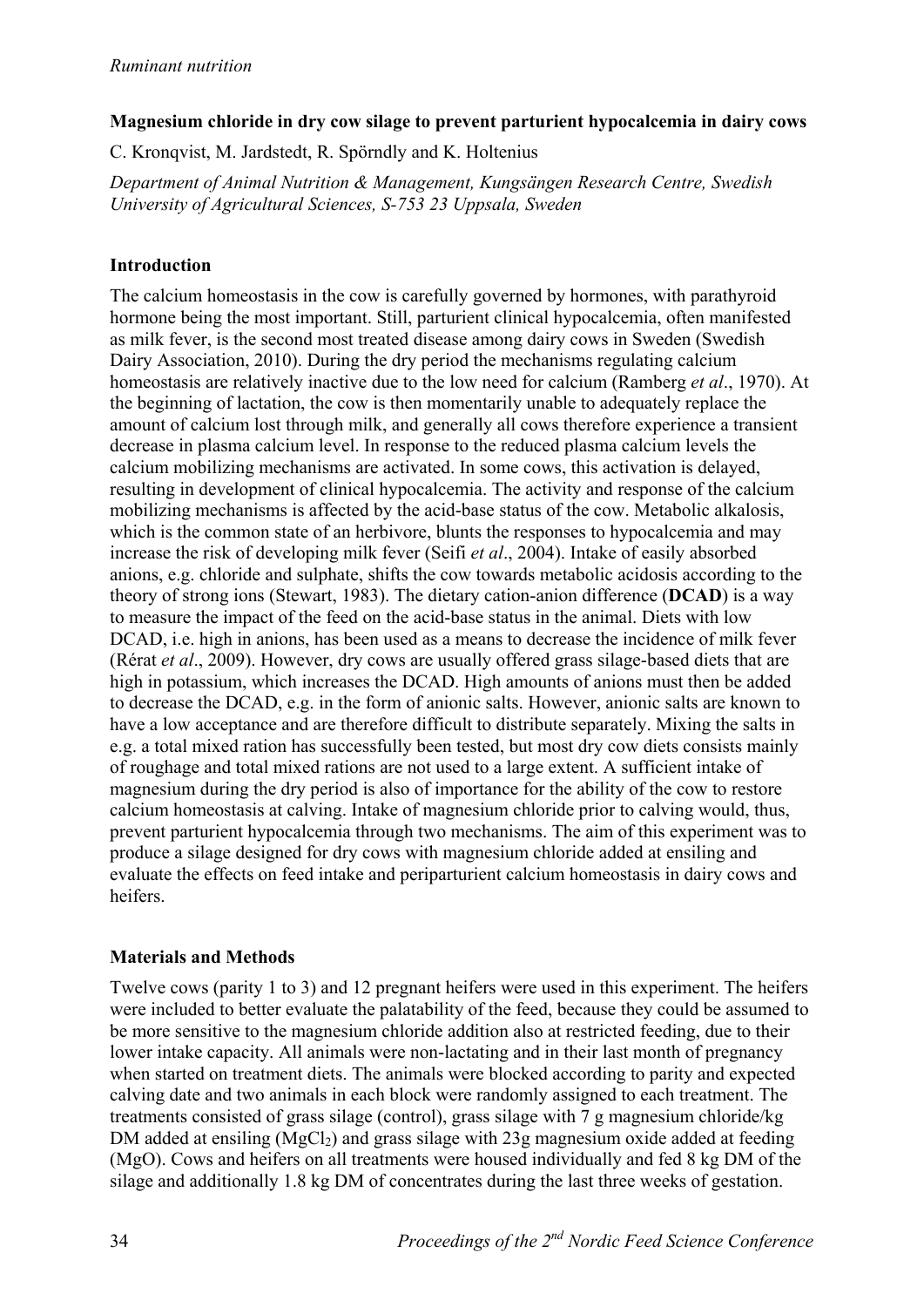After calving, all cows were fed a grass and clover silage *ad libitum* and increasing amounts of concentrates. Plasma was sampled twice weekly until calving and 6, 12, and 24 h, 2, 4, and 7 days after calving. Urine was sampled by manual stimulation twice weekly until calving and 24 h, 2, 4, and 7 days after calving. The urine pH was measured immediately after sampling. Calcium was analyzed in plasma and urine using a colorimetric method with Ocresophtalein. Concentration of creatinine in urine was analyzed using Jaffees reaction with picric acid. Daily excretion of urine was estimated using a creatinine output of 29 mg/kg body weight per day (Valadares *et al*., 1999). One of the control cows was treated with intravenous calcium after calving and was excluded from the experiment. Statistical analyses of the difference among treatments were made using procedure MIXED in SAS 9.1 (SAS Institute Inc., Cary, NC, USA). The time before calving was combined into three-day periods after the cow had been on the treatment diet for one week. Treatment, day and block were included as fixed factors and the interaction between treatment and day was included if  $P \leq$ 0.05. Cow was included as a random effect and the covariance among samples taken over time within each cow was modeled with a spatial power covariance structure. The correlation between calcium concentration in the urine and urinary pH was analyzed using procedure CORR in SAS 9.1 (SAS Institute Inc., Cary, NC, USA). Time series data are presented as least squares means and the standard error of the mean in figures, whereas probabilities for treatment effects are presented in the text . Statistical significant differences were considered when  $P < 0.05$ .

#### **Results and Discussion**

All cows and heifers consumed the entire ration prepartum. Animals on all treatments experienced decreased plasma calcium on the first two days after calving, but there were no effects of treatment on plasma calcium ( $P = 0.45$ , Figure 1). This may be explained by the low parity of the animals in the present experiment. Cows in higher parities are more susceptible to hypocalcemia, but since this experiment contained a large fraction of heifers and most of the cows were in their second gestation, the susceptibility for hypocalcemia was probably low, and this may explain the lack of treatment effect.

Urinary pH was not different among treatments ( $P = 0.12$ , Figure 2). The reason for this may be that the difference in DCAD among the diets was too small, 125 meq/kg DM calculated as  $(Na + K) - (Cl + S)$ , and that the MgCl<sub>2</sub> diet was markedly above 0 meq/kg DM. For an efficient reduction in urinary pH, Thilsing-Hansen *et al*. (2002) suggests that the DCAD should be reduced to below 0.

Urinary excretion of calcium was higher in cows receiving the  $MgCl<sub>2</sub>$  diet compared to control cows ( $P = 0.04$ , Figure 3). An increased excretion of calcium in urine when diets with low DCAD are fed has been seen in other studies (Rerát *et al*., 2009) and has been suggested to be the result of an attempt to buffer the metabolic acidosis by exchange of hydrogen ions and release of calcium from bone to the extracellular fluids. The extra calcium is then excreted in the urine to maintain normocalcemia (Lehmann *et al*., 2003). In the present study, there was a negative correlation ( $r = -0.26$ ,  $P = 0.002$ ) between the urinary pH and the concentration of calcium in the urine, which could support the theory of increased excretion of calcium as a way to buffer when the cow was shifted towards acidosis. However, in this experiment no significant effects of treatments on urinary pH could be seen. The increased excretion of calcium in urine may indicate that the calcium was more available in cows fed the MgCl<sub>2</sub> diet and that they therefore had a higher capacity to maintain plasma calcium after calving.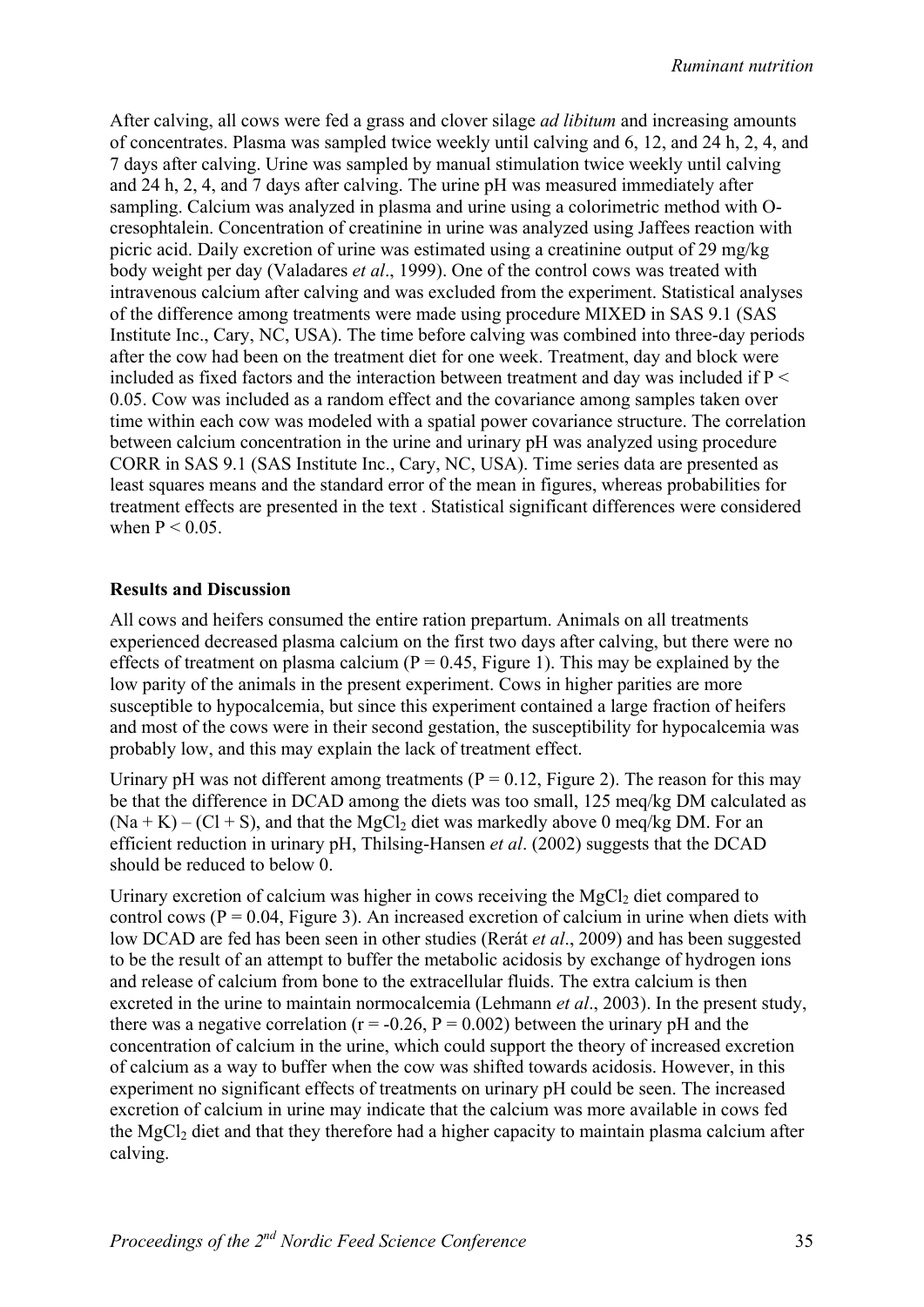

**Figure 1.** Plasma calcium (mM) around calving in cows fed the control diet (■), the MgO diet ( $\circ$ ) and the MgCl<sub>2</sub> diet ( $\times$ ). Data are shown as least squares means  $\pm$  standard error of the mean.



**Figure 2.** Urine pH around calving in cows fed the control diet (■), the MgO diet (○) and the MgCl<sub>2</sub> diet ( $\times$ ). Data are shown as least squares means  $\pm$  standard error of the mean.



**Figure 3.** Urine excretion of calcium (g/day) around calving in cows fed the control diet (■), the MgO diet ( $\square$ ) and the MgCl<sub>2</sub> diet ( $\square$ ). Data are shown as least squares means  $\pm$  standard error of the mean.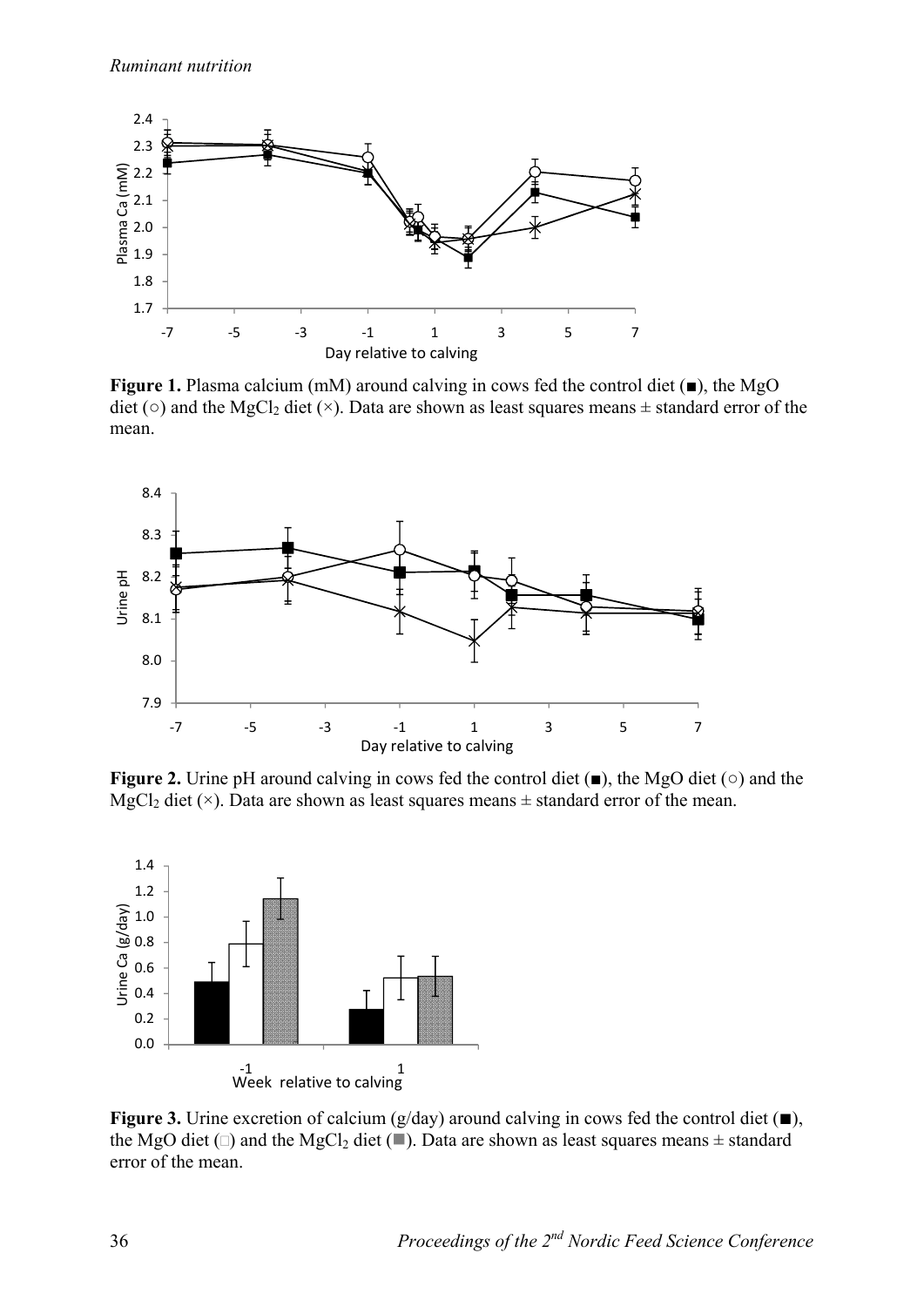#### **Conclusions**

Inclusion of 7 g magnesium chloride/kg DM at ensiling had no detrimental effects on feed intake by dairy cows and heifers fed restrictedly. No effect of the added chloride ions could be seen on urinary pH or plasma calcium at calving, although the cows fed silage with magnesium chloride excreted more than twice the amount of calcium through urine compared to control cows, which may indicate that the calcium was more available in those cows, resulting from calcium release from bone tissue. This may be beneficial for cows that are in risk of developing milk fever, but more studies are needed to establish if this is the case. Addition of magnesium oxide had no effect on plasma calcium, urinary pH or calcium excretion in urine.

#### **References**

Lehmann, J., D. A. Bushinsky, L. L. Hamm., 2003. Bone buffering of acid and base in humans. Am J Physiol Renal Physiol, 285, F811-F832.

Ramberg, C. F., G. P. Mayer, D. S. Kronfeld, J. M. Phang, M. Berman., 1970. Calcium kinetics in cows during late pregnancy, parturition and early lactation. Am J Phys, 219, 1166- 1177.

Rerát, M., A. Philipp, H.D. Hess, A. Liesegang, 2009. Effect of different potassium level in hay on acid-base status and mineral balance in periparturient dairy cows. J Dairy Sci, 92, 6123-6133.

SAS Institute. 2002. SAS Institute Inc., Cary, USA.

Seifi, H. A., M. Mohri, J. Kalamati Zadeh., 2004. Use of pre-partum urine pH to predict the risk of milk fever in dairy cows. Vet J, 167, 281-285.

Stewart, P., 1983. Modern quantitative acid-base chemistry. Can J Physiol Pharmacol, 61, 1444-1461.

Swedish Dairy Association. 2010. Lägesrapport Djurhälsa.

Thilsing-Hansen, T., R. J. Jørgensen, S. Østergaard., 2002. Milk fever control principles: A review. Acta Vet Scand, 43, 1-19.

Valadares, R. F., G. A. Broderick, S. C. Valadares Filho, M. K. Clayton., 1999. Effect of replacing alfalfa silage with high moisture corn on ruminal protein synthesis estimated from excretion of total purine derivatives. J Dairy Sci, 82, 2682-2696.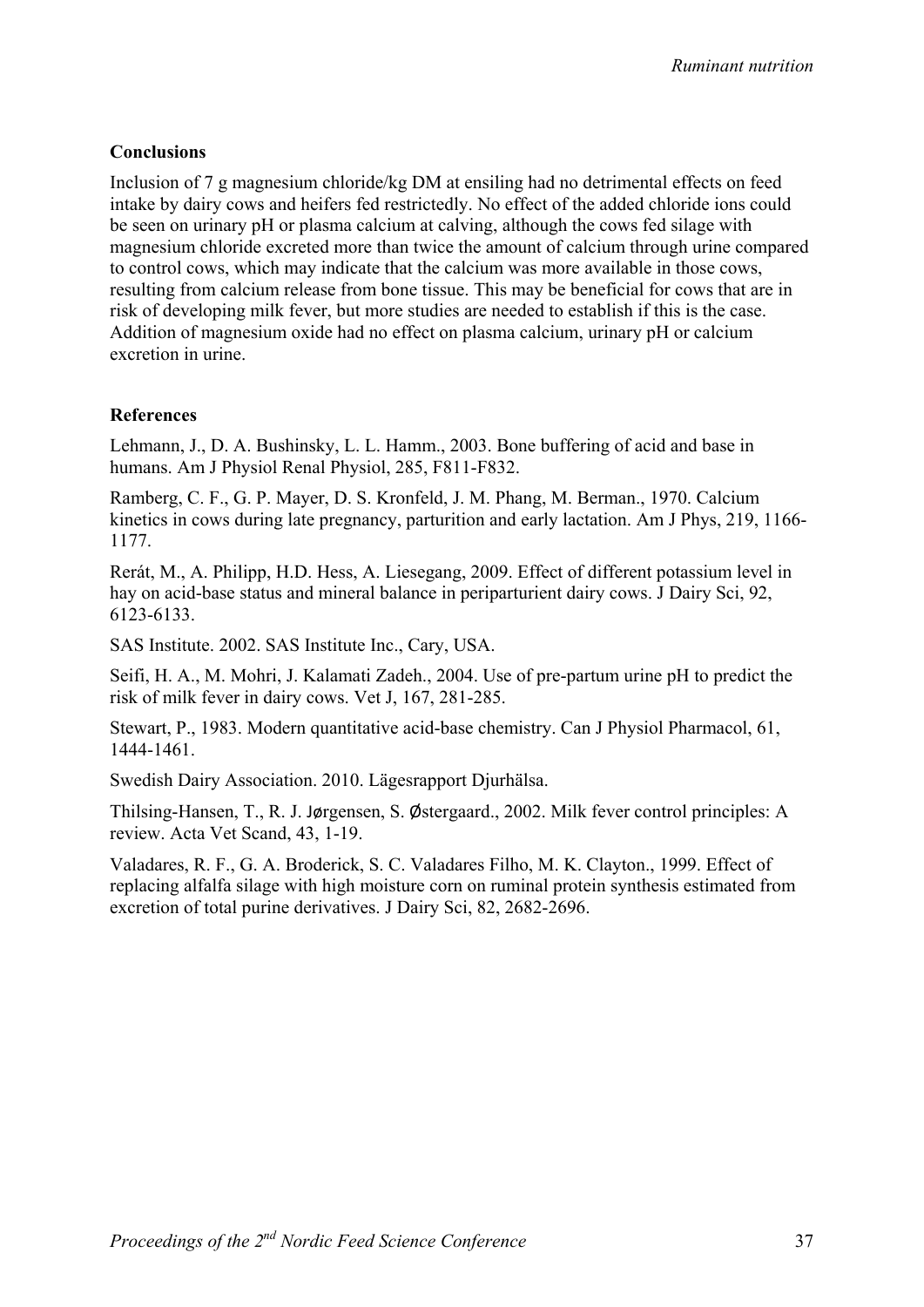# **Locally produced protein feeds for dairy bull calves**

B. Johansson, T. Fernqvist, A. Hessle, E. Nadeau, A. Arnesson and K-I. Kumm *Department of Animal Environment and Health, P.O. Box 234, Swedish University of Agricultural Sciences, S-532 23 Skara, Sweden* 

## **Introduction**

Some cases have shown that feeds grown on the own farm contributes less to environmental problems than imported feeds, for example due to less energy needed for transportation (Flysjö et al., 2008; Wallman et al., 2010). A ration with home-grown protein feeds and silage from nitrogen fixating legumes would be the best alternative for the environment when emissions from excessive fertilization are restricted. Soya bean meal is widely used in the world as a protein feed of good nutritional quality but the ethics around the use are often questioned because production of soya beans e.g. contributes to the cutting of rainforests and contamination of water. Calves need high concentrations of protein in their feed for proper growth. In addition, the protein quality must be high with sufficient amounts of rumen undegradable protein since the proteins synthesized by the rumen microorganisms will not be enough (Phillips, 2010). The purpose of this study was to compare dry matter intake (DMI), live weight gain (LWG), feed efficiency (FE), rumen function and profitability in calves fed protein feeds produced in Sweden vs. soya bean meal.

## **Materials and Methods**

The experiment was carried out at Götala Beef and Sheep Research Station, Swedish University of Agricultural Sciences (SLU), Skara. Dairy bull calves (Swedish Red and Swedish Holstein) were used in a completely randomized design. The protein feeds studied were rolled peas (P) and rolled field beans (FB) in year 1, Swedish grown rolled soya beans (SSB) and dried distiller's grains with solubles (DDGS) in year 2, which were compared to imported soya bean meal (SBM) both years. The DMI, FE and faecal traits were recorded at a pen level while LWG was recorded on the individual bulls. In both years, there were seven animals in each pen and four pens per treatment. The calves averaged 90 and 93 kg in live weight at the start of year 1 and 2, respectively, whereas at the end of the periods, the calves had reached an average weight of 245 and 271 kg. Calves were weighed once every 14 days during the experimental period and average daily LWG of the calves was calculated.

Total mixed rations (TMR) consisting of a grass/clover silage, rolled barley and vitaminised minerals, together with either P (0.57), FB (0.37), SSB (0.44), DDGS (0.63) or SBM (0.28), was daily fed to the calves (mean kg DM, respectively). The silage consisted of approximately 90% grass and 10% clover. The P, FB and SBM were purchased from Lantmännen Feeds, Sweden. The DDGS was manufactured and sponsored by Agroetanol (Lantmännen AB, Sweden) and the SSB was grown in south of Sweden. Feed was offered *ad libitum* and feeding was done once a day. The diets were balanced to be isonitrogenic and isoenergetic. Diets were rebalanced four times according to changed nutrient requirements during growth (Spörndly et al., 2003). To fulfill the recommended protein requirements of calves given P, FB, DDGS and SSB, cold-pressed rapeseed cake (CRC; 0.23 and 0.13 kg DM year 1 and 2, respectively) was included in the diet until the calves reached an average live weight of 175 kg. Nutrient composition in DM of the silage (10.9 MJ ME, 156 g CP, 497 g NDF in year 1 and 11.6 MJ ME, 152 g CP, 534 g NDF in year 2) and concentrates (Table 1) were analysed by conventional methods. The DDGS contained 21% ADIN of total N.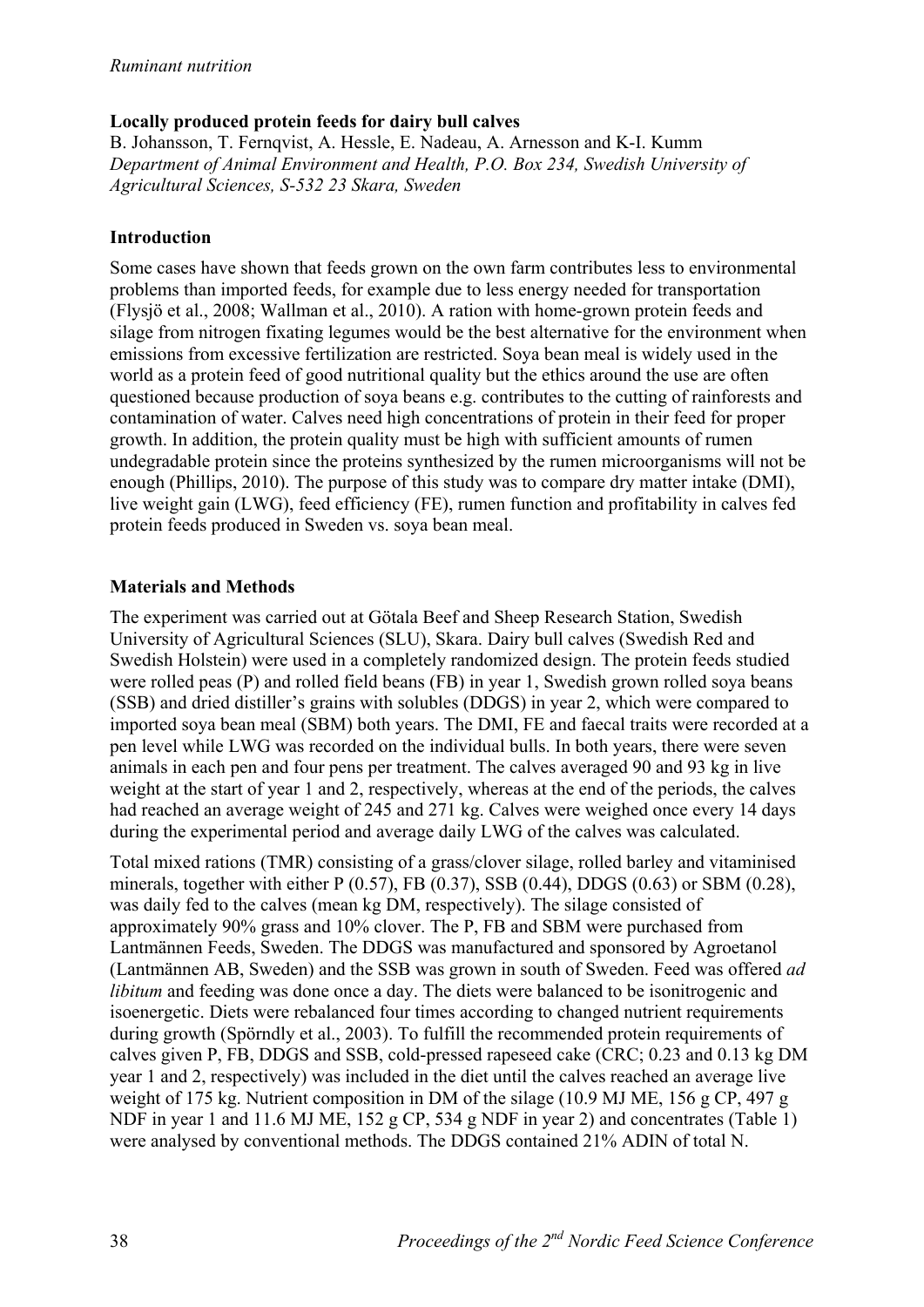| aried alstitler's grains with solubles (DDGS) and Swedish rolled soya bean (SSD) used in the<br>experiment, means and SD, shown as $g kg^{-1} DM$ if nothing else is stated. |               |               |               |               |               |               |                  |               |
|------------------------------------------------------------------------------------------------------------------------------------------------------------------------------|---------------|---------------|---------------|---------------|---------------|---------------|------------------|---------------|
|                                                                                                                                                                              | Year 1        |               |               |               | Year 2        |               |                  |               |
|                                                                                                                                                                              | P             | FB            | CRC1          | SBM1          | <b>DDGS</b>   | <b>SSB</b>    | CRC <sub>2</sub> | SBM2          |
|                                                                                                                                                                              | $n=5$         | $n=5$         | $n=3$         | $n=5$         | $n=5$         | $n=4$         | $n=5$            | $n=5$         |
| DM, $%$                                                                                                                                                                      | 89(0.1)       | 87(0.3)       | 89(0.2)       | 87(0.7)       | 90(0.5)       | 82(7)         | 92(1)            | 87(1)         |
| $ME$ , MJ $kg^{-1}$ DM                                                                                                                                                       | 14.0<br>(0.1) | 13.8<br>(0.3) | 15.1<br>(0,1) | 14.7<br>(0.1) | 13.7<br>(0.1) | 15.6<br>(0.8) | 17.4<br>(1.3)    | 14.7<br>(0.2) |
| CP                                                                                                                                                                           | 211(11)       | 281 (18)      | 348(5)        | 528 (11)      | 349(5)        | 400(18)       | 296 (28)         | 528(6)        |
| C. fat                                                                                                                                                                       | 21(1.3)       | 20(2.6)       | 150(3)        | 24(2)         | 68(1)         | 158 (72)      | 253(53)          | 31(2)         |
| Ash                                                                                                                                                                          | 30(1)         | 37(1)         | 63(1)         | 65(1)         | 49(8)         | 54(2)         | 57(3)            | 62(3)         |
| <b>NDF</b>                                                                                                                                                                   | 99(25)        | 126(48)       | 268(3)        | 126(47)       | 335(24)       | 138(16)       | 276(30)          | 115(9)        |
| Starch                                                                                                                                                                       | 581(9)        | 498 (22)      | 253           | 163           | 25(35)        | 63 (49)       | 20(27)           | 38(53)        |
| AAT <sup>1</sup>                                                                                                                                                             | 99(1)         | 98(3)         | 94(1)         | 169(2)        | 110(12)       | 108(27)       | 81(6)            | 193 (56)      |
| PBV <sup>2</sup>                                                                                                                                                             | 52(11)        | 123(19)       | 205(4)        | 278(9)        | 173(28)       | 239(55)       | 174(19)          | 243 (75)      |

**Table 1** Chemical compositio*n of peas (P), field beans (FB) and cold-pressed rapeseed cake in years 1 and 2 (CRC1 and CSC2), soya bean meal in years 1 and 2 (SBM1 and SBM2), dried distiller's grains with solubles (DDGS) and Swedish rolled soya bean (SSB) used in the* 

<sup>1</sup>Amino acids absorbed in the small intestine (Spörndly, 2003), <sup>2</sup>Protein balance in the rumen *(Spörndly, 2003),* <sup>3</sup> *According to NORFOR feed table* 

One fresh faecal sample was collected from each pen on two consecutive days at four times during each year. When collecting the faeces the consistency was determined visually on a scale from  $1 - 5$  where 1 means very runny and 5 dry and hard. The two daily samples from the same time and pen were pooled and their DM was determined. To determine the content of whole and partial grains and long particles  $(> 10 \text{ mm})$  in the faecal matter, the pooled samples of faeces were weighed into a sieve with a pore size of 2.36 mm. After rinsing, the number of particles > 10 mm and whole and partial grains were recorded while they were collected and put into separate dishes, which were weighed after drying.

Statistical analyses were done separately for each year. To compare the effects of the three protein feeds per year two different procedures in SAS (2003) were used. Analyses of DMI and FE were done on a pen level with the GLM procedure whereas the MIXED procedure was used for analyses of faecal traits on a pen level, with pen nested within treatment, and LWG on an individual level, with individual nested within pen. Results with a *P*-value lower than 0.05 were considered as significant and results with *P*-values between 0.05 and 0.10 were considered as tendencies to significance.

The profitability was calculated as value of calf growth less cost of feeds consumed at 2010 price level in Southern Sweden. In sensitivity analyses different prices were used. It was supposed that differences in calf weights at the end of the experiments would remain until slaughter as young bulls at 18 months of age. Thus, the value of kg calf growth was calculated as carcass price multiplied by dressing percentage. Climate impact was calculated as consumption of each feed used multiplied by emissions of carbon dioxide equivalents for producing 1 kg of respective feed (Berglund et al., 2009). Possible differences of emissions from enteric fermentation and manure were omitted.

### **Results and Discussion**

In year 1, no differences in daily DMI or LWG were found between the diets (Table 2). There was, however, a tendency for a higher intake of ME for the calves fed peas than for the other calves, but the FE did not differ between treatments.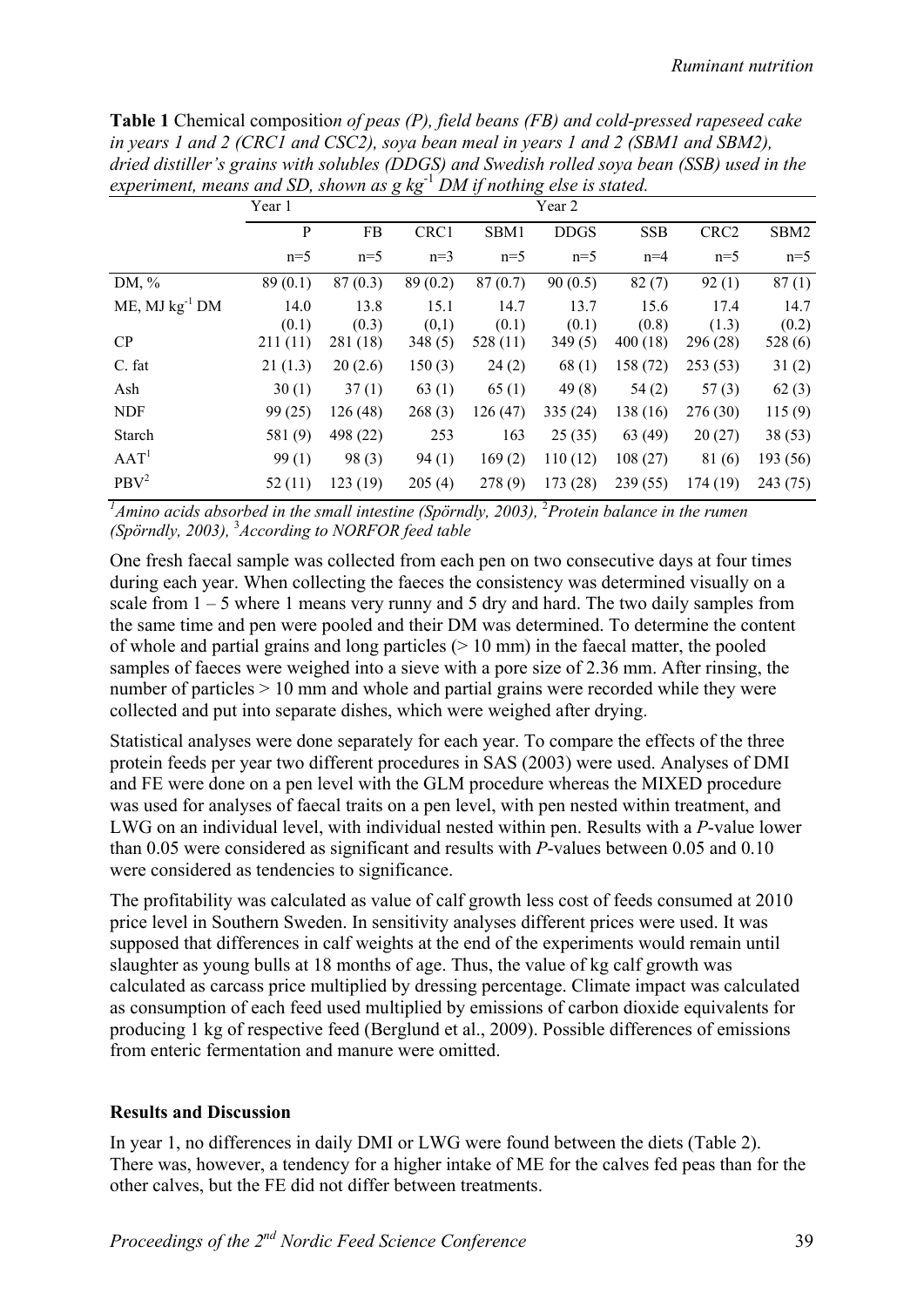|                                                           | P    | FB   | <b>SBM</b> | <b>SEM</b> | $P$ - value <sup>1</sup> |
|-----------------------------------------------------------|------|------|------------|------------|--------------------------|
| Intake of dry matter (kg day-1)                           | 4,66 | 4,38 | 4,41       | 0.091      | NS                       |
| Intake of dry matter (% of live weight)                   | 2.91 | 2.93 | 2.79       | 0.059      | <b>NS</b>                |
| Intake of NDF $(kg \, day^{-1})$                          | 1.65 | 1.62 | 1.64       | 0.033      | <b>NS</b>                |
| Intake of NDF (% of live weight)                          | 1.00 | 1.05 | 1.01       | 0.022      | NS.                      |
| Intake of metabolisable energy ( $MJ$ day <sup>-1</sup> ) | 57.1 | 53.2 | 53.3       | 1.11       | 0.054                    |
| Intake of crude protein $(g \text{ day}^{-1})$            | 760  | 710  | 741        | 17.3       | NS.                      |
| Live weight gain (kg day <sup>1</sup> )                   | 1.16 | 1.08 | 1.12       | 0.029      | <b>NS</b>                |
| Feed efficiency (g gain $MJ-1 ME$ )                       | 20.1 | 20.2 | 21.0       | 0.27       | NS                       |

**Table 2** Average daily intake, average *daily live weight gain and feed efficiency of bull calves fed diets containing either rolled peas (P), rolled field beans (FB) or soya bean meal (SBM) during year 1, means and standard error of the means (SEM).* 

<sup>1</sup>NS = not significant, Values that have a tendency to differ  $(0.05 < P < 0.10)$  have their *P*-values written in the table

In year 2, feeding DDGS resulted in the highest LWG due to higher intakes of ME, CP and also to a strong tendency for higher DM intake than calves fed SBM, but FE was similar in all treatments (Table 3). A higher DMI when feeding wheat DDGS has been observed by others (Gibb et al., 2008; Walter et al., 2010), but in those studies the DDGS was used as a replacement for barley. Also, the studies were performed on older animals fed rations containing 85% concentrates and up to 40% DDGS in the diets, which is very different from the conditions in the present experiment. The effect of DDGS on FE differs between studies. Gibb et al. (2008) observed that the FE was impaired when feeding DDGS compared to the 85% barley control diet while Walter et al. (2010) did not find any difference. However, the feed rations contained more CP, on average, in the study by Gibb et al. (2008). The diets in these two trials were not balanced to be isonitrogenic as was the case in the present experiment. Also, the nutrient content in DDGS varies due to use of grain and processing. In the present study all DDGS came from the same batch.

As calves fed DDGS had higher intakes of ME and CP, of which more was rumen degradable, than SBM calves it is possible that the rumen microbes of the DDGS calves produced more microbial protein that could be enzymatically degraded and absorbed in the small intestine. This might also be the reason for the similar LWGs between calves fed P, FB, SSB and SBM. Also, the higher intake in calves fed DDGS resulted in similar daily intakes of AAT between the SBM and DDGS fed calves (data not shown). Feeding energy and protein at the same time has been identified as a way to optimize the protein utilisation (Børsting et al., 2003). In the present study, TMR feeding was used and thus energy and protein were offered simultaneously, which improved the utilisation of rumen degradable protein for synthesis of microbial protein. The high ADIN concentration of DDGS should decrease the availability of important amino acids needed for optimizing LWGs of the calves fed the DDGS diet. However, this was apparently not the case in this study and leads us to discuss the possibilities that part of the ADIN in DDGS is digested and can be used by the calves as supported by results on sheep by Nakamuura et al. (1994).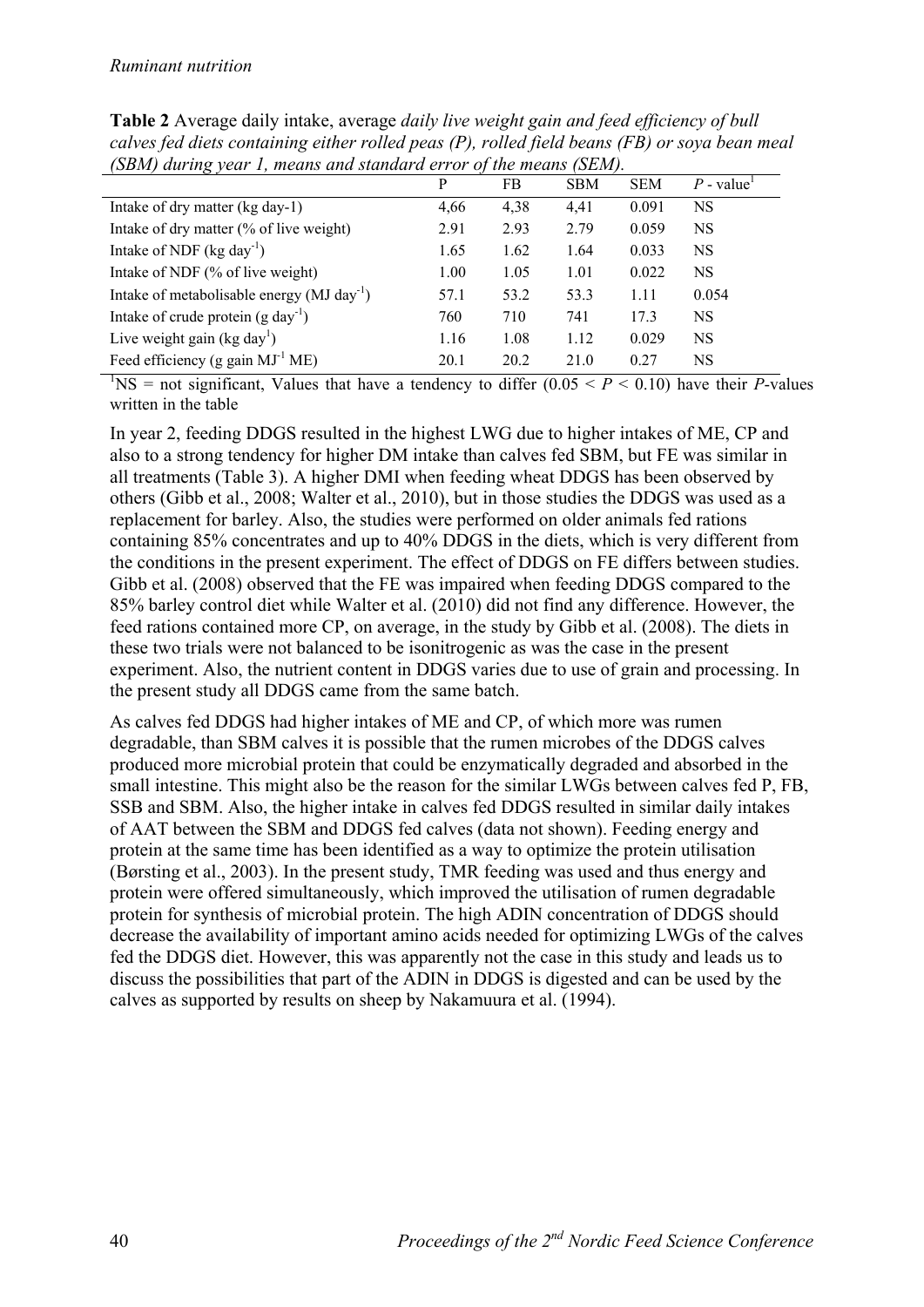**Table 3** A*verage daily intake, average daily live weight gain and feed efficiency of bull calves fed diets containing either dried distiller's grains with solubles (DDGS), Swedish rolled soya bean (SSB) or soya bean meal (SBM) during year 2, means and standard error of the means (SEM).*

|                                                           | <b>DDGS</b>       | <b>SSB</b>        | <b>SBM</b>        | <b>SEM</b> | $P$ - value <sup>1</sup> |
|-----------------------------------------------------------|-------------------|-------------------|-------------------|------------|--------------------------|
| Intake of dry matter $(kg \, day^{-1})$                   | 4.81              | 4.50              | 4.45              | 0.098      | 0.058                    |
| Intake of dry matter (% of live weight)                   | 2.72              | 2.61              | 2.69              | 0.036      | NS                       |
| Intake of NDF $(kg \, day^{-1})$                          | 1.78 <sup>a</sup> | $1.57^{b}$        | $1.66^{b}$        | 0.035      | $***$                    |
| Intake of NDF (% of live weight)                          | 1.01 <sup>a</sup> | 0.91 <sup>b</sup> | 1.00 <sup>a</sup> | 0.013      | ***                      |
| Intake of metabolisable energy ( $MJ$ day <sup>-1</sup> ) | 60.9 <sup>a</sup> | $57.7^{ab}$       | $55.5^{b}$        | 1.24       | *                        |
| Intake of crude protein $(g \, day^{-1})$                 | 811 <sup>a</sup>  | $750^{\rm b}$     | $725^{\rm b}$     | 16.8       | *                        |
| Live weight gain (kg day <sup>1</sup> )                   | $1.34^{\rm a}$    | $1.25^{b}$        | $1.21^{b}$        | 0.027      | **                       |
| Feed efficiency (g gain $MJ-1 ME$ )                       | 22.2              | 21.7              | 22.0              | 0.21       | NS                       |

<sup>1</sup>\*  $P < 0.05$ , \*\*  $P < 0.01$ , \*\*\*  $P < 0.001$ , NS = not significant, Values that have a tendency to differ  $(0.05 < P < 0.10)$  have their *P*-values written in the table, Values on the same row that are significantly different  $(P < 0.05)$  have different superscripts  $(a, b)$ 

There were no differences in faecal traits found between treatments in year 1. In year 2, the faecal traits differed little or not at all between the treatments except for the consistency, DM content and number of grains. The firmer consistency of the faeces from calves fed DDGS (and SSB) compared to calves fed SBM can partly be explained by a higher NDF intake, at least by the DDGS calves. In this experiment, differences in consistency were accompanied by differences in faecal DM content, which has been observed before (Hessle et al., 2008). A lose or runny consistency can indicate a disturbed rumen function with too high passage rates of the feed and therefore the rather firm consistency observed in all treatments in the present experiment indicated that the rumen functioned normally. There were no differences between treatments in the number and dry weight of long particles in faeces. This indicates that all calves were fed diets that resulted in similar retention times of the digested feed in the rumen before the feed was passed through the intestinal tract. Number of grains in faeces differed between the treatments, but there is no clear explanation for this. In general, no obvious advantage or disadvantage of the treatments on faecal traits and, hence, rumen function could be observed.

Highest profitability per calf in the basic price situation had P year 1 and DDGS year 2. However, relatively small increases in cost of pea production or decreases in SBM-price would make SBM most profitable year 1. DDGS was most profitable year 2 at any probable price situation. By using P or DDGS instead of SBM, greenhouse gas emissions from production of feed consumed during the calf period would decrease by c. 30 kg carbon dioxide equivalents per calf. This corresponds to c. 0.1 kg per kg carcass weight of young bulls or nearly 1 % of the total green house gas emissions from the bulls during the rearing.

### **Conclusions**

Swedish grown protein feeds can replace imported SBM with maintained or, regarding DDGS, even improved performance in dairy calves. All diets resulted in good rumen function and diets with peas and DDGS resulted in the best profitability and lowest emission of greenhouse gases.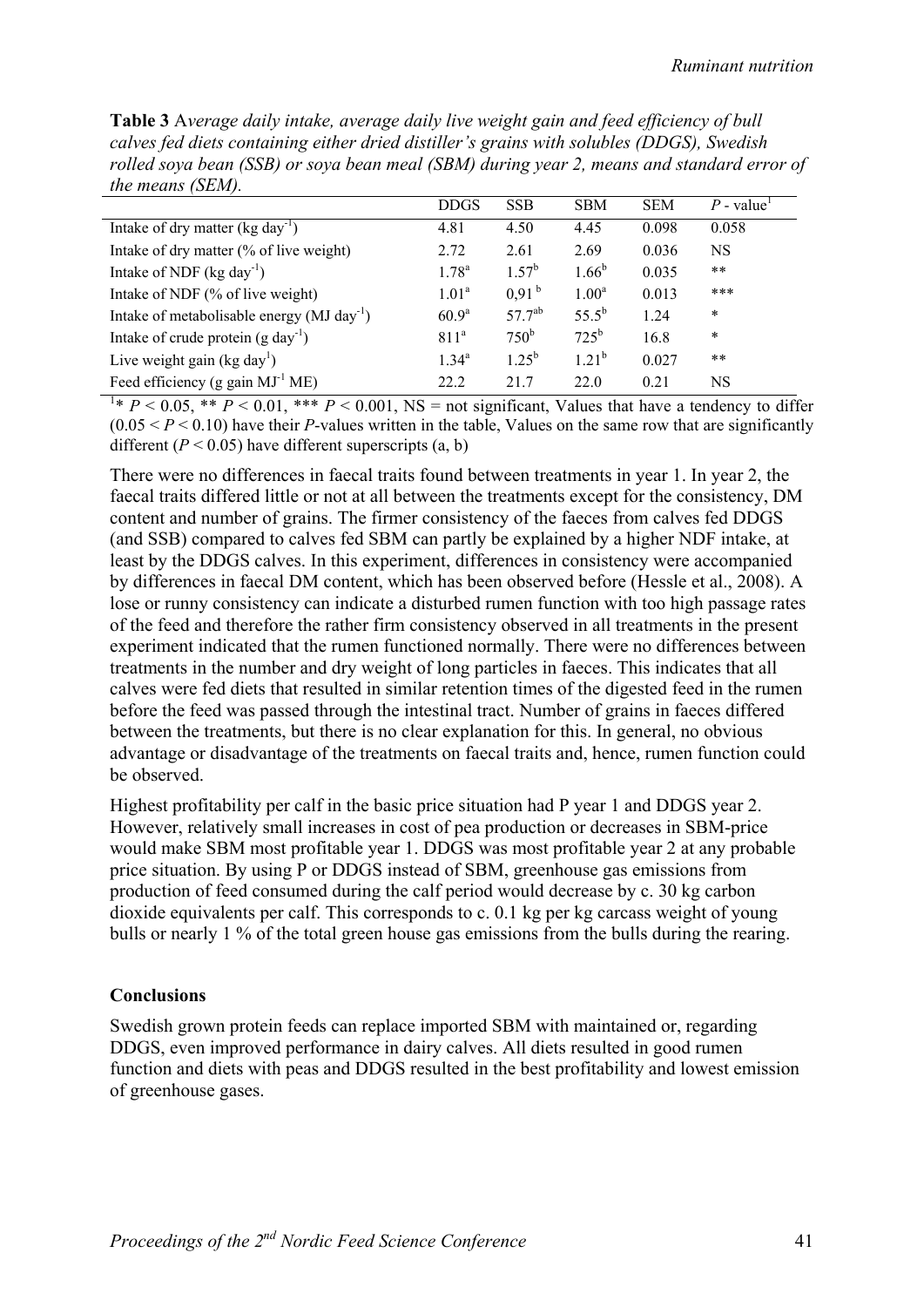# **References**

Berglund, M., Cederberg, C., Clason, C., Henriksson, M., Törner, L., 2009. Jordbrukets klimatpåverkan – underlag för att beräkna växthusgasutsläpp på gårdsnivå och nulägesanalys av exempelgårdar. Hushållningssällskapet Halland.

Børsting, C. F., Kristensen, T., Misciattelli, L., Hveplund, T., Weisbjerg, M. R., 2003. Reducing nitrogen surplus from dairy farms. Effects of feeding and management. Livest. Prod. Sci., 83, 165-178.

Flysjö, A., Cederberg, C., Strid, I., 2008. LCA-databas för konventionella fodermedel. The Swedish institute for food and biotechnology, Swedish dairy association and SLU. (In Swedish)

Gibb, D. J., Hao, X., McAllister, T. A., 2008. Effect of dried distillers' grains from wheat on diet digestibility and performance of feedlot cattle. Can. J Anim. Sci., 88, 659-665.

Hessle, A., Eriksson, M., Nadeau, E., Turner, T., Johansson, B., 2008. Cold-pressed hempseed cake as a protein feed for growing cattle. Acta Agric. Scand., Sect. A., Animal Sci. 58: 136-145.

Nakamura, T., Klopfenstein, T. J., Britton, R. A., 1994. Evaluation of Acid Detergent Insoluble Nitrogen as an Indicator of Protein Quality in Nonforage Proteins. J Anim. Sci., 72, 1043-1048.

Phillips, C. J. C. 2010. Principles of cattle production  $-2^{nd}$  edition. CAB International. Wallingford, UK.

SAS, 2003. User's Guide. Release 9.1 Ed. (Cary, NC: SAS Institute Inc).

Spörndly, R. (editor), 2003. Fodertabeller för idisslare. Department of animal nutrition and management, Swedish university of agricultural sciences, Uppsala. (In Swedish)

Wallman, M., Cederberg, C., Florén, B., Strid, I., 2010. Livscykelanalys av närproducerade foderstater för mjölkkor (Life cycle assessment of locally produced feed for dairy cows). Report No. 19, Department of Energy and Technology, Swedish university of agricultural sciences, Uppsala, p. 46 (In Swedish with English summary)

Walter, L. J., Aalhus, J. L., Robertson,W. M., McAllister, T. A., Gibb, D. J., Dugan, M. E. R., Aldai, N., McKinnon, J. J., 2010. Evaluation of wheat or corn dried distillers' grains with soluble on performance and carcass characteristics of feedlot steers. Can. J Anim. Sci., 90, 259-269.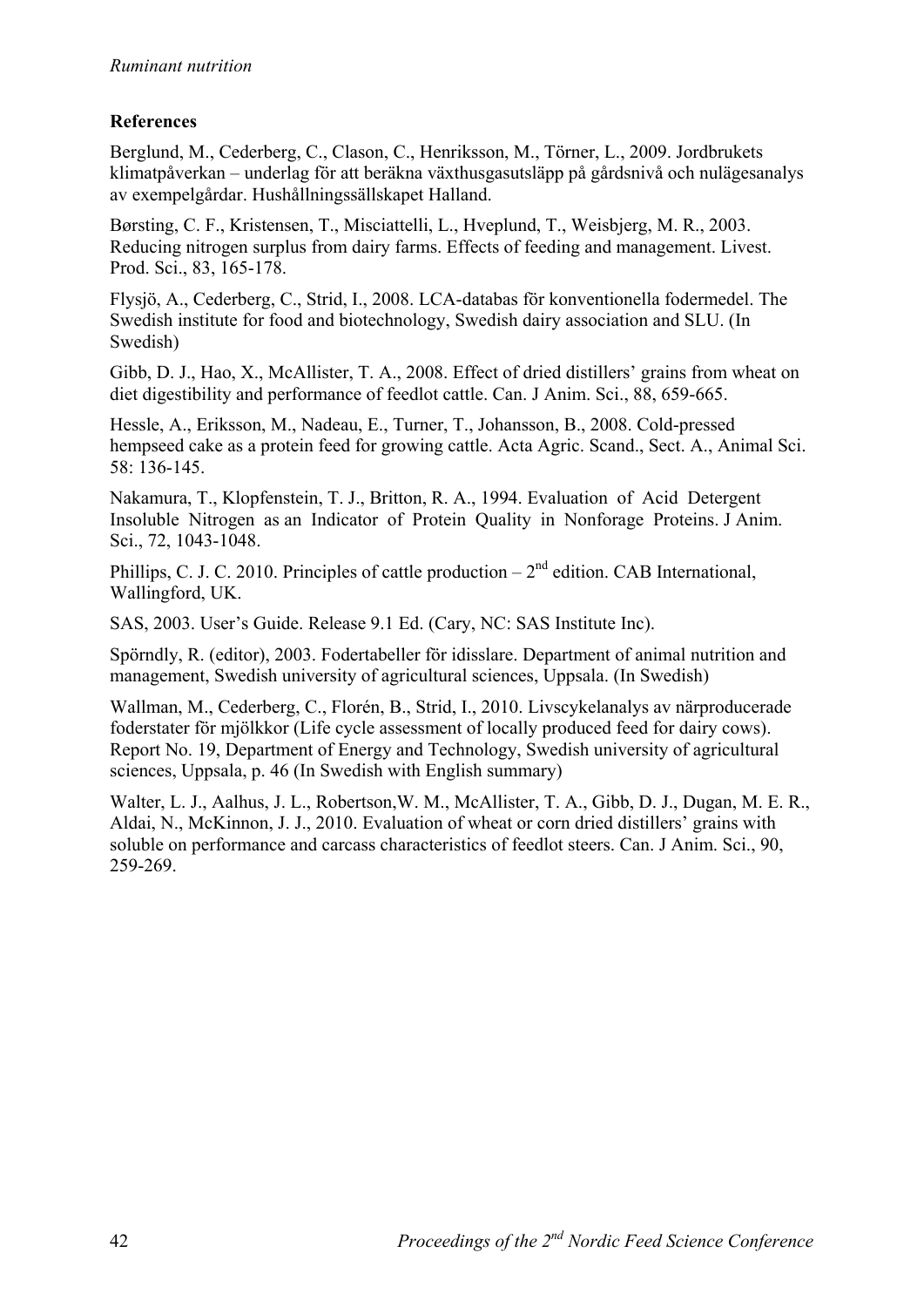### **Plant development, agronomic performance and nutritive value depending on hybrid, maturity and site in forage maize grown at high latitudes.**

Z. Mussadiq<sup>a</sup>, M. Hetta<sup>a</sup>, C. Swensson<sup>b</sup> & A. M. Gustavsson<sup>a</sup>

*a Department of Agricultural Research for Northern Sweden, Swedish University of Agricultural Sciences (SLU), SE-901 83 Umeå, Sweden.* 

*b Department of Rural Building and Animal Husbandry, Swedish University of Agricultural Sciences (SLU), SE-230 53 Alnarp, Sweden and Swedish Dairy Association, SE-223 70 Lund, Sweden* 

#### **Introduction**

Access to new maize hybrids have increased forage maize cultivation in Scandinavia. Production of good quality forage maize is uncertain at higher latitudes (55° - 60° N) in Sweden, as no maize breeding occurs in the region and the producers are dependent on the hybrids and the FAO maturity ranking provided by the breeders in continental Europe for the choice of hybrids. Forage maize grown on high latitudes may be harvested immature because of average cooler temperatures and early frost (Darby and Lauer, 2002). Feeding immature forage maize with high moisture and low starch concentration could lead to reduced feed intake and can negatively affect animal performance (Bryant et al., 1965). The concentration of starch and quality of fiber in forage maize at harvest is a major factor for describing forage quality (Jensen et al., 2005).

Maize hybrids grown at higher latitudes have been shown to require more accumulated thermal units for plant development and maturation compared to more southern locations (Smith et al., 1982). Easson et al., (2003) reported significant variations in thermal units required for developmental stages in forage maize affected by hybrid, season and geographic location.

The aim of this experiment was to study the effects of site, maturity and hybrid on plant development, agronomic performance and nutritive characteristics in forage maize grown at higher latitudes.

### **Material and Methods**

This experiment was conducted during the growing seasons of 2008 and 2009 at three experimental sites, Kristianstad (56°04´13"N; 14°19´11"E), Skara (58°23'15"N; 13°29'03"E) and Västerås (59°36'47"N; 16°38'07"E) in Sweden. The soils in Kristianstad and Skara were sandy clays and in Västerås it was a clay loam. Soil pH ranged from 6.2 to 6.8. Fertilizers were applied in accordance with cropping history, soil type and fertility. The experimental design was based on two replicates of randomized complete blocks at each site. Three commonly used forage maize hybrids Avenir (FAO maturity ranking 180; Syngenta Seeds, Switzerland)*,* Isberi (FAO maturity ranking 190; Caussade Semences, France) and Burli (FAO maturity ranking 210; Caussade Semences, France) were used in the study. Seeds were sown at the density of  $72000$  seeds ha<sup>-1</sup> in four rows with spacing of 75 cm in 12 x 3 m plots. In 2008, Avenir was harvested at four occasions and Isberi and Burli were harvested at three occasions with increasing maturity. In 2009, all the hybrids were harvested at four occasions with increasing maturity. The harvest occasions represented approx. development stages R1- R5 (OMAFRA, 2009) for Kristianstad and stages R1-R3 for the other sites.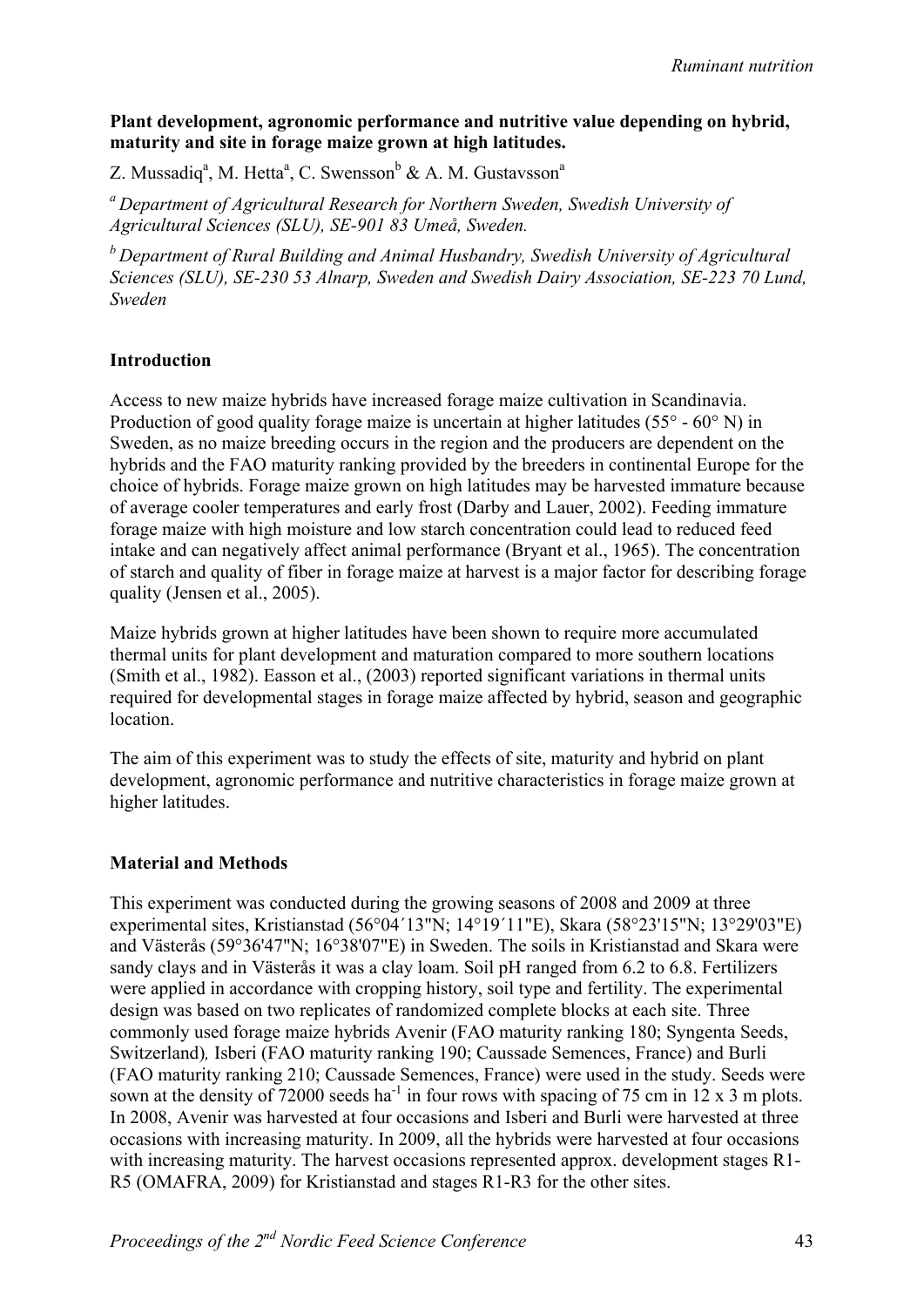#### *Ruminant nutrition*

Plant development was observed from tasseling to physiological maturity by visiting plots frequently (5 to 7 times per site and season) until the last harvest. At each visit the proportion of the plants in each stage of development were estimated for each plot. Plants were assumed to have reached a specific growth stage when 0.5 of the plants had attained it. Harvested plant samples were analyzed for concentration of crude protein (CP) (AOAC, 1984; method 7.015) neutral detergent fibre (NDF) with addition of sulphite and amylase (Chai & Udén, 1998), water-soluble carbohydrates (WSC) (Larsson & Bengtsson, 1983) and starch (Larsson & Bengtsson, 1983). Indigestible fibre (iNDF) was determined using near infrared spectroscopy (NIRS) and the concentration of net energy lactation at an intake of 20 kg DM (NEL20) was determined according to Nordic feed evaluation system Norfor<sup>TM</sup> (Volden, 2011). The potential degradability of the fibre (pNDFD) was calculated as (NDF-iNDF)/NDF. Organic matter digestibility *in vivo* was estimated from *in vitro* OM degradability (Lindgren, 1979). The accumulation of crop heat units (CHU) for each site was calculated as described by Kwabiah et al. (2003).

Statistical analysis was performed with the GLM procedure of ANOVA, utilizing the software Minitab (v. 16, Minitab Inc., State College, PA, USA) with block and year treated as random factors. Significance was declared at P≤0.05. The requirements of CHU to reach plant development stages from R1-R5 are presented as least square means within development stage for hybrids and sites, respectively. The model for DM yield and nutritive values included linear and quadratic effects of DM concentration at harvest and the results are presented as least square means within sites and hybrids across all harvest occasions. For the quadratic effects found, DM concentrations at maximum or minimum of response variables were also calculated.

### **Results and Discussions**

All the hybrids (Table 1) required different amount of accumulated CHU to reach observed stages of development, which is consistent with the findings of Millner, (2005). The earliest maturing hybrid Avenir needed least CHU to reach each stage of plant development except for R2 (blister) when it was comparable with Isberi. And late maturing hybrid Burli needed most CHU to reach each stage accept for R4 (dough) when it was comparable with Isberi. The hybrids in Skara needed least CHU to reach R1 followed by Kristianstad and Västerås. To reach R2 and R3 the maize in Skara and Kristianstad had the same requirements but the maize in Västerås needed about 450 CHU more to reach the same plant development stage. This can be due to longer vegetative period for hybrids in Västerås due to which plants arrived late in R1 stage consuming more CHU. Increasing thermal unit accumulation for a certain stage of development at higher latitudes is in agreement with the results of Smith et al. (1982). Kristianstad was the only site where all the hybrids reached physiological maturity (R5) during both years, which is the recommended stage for ensiling forage (Cummins, 1970).

Early maturing hybrids (Table 2) gave lower DM yield as compared to late maturing hybrids at all sites, which is in line with the conclusions of Millner et al. (2005). Maize hybrids in Kristianstad were significantly different for starch, OMD, NDF, WSC and NEL20. In Skara hybrids were different for OMD, starch and NDF concentration. In Västerås hybrids were different only for WSC. The Table 2 also indicates DM concentration for the minimum or maximum responses to maturity for the quadratic functions.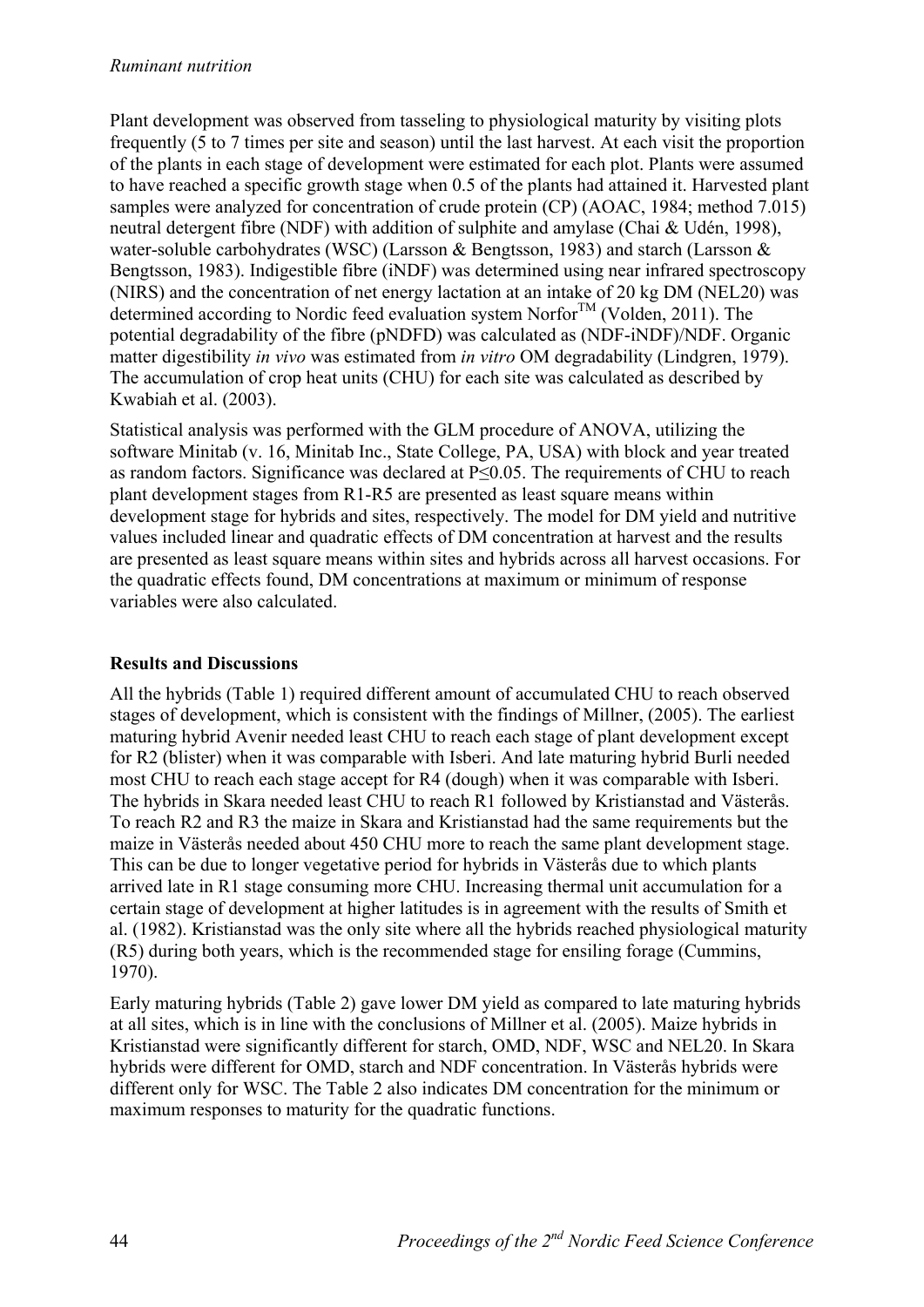|                 | Maize Hybrids  |                |                | <b>Sites</b>      |                |                          |            | P<     |                          |
|-----------------|----------------|----------------|----------------|-------------------|----------------|--------------------------|------------|--------|--------------------------|
| <b>Stages</b>   | Avenir         | Isberi         | Burli          | Kristianstad      | Skara          | Västerås                 | <b>SEM</b> | Hybrid | Site                     |
| R1 <sup>1</sup> | $1287^{\circ}$ | $1415^{b}$     | $1509^{\rm a}$ | 1310 <sup>b</sup> | $1262^{\circ}$ | $1640^{\circ}$           | 7.70       | 0.01   | 0.01                     |
| R <sub>2</sub>  | $1620^{b}$     | $1627^{\rm b}$ | $1720^a$       | $1496^{\rm b}$    | $1510^{b}$     | $1961^a$                 | 10.88      | 0.01   | 0.01                     |
| R <sub>3</sub>  | $1854^{\circ}$ | $1915^{b}$     | $1993^a$       | $1792^{\rm b}$    | $1773^b$       | $2198^a$                 | 11.88      | 0.01   | 0.01                     |
| R4              | $2029^{\rm b}$ | $2243^a$       | $2280^{\rm a}$ | 2184              |                |                          | 29.80      | 0.01   | $\overline{\phantom{0}}$ |
| R <sub>5</sub>  | $2352^{\circ}$ | $2503^{b}$     | $2565^{\circ}$ | 2473              | $\blacksquare$ | $\overline{\phantom{a}}$ | 11.72      | 0.01   | -                        |

**Table1** Least Square means (LSM) for both years of requirement of crop heat units (CHU) for three maize hybrids  $(n=12)$  to reach stages of development R1- R5 at three sites  $(n=12)$ .

a<sup>-c</sup> Means for hybrids and Sites followed by different superscripts in the same row are different  $(P \le 0.01)$ .

<sup>1</sup>R1, silking; R2, blister; R3, milk; R4, dough; R5, physiological maturity.

<sup>2</sup>Hybrids did not reach R4 and R5 in Skara and Västerås during both years.

#### **Conclusions**

In conclusion, plant development of maize hybrids required higher accumulation of thermal units with increasing latitudes. Hybrids were unable to achieve physiological maturity at higher latitudes; this represents the limitations for forage maize production in Sweden. Forage maize hybrids with equal DM concentration can have differences in nutritive values. Early maturing hybrids gave relatively lower DM yields but with higher nutritive value compared to later maturing. Increased maturity causes linear and quadratic responses in agronomic performance and nutritive characteristics that must be considered in risk management, selection of hybrids, crop and harvest management.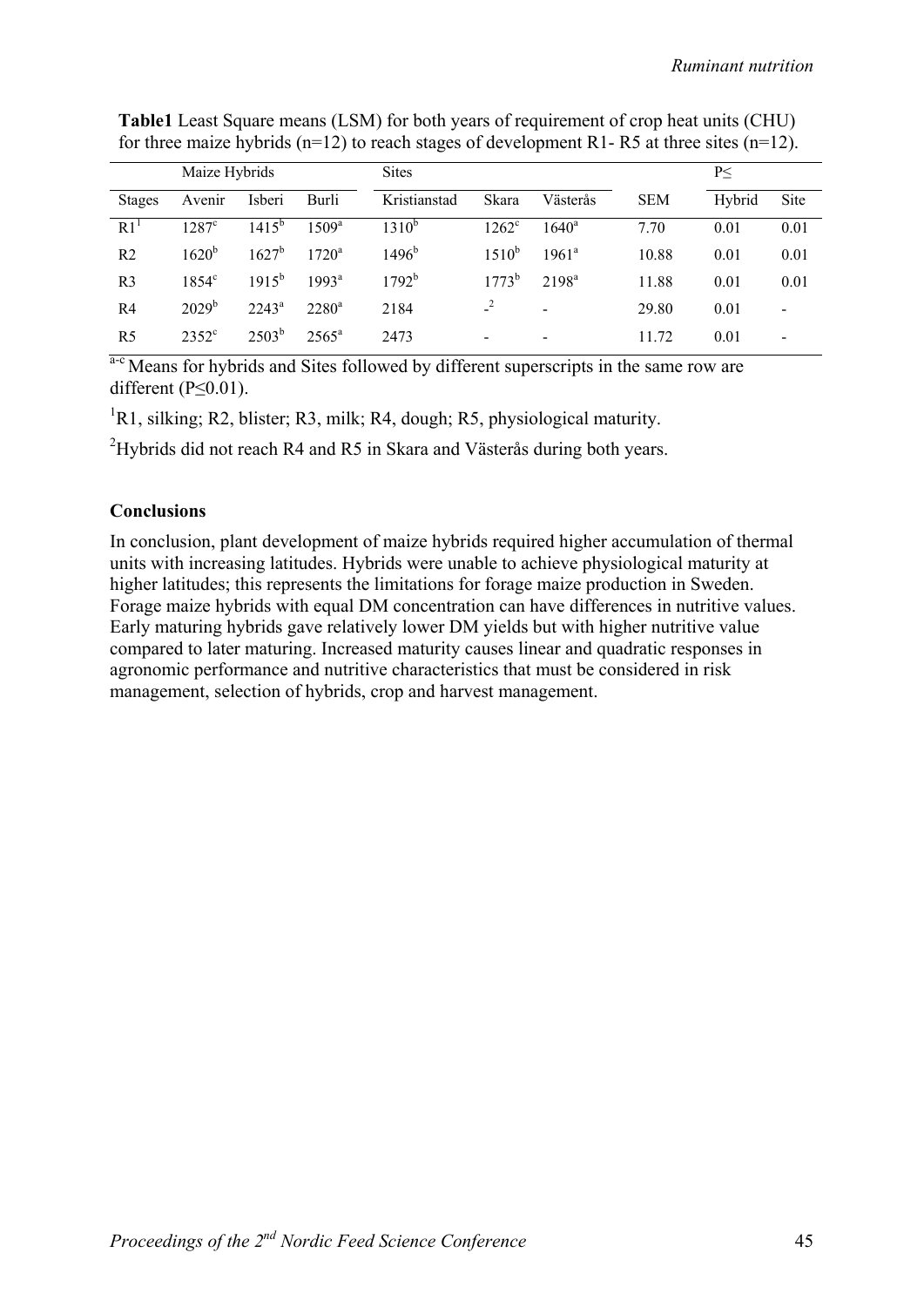**Table 2** Dry matter yield and nutritive value (g/kg DM) for three maize hybrids (Avenir n=16, Isberi and Burli n=14) at three sites. Results are least square means at a global DM concentration for both years with 3-4 harvest occasions per year, representing approx. developmental stages R1-R5 for Kristianstad and stages R1-R3 for the other sites, linear (L) and quadratic (Q) effects to increasing DM concentration are shown together with the DM concentration when quadratic effects reached maximum or minimum.

|                                    |                    | Maize hybrids      |                    |                | $P\leq$ |             |                          |                          | DM at $Q1$ |
|------------------------------------|--------------------|--------------------|--------------------|----------------|---------|-------------|--------------------------|--------------------------|------------|
| Item                               | Avenir             | Isberi             | Burli              | <b>SEM</b>     | Hybrid  | $\mathbf L$ | Q                        | Max                      | Min        |
| Kristianstad (Global DM: 294 g/kg) |                    |                    |                    |                |         |             |                          |                          |            |
| Kg DM/ha                           | 13999 <sup>b</sup> | $17522^a$          | $18310^a$          | 443            | 0.01    | 0.01        | 0.01                     | 350                      |            |
| Starch                             | $310^a$            | $258^{\rm b}$      | $234^b$            | 13             | 0.01    | 0.01        | 0.01                     | 360                      |            |
| <b>OMD</b>                         | $732^a$            | 709 <sup>b</sup>   | $692^\circ$        | $\overline{4}$ | 0.01    | 0.01        | 0.02                     | 350                      |            |
| Crude protein                      | $82^{\mathrm{a}}$  | 81 <sup>a</sup>    | 84 <sup>a</sup>    | 1.70           | 0.31    | 0.01        | 0.01                     |                          | 410        |
| <b>NDF</b>                         | $384^b$            | $404^{ab}$         | $414^a$            | 9.9            | 0.05    | 0.01        | 0.01                     |                          | 390        |
| <b>WSC</b>                         | $33^{\circ}$       | $51^{\rm b}$       | $72^{\mathrm{a}}$  | 5.1            | 0.01    | 0.01        | 0.01                     |                          | 360        |
| NEL20 (MJ/kg DM)                   | 5.9 <sup>a</sup>   | $5.7^{b}$          | $5.6^b$            | 0.05           | 0.01    | $0.01\,$    | 0.01                     | 340                      |            |
| Skara (Global DM: 252 g/kg)        |                    |                    |                    |                |         |             |                          |                          |            |
| DM yield (kg/ha)                   | $9451^b$           | $11550^a$          | $11446^a$          | 560            | 0.01    | 0.01        | 0.01                     | 340                      |            |
| Starch                             | $204^a$            | 231 <sup>a</sup>   | 191 <sup>a</sup>   | 18.1           | 0.03    | 0.01        | 0.01                     | 274                      |            |
| <b>OMD</b>                         | $705^a$            | 698 <sup>a</sup>   | $673^b$            | 6.5            | 0.03    | 0.01        | 0.01                     | 254                      |            |
| Crude protein                      | 93 <sup>a</sup>    | 90 <sup>a</sup>    | 90 <sup>a</sup>    | 2.5            | 0.58    | 0.01        | 0.01                     |                          | 320        |
| <b>NDF</b>                         | 471 <sup>a</sup>   | $457^{\mathrm{a}}$ | 493 <sup>a</sup>   | 14.2           | 0.01    | 0.01        | 0.01                     |                          | 270        |
| <b>WSC</b>                         | 49 <sup>a</sup>    | $42^{\mathrm{a}}$  | 48 <sup>a</sup>    | 10.2           | 0.86    | 0.01        | 0.02                     |                          | 309        |
| NEL20 (MJ/kg DM)                   | $5.5^a$            | $5.4^{ab}$         | $5.3^{b}$          | 0.10           | 0.11    | 0.01        | 0.01                     | 270                      |            |
| Västerås (Global DM: 205 g/kg)     |                    |                    |                    |                |         |             |                          |                          |            |
| DM yield (kg/ha)                   | $8085^{\rm b}$     | $9336^a$           | 9703 <sup>a</sup>  | 370            | 0.01    | 0.01        |                          |                          |            |
| Starch                             | 79 <sup>a</sup>    | 80 <sup>a</sup>    | $44^a$             | 14.2           | 0.06    | 0.03        | 0.01                     |                          | 170        |
| <b>OMD</b>                         | $687$ <sup>a</sup> | $683^a$            | $674$ <sup>a</sup> | 8              | 0.45    | 0.77        | $\blacksquare$           | $\overline{\phantom{0}}$ |            |
| Crude protein                      | 82 <sup>a</sup>    | 77 <sup>a</sup>    | 74 <sup>a</sup>    | 2.4            | 0.11    | 0.01        | $\blacksquare$           |                          |            |
| <b>NDF</b>                         | $559^{\circ}$      | $542^{\mathrm{a}}$ | $543^a$            | 9.9            | 0.23    | 0.04        | 0.046                    | $\overline{a}$           | 210        |
| <b>WSC</b>                         | $117^{b}$          | 127 <sup>b</sup>   | $175^a$            | 10.4           | 0.01    | 0.01        | 0.01                     | 210                      |            |
| NEL20 (MJ/kg DM)                   | $5.4^a$            | $5.3^a$            | 5.3 <sup>a</sup>   | 0.08           | 0.70    | 0.41        | $\overline{\phantom{0}}$ | $\overline{\phantom{0}}$ |            |

<sup>1</sup>DM concentration when quadratic response to harvest DM reached maximum or minimum.

a-c Means followed by different superscripts in the same row are different (P≤0.05), SEM: standard error of mean; OMD: organic matter digestibility; NDF: neutral detergent fiber; WSC, water soluble carbohydrates; NEL20: net energy of lactation at 20 kg DM/day.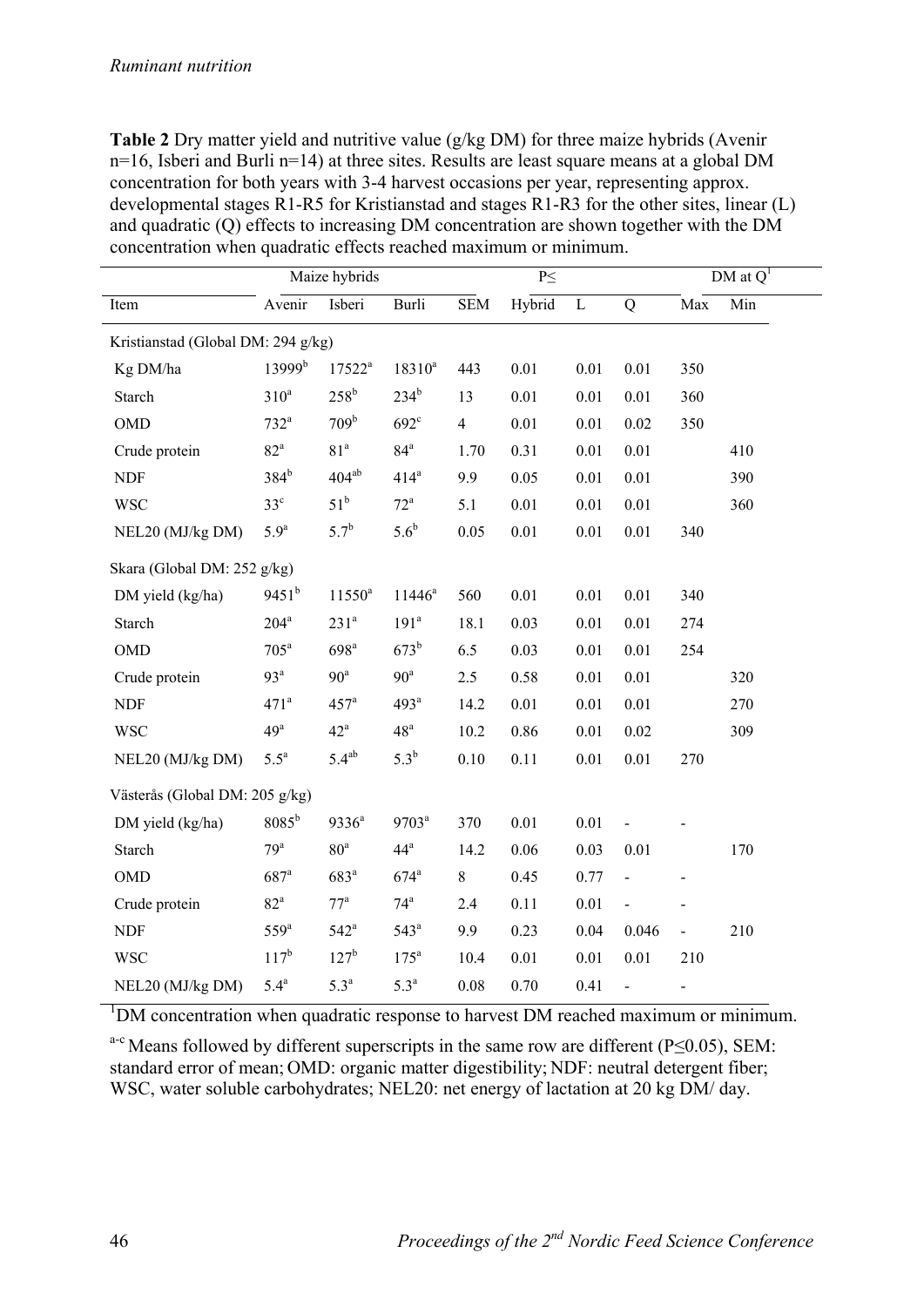## **References**

AOAC, 1984. Official methods of analysis of AOAC. In: Association of Official Analytical Chemists, Washington, DC.

Bryant, H. T., J. T. Huber, and R. R. Blaser., 1965. Comparison of corn silage harvested at milk and medium dough stages of maturity for dry matter intake, digestibility, and milk production of lactating cows. J. Dairy Sci., 48, 838-843.

Chai, W. H., and P. Udén., 1998. An alternative oven method combined with different detergent strengths in the analysis of neutral detergent fibre. Anim Feed Sci Technol., 74, 281–288.

Cummins, D. G., 1970. Quality and yield of corn plants and components parts when harvested for silage at different maturity stages. Agron J., 62, 781–784.

Darby, H. M., and L. G. Lauer., 2002. Planting Date and Hybrid Influence on Corn Forage Yield and Quality. Agron J., 94, 281–289.

Easson, D. L., and W. Fearnehough., 2003. The ability of the Ontario heat unit system to model the growth and development of forage maize sown under plastic mulch. Grass Forage Sci., 58, 372-384.

Jensen, C., M. R. Weisbjerg, P. Nørgaard, and T. H. Hvelplund., 2005. Effect of maize silage maturity on site of starch and NDF digestion in lactating dairy cows. Anim Feed Sci Technol., 118(3-4), 279-294.

Kwabiah, A.B., M. MacPherson, and D. B. McKenzie., 2003. Corn heat unit variability and potential of corn (*Zea mays* L.) production in a cool climate ecosystem. Can. J. Plant Sci., 83, 689-698.

Larsson, K., and S. Bengtsson., 1983. Bestämning av Lätttillgängliga Kolhydrater i Växtmaterial. Metodbeskrivning, vol. 22. Statens Lantbrukskemiska Laboratorium, Uppsala. *(In Swedish).* 

Lindgren, E., 1979. The nutritional value of roughages determined in vitro and by laboratory methods. Swedish Univ. Agric. Sci. Department of animal nutrition. Report No. 45. Uppsala

Millner, J. P., R. Villaver, and A. K. Hardacre., 2005. The yield and nutritive value of maize hybrids grown for silage. New Zeal Agr Res., 48, 101-108.

OMAFRA Staff. 2009. Corn: Development. [Online]. Available from: http://www.omafra.gov.on.ca/english/crops/pub811/1corn.htm [Accessed 16th May 2011].

Smith, P. J., A. Bootsma, and A. D. Gates. 1982. Heat Units in relation to corn maturity in the Atlantic region of Canada. Agr Meteorol., 26, 201-213.

Volden, H., 2011. Feed calculations in NorFor. In Volden, H (eds). NorFor - The Nordic feed evaluation system - EAAP publication No. 130. Wageningen Academic Publishers, Wageningen, The Netherlands., pp. 55**–**58.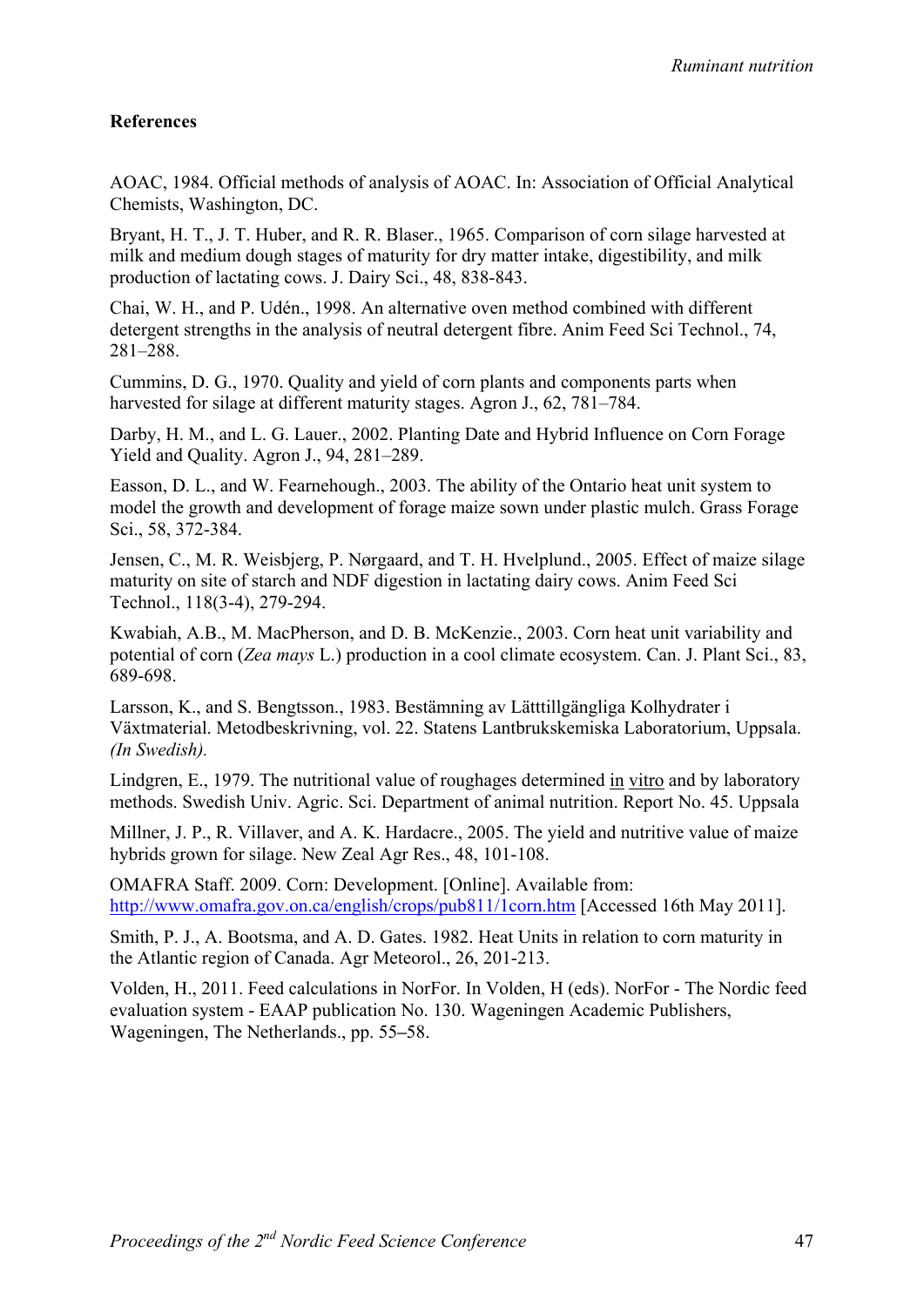#### *Ruminant nutrition*

### **Methane production in bull calves fed rations based on grain or different levels of highmoisture corn kernel silage**

A.L.F. Hellwing<sup>1</sup>, K.F. Jørgensen<sup>2</sup>, M. Vestergaard<sup>1</sup>, M. R. Weisbjerg<sup>1</sup><br><sup>1</sup>Dengatment of Animal Health and Piescignee, Easylin of Science and *Department of Animal Health and Bioscience, Faculty of Science and Technology, Aarhus University, Blichers Álle 20, DK-8830 Tjele, Denmark 2 Knowledge Centre of Agriculture, Danish Agricultural Advisory Service, Agro Food Park 15, 8200 Aarhus N.* 

### **Introduction**

Estimation of methane production from bull calves is based on ICCP standard methods in Denmark. The loss of methane is fixed to 4% of the gross energy (Mikkelsen et al. 2005). However, the methane production is affected by for instance forage:concentrate ratio, feeding level (Blaxter and Wainman, 1964), and presence of protozoa or not (Whitelaw et al., 1984). Loss of methane in percent of gross energy varies from 2% (Mwenya et al., 2005) to 12% (Whitelaw et al., 1984) in the literature. The objective of this study was to measure the methane production in 300 kg bull calves fed three different diets: Pelleted concentrate based on mature grain (mainly barley, wheat, triticale) and oil seed meal (rape and soya) supplemented with straw (CONC) or two total mixed rations (TMR) with either 25% (M25) or 50% (M50) of dry matter from high-moisture corn kernel silage.

## **Material and methods**

Twelve Danish Friesian bull calves were allocated to the three diets (4 per treatment) from 130 kg body weight. The twelve bull calves used this experiment were a part of a production experiment with different high-energy corn silage products to bull calves. The pelleted concentrate was bought at a commercial feed company. The two other rations were mixed daily and the composition is given in table 1. Only chemical analyses for the M25 and M50 were available and given in table 2. The gross energy content of the diets were calculated according to Norfor feed evaluation system (Volden and Nielsen, 2011). During methane measurements individual feed intake was measured. The diets were fed ad libitum except barley straw which was limited to 0.5 kg. The calves were submitted to four days in an open circuit respiration unit with measurement of production of methane, hydrogen and carbon dioxide and consumption of oxygen (Columbus instruments, Ohio, USA). Heat production was calculated according to Brouwer (1965). Data was analyzed with PROC GLM in SAS® with diet as main effect. Results are presented as least squares means (LSmeans) and mean square error (MSE) was given as measurement of variation. Pair wise comparison of LSmeans was made by the PDIFF option in SAS. Difference was considered significant if  $P < 0.05$ .

# **Results and discussion**

Both dry matter intake (DMI) and intake of gross energy (GE) were lower on M50 (P<0.05). The intake of net energy was higher on CONC (P=0.001) then M25 and M50. The data from the production experiment are not yet calculated but life weight gain seemed be the same between the treatments (Kirstine Jørgensen, Personal communication). One possible explanation of the difference in feed intake is that calves on the two TMR diets have selected in the diet. Visual inspection of the feed residues during the methane experiment support this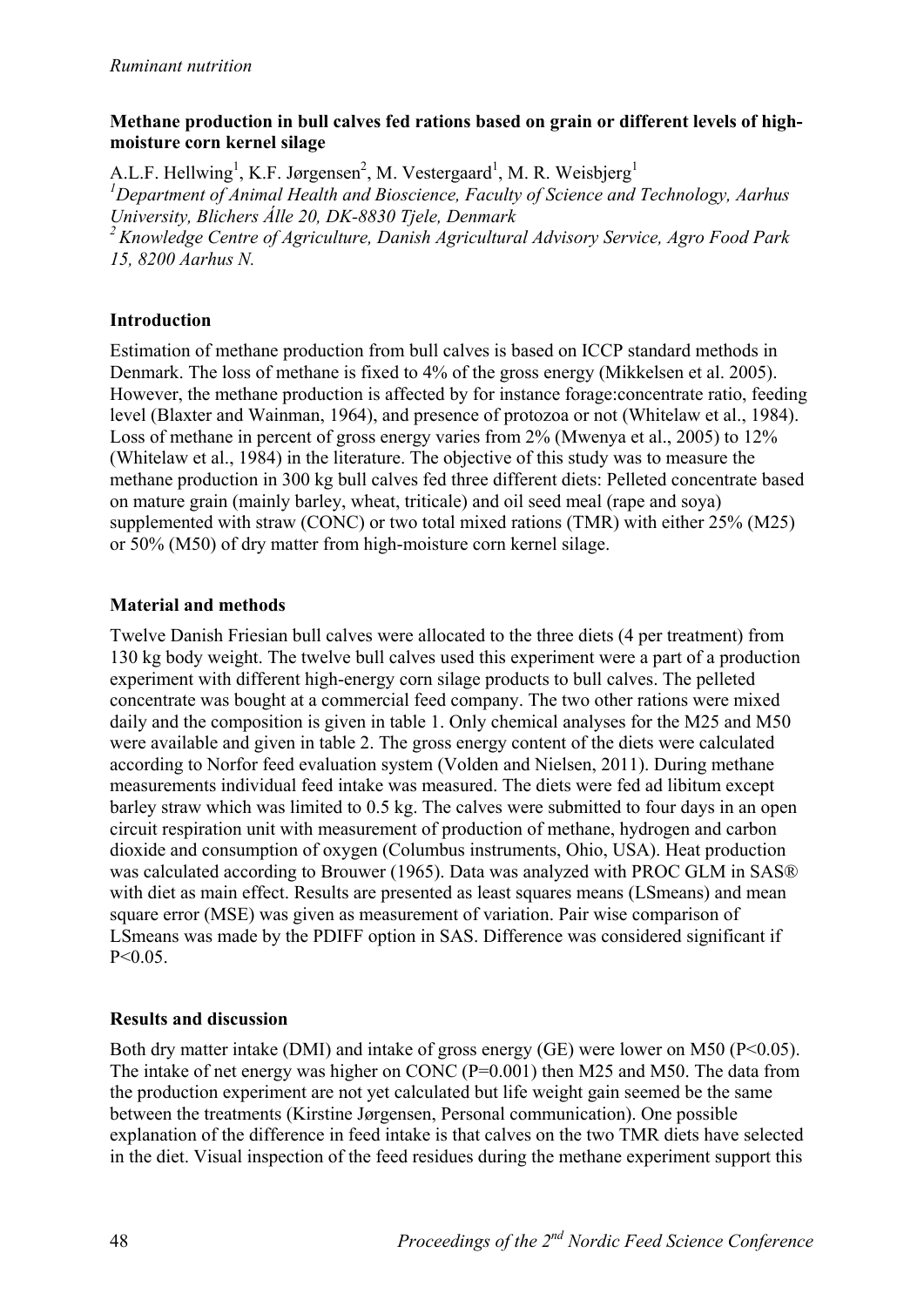hypothesis. DMI a week before and during methane measurements was the same (Data not shown).

|                           | M <sub>25</sub> | M50       |                            | CONC           |
|---------------------------|-----------------|-----------|----------------------------|----------------|
|                           |                 | [g/kg DM] |                            | [g/kg feed]    |
| Spring barley             | 312             |           | Grain <sup>a</sup>         | 559            |
| High-moisture corn silage | 352             | 613       | Oil seed meal <sup>b</sup> | 134            |
| Rape seed meal            | 95              | 97        | Peas                       | 100            |
| Soya bean meal            | 95              | 97        | By-products <sup>c</sup>   | 144            |
| Sugar pulp dried          | 68              | 97        | Art. dried grass           | 30             |
| Barley straw, spring      | 54              | 70        | Fat, palm                  | 10             |
| Calciumcarbonat           | 14              | 14        | Calcium carbonat           | 17             |
| Minerals <sup>e</sup>     | 11              | 11        | Minerals <sup>d</sup>      | $\overline{2}$ |
|                           |                 |           | Sodium chloride            | 4              |

| Table 1 Feed composition of the three diets. |  |
|----------------------------------------------|--|
|----------------------------------------------|--|

CONC: Commercial pelleted concentrate with different cereals supplement with straw. M25 and M50 total mixed ration with respectively 25% and 50% of the dry matter from highmoisture corn.

<sup>a</sup>Barley 41%, Wheat 27 %, Triticale 21%, Oat 5% and Corn 5%; <sup>b</sup>Rape seed meal 78%, soya bean meal, decorticated 22%; <sup>c</sup>Sugar beet pulp, dried 69%, citrus pulp, dried 21%, molassed sugar beet 10%; <sup>d</sup>Vitamins and minerals per kg feed:  $CuSO<sub>4</sub>5$  mg,  $ZnO$  240 mg,  $FeSO<sub>4</sub>50$ mg, CoSO<sub>4</sub> 0.1 mg, CaI<sub>2</sub> 0.27 mg, MnO<sub>2</sub> 40 mg, Na<sub>2</sub>SeO<sub>3</sub> 0.4 mg, Vitamin A 10000 I.E., Alfa-tocoferol 45 mg, B1 vitamin 5 mg and D3 vitamin 1000 I.E; <sup>e</sup>Vitamins and minerals per kg dry matte in supplement: Calcium145 g, Magnesium 85 g, Sodium 100 g, Chlorine 147 g, Sulfur 40 g, Manganese 4000 mg, Zinc 4500 mg, Copper 1500 mg, Cobalt 25 mg, Selenium 50 mg, Iodine225 mg, Vitamin A 900000 I.E., Vitamin E 6000 mg and Vitamin D 190000 I.E.

|  |  |  | Table 2 Chemical composition of the maize kernel diets, concentrate and barley straw |  |
|--|--|--|--------------------------------------------------------------------------------------|--|
|--|--|--|--------------------------------------------------------------------------------------|--|

|                                              | M <sub>25</sub> | M50  | <b>CONC</b>       | Barley straw,<br>spring |
|----------------------------------------------|-----------------|------|-------------------|-------------------------|
| Dry Matter [g/kg]                            | 768             | 689  | 867               | 850 <sup>b</sup>        |
| Ash $[g/kg DM]$                              | 34              | 58   | 61 <sup>a</sup>   | 60 <sup>b</sup>         |
| Crude protein [g/kg DM]                      | 169             | 165  | 164 <sup>a</sup>  | $51^{\rm b}$            |
| Crude fat [g/kg DM]                          | 31              | 33   | 41 <sup>a</sup>   | $13^b$                  |
| Crude fibre $[g/kg DM]$                      | 78              | 82   | 84 <sup>a</sup>   | $438^b$                 |
| Starch [g/kg DM]                             | 401             | 394  |                   |                         |
| NDF $[g/kg DM]$                              | 178             | 169  |                   | $771^b$                 |
| Gross energy [MJ/kg DM] <sup>c</sup>         | 18.9            | 19.0 | 18.9              | 17.9                    |
| Net energy lactation <sup>c</sup> [MJ/kg DM] | 7.60            | 7.83 | $9.15^{\text{a}}$ | $2.45^{b}$              |

CONC, M25 and M50: See Table 1.

<sup>a</sup>Declared composition given by the feed company; <sup>b</sup>Chemical composition given in Norfor feed table (accessed April 2011); <sup>c</sup>Calculated according to the Norfor feed evaluation system (Volden and Nielsen, 2011).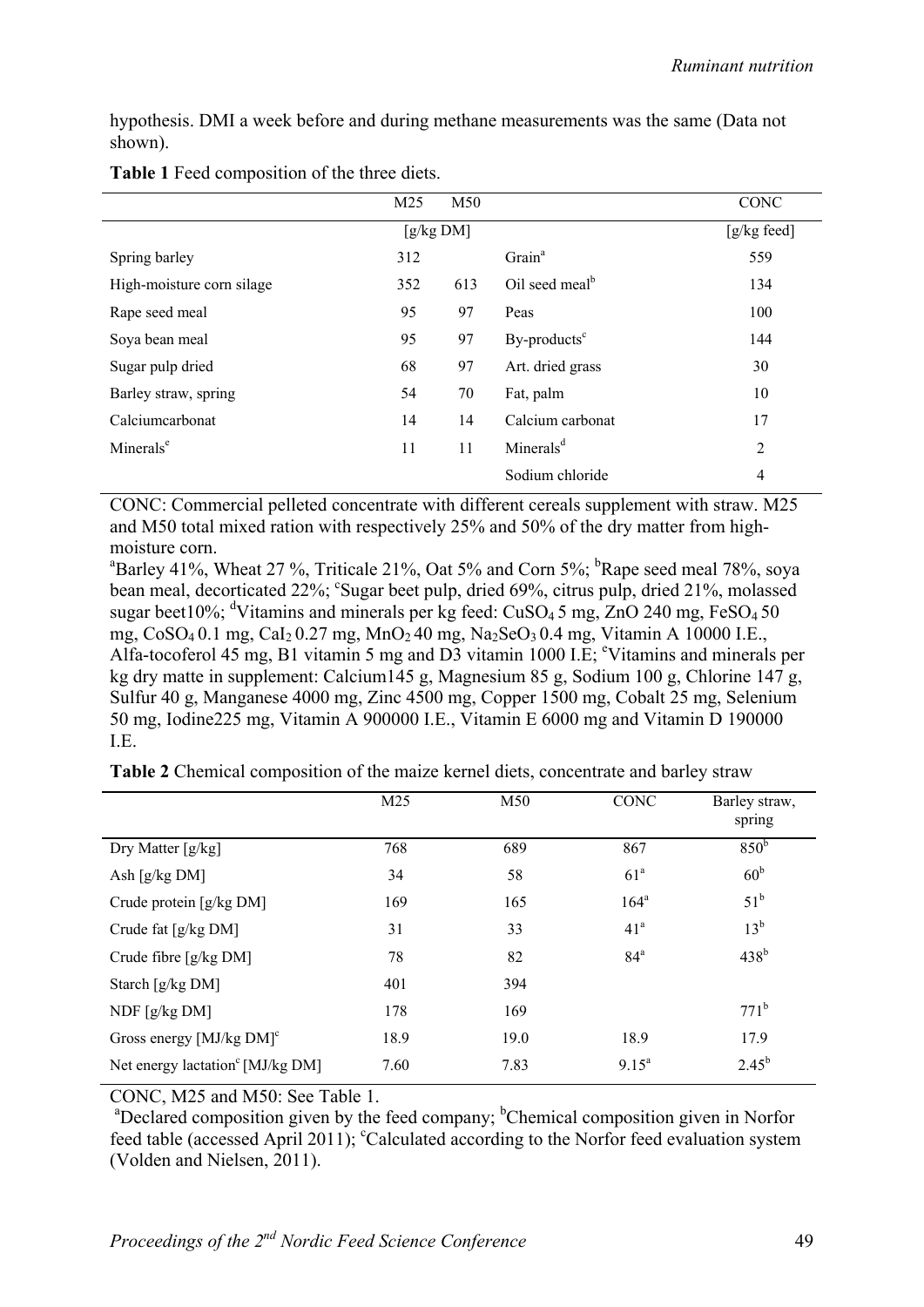Daily methane production was not different between treatments (P>0.05). Related to DMI the daily methane production was14 L CH<sub>4</sub>/kg DM on CONC which was lower (P=0.03) than 24.1 and 24.7 L CH4/kg DM on M25 and M50, respectively. Also the loss of GE as methane was lower on CONC (P=0.04). One animal on diet M25 excreted 35.9 l CH<sub>4</sub>/kg DM. If this calf was omitted from the dataset the mean methane excretion was 20.7 l CH4/kg DM for M25. Plots of methane production per kg DM in relation to content of high-moisture corn kernel silage indicate that there could be a linear or a curvilinear relationship. All three diets are characterized by high contents of starch, which increase propionate production and reduce methane excretion. The difference between CONC and two others diets are possible related to type of cereal, maturity state of cereal and physical form. Compared with starch from wheat, barley and oat, more starch from corn escape rumen fermentation (Ørskov, 1986). This would lead to change in proportion of volatile fatty acids with lower ratio of propionate and higher ratio of acetate. This could lead to higher methane production. However starch from high-moisture corn has a rumen digestibility of 100% (Cooper et al., 2002). Studies by Szasz et al. (2007) have shown that increasing dry matter content in corn kernel silage decrease the degradability in the rumen. The moisture content of corn kernel silage in this study was 45%. From studies by Cooper et al. (2002) and Szasz et al. (2007) this would imply that rumen starch digestibility should be high. Therefore differences in degradation pattern of cereal starch in the rumen can probably not explain the differences in methane production.

|                               | <b>CONC</b>       | M <sub>25</sub>    | M50              | <b>MSE</b> | P-value<br>(Diet) |
|-------------------------------|-------------------|--------------------|------------------|------------|-------------------|
| Body weight [kg]              | 291               | 300                | 290              | 10.8       | 0.76              |
| Dry matter intake [kg/day]    | 6.8 <sup>a</sup>  | 6.4 <sup>a</sup>   | $5.5^{\rm b}$    | 0.29       | 0.03              |
| Gross energy intake [MJ/day]  | 129 <sup>a</sup>  | 121 <sup>a</sup>   | $105^{\rm b}$    | 5.6        | 0.04              |
| Net energy lactation [MJ/day] | $62.6^a$          | $48.7^{b}$         | $43.3^{b}$       | 4.5        | 0.001             |
| Methane [l/day]               | 101               | 160                | 134              | 17.7       | 0.11              |
| Methane [l/kg DM]             | $14.1^{b}$        | $24.4^a$           | $24.7^{\circ}$   | 2.6        | 0.03              |
| Methane [% of GE]             | $3.1^{b}$         | $5.2^{\mathrm{a}}$ | 5.1 <sup>a</sup> | 0.5        | 0.04              |
| $CO_2/CH_4$                   | 33.0 <sup>a</sup> | $22.3^{b}$         | $23.5^{b}$       | 2.0        | 0.01              |
| Hydrogen [l/day]              | 1.4               | 3.5                | 0.5              | 1.1        | 0.23              |
| Hydrogen [ml/ kg DM]          | 192               | 550                | 91               | 179        | 0.22              |
| Heat production [MJ/day]      | 69                | 69                 | 66               | 2.5        | 0.60              |

**Table 3** Body weight, intake of dry matter and gross energy, methane and hydrogen excretion and heat production.

CONC, M25 and M50: See Table 1. a,b superscript with different letters within row are significantly different (P<0.05).

The loss of methane from GE on CONC is comparable with other studies with high feeding level and concentrate level (Mwenya et al., 2005; Blaxter and Wainman, 1964). The higher methane production on M25 and M50 cannot be explained at present.

The key in the regulation of methane production is hydrogen. Hydrogen is produced during fermentation of carbohydrates to acetate and butyrate whereas propionate is a hydrogen sink. The hydrogen production was small and no differences were found between diets (Table 3). In figure 1 the hydrogen production in ml/minute is given for all animals in the measured period. The emission of hydrogen varies during the day and there can be high variation from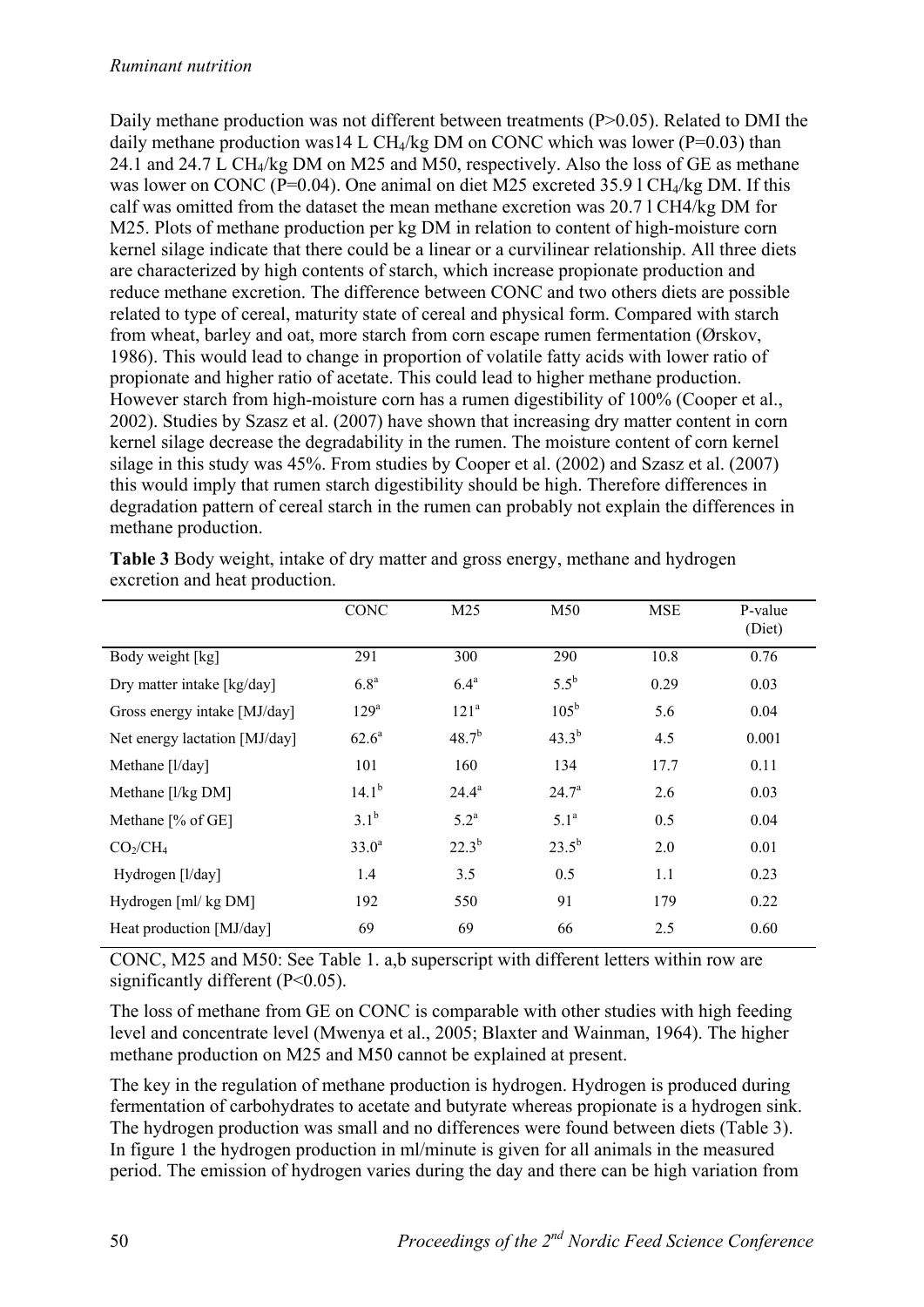

day to day for the individual animals. Neither level nor variation in hydrogen emission can be explained and further studies are needed.

**Figure 1** Emission of hydrogen is given in ml per minute for each bull calves. CONC: Commercial pelleted concentrate with different cereals supplement with straw. M25 and M50 total mixed ration with respectively 25% and 50% of the dry matter from high-moisture corn.

The calf with the high emissions of methane indicates that there can be considerable variation between individuals. It has not been possible to explain the high methane production for this calf. It is expected that the pH in rumen of steers feed high concentrate diets is low, and the number protozoa is probably zero. Cattle without protozoa are expected to have lower methane emission than cattle with protozoa (Whitelaw et al., 1984 and Schönhusen et al., 2003). Franzolin and Dehority (1996) have shown that even after prolonged feeding with high concentrate diets some steers had protozoa in the rumen. Such variation in rumen fauna might explain some of the observed emission for this particular calf.

Heat production did not differ between animals (P=0.60) although bull calves on M50 had lower feed intake.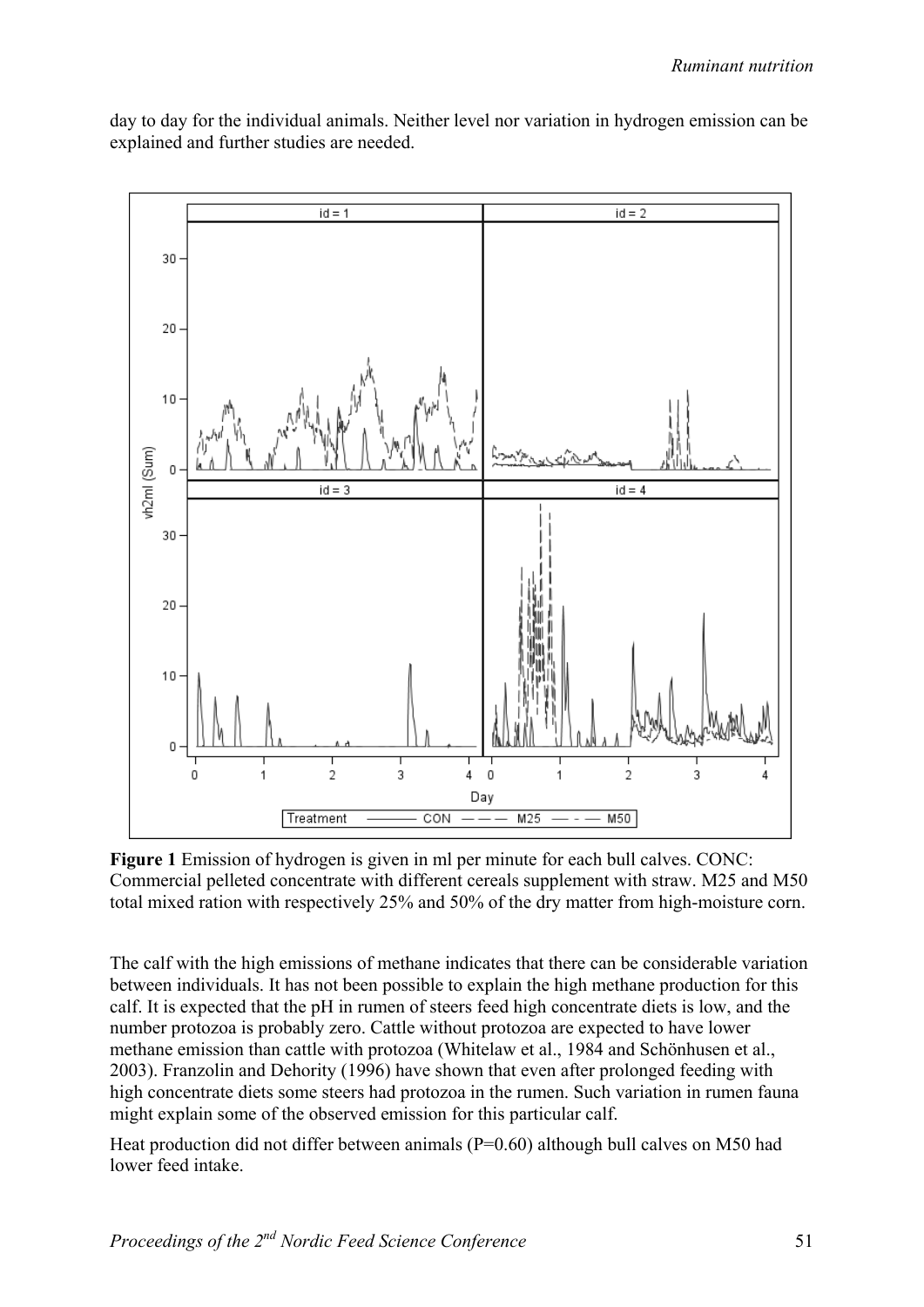# **Conclusions**

Exchange of the pelleted concentrate with high-moisture corn silage increased methane production in 300 kg bull calves.

# **References**

Blaxter, K.L. and Wainman, F.W., 1964. The utilization of energy of different rations by sheep and cattle for maintenance and for fattening. J. Agri. Sci. 63, 113-128.

Brouwer, E., 1965. Report of sub-committee on constants and factors. In Blaxter, K.L. (Editor) Energy metabolism. Proceedings of the 3rd energy symposium. EAAP Publication No. 11. , Academic Press, London. pp 441-443.

Cooper, R.J., Milton, C.T. Klopfenstein, T.J., Scott, T.L., Wilson, C.B. and Mass, R.A., 2002. Effect of corn processing on starch digestion and bacterial crude protein flow in finishing cattle. J. Anim. Sci. 80, 797-804.

Franzolin, R. and Dehority, B. A., 1996. Effect of prolonged high-concentrate feeding on ruminal protozoa concentrations. J. Anim. Sci. 74, 2803-2809.

Mikkelsen, M.H., Gyldenkærne, S., Poulsen, H.D., Olsen, J.E. and Sommer, S.G., 2005. Opgørelse og beregningsmetode for landbrugets emissioner af ammoniak og drivhusgasser 1985-2002. Danmarks Miljøundersøgelser. 84 s. – Arbejdsrapport fra DMU nr. 204.

Mwenya, B., Sar, C. Santoso, B., Kobayashi, T., Morikawa, R., Takaura, K., Umetsu, K. Kogawa, S., Kimura, K., Mizukoshi, H. and Takahshi, J., 2005. Comparing the effects of 1-4 galactooligosaccharides and L-cysteine to monensin on energy and nitrogen utilization in steers fed a very high concentrate diet. Anim. Feed Sci. Tech. 118, 19-36.

Ørskov, E.R., 1986. Starch digestion and utilization in ruminants. J. Anim. Sci. 63, 1624- 1633

Schonhusen, U., Zitnan, R., Kuhla, S., Jentsch, W., Derno, M., and Voigt, J., 2003. Effects of protozoa on methane production in rumen and hindgut of calves around time of weaning. Arch. Anim. Nut. 57, 279-295.

Szasz, J.I., Hunt, C.W., Szasz, P.A. Weber, R.A., Owens, F.N., Kezar, W. and Turgeon, O.A., 2007. Influence of endosperm vitreousness and kernel moisture at harvest on site and extent of digestion of high-moisture corn by feedlot steers. J. Anim. Sci. 85, 2214-2221.

Volden, H. and Nielsen, N.I., 2011. Energy and metabolizable protein supply. In: Volden, H. (Editor) Norfor – The Nordic feed evaluation system. EAAP publication No. 130. pp 81-84.

Whitelaw, F. G., Eadie, J. M., Bruce, L. A., and Shand, W. J., 1984. Methane formation in faunated and ciliate-free cattle and its relationship with rumen volatile fatty-acid proportions. Brit. J. Nut. 52, 261-275.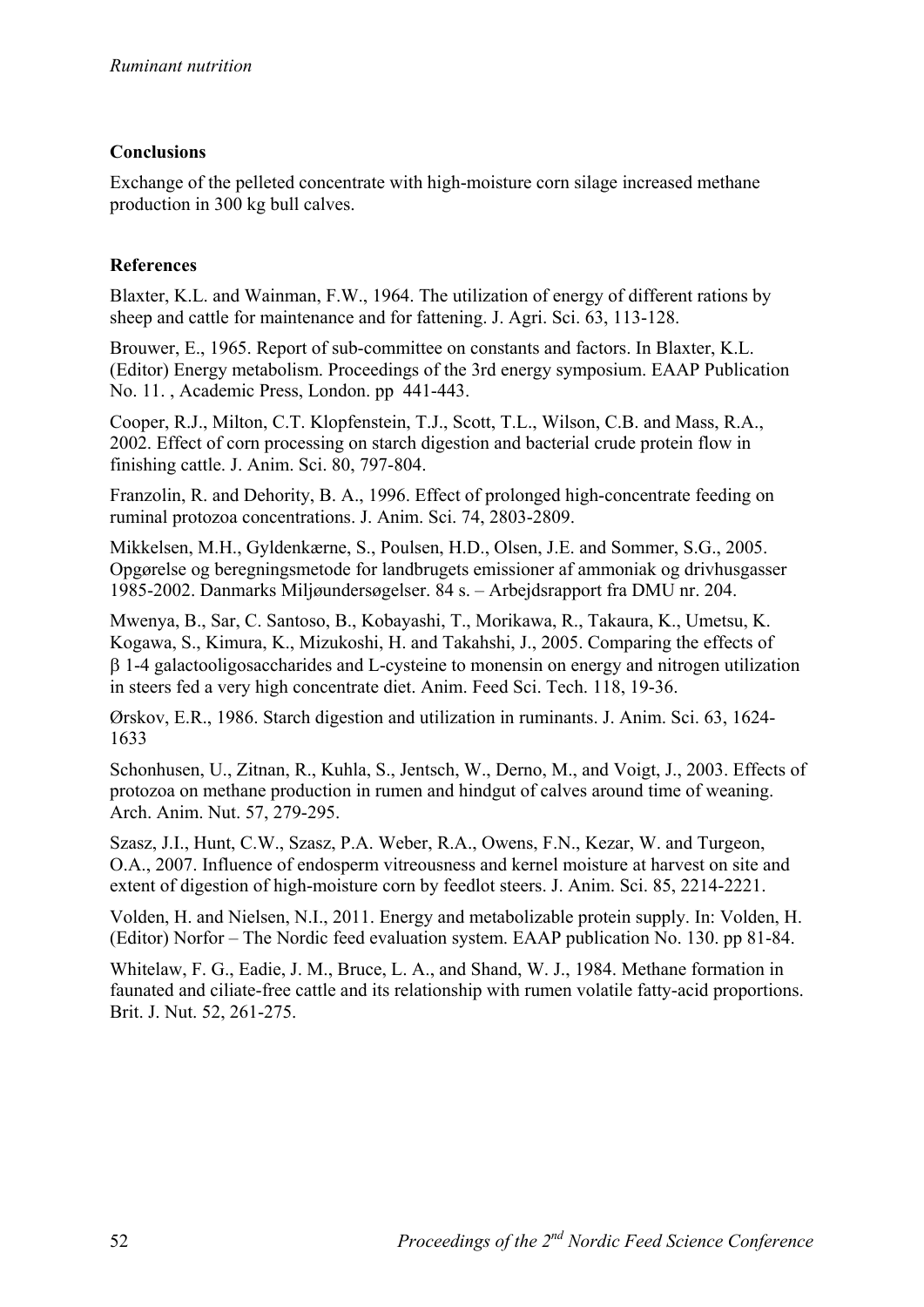## **Relationships between milk urea and production traits in dairy herds in Latvia**

D. Ruska and D. Jonkus *Latvian University of Agriculture, Institute of Agrobiotechnology, Liela str. 2, Jelgava, LV 3001, Latvia*

### **Introduction**

Normal bovine milk contains 30 to 35 g of protein  $kg^{-1}$ . Milk total proteins are composed of casein, whey proteins and non-protein nitrogen (DePeters and Cant, 1992). Caseins constitute 76 to 86% of the total milk protein. Whey proteins represent 14 to 24% of milk proteins and are in solution in the serum phase of the milk (Hui, 1993).

Urea is a normal constituent of milk and comprises part of the non protein nitrogen fraction. Although opinions do vary to some extent, milk urea levels between 20 and 30 mg  $dL^{-1}$  are generally considered as normal for cow's milk. Urea accounts for roughly 50% of the nonprotein nitrogen fraction in herd bulk milk of dairy cows, although this may vary from 35 to 65%. For milk from individual cows, this variation may be even larger (Bijgaart, 2003).

In different countries milk urea is used to monitor the efficiency of protein utilization in dairy herds (Godden et al., 2001). The most important of all milk components for the manufacture of cheese and curd are milk proteins. In Latvia, the milk payment system is based on total protein and milk amount. Therefore, Latvian breeding programmes will be focusing on high milk yield with high protein concentration.

The objective of this study was to evaluate the milk urea content in relation to milk yield and milk content in four different farms.

#### **Materials and Methods**

In the present study individual cow milk samples  $(n=1522)$  were collected monthly from 2008 August to 2009 February from four dairy farms (Farm A-D). The dairy herds represented three breeds Holstein Black and White (HB), Latvian Brown (LB) and cross breeds XP (cross breed from HB and LB). Average lactation number for cows in farms was 2.04. The herds were under official performance and pedigree recording. Monthly control milk samples were analyzed for total protein, casein, fat, lactose, urea content and somatic cells count. All of these parameters were analyzed in accredited milk quality laboratory SIA 'Piensaimnieku Laboratorija' with FOSS instrument CombiFoss FC. Somatic cells counts were transformed to SCS (Somatic Cell Score) with formula (Schutz, 1994). Data regarding breed of cows and date of milk analysis were available from monthly records of the herds from Agricultural Data Centre program. Lactations were arranged in three groups according to lactation number (1<sup>st</sup>, 2<sup>nd</sup> and  $\geq 3^{rd}$ ). Lactation stages (days in milk; DIM) were also arranged in three groups, DIM1 (1-100), DIM2 (101-200) and DIM3 ( $>200$ ).

The statistical analyses were performed with the SPSS program package and Microsoft Excel for Windows. To determine the effects of farm, breed, month of recording, lactation and lactation stage on a milk component and milk yield, these factors were tested as fixed in a General Linear Model using SPSS.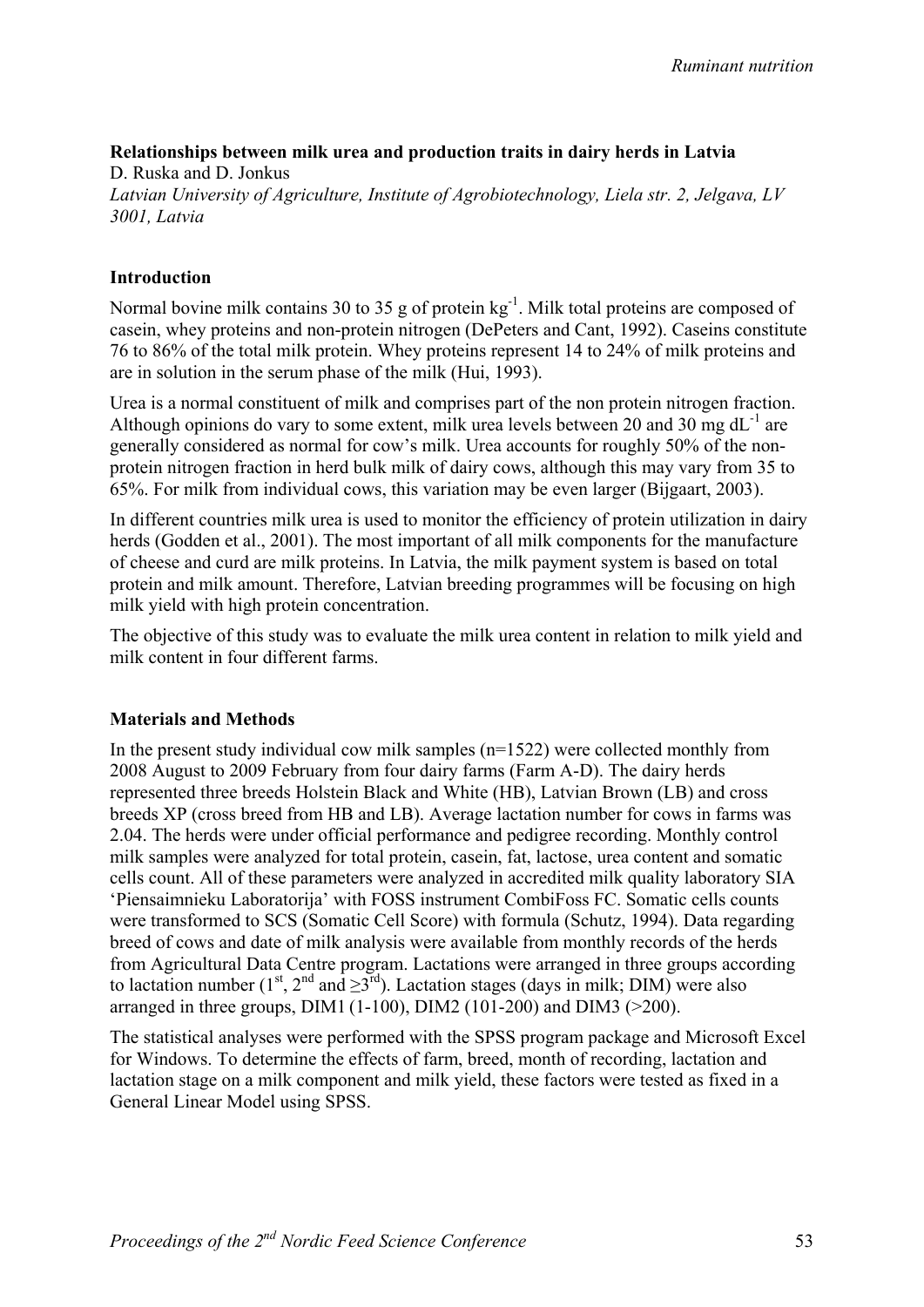# **Results and Discussion**

The evaluation of effects of breed, months of recording, lactation no and DIM on milk composition is shown in Table 1 and milk composition for the individual farms in Table 2.

| Traits                    | Farms | <b>Breeds</b> | Month | Lactation | Lactation<br>stage |
|---------------------------|-------|---------------|-------|-----------|--------------------|
| Milk yield, kg            | ***   | ***           | ***   | ***       | ***                |
| Protein content, %        | ***   | ***           | ***   | ***       | $***$              |
| Casein content, %         | ***   | $***$         | ***   | $**$      | ***                |
| Fat content, %            | $***$ | n.s.          | ***   | n.s.      | ***                |
| Lactose content, %        | ***   | n.s.          | $***$ | ***       | ***                |
| Urea content, $mgdL^{-1}$ | ***   | $\ast$        | ***   | ***       | n.s.               |
| <b>SCS</b>                | ***   | ***           | ***   | ***       | ***                |

**Table 1** The influence of researched factors on milk compostion

 $*_{p<0.05, *p<0.01, **p<0.001, n.s.}$  not significant

**Table 2** Average milk yield and quality traits during the study in different farms (LS-Means±S.E.).

| <b>Traits</b>                    | Farm                         |                    |                               |                              |  |  |  |  |  |
|----------------------------------|------------------------------|--------------------|-------------------------------|------------------------------|--|--|--|--|--|
|                                  | A $(n=791)$                  | $B(n=478)$         | $C(n=149)$                    | D $(n=104)$                  |  |  |  |  |  |
| Milk yield, kg                   | $20.9 \pm 0.22$ <sup>a</sup> | $23.7 \pm 0.26^b$  | $23.7 \pm 0.32^b$             | $16.1 \pm 0.24$ <sup>c</sup> |  |  |  |  |  |
| Protein content, %               | $3.60 \pm 0.016^a$           | $3.46\pm0.014^b$   | $3.37 \pm 0.021$ <sup>c</sup> | $3.57 \pm 0.029^{a,b}$       |  |  |  |  |  |
| Casein content, %                | $2.75 \pm 0.011^a$           | $2.67 \pm 0.010^b$ | $2.58 \pm 0.014$ <sup>c</sup> | $2.71 \pm 0.020^{a,b}$       |  |  |  |  |  |
| Fat content, %                   | $4.45\pm0.042$               | $4.41\pm0.025$     | $4.38 \pm 0.030^a$            | $4.56 \pm 0.038^b$           |  |  |  |  |  |
| Lactose content, %               | $4.67 \pm 0.012^a$           | $4.84 \pm 0.006^b$ | $4.76 \pm 0.008$ <sup>c</sup> | $4.79 \pm 0.012^{b,c}$       |  |  |  |  |  |
| Urea content,<br>$mg \, dL^{-1}$ | $17.1 \pm 0.33$ <sup>a</sup> | $21.1 \pm 0.22^b$  | $17.4 \pm 0.27$ <sup>a</sup>  | $27.3 \pm 0.39^c$            |  |  |  |  |  |
| <b>SCS</b>                       | $2.32 \pm 0.059^a$           | $2.75 \pm 0.052^b$ | $2.58 \pm 0.100^{a,b}$        | $1.71 \pm 0.105^c$           |  |  |  |  |  |

 $a, b, c$  milk productivity and quality traits by different superscripts are significantly different between farms ( $p < 0.05$ )

In the study urea content and all milk productivity traits were significantly influenced  $(p<0.001; p<0.01)$  by farm and month of the year. Breed and lactation number did not influence milk fat content. Breed did not influence lactose content, but had a significant influence (p<0.001) on milk yield, protein and casein content, SCS and urea content  $(p<0.05)$ . Lactation stage significantly influenced all milk productivity traits except the urea content. The factors with significant influences were analyzed separately.

Milk yields differed among farms and ranged from 23.7 to 16.1 kg/d. The lowest milk yield (16.1 kg) and highest urea content (27.3 mg  $dL^{-1}$ ) was found in farm D with LB breed cows and where cows were managed in one feeding group. Likewise significant differences were found in milk constituents and milk quality among farms. Farm A had the highest protein and casein content (3.60 % and 2.75 %). At farm B, the highest lactose content and SCS were found. The European Union requires that milk used for dairy products sold in its territory have SCC levels below 400,000 cells mL<sup>-1</sup> and SCS in this study farms was below this level.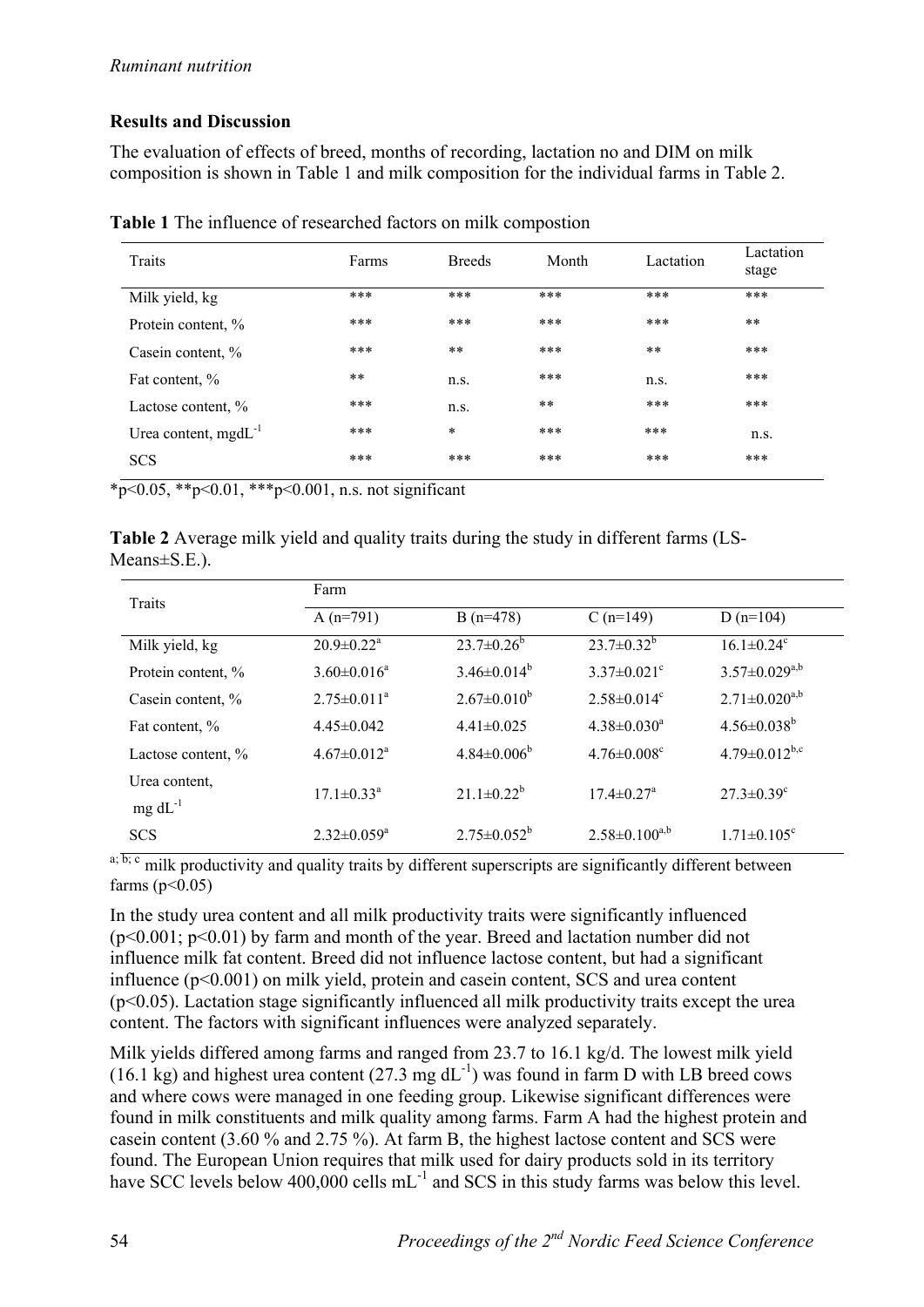Milk protein (3.53 %) and fat (4.44 %) contents were higher for all farms than the average for Latvia milk recordings in 2009 year (3.36 and 4.38 %, respectively). Urea content varied from 17.1 to 27.3 mg  $dL^{-1}$ . The average urea content in Farm D was significantly higher (27.3)  $mg \, dL^{-1}$ ) than in the others farms, indicating problems with the feeding balance and management. The average milk yield and quality traits were significantly different among breeds (Table 3).

| <b>Traits</b>             | <b>Breed</b>                  |                        |                               |  |  |
|---------------------------|-------------------------------|------------------------|-------------------------------|--|--|
|                           | $LB(n=920)$                   | $HM (n=415)$           | $XP(n=187)$                   |  |  |
| Milk yield, kg            | $20.5 \pm 0.23^a$             | $24.0 \pm 0.34^b$      | $22.9 \pm 0.51^b$             |  |  |
| Protein content, %        | $3.59 \pm 0.015^a$            | $3.42 \pm 0.023^b$     | $3.44 \pm 0.034^b$            |  |  |
| Casein content, %         | $2.75 \pm 0.011^a$            | $2.63 \pm 0.016^b$     | $2.66 \pm 0.024^b$            |  |  |
| Fat content, %            | $4.51 \pm 0.033$ <sup>a</sup> | $4.33 \pm 0.049^b$     | $4.37 \pm 0.073^{a,b}$        |  |  |
| Lactose content, %        | $4.70 \pm 0.009^a$            | $4.77 \pm 0.014^b$     | $4.88 \pm 0.020$ <sup>c</sup> |  |  |
| Urea content, $mgdL^{-1}$ | $18.4 \pm 0.28$ <sup>a</sup>  | $19.6 \pm 0.42^b$      | $21.3 \pm 0.63$ <sup>c</sup>  |  |  |
| <b>SCS</b>                | $2.34 \pm 0.058$ <sup>a</sup> | $2.51 \pm 0.086^{a,b}$ | $2.76 \pm 0.128^b$            |  |  |

**Table 3** Average milk y and quality traits with different breeds (LS-Means±S.E.).

 $a; b; c$  milk productivity and quality traits by different superscripts are significantly different between breeds  $(n<0.05)$ 

The average urea and protein content and milk yield differed significantly between months (Table 1 and Figure 1). Both protein and urea content was highest in September. In December, the urea content peaked again but at this time the protein content was at one of its lowest levels. The protein and urea content and milk yield decreased in October coinciding with the end of the pasture season. The results of this study are consistent with a previous study that reported milk urea and protein varied by month of recording and with the highest urea content in September (Godden et al., 2001). The lowest milk yield was in February (17.9 kg) and the average milk protein and urea content was  $3.58\%$  and  $17.2 \text{ mg d}L^{-1}$ . The coefficient of variation was 32.8% for milk yield and 45.3% for urea, indicating high variability.

The average milk yield, protein, fat and casein content, and SCS of cow milk were significantly lower in the first lactation than in the second lactation, but milk yield, casein and urea content did not differ from third lactation (Table 4).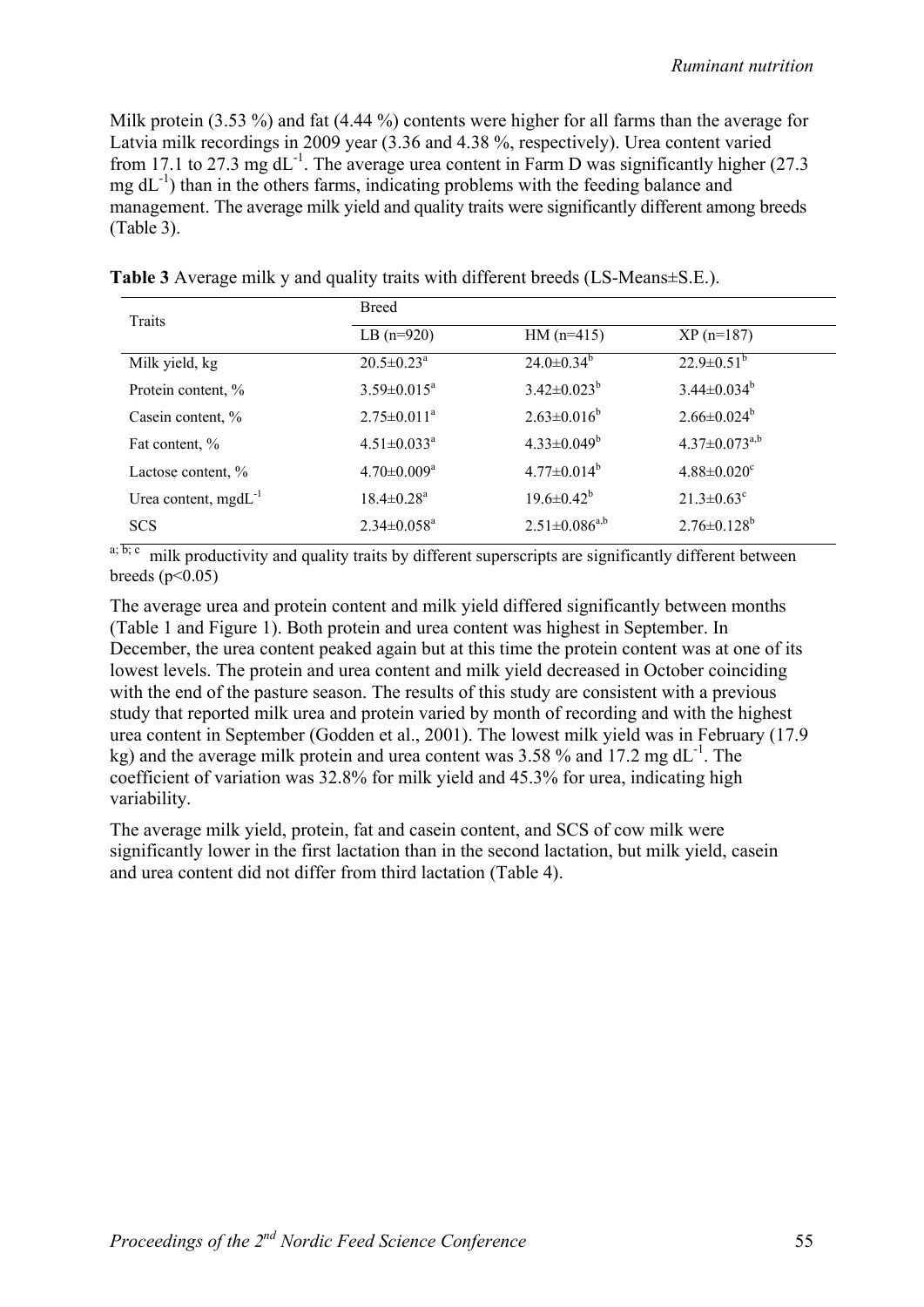

**Figure 1** Urea and protein content and milk yield by month of recording.

| Traits                    | Lactation                     |                    |                               |  |  |
|---------------------------|-------------------------------|--------------------|-------------------------------|--|--|
|                           | $1(n=708)$                    | 2 ( $n=405$ )      | $3(n=409)$                    |  |  |
| Milk yield, kg            | $21.4 \pm 0.27$ <sup>a</sup>  | $22.5 \pm 0.36^b$  | $21.7 \pm 0.35^{a,b}$         |  |  |
| Protein content, %        | $3.47 \pm 0.018$ <sup>a</sup> | $3.60 \pm 0.023^b$ | $3.56 \pm 0.023^b$            |  |  |
| Casein content, %         | $2.68 \pm 0.012^a$            | $2.75 \pm 0.016^b$ | $2.71 \pm 0.016^{a,b}$        |  |  |
| Fat content, %            | $4.38 \pm 0.038$              | $4.50\pm0.050$     | $4.50\pm0.049$                |  |  |
| Lactose content, %        | $4.79 \pm 0.011^a$            | $4.72 \pm 0.014^b$ | $4.70 \pm 0.014^b$            |  |  |
| Urea content, $mgdL^{-1}$ | $18.8 \pm 0.32$ <sup>a</sup>  | $20.2 \pm 0.43^b$  | $18.5 \pm 0.43^{\circ}$       |  |  |
| <b>SCS</b>                | $2.17 \pm 0.065^a$            | $2.45 \pm 0.086^b$ | $2.88 \pm 0.085$ <sup>c</sup> |  |  |

**Table 4** Average milk productivity and quality traits in different lactation (LS-Means±S.E.).

 $a; b; c$  milk productivity and quality traits by different superscripts are significantly different between lactation ( $p<0.05$ )

Stage of lactation (Table 5) significantly influenced average protein, fat, casein and lactose content and SCS in milk. The lowest average protein and casein content was seen in DIM1 (3.23 and 2.51%), and the highest (3.75 and 2.85%) in DIM3. The influence of the lactation stage on the milk composition has also been observed previously by Ng-Kwai-Hang et al. (1984) and Jonkus et al. (2004). The lowest levels of fat and protein content were observed together with the highest milk yield in the  $2<sup>nd</sup>$  to  $12<sup>th</sup>$  lactation week. At the fourth to fifth lactation month, these parameters in milk started to increase and the highest contents were found at the end of the lactation.

In the present study the milk urea content was positively correlated  $(r=0.053)$  with milk yield and also positively correlated  $(r=0.147)$  with lactose content. A weak, but significant (p<0.05), negative correlation was found between milk urea content and SCS.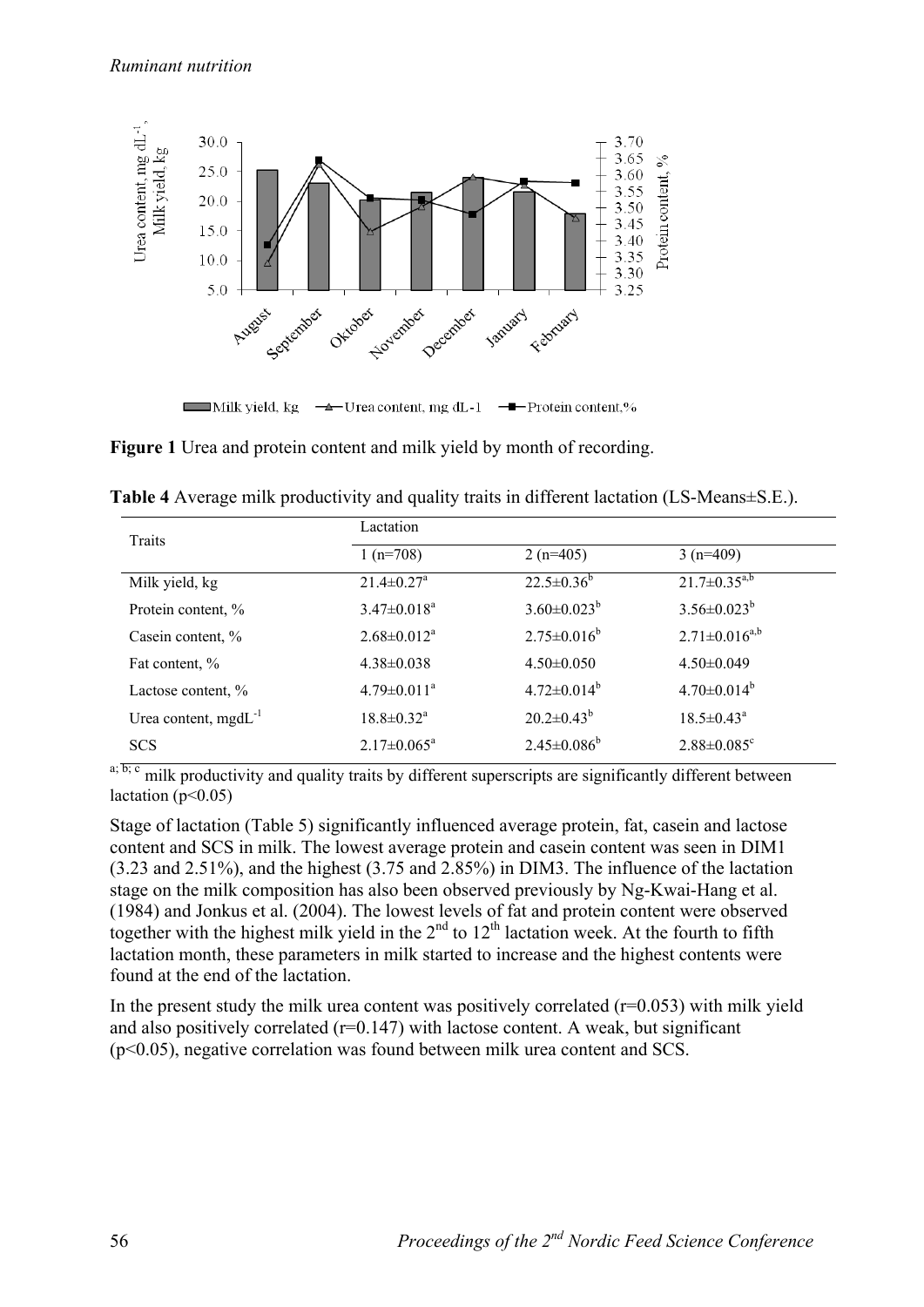| <b>Traits</b>             | Lactation stage               |                    |                               |  |  |
|---------------------------|-------------------------------|--------------------|-------------------------------|--|--|
|                           | $1(n=387)$                    | $2(n=493)$         | $3(n=642)$                    |  |  |
| Milk yield, kg            | $27.1 \pm 0.31$ <sup>a</sup>  | $22.4 \pm 0.28^b$  | $18.0 \pm 0.24$ <sup>c</sup>  |  |  |
| Protein content, %        | $3.23 \pm 0.022^a$            | $3.48 \pm 0.019^b$ | $3.75 \pm 0.017$ °            |  |  |
| Casein content, %         | $2.51 \pm 0.015^a$            | $2.67 \pm 0.013^b$ | $2.85 \pm 0.012$ <sup>c</sup> |  |  |
| Fat content, %            | $4.19 \pm 0.050^a$            | $4.41 \pm 0.044^b$ | $4.62 \pm 0.039$ <sup>c</sup> |  |  |
| Lactose content, %        | $4.81 \pm 0.014$ <sup>a</sup> | $4.75 \pm 0.012^b$ | $4.68 \pm 0.011$ <sup>c</sup> |  |  |
| Urea content, $mgdL^{-1}$ | $18.6 \pm 0.44$               | $19.6 \pm 0.39$    | $19.0 \pm 0.34$               |  |  |
| <b>SCS</b>                | $1.92 \pm 0.087$ <sup>a</sup> | $2.35 \pm 0.077^b$ | $2.82 \pm 0.068$ <sup>c</sup> |  |  |

| Table 5 Average milk yield and quality traits in different lactation stage (LS-Means±S.E.). |  |  |
|---------------------------------------------------------------------------------------------|--|--|
|                                                                                             |  |  |

 $a, b, c$  milk productivity and quality traits by different superscripts are significantly different lactation stage ( $p < 0.05$ )

#### **Conclusions**

This study supports earlier studies showing that milk protein, urea, casein, fat and lactose content statistically varies between different Latvian farms. The protein and urea content in milk were significantly  $(p<0.05)$  influenced by the dairy cows breed, month of recording and lactation. The highest milk yield had HM breed cows and highest urea content had XP breed cows. The milk yield was highest in the second lactation. The milk urea and quality traits in dairy herds in Latvia were significantly different by month of recording. The influence of the stage of lactation on the milk content was significantly to all productivity traits but the stage of lactation had no significant influence on the milk urea content. It was found very low positive but significant (p<0.05) correlations between urea content and milk protein, casein, fat and lactose content and with milk yield.

### **References**

Bijgaart, H. van den, 2003. Urea. New applications of mid-infra-red spectrometry. Bulletin of the IDF 383, 5-15.

DePeters, E. J., Cant, J. P., 1992. Nutritional factors influencing the nitrogen composition of bovine milk-a review. J. Dairy Sci. 75, 2043-2070.

Godden, S. M., Lissemore, K. D., Kelton, D. F., Leslie, K. E., Walton, J. S., Lumsden, J. H., 2001. Relationships between milk urea concentrations and nutritional management, production, and economic variables in Ontario dairy herds. J. Dairy. Sci., 84, 1128-1139**.** 

Hui, Y. H,. 1993. Dairy Science and Technology Handbook. Vol. 1, 280-281.

Jonkus, D., Paura, L., Kairiša, D., 2004. Analysis of daily milk productivity change in dairy cows. Vererinarija ir zootechnika, 27, 60-64.

Ng-Kwai-Hang, K. F., Hayes, J. F., Moxley, J. E., Monardes, H. G., 1984. Variability of testday milk production and composition and relation of somatic cell counts with yield and compositional changes in bovine milk. J. Dairy Sci., 67, 361–366.

Schutz, M., 1994. Genetic Evalution of Somatic Cell Scores for United States Dairy Cattle. J. Dairy Sci. 75, 1331–1341.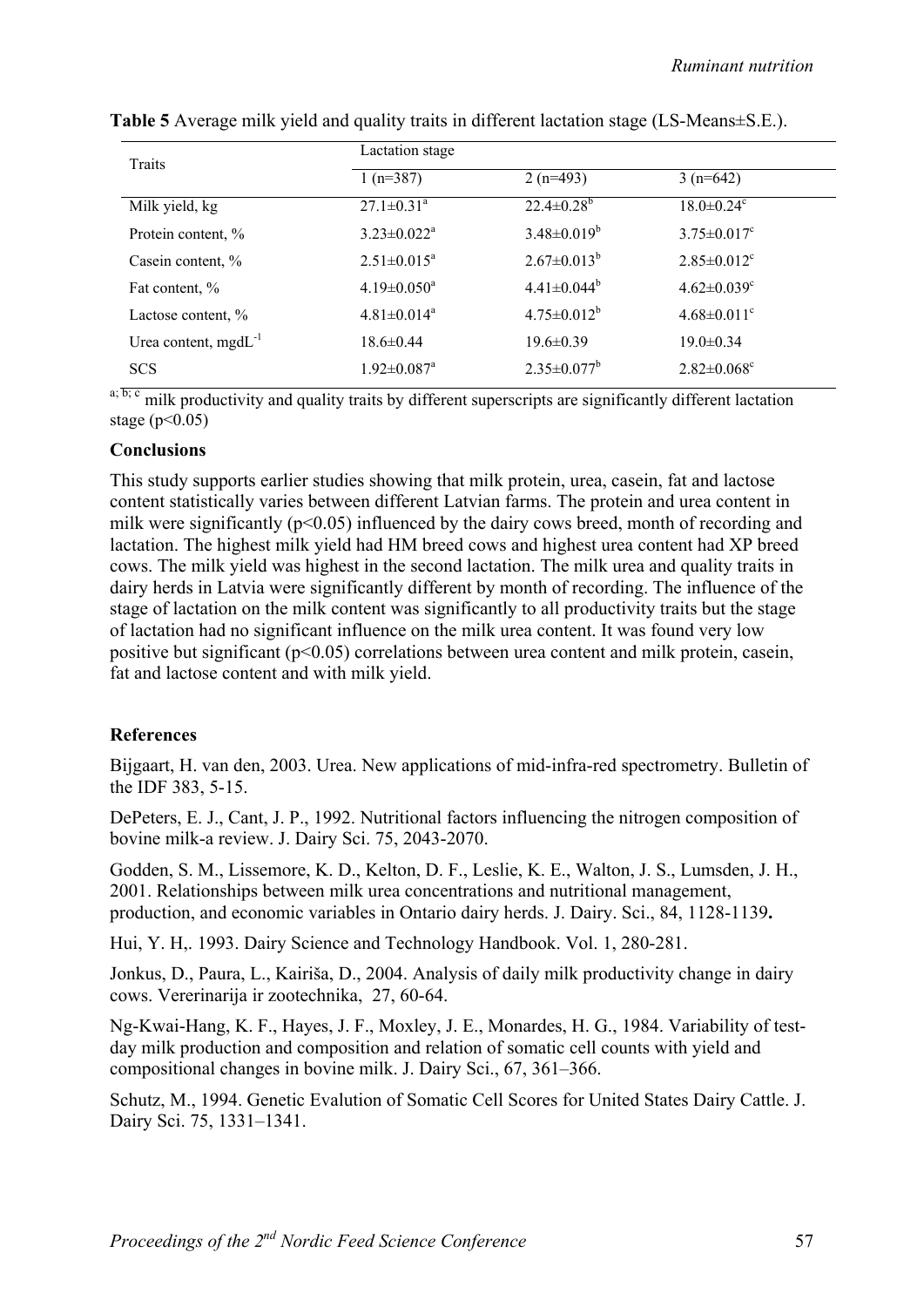## **Estimating milk yield response to increasing feed intake in dairy cows – evaluation of cow level versus group level approaches**

C. Jensen<sup>1,2</sup>, M.R. Weisbjerg<sup>2</sup> and S. Østergaard<sup>2</sup>

<sup>1</sup> Knowledge Centre for Agriculture, 8200 Aarhus N, Denmark, <sup>2</sup> Department of Animal *Health and Bioscience, Faculty of Agricultural Sciences, Aarhus University, 8830 Tjele, Denmark* 

## **Introduction**

A model for economical optimization of the feeding level for dairy cows in Scandinavia is to be developed and evaluated in an ongoing PhD project. The aim of the project is to develop and evaluate a model (a decision tool) which can offer an economical optimization of the feed ration and in particular the energy level in a specific herd. The model for optimal feeding level should be operational together with new mechanistic physiological models for ration composition. Estimation of valid production functions for expected milk yield response to increasing feeding level is essential. It is expected that the new optimization model will improve the economy of dairy production compared to other currently available tools for planning feed ration composition.

Formulation of feed rations and feeding level (energy fed per cow per day) is of great importance for the milk production in dairy herds. Feed costs typically constitute 80% of the variable costs in Denmark (Thøgersen and Laursen, 2009). Thereby feed is the single factor of greatest importance to the economy in the dairy herd. The increasing focus on dairy herds being more economical efficient as well as the more frequent fluctuations in feed and milk prices make an economical approach to the feed planning, including the feeding level quite necessary. To improve formulation of feed rations nutritionally and improve milk production new mechanistic physiological models have been developed in recent years. NorFor Plan is such a model and is implemented in Scandinavia and Iceland (Volden, 2011). NorFor Plan is used for feed ration composition and nutrient supply in relation to the needs of the cow for a given production, but this feed ration will seldom be the economically optimal although the model can minimize feed costs. This is due to a decline in excess profit as the utilization of feed energy for production decreases with increasing feeding level (Østergaard, 1979). There is currently no mechanistic physiological feed planning systems available, where determination of feeding level is economically optimized because we are lacking knowledge of production functions applicable to a contemporary level of production of modern high yielding dairy cows (Østergaard et al., 2009).

The first part of the project involves estimation of milk yield response to increasing energy intake by doing a meta-analysis of data from cows fed at different feeding levels within the experiments and where concentrate levels or concentrate to roughage ratio are independent of milk yield.

# **Data material in project**

The data material to be used in modeling the response curves are derived from 13 production experiments originating from Norway, Sweden and Denmark from 1998-2010. The experiments, mostly being block experiments, lasted from eight weeks to six years with varying levels of feed intake (from 13.4 to 24.3 kg dry matter) and roughage fed ad lib. Data from experiments with grazing periods are discarded, due to estimated feed intake. Cows in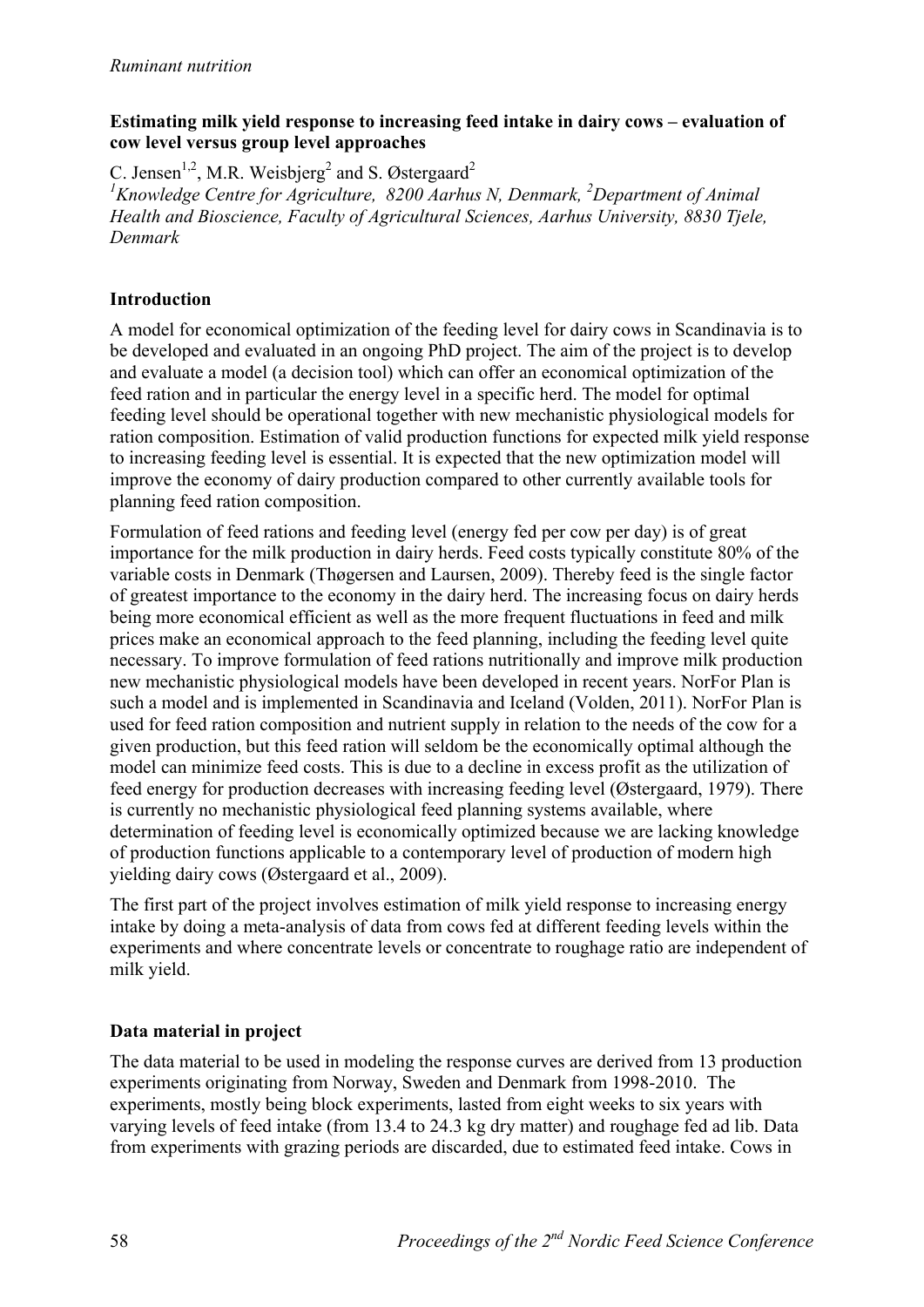experiments were from first to seventh lactation cows with proportions of primiparous to multiparous varying from 14:86 to 75:25.

To be able to take into account the effect of parity and stage of lactation the data material is grouped. The grouping is done according to parity in two levels as primiparous or multiparous. Also three levels are used according to stage of lactation. These are Early, Mid and Late being 0-105, 106-203 and 204-301 days in milk, respectively.

#### **Pilot study on individual vs. group level data**

It has been questioned which observational unit should be used in this meta-analysis as opposite to most meta-analyses there is access to original individual cow data for all the experiments. Therefore, a pilot study was conducted to evaluate the consequences of assigning observational units to individual cows versus groups of primi- and multiparous cows within each treatment group.

### **Materials and Methods**

In the pilot study data from two block experiments (Kristensen et al., 2003) at Research Centre Foulum, Aarhus University, Denmark were used. The experiments each lasted from 3 to 15 weeks after parturition and included 63 Danish Holstein cows, which were fed TMR rations. There were nine treatments consisting of one of three roughages (grass-clover silage, whole-crop barley and NH3-treated straw) each combined with low, medium or high levels of concentrates giving nine combinations of energy intake and quality of roughage.

The dataset on individual level has 126 observations (one per cow) coming from the two experiments. The dataset on group level has 36 observations coming from the two experiments, with nine treatments each and two levels of parity.

To compare regression estimates from the individual data with the group data the same models are used on both datasets. The response variable was milk production (kg ECM) and the explanatory variables were feed intake in feed units (continuous), parity (categorical with two levels) and experiment (categorical with two levels). The order of the models was first to use a simple linear regression analysis with all three variables and all interactions (model 1 and 2). Graphs showing plots of data from individual and group level datasets with simple regression lines is shown in figure 1. Then linear regression without interaction of experiment (model 3 and 4) and afterwards linear mixed-effect analysis with experiment as a random factor were done (model 5 and 6). Finally for the dataset on group level a linear mixedeffects model with experiment as a random factor and the data being weighted by the number of observations behind each group mean.

The 'lm' and 'lme' statement of R (2011), version 2.12.2 was used for the linear and linear mixed-effects models to calculate estimates for the linear regression coefficients.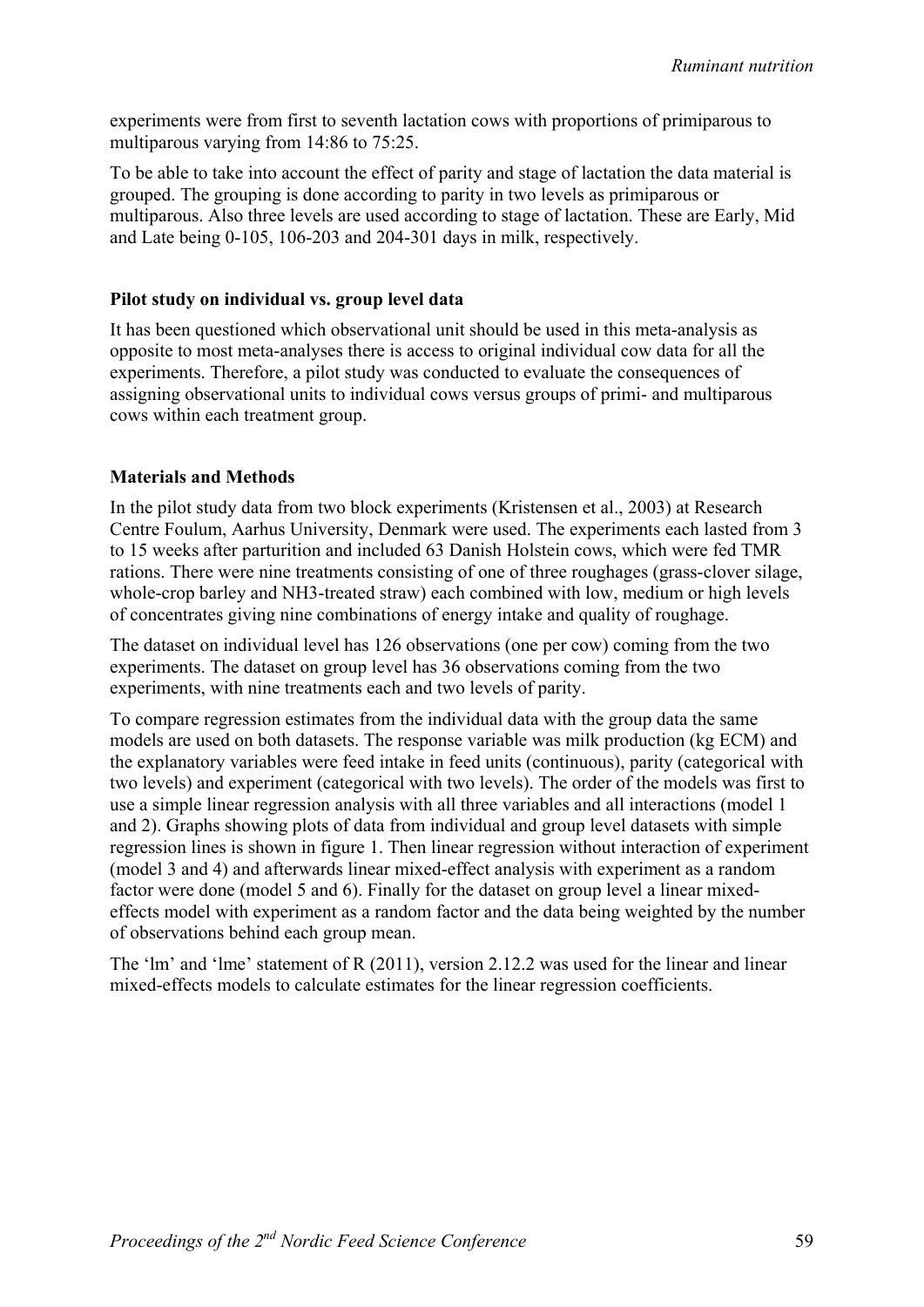

**Figure 1** Graphs showing milk production data based on either individual level (n=126) or on group level (n=36) from two experiments (A and B) with cows as primiparous (Primi) or multiparous (Multi). Regression lines are by simple linear analysis.

#### **Results and Discussion**

There were large differences in the estimates for milk production whether based on data from individual level or group level (Table 1). The simple linear regression models (model  $1-4$ ) estimated slopes from 0.29 to 1.15 for individual data and from 0.28 to 0.74 for group data. The mixed-effects models with experiments as a random factor (model 5-6) estimated slopes of 1.03 for primiparous cows and 0.91 for multiparous cows. The mixed-effects model also including weighting by number of observations in each group (model 7) estimated a slope of 0.52 for primiparous cows and 0.60 for multiparous cows.

#### **Conclusions**

The pilot study on regression analysis of data based on data of either individual level or group level showed large differences in estimates for milk production response curve. With data from two production experiments based on individual level the estimates of ECM per feed unit increase is roughly about twice the size as the estimate based on group level data. The result stresses the need for caution when recalculating data from various experiments for use in a meta-analysis.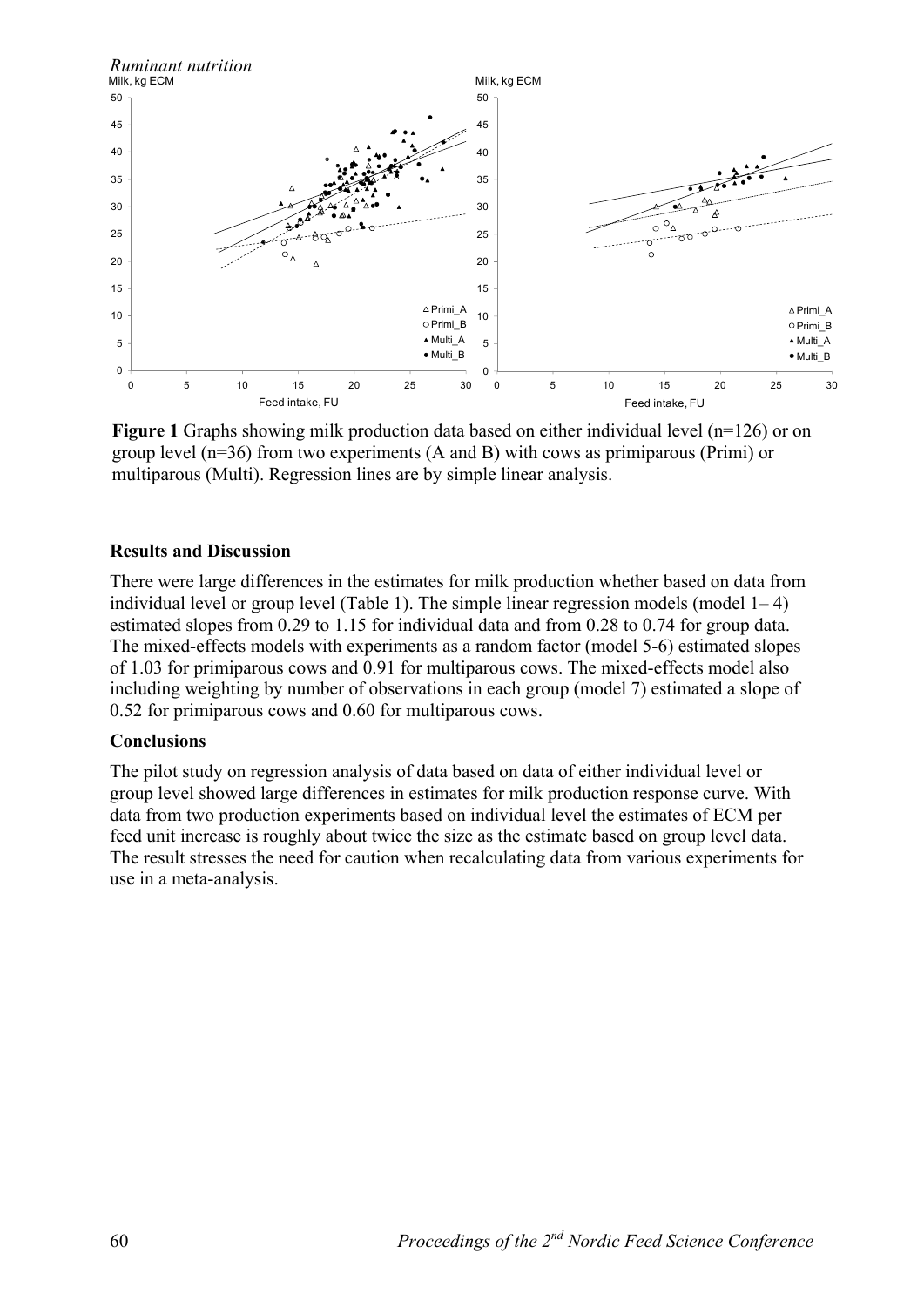**Table 1** Estimates (slope) from regression models on milk production according to data on individual level vs. group level and further models with the variable 'experiment' as random and a model also including weighting of data by the number of observations behind each group mean. Data are from two experiments (A and B).

|                      |      | $----$ Linear models - - - - - - - |                |                          | $---$ Mixed models $---$ |        |                          |        |
|----------------------|------|------------------------------------|----------------|--------------------------|--------------------------|--------|--------------------------|--------|
| Model characteristic |      |                                    | 2              | 3                        | 4                        | 5      | 6                        | 7      |
| Data level           |      | Indiv.                             | Group          | Indiv.                   | Group                    | Indiv. | Group                    | Group  |
| Exp. as random       |      | $\qquad \qquad \blacksquare$       | $\blacksquare$ | $\blacksquare$           | $\blacksquare$           | $^{+}$ | $^{+}$                   | $+$    |
| Weighted (n obs.)    |      |                                    | -              | $\overline{\phantom{a}}$ |                          |        | $\overline{\phantom{a}}$ | $^{+}$ |
| Parity               | Exp. | Slope (ECM/FU)                     |                |                          |                          |        |                          |        |
| Primi                | A    | 1.15                               | 0.39           | 1.01                     | 0.44                     | 1.03   | 0.44                     | 0.52   |
| Primi                | B    | 0.29                               | 0.28           |                          |                          |        |                          |        |
| Multi                | A    | 0.75                               | 0.38           | 0.91                     | 0.51                     | 0.91   | 0.51                     | 0.60   |
| Multi                | B    | 1.02                               | 0.74           |                          |                          |        |                          |        |

Model  $1 + 2$ :  $ECM \sim FU * PARTY * EXP$ 

Model  $3 + 4$ : ECM ~ FU \* PARITY + EXP

Model  $5 + 6$ : ECM ~ FU \* PARITY, random=EXP

Model 7:  $ECM \sim FU * PARITY$ ; random= $EXP$ , weights=n.obs.

#### **References**

Kristensen, V.F., M.R. Weisbjerg, C.F. Børsting, O. Aaes, and P. Nørgaard, 2003. Malkekoens energiforsyning og produktion. I: Kvægets ernæring og fysiologi. Bind 2 – Fodring og produktion. Ed.: Strudsholm, F. og K. Sejrsen. DJF rapport nr. 54: 73-112.

R Development Core Team, 2011. R: A language and environment for statistical computing. R

Foundation for Statistical Computing, Vienna, Austria. http://www.R-project.org/.

Thøgersen, R. and P.H. Laursen, 2009. Se altid kritisk på fodringsøkonomien. In: Jensen, E. B. (red.), Produktionsøkonomi Kvæg, 2009, Dansk Landbrugsrådgivning, Landscentret, 14- 19.

Volden, H., 2011. NorFor – The Nordic feed evaluation system. EAAP publication No. 130.

Østergaard, S., M.R. Weisbjerg, O. Aaes, N. Friggens, T. Kristensen, A.R. Kristensen, L.R. Nielsen and D. Bossen, 2009. Udredningsrapport om økonomisk foderoptimering i den enkelte besætning baseret på NorFor Plan. Intern rapport, DJF Husdyrbrug nr. 14. 50pp.

Østergaard, V., 1979. Strategies for concentrates feeding to attain optimum feeding level in high yielding dairy cows. An interdisciplinary study based on a Danish long-term experiment 1972-76 on input-output relationships in milk production. Doktorafhandling. 482. Beretning, Statens Husdyrforsøg, Kbh. 138 pp.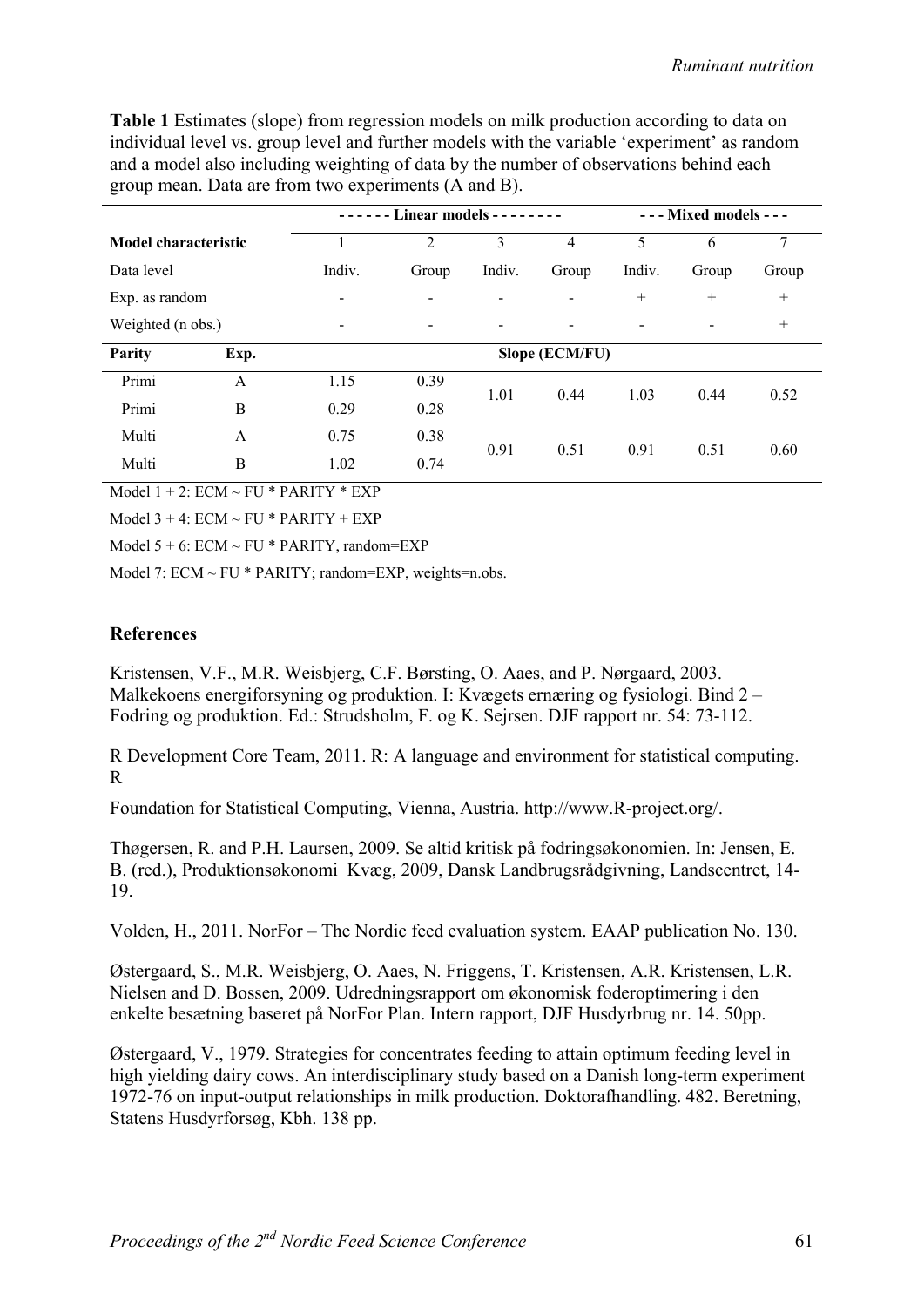## **LYPSIKKI – a novel approach for the formulation of dairy cow rations**

P. Huhtanen<sup>1</sup> and J. Nousiainen<sup>2</sup>

<sup>1</sup>Department of Agricultural Research for Northern Sweden, Swedish University of *Agricultural Sciences (SLU), Umeå, Sweden* 

*2 Valio Ltd, Farm division, Box 10, FIN-00039 VALIO, Finland* 

## **Introduction**

The dairy cow ration formulation and economical optimization is facing several challenges within the current EU market. Firstly, the prices of feed components (both grain and protein feeds) and raw milk are fluctuating according to existing market condition. Traditionally ration formulation systems have been based on static feed values and standard feeding recommendations. However, with variable feed costs and milk prices this approach seldom maximizes the margin over feed cost, i.e. the optimal solution may be higher or lower feeding intensity than the average recommendations. Milk quota system can further complicate the situation. Secondly, metabolisable energy (ME) and protein (AAT) intake may not completely explain the variation in responses to the changes in feed intake and diet composition. In addition to ME and AAT intake dietary characteristics like fat concentration, components that increase glucose supply and carbohydrate composition may influence both milk output and composition. Consequently, an ideal ration formulation system (1) includes an intake model that takes in account both dietary and animal characteristics, (2) calculates the true nutrient intake with varying feeding level and diet composition and (3) predicts realistic production responses according to ME and AAT intake and diet composition. The objective of this project was to develop and validate a ration formulation system that optimizes margin over feed cost (per cow or liter of milk) in addition to traditional minimum diet cost solution. The model is based on the Finnish feed evaluation systems (MTT 2010) for energy (ME) and metabolisable protein (AAT). The dry matter (DM) intake (DMI) model used in this study is based on relative total diet intake index (Huhtanen et al. 2008) and integration of the dietary and animals characteristics (Huhtanen et al. 2011) to obtain absolute DMI estimates. ME intake is discounted for feeding level and associative diet composition effects (Huhtanen et al. 2009). The basic model construction of LYPSIKKI is described in Nousiainen et al. (2011). In this paper the further model development, validation and prerequisites of use are presented and discussed.

### **Materials and Methods**

The model named Lypsikki is a whole farm nutrient management model, which includes a dairy cow ration formulation tool (Nousiainen et al., 2011). Ration balancing is made using the mean daily milk yield and composition for the whole lactation that can be justified, because the effects of milk production and composition on nutrient requirements are linear (Mäntysaari et al., 2003, 2005). The feeding of dairy cows was balanced on a daily basis to meet the requirements of ME, AAT, Ca, P, Na and Mg calculated according to MTT system (MTT, 2010). The concentrations of ME (MJ/kg DM) and AAT (g/kg DM) in forages were calculated from digestible organic matter (D-value, g/kg DM) and CP (g/kg DM) concentrations. The ME and AAT values for concentrate feeds were calculated using analyzed chemical composition and tabulated digestibility and degradability coefficients (MTT, 2011). The total ME requirement of the cows was calculated as follows: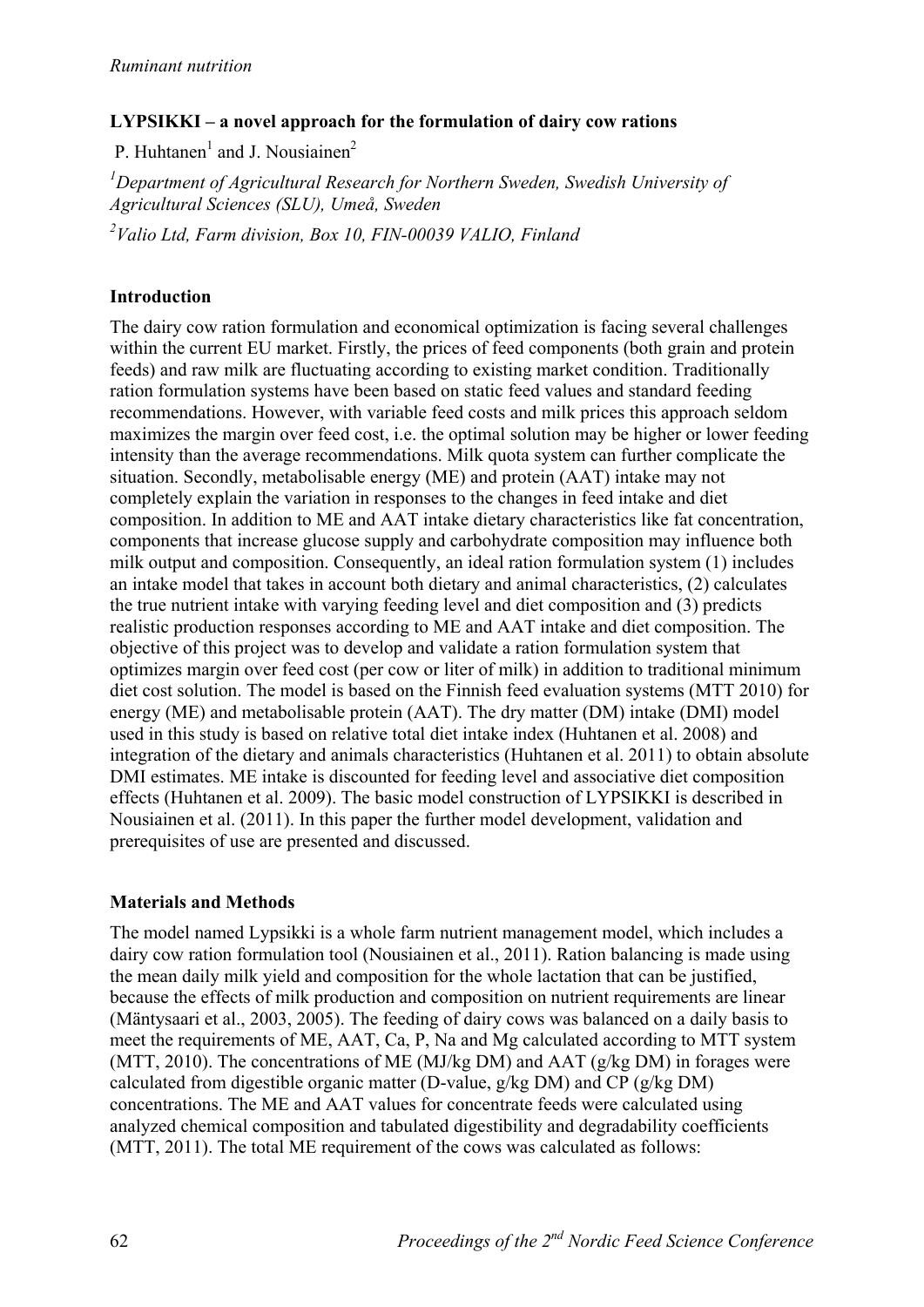ME requirement (MJ/d) = 
$$
0.515 \times LW^{0.75} + 5.15 \times ECM
$$
  
[1]

where  $LW =$  live weight (kg) and  $ECM =$  energy corrected milk yield (kg/d). Calculated ME intakes based on ME concentration at maintenance level of feeding in sheep were discounted for the feeding level and associative effects (dietary concentrations of CP and ME at maintenance) to correspond "true" ME intake at actual intake level. The equation based on more than 500 diets was derived from Huhtanen et al. (2009). The requirement of AAT was calculated as follows:

$$
AAT (g/d) = 1.8 \times LW^{0.75} + 14 \times TDMI + (1.46 - 0.0017 \times ECM) \times PY
$$
  
[2]

where TDMI = total DM intake (kg/d) and  $PY = milk$  protein yield (g/d). The optimal diet composition (least feed cost or maximal margin over feed cost) were formulated fulfilling the nutrient requirements within the limits of intake potential. The DM intake potential  $(DMI_{max})$ was calculated according to Huhtanen et al. (2011) using the following equation:

$$
DMI_{\text{max}} (kg/d) = -2.9 + 0.0148 \times LW (kg) + 0.258 \times sECM (kg/d) + 0.09 \times TDMI index - 0.0175 \times DIM - 5.85 \times EXP(-0.03 \times DIM)
$$
  
[3]

where TDMI index describes the relative intake potential of the diet, sECM the standardized ECM yield and DIM days in milk (d). The factor sECM describes the genetic potential and permanent management level of the dairy herd and is determined within herd before ration formulation from observed milk yield and diet characteristics as follows:

$$
sECM (kg/d) = ECM (kg/d) + (100 - TDMI index) \times 0.131 + [90 - AAT (g/kg DM)]
$$
  
× 0.142 + -0.0481 × (150 – DIM) + 6.96 × [EXP(-0.07 × DIM)]  
[4]

The animal (sECM, LW) and dietary (TDMI index, AAT) characteristics are independent constraints of DMI.

The optimization of rations was made by using the Solver tool (Fylstra, 1998) in Microsoft<sup>®</sup> Excel that employs the Generalized Reduced Gradient non-linear optimization code (Lasdon, 1978). The diets were optimized to meet ME, AAT and mineral (Ca, P, Na and Mg) requirements within the constraints of intake potential, a healthy diet (minimum forage NDF) and maximum non-fibre carbohydrates (NFC) in diet DM. It is also possible to set constraints for excess N and P output per kg milk produced. The feeding cost of on-farm produced forage is a sum of the total cost (fixed plus variable) until the minimum amount of forage is fulfilled (8 kg DM/d) and variable cost for forages fed above minimum requirement. A value of 33 eurocents/kg DM was assumed for the fixed cost of forage (this value does not influence optimal ration composition). A variable cost of 8 eurocents per kg DM was used on farm produced silages, but zero value can be used for forages in silos to optimize the utilisation of forages in the storage. For concentrate ingredients, market prices were used in optimization. The performance of the cows fed optimized rations was predicted from calculated nutrient supply using empirical polynomial regression equations derived from a large data set from milk production trials with cows fed predominantly grass silage-based diets. Mixed model regression analysis was used to remove the study effect. The data from studies with average daily milk yield above 26 kg/d (1098 treatment means in 245 studies) were used in the model tool to correspond better the current production levels. The equations for milk, ECM and protein ( $N \times 6.38$ ) are presented in Table 1. The fat yield is then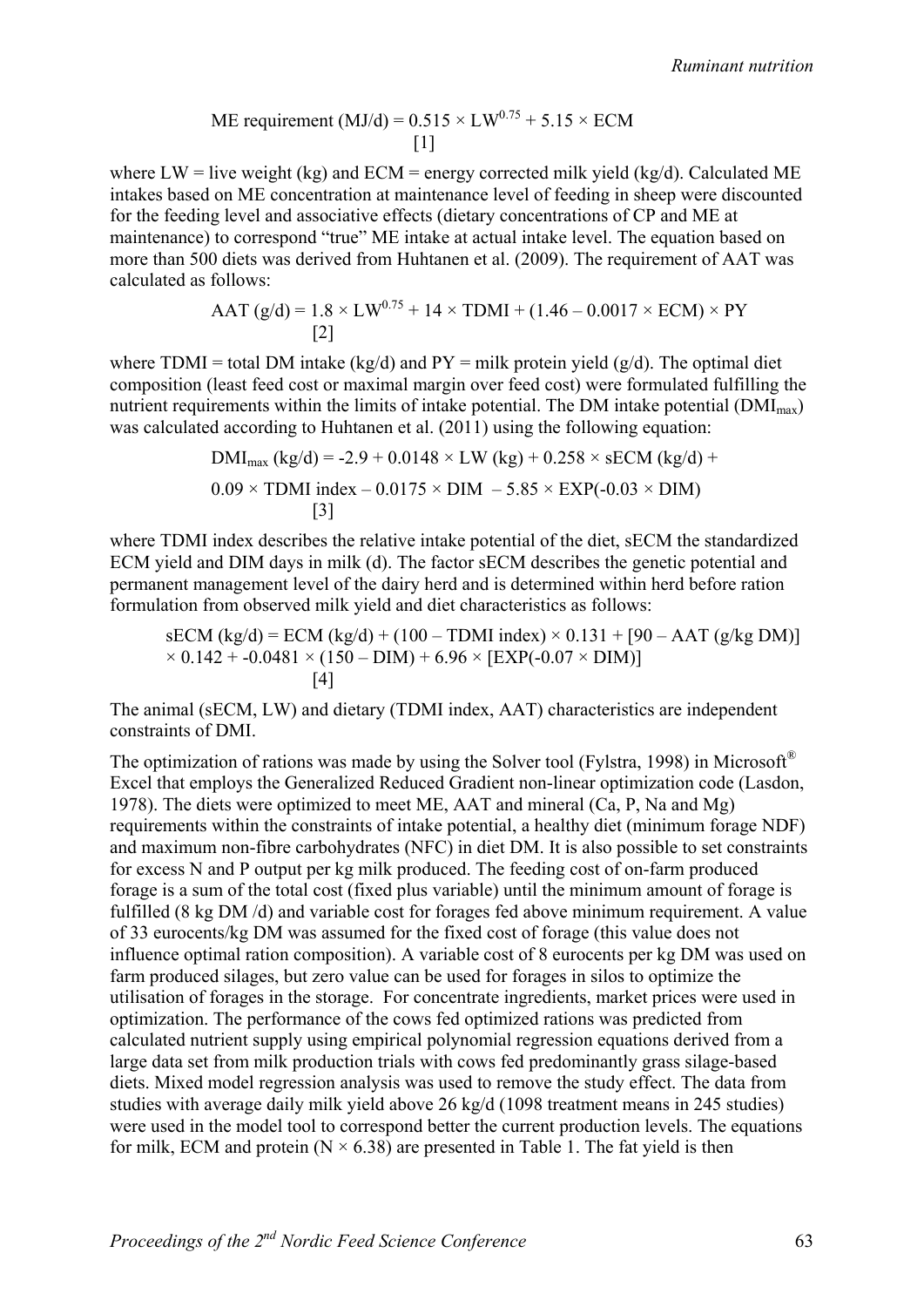calculated assuming a constant lactose concentration (48 g/kg). For estimation of milk prise the milk concentrations of fat and protein are derived as component yield/milk yield.

## **Results and Discussion**

Prediction models of milk, ECM and protein yield derived from the whole data set are shown in Table 1. In Lypsikki only the data from studies with mean milk yield above 26 kg/d were used. In addition to ME and AAT intake the concentrations non-fibre (NFC) carbohydrates and concentrate fat influenced production in a quadratic manner. Feed AAT rather than total AAT were used in the models, since microbial AAT is almost completely correlated to ME. Adjusted root mean squared errors were only marginally greater than random variation in production trials with dairy cows assuming 5% residual coefficient of variation and 10 cows per treatment.

**Table 1** Production response equations for milk, ECM (kg/d) and protein (g/d) yields derived from milk production trials<sup>b</sup> with cows fed predominantly grass silage-based diets and using mixed model regression analysis to remove the study effect.

| <b>Item</b>                                  | <b>Milk</b> | <b>ECM</b> | <b>Protein</b> |
|----------------------------------------------|-------------|------------|----------------|
| Intercept                                    | 5.30        | 1.84       | 122            |
| Production ME intake (MJ/d)                  | 0.140       | 0.175      | 3.25           |
| Production ME intake $(MJ/d)^2$              | $-0.00018$  | $-0.00023$ |                |
| Feed AAT (g/kg DM)                           | 0.109       | 0.071      |                |
| Feed AAT intake (kg/d)                       |             |            | 513            |
| Feed AAT intake (kg/d)                       |             |            | $-242$         |
| Non-fibre carbohydrates (kg/kg)              | 19.3        | 28.3       | 521            |
| Non-fibre carbohydrates <sup>2</sup> (kg/kg) | $-32.5$     | $-51.7$    | $-702$         |
| Concentrate crude fat (g/kg DM)              | 0.0913      | 0.0473     | 1.21           |
| Concentrate crude $\text{fat}^2$ (g/kg DM)   | $-0.00105$  | $-0.00067$ | $-0.0176$      |
| DIM (d)                                      | $-0.0224$   | $-0.0146$  | $-0.434$       |
| Adjusted root mean square error <sup>a</sup> | 0.424       | 0.497      | 15.2           |

<sup>a</sup> Adjusted for random study effect;  $\frac{b}{n}$  n=1098 from 245 studies.

All production models showed diminishing returns to increased supply of ME available for production (ME intake – ME for maintenance) and Feed AAT. In practical ration formulation it is important to determine the current ME (and AAT) status of the herd. The principle is demonstrated in Figure 1. For example, if the cows are producing more than expected from their ME intake (point A), i.e. they are in a negative ME balance, increasing ME intake (ΔME) to point B would produce a greater production response than the corresponding ΔME from B to C.

When the diet is optimized for maximum income over feed cost, dietary ingredients that produce a more optimal dietary fat and NFC concentrations are preferred at the same ME and AAT price.

An example of formulation the ration according to minimum diet cost and maximum margin over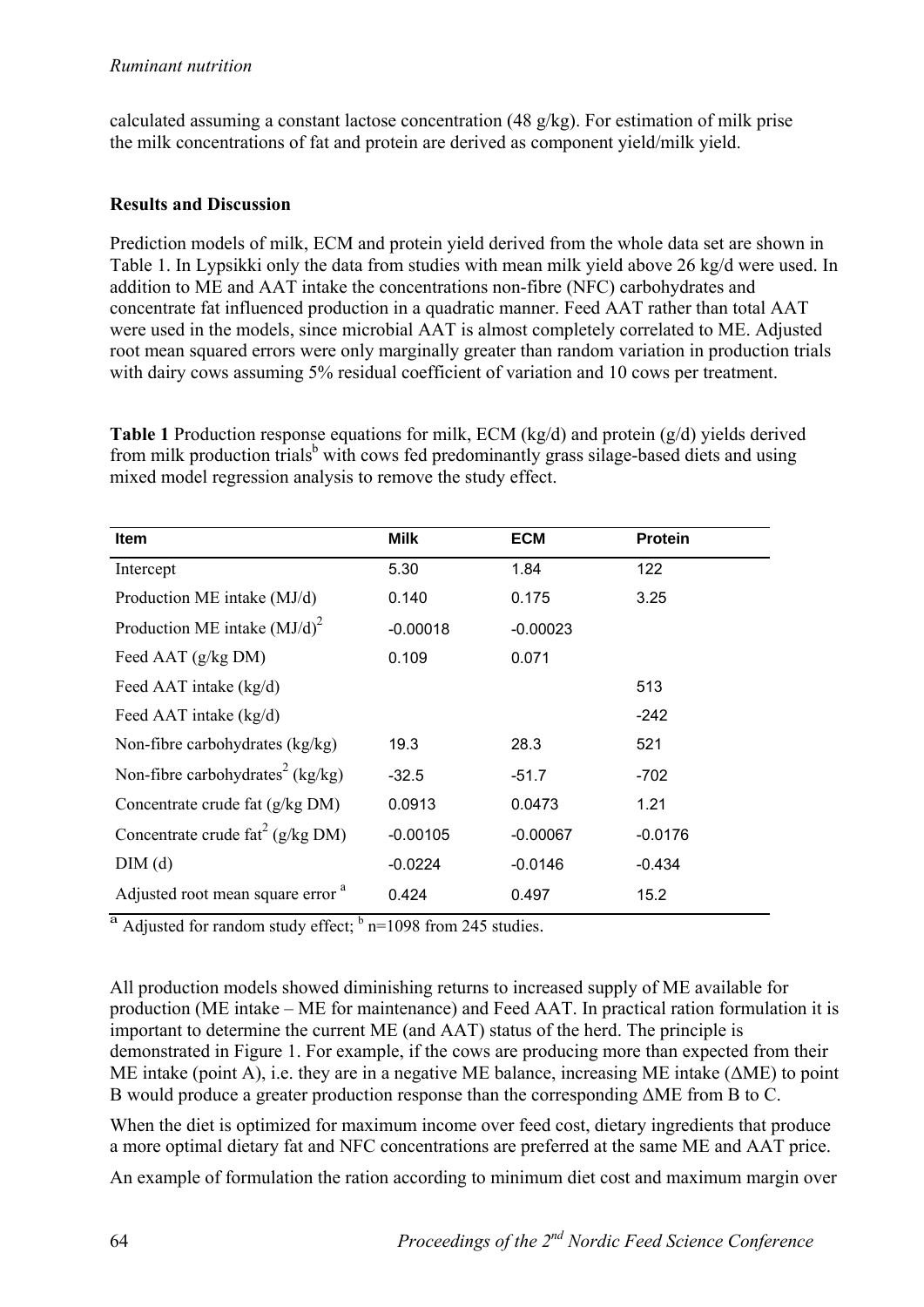feed cost is shown in Table 2. With feed and milk prices used the margin over feed cost feed cost clearly increased when the diet was optimized for maximum margin over feed cost. The



**Figure 1** A schematic presentation of ECM responses within a herd to additional ME intake; with the same  $\triangle$  ME the responses ( $\triangle$ ECM<sub>1</sub> and  $\triangle ECM_2$ ) depend on the current feeding intensity. Solid line describes the response according to feeding standards (0.194 kg ECM/MJ ME).

changes depend on the current feeding intensity. Therefore it is important to use the standardized ECM yield in intake prediction model, since a greater production as a result improved diet does not increase the intake potential of the cow. It is also possible to optimize rations when the P (or N) surplus is constrained that allows to compare strategies to mitigate P (or N) emissions.

#### **Conclusions**

Developed ration formulation model Lypsikki is a flexible tool for the optimization of the economy of milk production under conditions with rapidly changing feed and milk prices. It also allows comparing strategies in mitigation of N and P surplus from dairy farms. There are several prerequisites of the model: (1) accurate and precise forage analysis, (2) feed evaluation systems that describe accurately and precisely relative productive values of feedstuffs, (3) an intake prediction model where animal and dietary factors are not confounded, (4) models that predict accurately production responses to the changes in nutrient supply and (5) accurate estimation of the current feed intake and production. As an example of (2), most feed protein evaluation systems predict a lower protein value (AAT/CP) for rapeseed meal than for soybean meal (relative value of rapeseed protein 0.80-0.90), but in a meta-analysis of data from milk production trials marginal milk protein yield response to increased CP intake was significantly greater (130 vs. 100 g/kg CP) for rapeseed meal (Huhtanen et al., 2011). With such failures in predicting the true productive values of feeds optimization according to margin over feed costs are not likely to improve traditional optimization for minimum diet costs.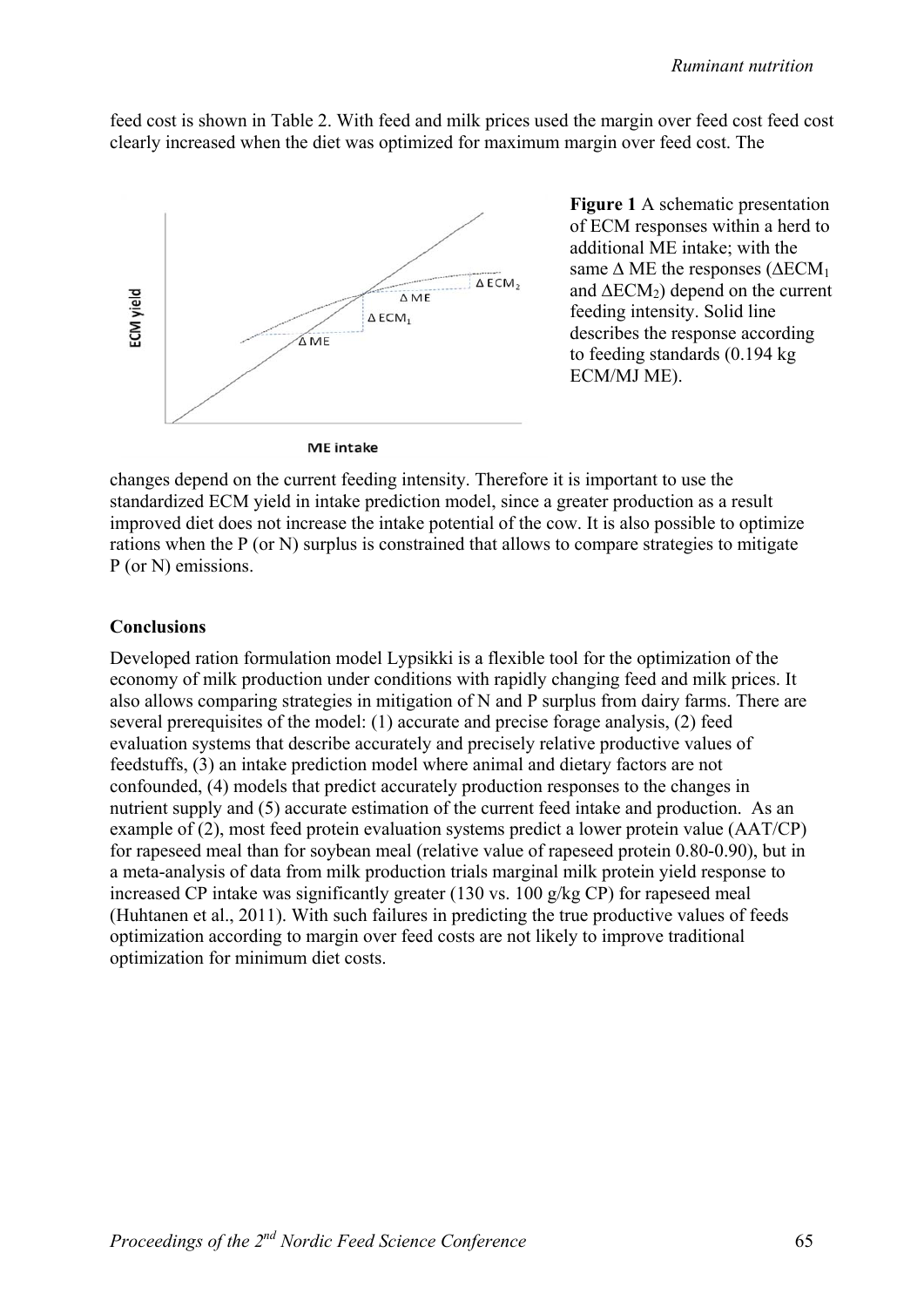| <b>Table 2</b> An example of ration formulation with Lypsikki in a herd with sECM 28.2 kg/d and |
|-------------------------------------------------------------------------------------------------|
| LW 600 kg. Diets were optimized for minimum feed cost $(R1)$ while meeting the                  |
| requirements of current production or for maximal margin over feed cost without (R2) or         |
| with constraint for milk phosphorus surplus $(R3, \text{max } 1.4 \text{ g } P/\text{kg})$ .    |

| <b>Ration optimization</b>                         | <b>Feed price</b><br>cnt/kg DM | R1    | R <sub>2</sub> | R3    |
|----------------------------------------------------|--------------------------------|-------|----------------|-------|
| Feed intake, kg DM/d <sup>a</sup>                  |                                |       |                |       |
| Grass silage (D-value 690 g/kg $DM$ ) <sup>b</sup> | $\boldsymbol{0}$               | 10.16 | 8.58           | 9.89  |
| Whole crop silage (D-value 640 g/kg)<br>$DM)^b$    | $\boldsymbol{0}$               | 4.27  | 3.94           |       |
| Barley                                             | 17                             | 3.58  | 4.76           |       |
| Oats                                               | 17                             |       | 1.65           | 8.56  |
| Molassed sugar beet pulp <sup>c</sup>              | 22                             |       |                | 2.00  |
| Rapeseed meal                                      | 31                             | 2.20  |                |       |
| Rapeseed expeller                                  | 31                             |       | 2.79           |       |
| Soybean meal                                       | 45                             |       |                | 0.92  |
| <b>NaCl</b>                                        | 35                             | 0.07  | 0.07           | 0.04  |
| CaCO <sub>3</sub>                                  | 35                             | 0.11  | 0.11           | 0.11  |
| Total DM intake                                    |                                | 20.39 | 21.89          | 21.52 |
| <b>Predicted production</b>                        |                                |       |                |       |
| Milk yield, kg/d                                   |                                | 27.1  | 30.5           | 29.9  |
| Protein concentration, g/kg                        |                                | 34.2  | 33.8           | 33.6  |
| Fat concentration, g/kg                            |                                | 45.0  | 43.0           | 43.1  |
| N surplus, g/kg                                    |                                | 12.5  | 13.1           | 12.5  |
| P surplus, $g/kg$                                  |                                | 1.9   | 2.1            | 1.4   |
| <b>Feeding economy</b>                             |                                |       |                |       |
| Milk income, $\varepsilon/d$                       |                                | 10.75 | 11.88          | 11.64 |
| Feed cost, $\varepsilon/d$                         |                                | 2.98  | 3.64           | 4.01  |
| Margin over feed cost, €/d                         |                                | 7.77  | 8.24           | 7.63  |

<sup>a</sup> Feed values from MTT (2010); <sup>b</sup> Variable cost 0 cnt/kg DM (feeds in storage with no alternative use);  $\textdegree$  Maximum amount allowed 2 kg DM/d.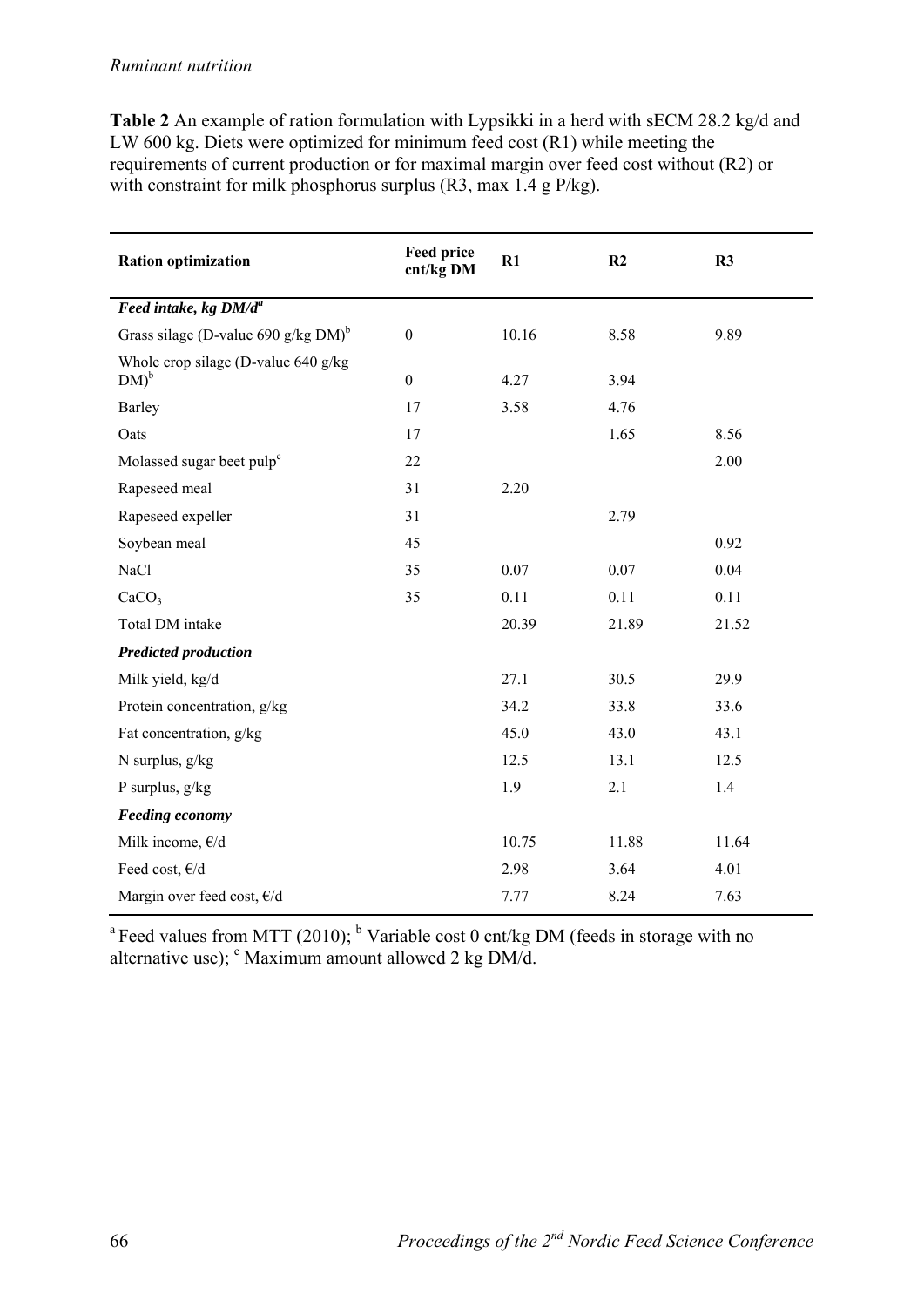# **References**

Fylstra, D., Lasdon, L., Watson, J., Waren, A., 1998. Design and use of the Microsoft Excel Solver. Interfaces 28: 29–55.

Huhtanen, P., Hetta, M., Swensson, C., 2011. Evaluation of canola meal as a protein supplement for dairy cows: a review and meta-analysis. Submittted

Huhtanen P., Rinne, M., Nousiainen, J., 2008. Evaluation of concentrate factors affecting silage intake of dairy cows: a development of the relative total diet intake index. Animal. 2: 942–953.

Huhtanen P., Rinne, M., Nousiainen, J., 2009 A meta-analysis of feed digestion in dairy cows. 2. the effects of feeding level and diet composition on digestibility. J. Dairy Sci. 92: 5031-5042.

Huhtanen, P., Rinne, M., Mäntysaari, P, Nousiainen, J., 2011. Integration of the effects of animal and dietary factors on total dry matter intake of dairy cows. Animal. 5: 691–702.

Lasdon, L., Waren, A., Jain, A., Ratner, M., 1978. Design and testing of generalized reduced gradient code for nonlinear programming. ACM Transactions on Mathematical Software 4: 34–49.

MTT, 2010. Rehutaulukot ja ruokintasuositukset (Feed tables and feeding recommendations). MTT Agrifood Research Finland, Jokioinen, Finland. http://www.mtt.fi/rehutaulukot/ Accessed April 3, 2011.

Mäntysaari, P., Nousiainen, J., Huhtanen, P., 2003. The effect of constant or variable forage to concentrate ratio in total mixed ration on performance of primiparous dairy cows. Livest. Prod. Sci. 82: 27-37.

Mäntysaari, P., Huhtanen, P., Nousiainen, J., Virkki, M., 2005. The effect of protein feeding strategy during lactation on performance of primiparous dairy cows fed total mixed ration. Livest. Prod. Sci. 94: 189-198.

Nousiainen, J., Tuori, M., Turtola, E., Huhtanen, P., 2011. Dairy farm nutrient management model. 1. Model description and validation. Agric. Syst. 104: 372-383.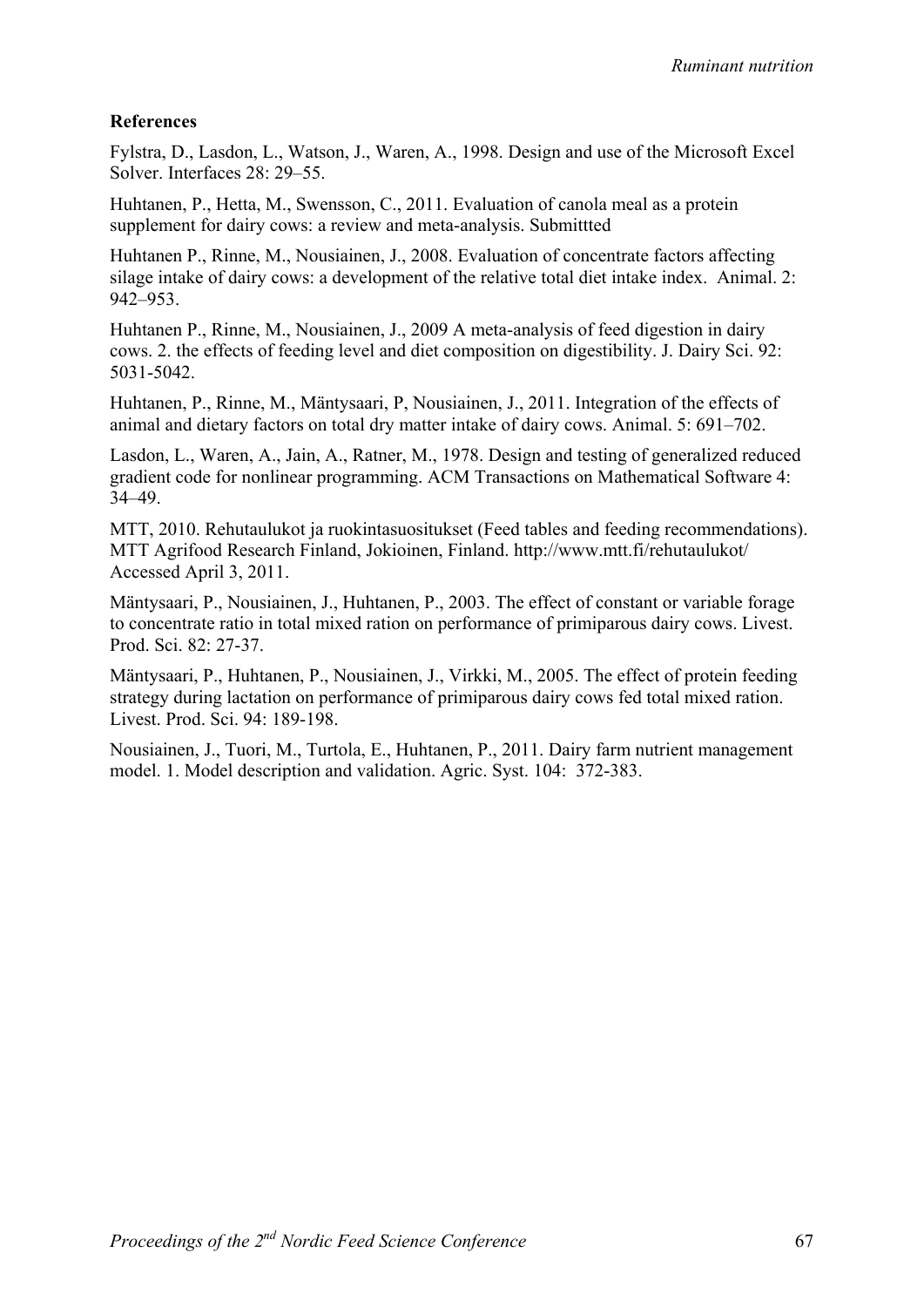## **COMPARISON OF CARROTS AND RED PALM OIL AS SOURCE OF CAROTENOIDS IN FEED**

Vita Sterna, Aleksandrs Jemeljanovs, Inara H. Konosonoka, Unigunde Antone, Biruta Lujane and Rimma Anenkova

*Latvia University of Agriculture, Research Institute of Biotechnology and Veterinary Medicine "Sigra", Instituta str.1, Sigulda, LV-2150, Latvia*

## **Introduction**

Milk used for consumption or dairy processing should have a high antioxidative capacity to achieve high quality products. Feeding is one of the most significant factors influencing cow productivity, composition and quality of milk. It could be expected that milk from cows fed silage have higher concentration of  $\beta$ -carotene and  $\alpha$ -tocopherol than milk from cows fed hay. Supplementing feed with carotenoids is a possibility to increase the content of antioxidants in milk, to increase milk fat quality and to prolong storage. Carotenoids are involved in the sensorial and nutritional values of dairy products. Content of  $\alpha$ -tocopherol and  $\beta$ -carotene may be insufficient in the basal feeds at the end of indoor season. Presently, NRC (2001) recommends a  $\beta$ -carotene intake of 300 mg per cow per day, suggesting that the plasma  $\beta$ -carotene concentration in dairy cows should be  $>3$ mg L<sup>-1</sup> to optimize udder health. Since animals cannot synthesize carotenoids and animal feed is generally poor in carotenoids, about 30-120 mgkg<sup>-1</sup> of total carotenoids, are added to animal feed to improve animal health. enhance milk color and quality, and increase vitamin A levels in milk (Ananda and Vadlani, 2010). It has been demonstrated that carotenoids and retinol are able to reduce mastitis in dairy cows (Chew, 1995), although the effect of β-carotene was not systematic (Oldham et al., 1991). Amongst the richest sources of carotenoids are crude palm oil (0.05 to 0.2 %) (Stołyhvo, 2007) and carrots (0.006 to 0.055 %) (Kotecha et al., 1998) containing mainly  $\alpha$ and B-carotenes.

The aim of our investigation was to compare carrots and red palm oil as sources of carotenoids in cows feeding.

### **Materials and methods**

Total carotenoids in feed samples of silage (39), haylage (13), hay (13), rapeseed cake (10) from 6 farms in Latvia from January till March were analysed. One of the farms where the content of total carotenoids in silage was insufficient  $(4.3 \text{ mg kg}^{-1} \text{DM})$  was selected for supplementations with feeds rich in carotenoids.

Milk samples were obtained from the selected dairy cow herd. Ten cows in 1st-3d month of lactation were selected and divided into two groups of five cows each. Cow breeds (Holstein, Latvian Brown and mixed) and lactation number (1-5) were similar in both groups. Milk samples were obtained from afternoon milking at 7, 24, 35 and 42 days after the beginning of feed supplementation and pooled per time and group.The basic feed was identical for both groups and consisted of silage ad libitum and rapseed meal - 2 kg per cow per day. In the carrot supplemented group (CG), additionally 7 kg carrots and rapeseed oil 100 g per cow per day was fed. In the palm oil supplemented group (POG), 100 g red palm oil "Carotino" was fed daily as a source of carotenoids. The composition of the basal feed and supplements is given in a Table 1.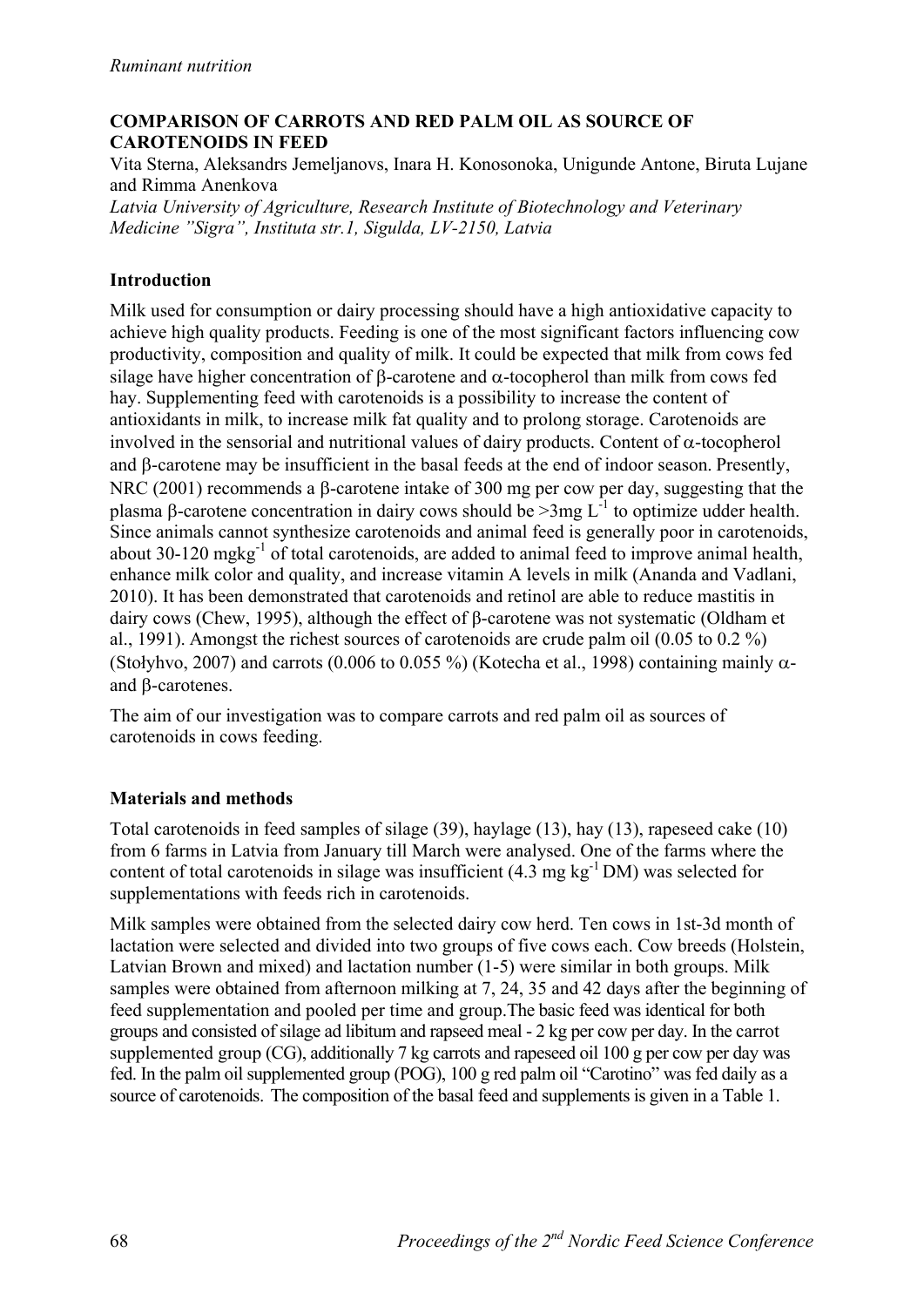| Item                    | Treatment               |                   |  |
|-------------------------|-------------------------|-------------------|--|
|                         | CG (carrots)            | POG(red palm oil) |  |
| Diet ingredients (kg/d) |                         |                   |  |
| Silage                  | ad lib. $\sim 65-70$ kg |                   |  |
| Rapseed meal            | $\overline{c}$          | $\overline{2}$    |  |
| Carrots                 | 7                       |                   |  |
| Rapseed oil             | 0.1                     |                   |  |
| Red palm oil "Carotino" | -                       | 0.1               |  |
| Carotenoids: mg/day     |                         |                   |  |
| Total                   | 1311                    | 275               |  |
| $\beta$ -carotene       | 1090                    | 252               |  |
| $\alpha$ -carotene      | 221                     | 22                |  |
| lycopene                | -                       | 0.8               |  |
| Total tocopherols       | 210                     | 640               |  |

**Table 1.** Diet ingredients and chemical composition

Milk samples were analyzed for fat, protein and lactose by automated infrared spectroscopy (method ISO 9622-1999) and somatic cell count (SCC) was determined by "Somacount 300" in the laboratory of Milk Quality Control of the Sigulda CMAS.

**Milk** (10 ml) was mixed with 10 ml of isopropanol and 5 ml of hexane: toluene (10:  $8 \text{ vv}^{-1}$ ). The tubes were centrifuged at 4ºC and 2800 rpm for 5 min. The top layer was transferred to a clean container. The bottom layer was mixed with 3 ml of hexane: toluene mix, centrifuged and the extraction was repeated three times. Collected supernatants were evaporated under a gentle stream of  $N_2$  on a warm plate at 40 $^{\circ}$ C until dryness and dissolved in 5 ml of ethanolic butylhidroxitoluene (2 g  $I^{-1}$ ) and 5 ml 2 *M* saturated potassium hydroxide solution. Samples were placed in a water bath at 40ºC for 30 min, than cooled in an ice water bath. The samples were added to 10 ml deionized water and centrifuged. The extraction was repeated 3 times, and supernatants were collected. The extracts were evaporated to dryness under  $N_2$ . The residues were dissolved in 2 ml of methanol, filtered, and 80 µl was injected on an HPLC (Waters Alliance 2695 HPLC equipped with 150x4.6mm, RP C18 column and diode array detector). Vitamin A was detected at 325 nm, tocopherols at 292 nm, and β-carotene at 475 nm.

Methods involving TBA as an analytical reagent are widely used to follow the progress of oxidation in dairy products. The method of King for the determination of 2-thiobarbituric acid reactive substances (TBARS) in milk (King, 1962) was used, and the result was expressed as the absorbance at 536 nm, The TBARS were measured at 1, 2, 3, 4 and 5 days of storage and with three replicates for each sample.

The microbiological examination of milk was performed at Day 1 and 5. Increase of the total plate count and psychrophilic bacteria of milk determined in accordance with "Standard Methods for the Examination of Dairy Products: 16th Edition", 1992.

### **Results and Discussion**

Carotenoid content in cow feeds often is not sufficient, especially during the winter and spring months when they have become depleted. The content of total carotenoids in silage samples varied from 4.3 to 168.5 mg kg<sup>-1</sup>DM with an average amount of 87.6 $\pm$ 15.5 mg kg<sup>-1</sup> DM. One third of the silage samples had total carotenoids contents lower than 50 mg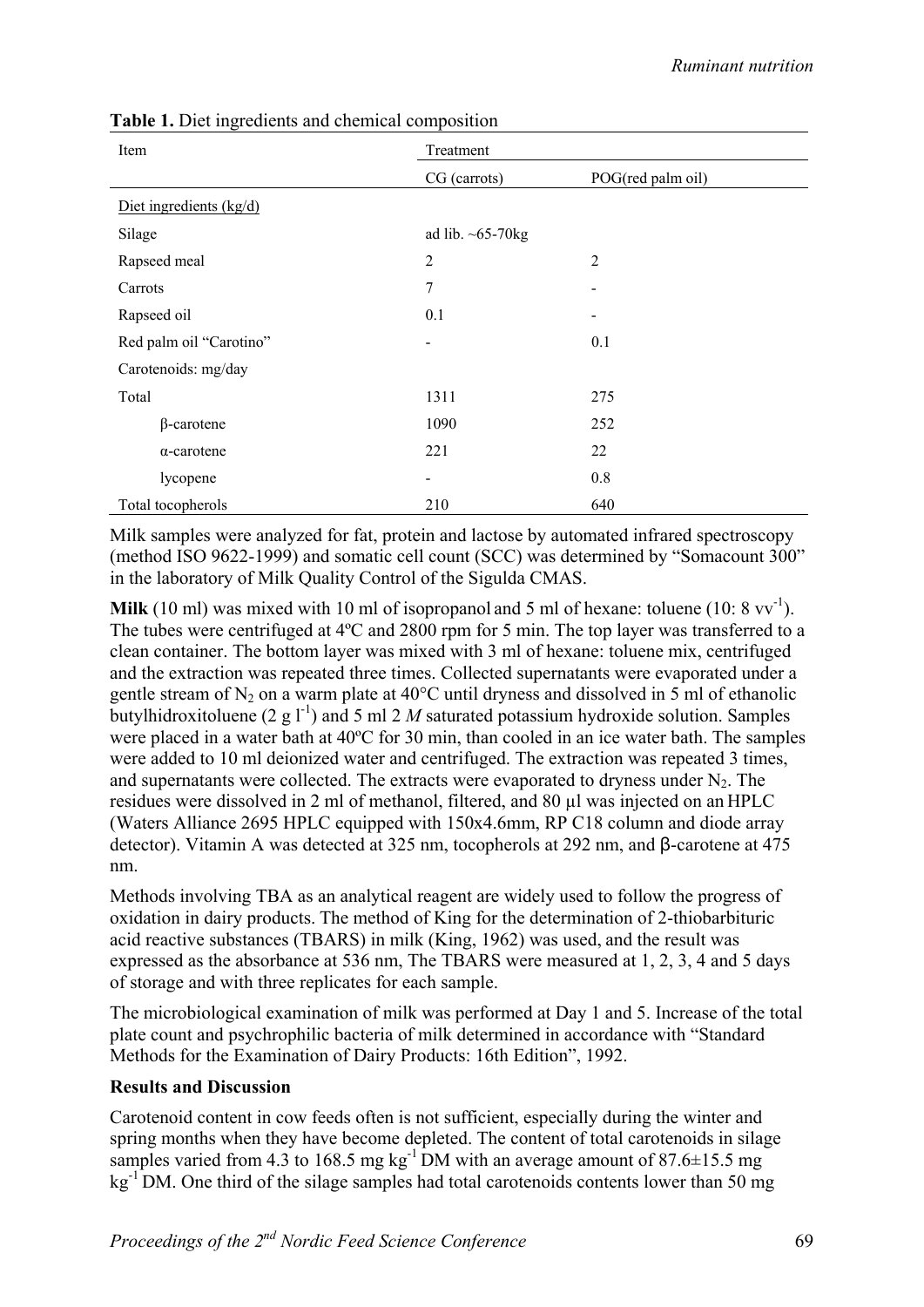### *Ruminant nutrition*

kg<sup>-1</sup> DM at the end of indoor period and could therefore not provide cow sufficient levels of bioactive substance. The content of total carotenoids in haylage samples varied from 0.4 to 12.8 mg kg<sup>-1</sup> DM. Results of hay samples showed total carotenoid below the detection level  $(< 0.005$  mg kg<sup>-1</sup> DM) in 8 of 13 samples. Average content of carotenoids in feed samples of haylage, hay and rapeseed cake was  $7.6\pm0.5$ ;  $1.8\pm0.5$ ;  $2.9\pm1.1$  mg kg<sup>-1</sup> DM respectively.

Comparison of average milk yield and composition in time of experiment are showed in Table 2.

|                                             | Treatments          |                     |  |  |  |  |
|---------------------------------------------|---------------------|---------------------|--|--|--|--|
| <b>Parameters</b>                           | CG                  | <b>POG</b>          |  |  |  |  |
| Milk yield, kg day <sup>-1</sup>            | $23.13 \pm 1.131$   | $23.44\pm0.962$     |  |  |  |  |
| Fat content, g $100 g^{-1}$                 | $4.39 \pm 0.239$    | $4.06 \pm 0.180$    |  |  |  |  |
| Protein content, g $100 g^{-1}$             | $3.19\pm0.153$      | $3.13 \pm 0.155$    |  |  |  |  |
| Somatic cell count, $10^3$ ml <sup>-1</sup> | $171.20 \pm 12.300$ | $109.00 \pm 22.365$ |  |  |  |  |
| $\beta$ -carotene, $\mu g L^{-1}$           | $332 \pm 14$        | $274 \pm 11$        |  |  |  |  |
| vitamin A, $\mu g L^{-1}$                   | $488 \pm 12$        | $377 \pm 12$        |  |  |  |  |
| vitamin E, $\mu g L^{-1}$                   | $622\pm9$           | $551 \pm 11$        |  |  |  |  |

**Table 2** Comparison of milk yield and composition (CG=carrot group; POG=palm oil group).

There were no differences  $(p>0.05)$  between groups in average milk yield, protein content and SCC. However, the fat content was higher  $(p<0.05)$  in milk samples where cows received carrots as supplement. Average content of β-carotene, vitamin A and vitamin E in milk was higher in carrot supplemented, than in red palm oil supplemented cows but the difference was not significant (p>0.05). Carotenoid availability for secretion in milk is governed by their transport into lymph and plasma, their metabolism within tissues (especially conversion into vitamin A and by utilization as pigments or antioxidants), as well as storage in adipose tissues or secretion into bile by the liver. Also, a specific effect of stage of lactation has not been clearly established, and this could be an important factor affecting concentrations of βcarotene, and other micronutrients, in milk (Noziere, et al., 2006).

The SCC in all milk samples did not exceed  $400\,000\,\mathrm{ml}^{-1}$ , and, during the experiment, SCC decreased in both groups (Figure 1). This tendency of SCC decrease is in accordance to previous findings (Chew, 1995), showing that carotenoids have positive role on cow health, especially mastitis prevention.

As seen from trend line slope coefficients (Figure 1), the tendency of milk SCC decrease was -51.46 in the CG and -38.91 in the POG group.

Storage time measurements of TBARs on milk sampled at 7, 24, 35 and 42 days after start of supplementation were similar for both groups. Results of TBARs measurements in milk samples collected at 24 and 35 days of experiment showed in Figure 2. As seen from Figure 2, the two groups did not differ. Amount of TBARs did also not seem affected by storage time.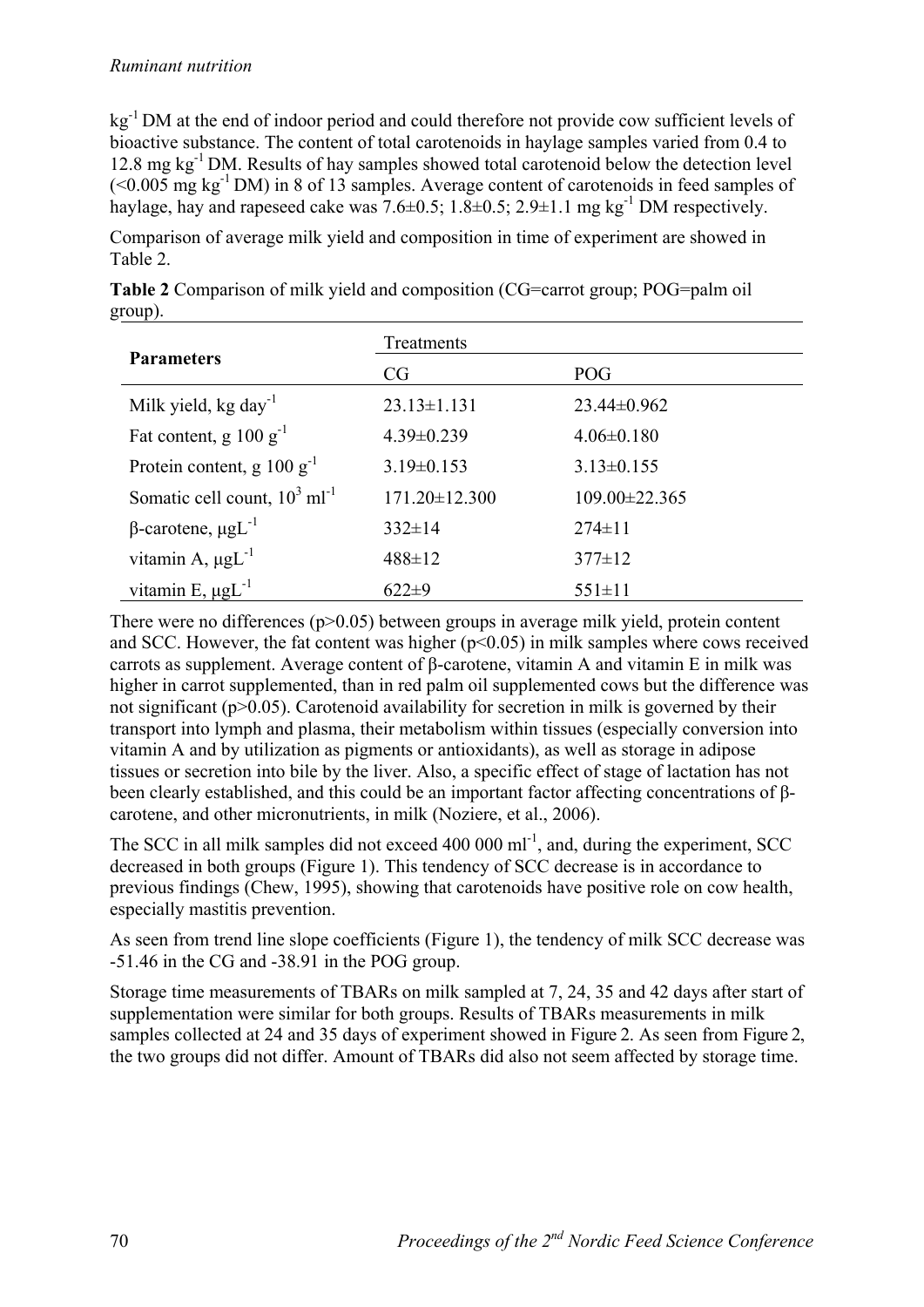

**Figure 1.** Somatic cell count in milk obtained from the two groups (CG=carrot supplemented group; POG=palm oil supplemented group).



**Figure 2**. Results of TBARs measurements in milk samples collected at 24 (D24) and 35 (D35) days after start of feed supplementation as affected by storage time. (CG=carrot supplemented group; POG=palm oil supplemented group).

The total plate count after one and five days of storage in samples collected at 7, 24 and 42 days after start of supplementation are showed in Figure 3. After 5 days storage at the temperature  $4-6^{\circ}$ C total bacterial count increased more slowly in the milk samples from cows received red palm oil. The growth of psychrophilic bacteria in milk sampled in D24 and D35 was less intensive in POG as in CG. This appears as a positive effect, because many



**Figure 3**. The total plate count difference at  $1<sup>st</sup>$  and  $5<sup>th</sup>$  day of storage in milk samples collected at 7 (left), 24 (middle) and 42 (right) days after starting feed supplementation. (CG=carrot supplemented group; POG=palm oil supplemented group)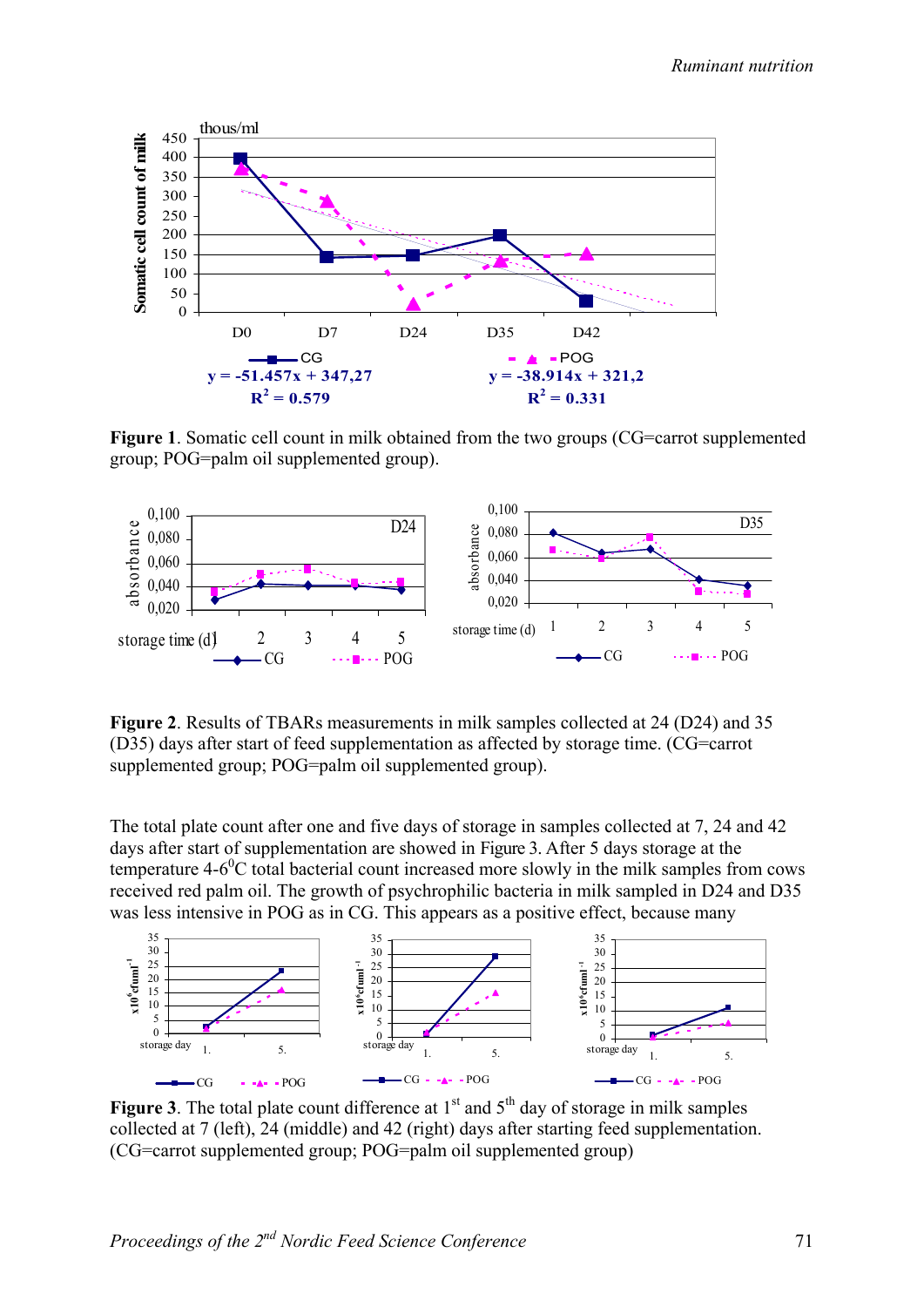#### *Ruminant nutrition*

microorganisms of this group are unfavourable for the dairy industry, leading to spoilage of milk products. Many of them are lypolytic, causing the development of rancid flavor. It could be explained with higher content of antioxidants α-tocopherol and lycopene in red palm oil in comparison with carrots.

From results of milk yield and composition we can see that carrots were more useful as a feed supplement at end of indoor season in comparison with red palm oil as a result of higher β-carotene content, same impact on milk quality and for being more readily available than palm oil.

# **Conclusion**

Feeding carrots had similar effects on milk yield and composition as red palm oil despite having a higher content of β-carotene. Total plate counts and levels of psychrophilic bacteria in milk were lower in milk from cows receiving red palm oil as supplement.

### **Acknowledgements**

The authors gratefully acknowledge the partial financial support provided by the European Social Fund through the project 1.1.2.1.2. "Support for doctoral studies in LLU" (agreement 2009/0180/1DP/1.1.2.1.2/09/IPIA/ VIAA/017).

# **References**

Ananda N., Vadlani P.V., 2010. Production and optimization of carotenoid-enriched dried distiller's grains with solubles by Phaffia rhodozyma and Sporobolomyces roseus fermentation of whole stillage. J. Ind. Microbiol Biotechnol*.*, 37, 1183-1192.

Chew B.P., 1995. Antioxidant vitamins affect food animal immunity and health. J. Nutr., 125, 1804S-1808S.

Hara A., Radin N.S., 1978. Lipid extraction of tissues with a low-toxicity solvent. Anal. Biochem.*,* 90, 420-426.

King R.L., 1962 Oxidation of milk fat globule membrane material. I. thiobarbituric acid reaction as a measure of oxidized flavour in milk and models systems. J. Dairy Sci., 45, 1165-1171.

Kotecha, P.M., Desai, B.B., Madhavi, D.L., 1998. Carrot. In: Handbook of Vegetable Science and Technology. D.K., Salunke and S.S., Kadam (eds.). Marcel Dekker, NY, pp.119-139.

National Research Council, 2001. Nutrient Requirements of Dairy Cattle. National Acad.Press, Washington.

Stołyhvo A., 2007. Lipids and food quality. In: Chemical and Functional Properties of Food Component*s.* Sikorski Z.E. (ed)*.* CRC Press, pp. 177-274.

Oldham, E.R., Eberhart, R.J., Muller, L.D., 1991. Effects of supplemental vitamin A and Bcarotene during the dry period and early lactation on udder health. J. Dairy Sci., 74, 3775– 3781.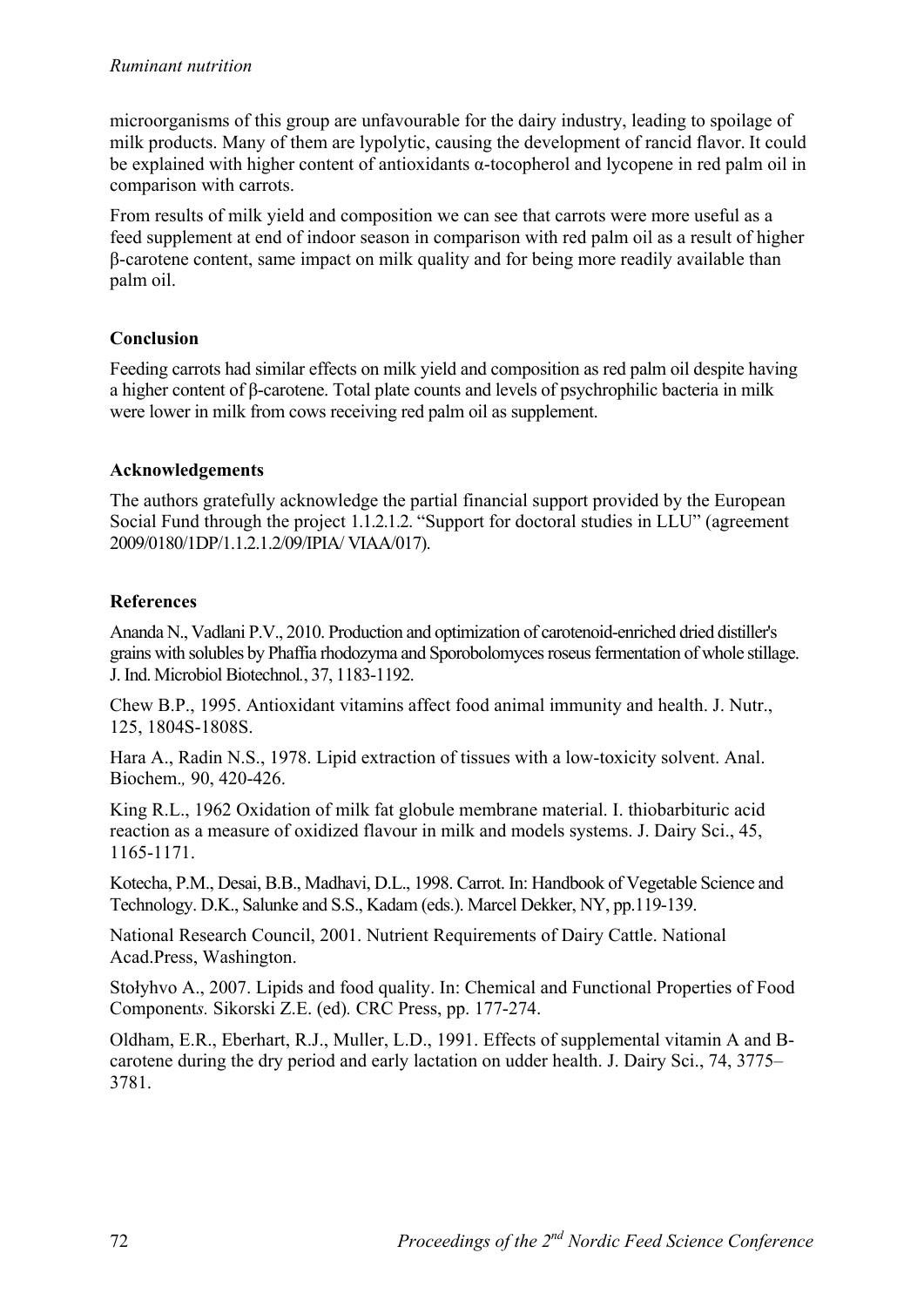#### **Buffering capacity and pH values of Swedish agricultural crops at harvest time**

M.Knicky & R. Spörndly *Department of Animal Nutrition & Management, Kungsängen Research Centre, Swedish University of Agricultural Sciences, S-753 23 Uppsala, Sweden*

#### **Introduction**

Chemical and microbiological composition of a crop determines its ensilability as a precondition for successful ensiling process. Buffering capacity (BC) is a commonly used parameter to predict an ensilability of crop. Weissbach et al. (1974) suggested BC, concentration of water soluble carbohydrates (WSC), and dry matter (DM) concentration of a forage crop to be markers to predict its ensilability. The influence of these parameters on forage conservation has been expressed in a fermentation coefficient (Weissbach et al., 1974). Besides these, there are other parameters, which were suggested as factors affecting ensilability of a crop, such as nitrate content of a crop or crop pH (Leibensperger & Pitt, 1987). The pH value of a fresh crop has not been extensively studied although it seems to be an important parameter when silage additives based on weak organic acids (sorbate and benzoate) are used (Internal report). The effectiveness of these silage additives is closely related to substrate pH. Since the use of silage additives means additional costs, precise estimation of an effective dosage has economical consequences for farmers as well as it may reduce possible environmental impact. The aim of the study was to survey pH of common fresh forages used for ensiling in Sweden.

#### **Materials and Methods**

A total of 33 samples were selected in a screening study of pH and BC in fresh legumes, grasses, and whole-crop cereals. Forages were harvested from May  $24^{th}$  to October  $7^{th}$  2010, mostly nearby Uppsala. Different maturity stages within crop were obtained from the same plot, except for whole-crop oat which was harvested at milk stage. Forage samples were harvested manually using a pair of scissors and stored in plastic bags at 5°C, in case of immediate processing. Samples collected from long distance locations were transported frozen. Samples were then chopped in a stationary cutter to approximately 5 cm particle length. Samples were analysed for dry matter (DM), BC, ash, and pH. The concentration of DM was analyzed in 2 steps. First, fresh samples weighing approximately 150 g were dried for 18 h in a ventilated oven at  $65^{\circ}$ C and milled through a 1.0-mm sieve. Final DM concentration was achieved by drying at  $103^{\circ}$ C for 5 h. Ash was determined by combustion at 550˚C for 3 h in a muffle furnace. Forage pH was determined using a pH electrode (654 pH-meter Methrom AG, Herisau, Switzerland) in forage extract obtained by pressing. Dried and milled samples were used to determine buffering capacity of crops by titration with lactic acid according to (McDonald & Henderson, 1962)

### **Results and Discussion**

Analyses of pH and BC in legumes (Table 1) confirmed that legumes have a high BC (McDonald et al. 1991), except for the red clover sample harvested at vegetative growing stage. Average pH value in legume crops was 5.7±0.2 without large variations, except for a lower pH in Alsike clover in comparison with other legumes. Grasses (Table 2) had slightly higher average pH value (5.9±0.1) than legumes. BC in grass crops was expectedly lower than in legumes (McDonald & Henderson, 1962), except for timothy harvested at early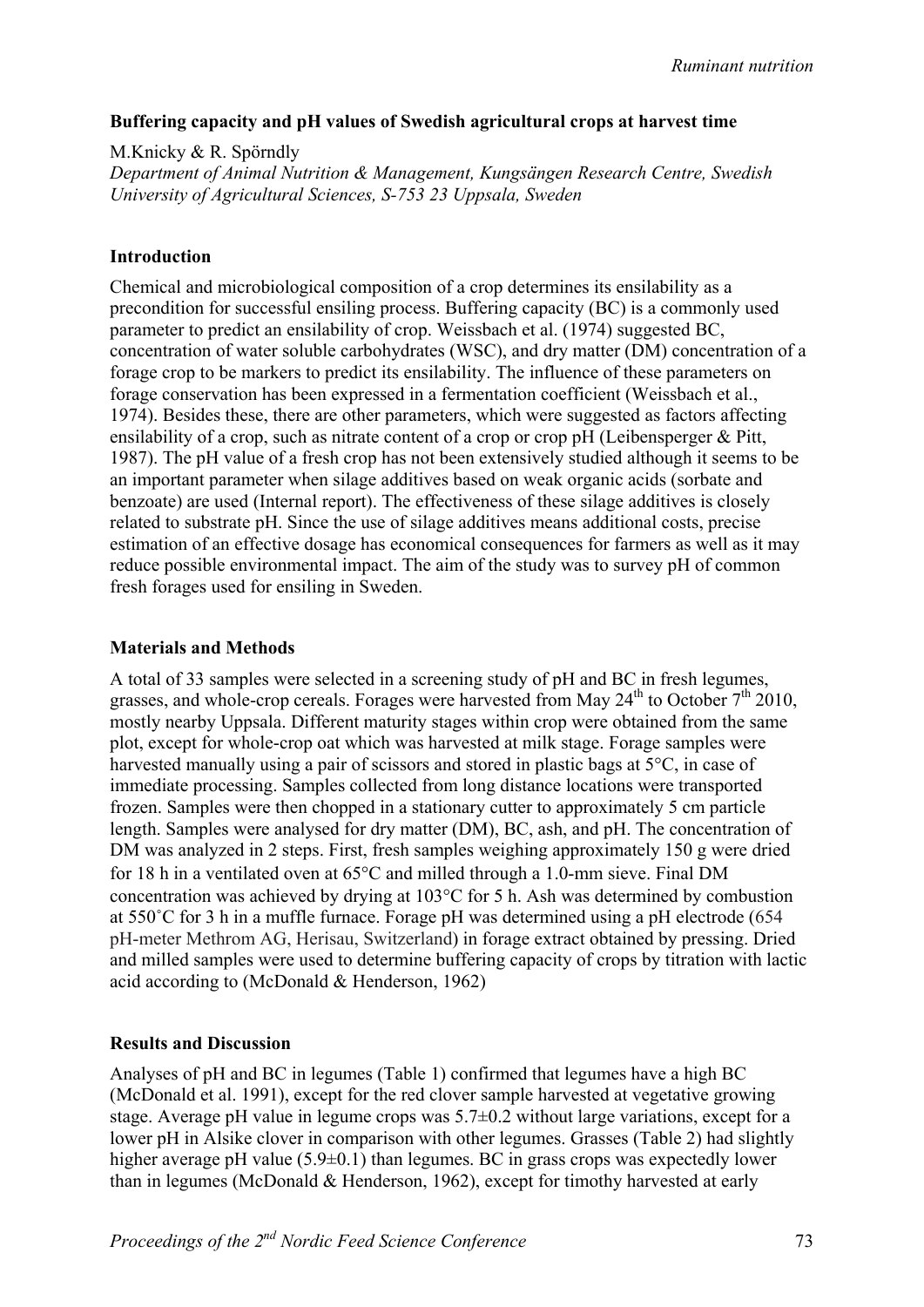heading stage. Unlike in legumes, pH and BC decreased with maturation in tall fescue and timothy. This BC decline corresponds to the results obtained by Muck et al. (1991).

|                                         |     | BC                      | DM <sup>a</sup> |
|-----------------------------------------|-----|-------------------------|-----------------|
| Forage                                  | pH  | $(g$ lactic acid/kg DM) | $(\%)$          |
| Alsike clover, at flowering             | 5.4 | 67.3                    | 17.2            |
| Birdsfoot trefoil, at flowering         | 5.7 | 57.6                    | 24.3            |
| Peas, soft dough maturity               | 5.9 | 82.4                    | 28.8            |
| Red clover, before flowering            | 5.9 | 37.9                    | n.d.            |
| Red clover, at flowering                | 5.8 | 53.5                    | 24.8            |
| White clover, at flowering              | 5.7 | 76.6                    | 25.3            |
| White clover, after flowering           | 5.8 | 80.0                    | n.d.            |
| Mean                                    | 5.7 | 65.1                    |                 |
| Standard deviation<br>$9 - 1$<br>$\sim$ | 0.2 | 16.3                    |                 |

**Table 1** Buffering capacity (BC) and pH values in legume crops

a DM=dry matter; n.d.-not determined.

|                                |      | BC                      | DM <sup>a</sup> |
|--------------------------------|------|-------------------------|-----------------|
| Forage                         | pH   | $(g$ lactic acid/kg DM) | $(\%)$          |
| Cocksfoot, at flowering        | 6.0  | 36.4                    | 48.7            |
| Meadow fescue, after flowering | 5.8  | 44.5                    | 25.9            |
| Tall fescue, at flowering      | 6.0  | 44.4                    | 16.2            |
| Tall fescue, after flowering   | 5.8  | 32.8                    | 36.8            |
| Timothy, at flowering          | 6.0  | 70.4                    | 13.0            |
| Timothy, after flowering       | 5.7  | 23.8                    | 36.6            |
| Mean                           | 5.9  | 42.1                    |                 |
| Standard deviation             | 0.21 | 15.9                    |                 |

### **Table 2** Buffering capacity (BC) and pH values in grass crops

a<sub>DM=dry</sub> matter.

Similar to grasses, BC of whole-crop cereals decreased as crop matured (Table 3). However, unlike to grasses, pH of the small grain whole-crop cereals increased with maturity. Fully ripened, this crop reached the highest pH values of all crops included in study. These values contrasted to those observed in whole-crop maize, where pH decreased as crop matured. All whole-crop cereals had a low BC, similar to McDonald et al. (1991).

Investigation of changes in pH and BC in clover-grass mixtures over the growing season is presented in Table 4. The most substantial change was observed in crop pH, where wilting of the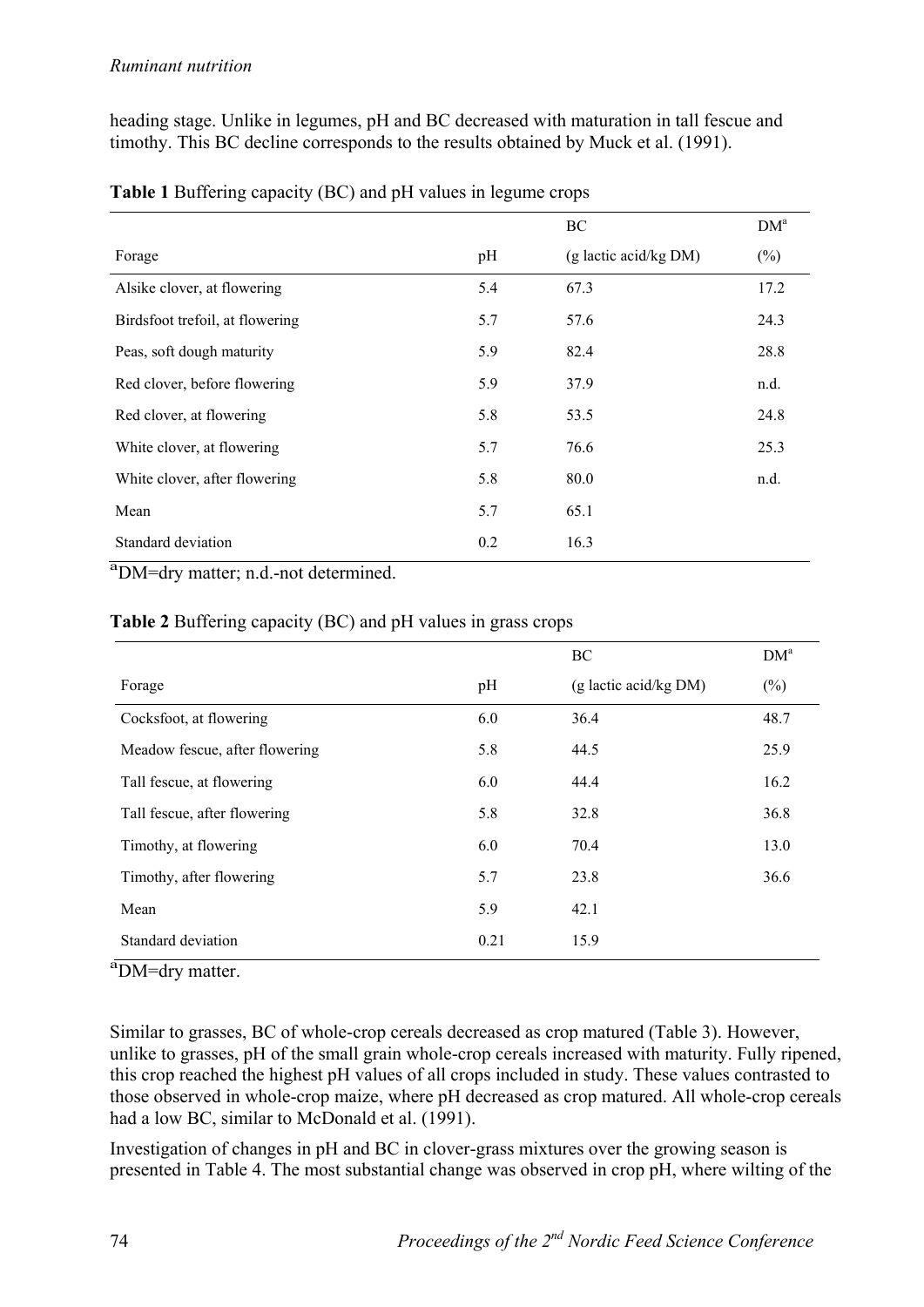crop was reflected in a pH decrease. Similarly, McDonald & Henderson (1962) observed that wet crops had a higher pH than dry crops. However, the effect of wilting on pH reduction was not repeatedly observed in the 2nd cut. Wilting showed no clear effect on BC in clover-grass mixture.

|                                     |     | $\rm BC$              | DM <sup>a</sup> |
|-------------------------------------|-----|-----------------------|-----------------|
| Forage                              | pH  | (g lactic acid/kg DM) | $(\%)$          |
| Barley, soft dough maturity         | 6.2 | 38.9                  | 38.3            |
| Barley, at ripening                 | 7.3 | 29.9                  | 66.6            |
| Oat, milk maturity                  | 5.8 | 46.1                  | 25.9            |
| Oat, early milk maturity            | 5.7 | 43.9                  | 34.4            |
| Oat, dough maturity                 | 6.0 | 31.9                  | 44.2            |
| Oat, at ripening                    | 7.2 | 33.4                  | 78.4            |
| Wheat, milk maturity                | 6.1 | 30.2                  | 38.7            |
| Wheat, at ripening                  | 7.2 | 22.0                  | 73.9            |
| Maize, whole-crop, milk maturity    | 5.8 | 21.4                  | 22.4            |
| Maize cobs, milk maturity           | 6.6 | 34.1                  | 36.1            |
| Maize stem $+$ leafs, milk maturity | 5.7 | 25.3                  | 18.6            |
| Maize, whole-crop, dough maturity   | 5.3 | 30.6                  | 36.1            |
| Mean                                | 6.2 | 32.2                  |                 |
| Standard deviation                  | 0.7 | 7.8                   |                 |

**Table 3** Buffering capacity (BC) and pH values in whole-crop cereal crops

 $a<sup>a</sup>DM = dry matter.$ 

Crop pH plotted against BC is shown in Figure 1. There was no significant correlation between crop pH and crop BC (P=0.2) across all samples. It could have been due to lack of samples for detecting such a correlation. On the other hand, there was a strong linear correlation ( $P < 0.001$ ) between ash content and crop BC (Figure 2). Similarly, Behgar et al. (2009) observed a significant correlation between feed BC and ash content. It is suggested that the correlation between crop BC and ash is due to presence of minerals in crop ash which increase the BC.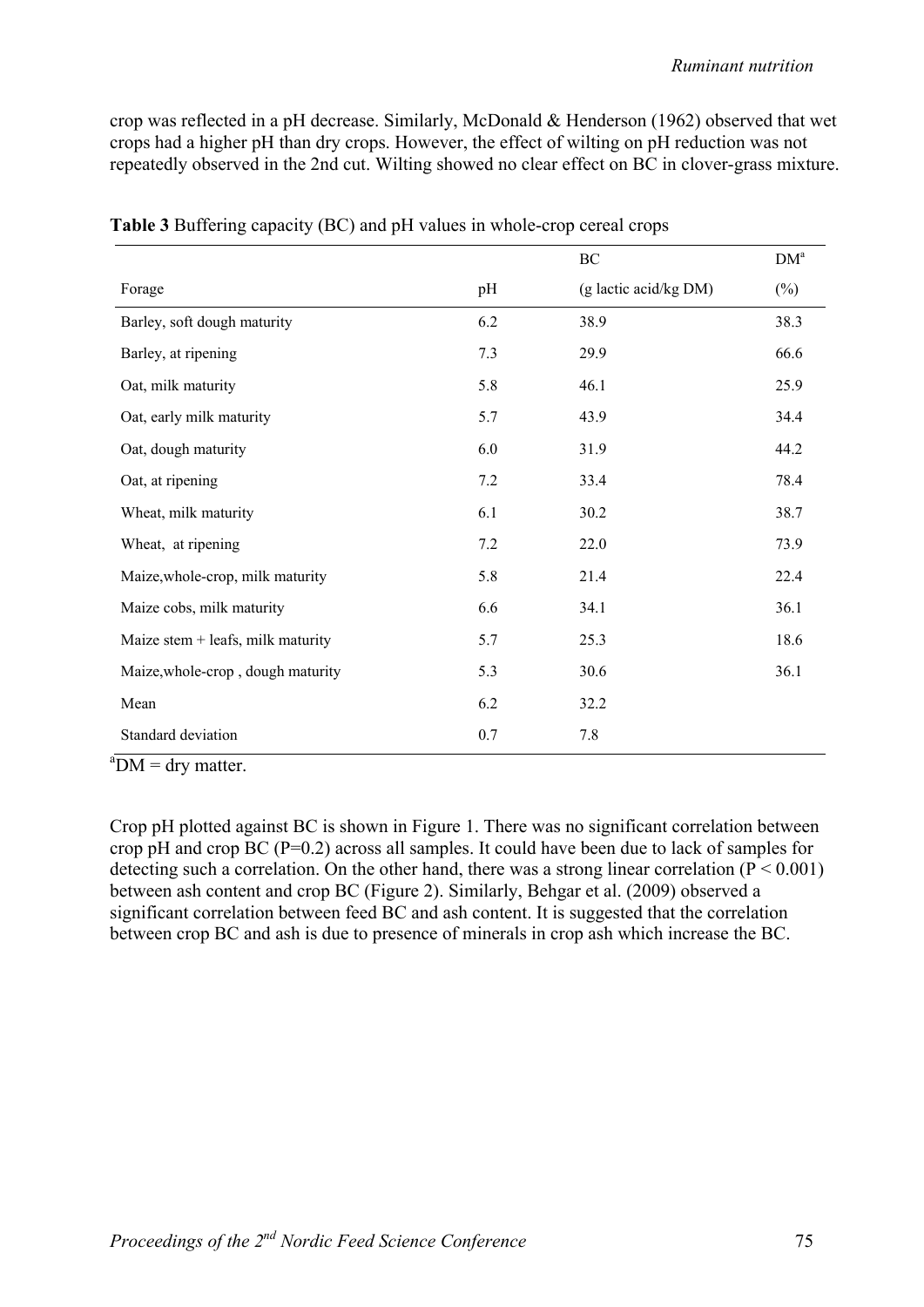

**Figure 1** Relation between pH and buffering capacity (BC) in fresh forages.



**Figure 2** Relation between ash content and buffering capacity (BC) in fresh forages.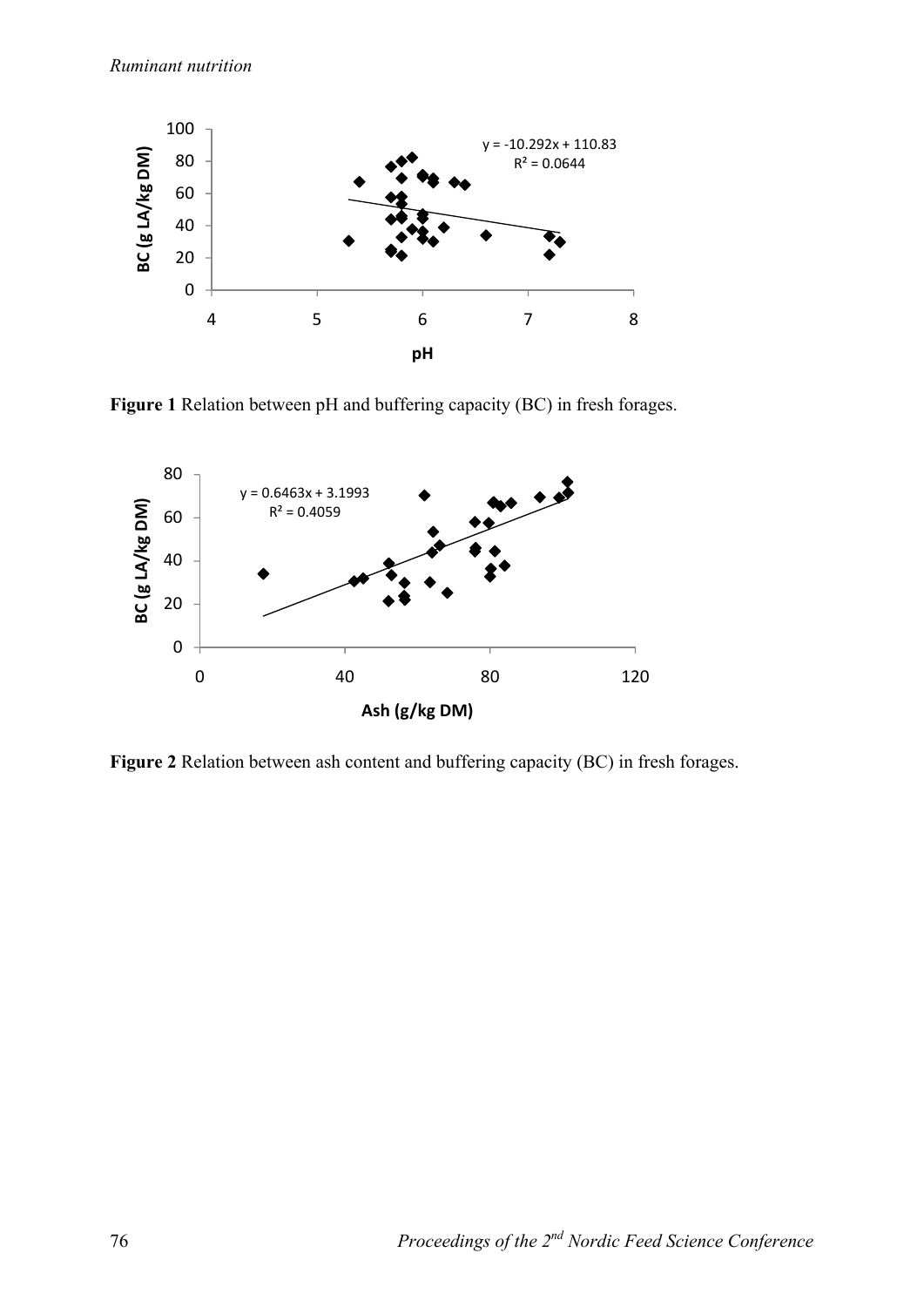*Ruminant nutrition*

| Forage                         | Crop composition  |                    | pH  | BC                      | DM <sup>a</sup> |
|--------------------------------|-------------------|--------------------|-----|-------------------------|-----------------|
|                                | Clover proportion | Maturity           |     | $(g$ lactic acid/kg DM) | $(\%)$          |
| Early 1 <sup>st</sup> harvest  | 24%               | Vegetative         | 6.1 | 69.4                    | 16              |
| $1st$ harvest                  | 25%               |                    | 6.4 | 65.4                    | 19              |
| 1 <sup>st</sup> harvest wilted | 25%               | Late<br>vegetative | 6.3 | 67.0                    | 33              |
| 1 <sup>st</sup> harvest wilted | 25%               |                    | 6.1 | 66.8                    | 44              |
| Late $1st$ harvest             | 35%               | <b>Bloom</b>       | 5.8 | 58.1                    | 23              |
| Late $1st$ wilted              | 35%               | <b>Bloom</b>       | 6.0 | 47.2                    | 59              |
| $2nd$ harvest                  | 54%               | Late bloom         | 5.8 | 69.5                    | 32              |
| Mean                           |                   |                    | 6.1 | 63.3                    |                 |
| Standard deviation             |                   |                    | 0.2 | 8.1                     |                 |

| Table 4 Buffering capacity (BC) and pH values in a clover-grass ley over the growing season |  |  |  |  |  |
|---------------------------------------------------------------------------------------------|--|--|--|--|--|
|                                                                                             |  |  |  |  |  |

<sup>a</sup>DM=dry matter.

#### **Conclusions**

Caution should be taken in drawing too far conclusions from the present screening study because of the limited number of observations from each sample type. Nevertheless, grasses and whole-crop cereals had expectedly a lower BC than legumes and legume containing crops. Maturity seems to influence both crop pH and BC but varying depending on forage type. The effect of wilting on reduction of crop pH was inconsistent. There was no correlation between pH and BC for the crop samples in this screening but there was a linear relationship between BC and ash content.

### **References**

Behgar, M., Valizadeh, R., Mirzaee, M., Naserian, A. A. & Nasiri, M. R., 2009. Correlation between the physical and chemical properties of some forages and non-forage fiber sources. J. Anim. Vet. Adv., 8, 2280-2285.

Leibensperger, R. Y. & Pitt, R. E., 1987. A model of clostridia dominance in ensilage. Grass Forage Sci., 42, 297-317.

McDonald, P. & Henderson, A. R., 1962. Buffering capacity of herbage samples as a factor in ensilage. J.Sci.Food Agric., 13, 395-400.

McDonald, P., Henderson, A. R., & Heron, S. J. E., 1991. The Biochemistry of Silage. Chalcombe Publications, Marlow, Bucks, UK.

Muck, R. E., O'Kiely, P. & Wilson, R. K., 1991. Buffering capacities in permanent pasture grasses. Irish J. Agric. Research, 30, 129-141.

Weissbach, F., Schmid, L. & Hein, E., 1974. Method of anticipation of the run of fermentation in silage making based on chemical composition of green fodder. Pages 663- 673 in Proc 12th Intern Grassland Congress, Moscow, Russia, 11-20 June.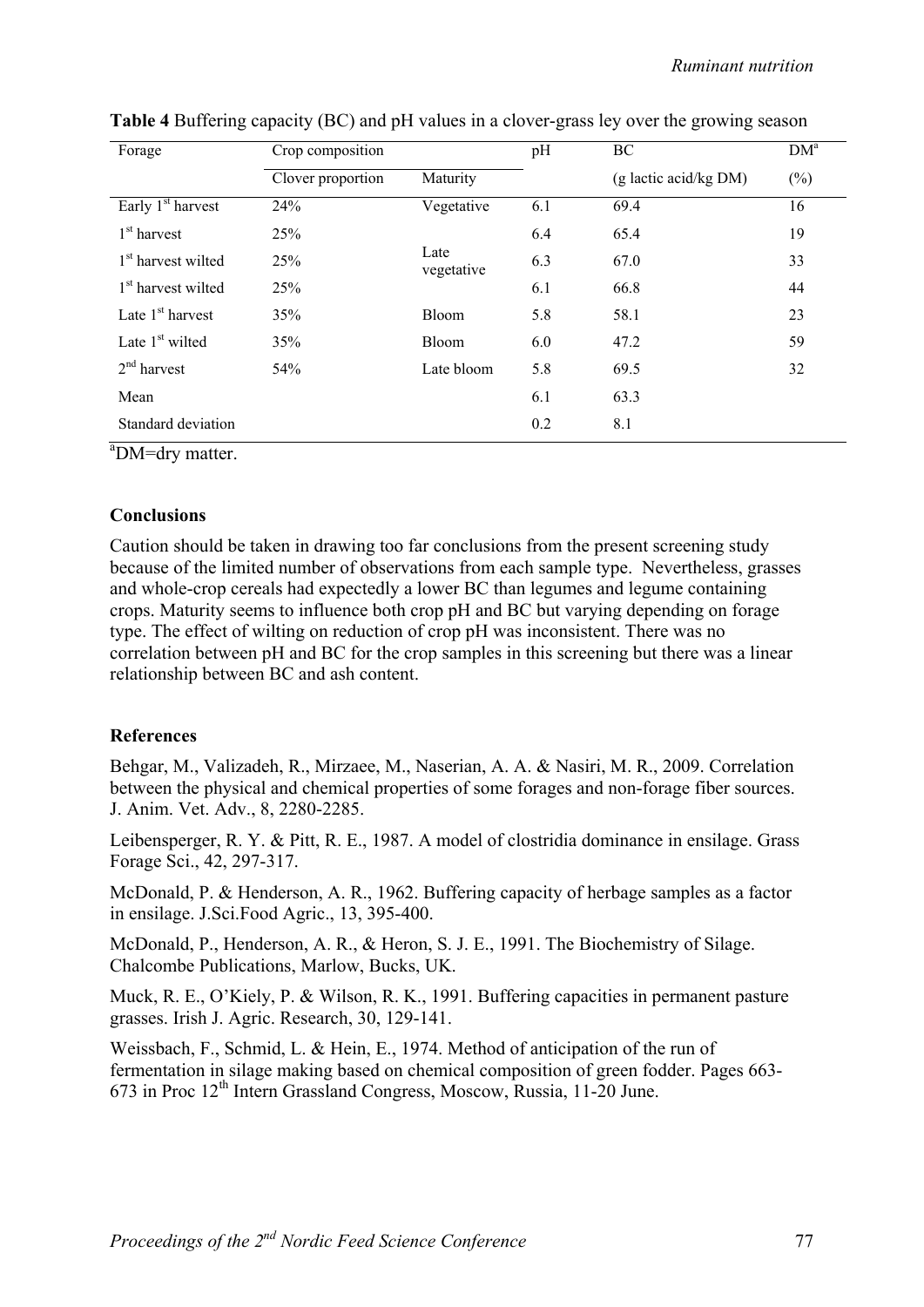# **Novel crop options for beef cow grazing – a review**

Maiju Pesonen *MTT Agrifood Research Finland, Animal Production Research, Tutkimusasemantie 15, 92400 Ruukki, Finland* 

### **Introduction**

Traditionally the length of grazing season in Finland is 3-4 months. Beef cow producers should aim for relatively long grazing period as in most cases grazed forage is cheaper than mechanically harvested feed. Our climatic conditions often impose restrictions for practical, long grazing season which is used in most large beef producing countries. Wet and muddy field conditions can pose a problem both for the beginning and for the extension of the grazing season. Tramping of soggy pasture should be avoided to maintain the growth aptitude of perennial pasture for next growing season.

The type of beef cattle and their production stage will determine their nutritional needs. Grazed forages must therefore produce enough dry matter per hectare and the yield should come at such a time as it can be used efficiently. The nutritional requirement of a spring calving beef cow is the highest during the lactation period. The peak of beef cow's lactation curve is reached approximately 9 weeks after calving (Jenkins & Ferrell, 1992). Beef cows that calve during 6-8 week period between March and April will use the rapid growth rate of pasture herbage most efficiently (Virkajärvi et al., 2003; Field, 2007).

Beef cow's dry matter intake increases as energy requirement increases due to milk production level (Figure 1). The growth rhythm of different forage crops varies. Beef cow operation could optimize grazing season extension by using several different forage crops (Figure 1).

In the beginning of the growing season the pasture herbage growth is relatively fast. The perennial herbage production declines in the point when calves dependency on herbage growth increases (Figure 1). Pasture quality should be maintained relatively high to meet the calves' growth potential. Sward height is considered as the main management criterion in with perennial grasses. Beef cows cannot gain body condition score efficiently and calves growth performance is depressed when the sward height is under 8 cm (Virkajärvi et al., 2006; Lively, 2007). There might be several crop options which could be used in to extend our beef cattle grazing season without compromising production goals.

The purpose of this work was to study the yield potential of a number of forage crops and find useful forage crop options for beef cow grazing systems, particularly for extension of the grazing season in autumn and early winter.

### *Annual ryegrasses*

Ryegrasses are the most used perennial grasses in Europe. Ryegrasses are not very winter hardy in Finland therefore they are mainly used in annual seed mixtures (Peltonen et al., 2010). Annual ryegrasses could be used as summer annual from mid-summer to late fall to help extend the grazing season. Ryegrasses have rapid growth rate in spring and rotational grazing is most suited practice early in the grazing season (Phillips, 2010). Italian ryegrass grows more in mid-summer and into autumn. Italian ryegrass does not have stem forming in the first growing season so the nutritional value is remained even when grazed late in the autumn (Peltonen et al., 2010).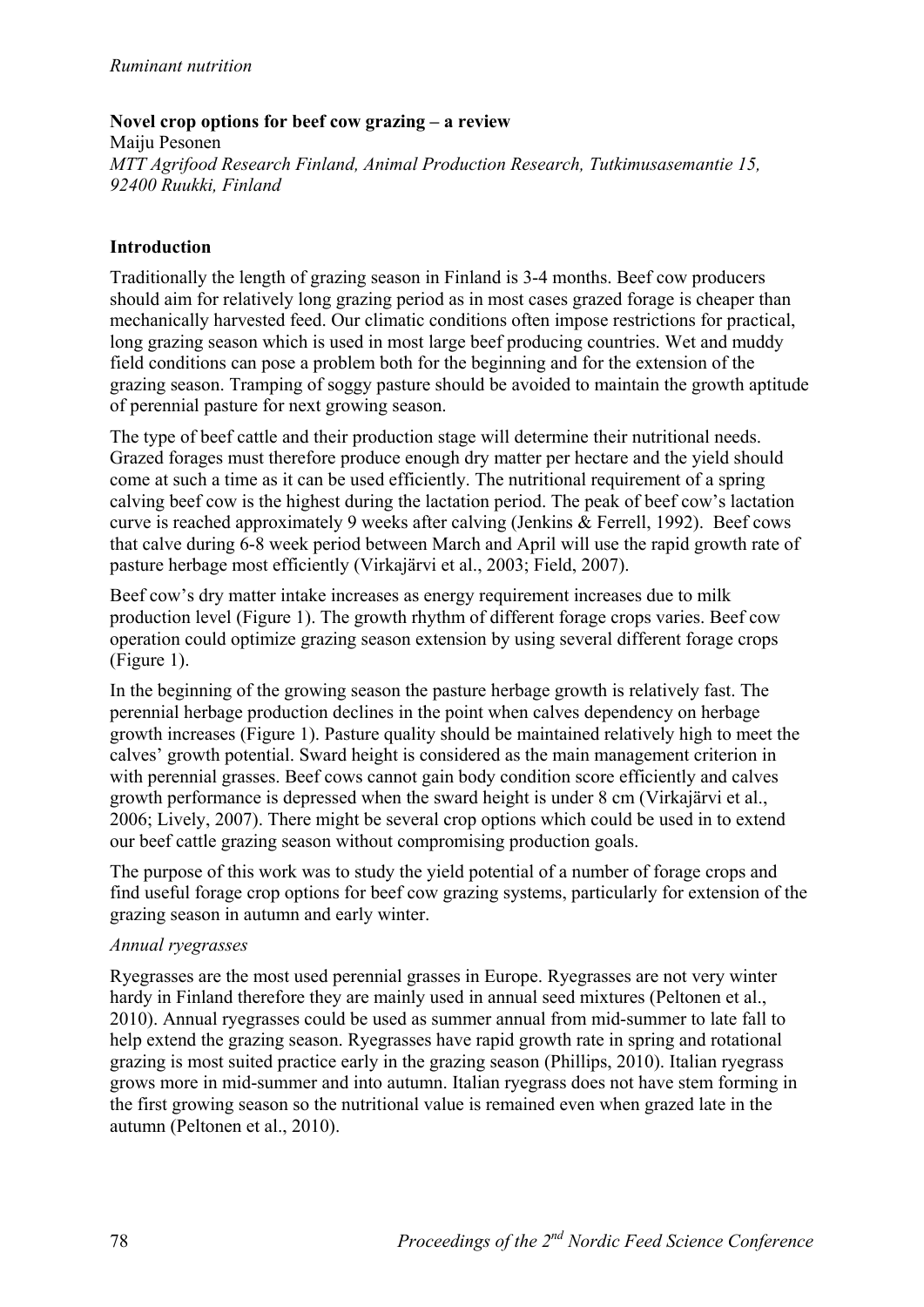

**Figure 1** Daily DM intake, kg of a beef cow-calf pair in grazing season and yield potential of different forage crop options (Jarrige, 1989; Kangas & Harmoinen, 2010).

# *Brassica crops (fodder beet, fodder kale and fodder rape)*

*Brassica* crops can have high yield potential per hectare and their growing period is longer than perennial crops. They are frost tolerant and can provide late-season grazing option for beef cow operation (Kunelius et al., 2003; McCartney et al., 2009). Grazing animals can consume both root and leaf portion of the plant. The tuber grows well above the ground surface in fodder beet varieties best suited for grazing purposes (Seed Force, 2010). The root or tuber is rich in energy and the leaf portion usually has more protein. The fibre content of these crops is too low to maintain normal ruminal function when fed as the sole forage for ruminants. The high moisture and low fibre content results in cattle becoming very dirty with loose manure. Feeding old hay or straw has been shown to increase the fibre intake and slow the rate of passage in the digestive tract (Andrews et al., 2004).

*Brassica* crops can cause animal health disorders if not grazed properly (Andrews et al., 2004). The best practice is to strip-graze *Brassica* crops behind an electric fence. Brassica pastures should be introduced for the animals slowly over 4-7 day period (Kunelius et al., 2003; McCartney et al., 2009). Health disorders can be avoided by complementing the ration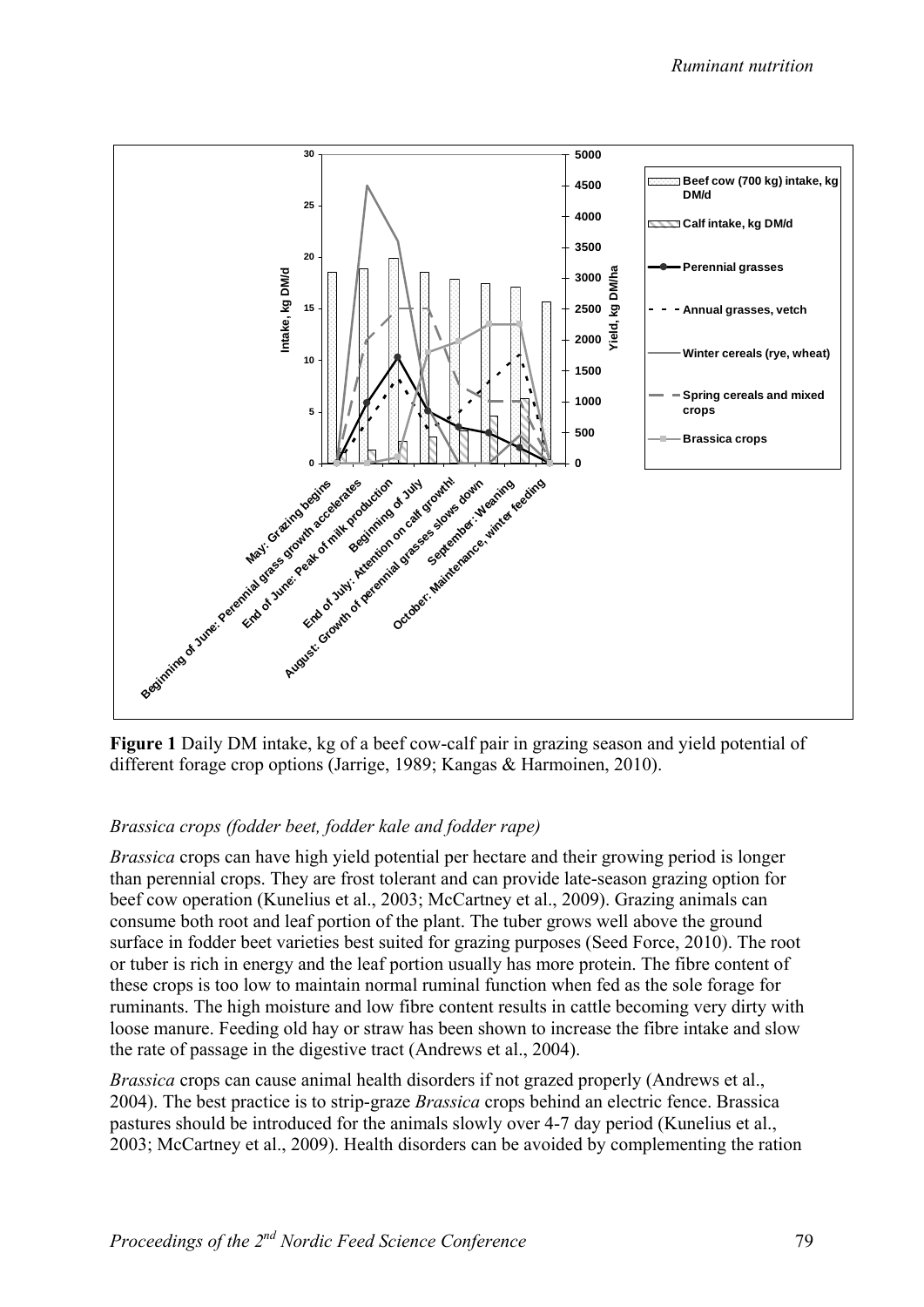with hay, straw or provide ability for the animals to graze grass pasture at the same time (Kunelius et al., 2003).

# *Maize and millet*

In Northern America there has been considerable interest in evaluating the grazing potential of warm season annual crops for their suitability in extending the grazing season because warm-season annuals tend to be seeded later and vary in days to maturity (May et al., 2007). This could be advantageous in grazing system for extending the grazing season. The interest in grazing standing maize is to avoid the costs of conventional harvesting and storage. In areas where maize is harvested as a grain crop, the stover or crop residue is used for late fall and winter grazing for weaned calves and dry pregnant beef cows. The quality of ration depends upon the amount of grain left in the field after harvesting (Field, 2007). Grazing standing maize is rarer. The lack of undergrowth and muddy field conditions has limited the adoption of standing maize grazing (McCartney et al., 2009).

Millets include numbers of cultivated semi-arid tropical annual grasses such as proso millet and foxtail millet. Proso millet is less leafy and has lower palatability for grazing than foxtail millets (McCartney et al., 2009). Proso millet is a short season crop with low water requirement and rapid maturity, it also grows further north than other millets (McCartney et al., 2009). Proso millet dry matter yield has been found to be similar to oat and barley (6 150 kg DM /ha) in Canada (May et al., 2007). Foxtail millet is generally taller, later maturing and better suited for forage production than proso millets. Foxtail millet is more palatable for grazing than proso millet, but cattle must need to adapt to it (McCartney et al. 2009). Foxtail millet maximizes yields as both growing degree days and rainfall increases (6 350 kg DM/ha) (May et al., 2007).

Millet and maize are sensitive to frost but swath grazing might be an option. Swath grazing of cereals is a low-cost system used for late fall and winter grazing for pregnant beef cows (McCartney et al., 2008). Cereals can be swathed at the soft dough stage; the swaths are left to the fields and later grazed limiting the access to the swaths by electric fencing (Agri-Facts, 2004). Swathing maize can be difficult due to the height and volume of the crop (McCartney et al., 2009). Low growth and late forage maize varieties could be more suited for swath grazing. Swathing near date of first frost could be best option for millet as millet seem to be even more sensitive to frost damage. This would reduce swath deterioration due to weather, cool weather also should maintain the nutritive value of forage for fall and winter grazing. Millet will resist some weathering in the swath due to a thick waxy coating over its leaves and stems (ARECA 2006).

# **Findings from Finland**

Seven different forage crop options were planted on 20.5.2010 in three different experimental locations: Maaninka, Ruukki and Ylistaro. Seeding rate for faba bean-wheat mixture was either 49:195 seeds/m<sup>2</sup> (mixture 70:30) or 35:325 seeds/m<sup>2</sup> (mixture 50:50). Millet, kale and forage rape were seeded 5, 5-8 and 8-11 kg/ha, respectively. Fodder beet had 15 cm spacing between each crop. The crops were fertilized with N-P-K as follows (kg/ha): Fodder beet 140-43-220, forage rape 100-10-60, kale 100-70-170, faba bean-wheat mixture 50-15-30 and millet 100-15-70. Faba bean-wheat mixed crop and millet was harvested 6.8.2010 in Maaninka and 17.8.2010 in Ruukki. Millet was harvested after first frost because the frost damage for the crop was significant. Fodder beet, kale and forage rape was harvested 5.10.2010.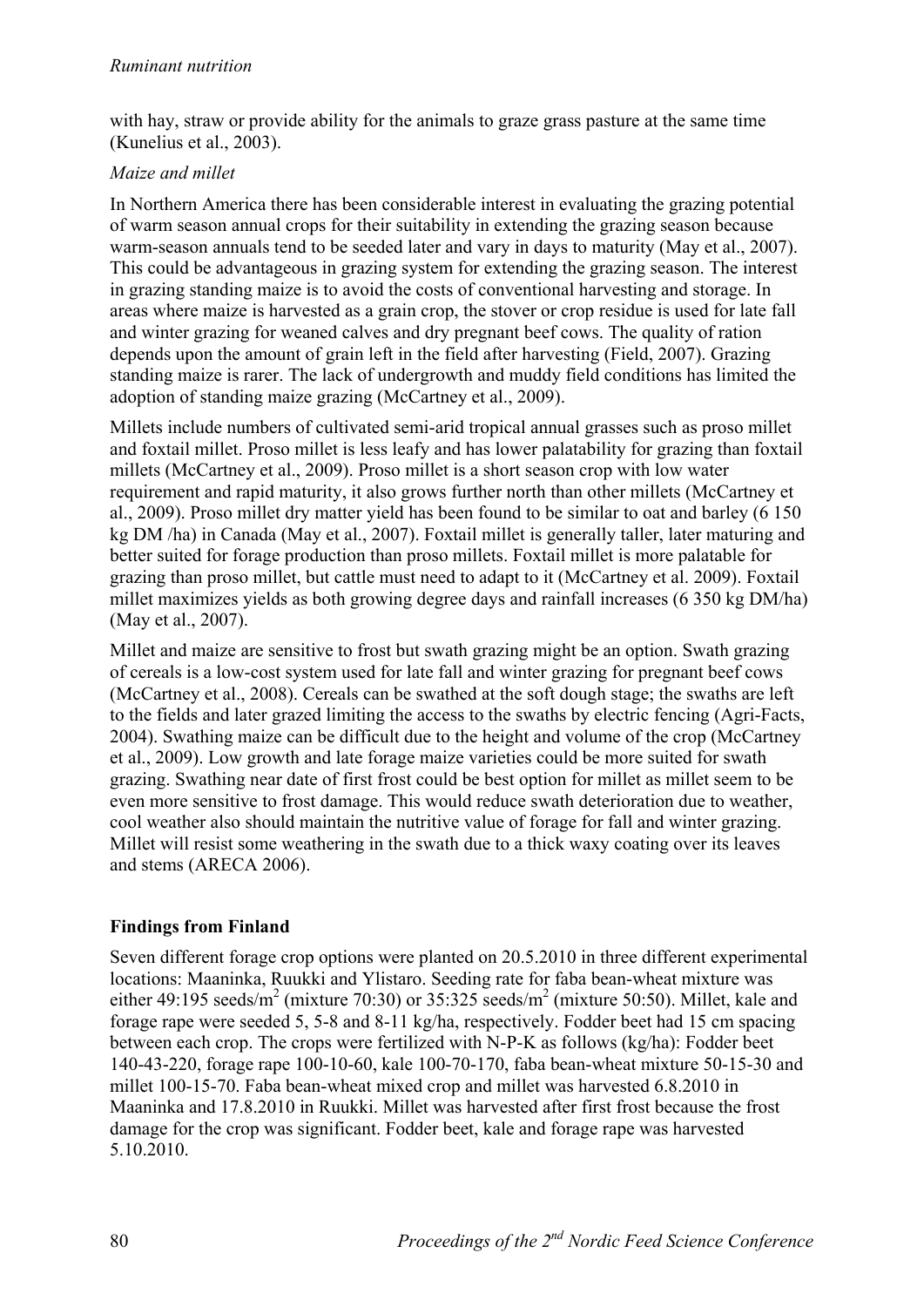The dry matter (DM) yields of the harvested forage varied. Challenging growing conditions eg. very little rainfall in Maaninka area might have affected the results. Dry matter (DM) yields/ha (Figure 2) were highest for fodder beet (7 000-15 796 kg DM/ha). Kale and forage rape produced relatively high DM yields/ha (3 499-10 866 kg DM/ha). Faba bean-wheat DM yield/ha was average (6 760-7 952 kg DM/ha). Millet produced lower DM yield than was expected (2 194-4 745 kg DM/ha). Drought and early frost affected millet the most.



**Figure 2** Dry matter (DM) yield/ha of six potential forage crops.

# **Conclusions**

The growth potential and rhythm of different crop options could be advantageous for beef cattle grazing. Cool season *brassica* crops produce high DM yields/ha. They are frost tolerant and grazing could be an option late in autumn or early in winter. The problems can be muddy field conditions and animal health disorders especially if *brassica* crops are grazed as sole feed. Most easily grazing season can be extended with mixed cereal crops. The yield, protein content and harvesting date of cereal crops supplements perennial grazing practice which is mainly used in beef cow operations.

# **References**

Andrews, A.H., Blowey, R.W., Boyd, H. & Eddy, R.G. (eds.)., 2004. Bovine medicine. Diseases and husbandry of cattle. Second edition. Blackwell Publishing, Hong Kong. 1218 p.

ARECA., 2006. Year round grazing 365 days. Agricultural Research and Extension Council of Alberta, Sherwood Park, AB. 42 p.

Field, T.G., 2007. Beef production and management decisions. 5<sup>th</sup> Edition. Pearson Prentice Hall. 718 p.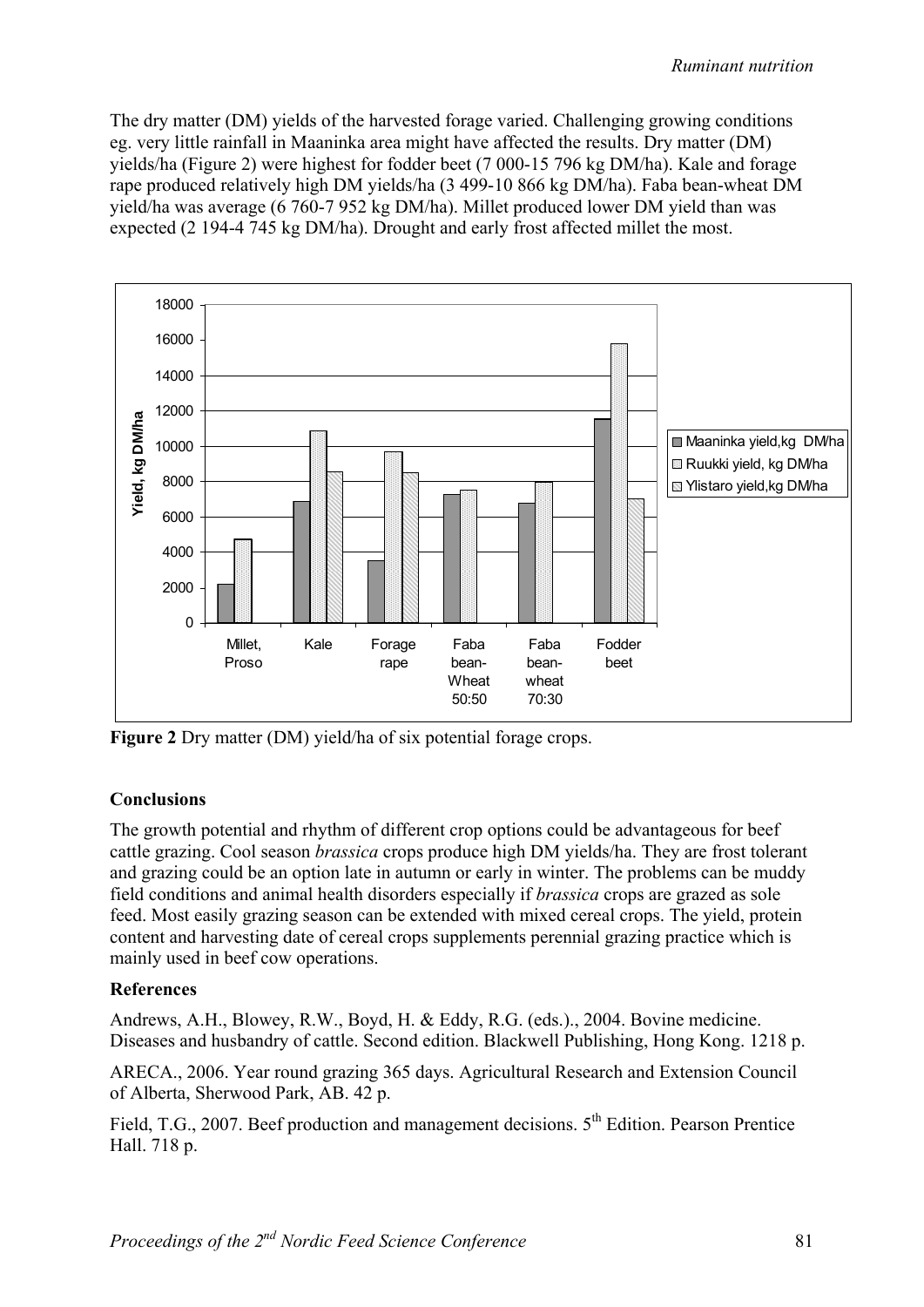Jarrige, R. (eds.), 1989. Ruminant nutrition. Recommended allowances & feed tables. Institut National de la Recherche Agronomique (INRA). John Libbey Eurotext. 389 p.

Jenkins, T.G. & Ferrell, C.L., 1992. Lactation characteristics of nine breeds of cattle fed various quantities of dietary energy. Journal of Animal Science 70: 1652–1660.

Kangas, A. & Harmoinen, T., 2010. Peltokasvilajikkeet 2010. Tieto tuottamaan 131. ProAgria Keskusten Liitto. 96 p.

Kunelius, H.T., Halliday, L., Narasimhalu, P.R. & Winter, K.A., 2003. Comparing pasture and silage based pasture systems for steers.

http://www.gov.pe.ca/agriculture/index.php3?number=76368&lang=E

Kuusela, E., Sormunen-Cristian, R. & Nykänen-Kurki, P., 2001. Yksivuotisten palkokasvien laiduntaminen. Suomen nurmiyhdistyksen julkaisu nro 14.

Lively, F., 2007. Making the most of grazed grass for beef production. http://www.afbini.gov.uk/index/news/news-releases/news-releases-archive-2007.htm?newsid=8234

May, W.E., Klein, L., Lafond, G.P., McConnell, J.T. & Phelps, S.M., 2007. The suitability of cool and warm season annual cereal species for winter grazing in Saskatchewan. Canadian Journal of Plant Science 87: 739-752.

McCartney, D., Fraser, J. & Ohama, A., 2008. Annual cool season crops for grazing by beef cattle. A Canadian Review. Canadian Journal of Animal Science 88: 517-533.

McCartney, D., Fraser, J. & Ohama, A., 2009. Potential of warm season annual forages and *Brassica* crops for grazing: A Canadian Review. Canadian Journal of Animal Science 89: 431-440.

Peltonen, S., Puurunen, T. & Harmoinen, T. (eds.), 2010. Nurmirehujen tuotanto ja käyttö. ProAgria Keskusten Liiton julkaisuja 1093. Tieto Tuottamaan 132. Hämeenlinna: ProAgria Keskusten Liitto. 98 p.

Phillips, C.J.C., 2010. Principles of cattle production, 2nd Edition. CABI Publications. UK. 233 s.

Seed Force, 2010. Fodder beet grower guide. http://seedforce.co.nz/images/categorypdf/11\_Fodder%20Beet.pdf

Stydhorst, S.M., King, J.R., Lopetinsky, K.J. & Harker, K.N., 2008. Forage potential of intercropping barley with faba bean, lupin or field pea. Agronomy Journal 100: 182-190.

Virkajärvi, P., Sairanen, A., Nousiainen J.I. & Khalili, H., 2003. Sward and milk production response to early turnout of dairy cows to pasture in Finland. Agricultural and Food Science in Finland 12: 21–34.

Virkajärvi, P., Huhta, H. & Hokkanen, T.J., 2006. Luonnonlaitumien rehuarvo ja eläintuotos Tohmajärven laidunkokeessa 1994-2005. Huuskonen, A. (eds.). Lumolaidun. Maisemalaiduntaminen luonnon monimuotoisuuden lisääjänä-tasapaino monimuotoisuuden ja tuottavuuden välillä. Maa- ja elintarviketalous 79: 145-182.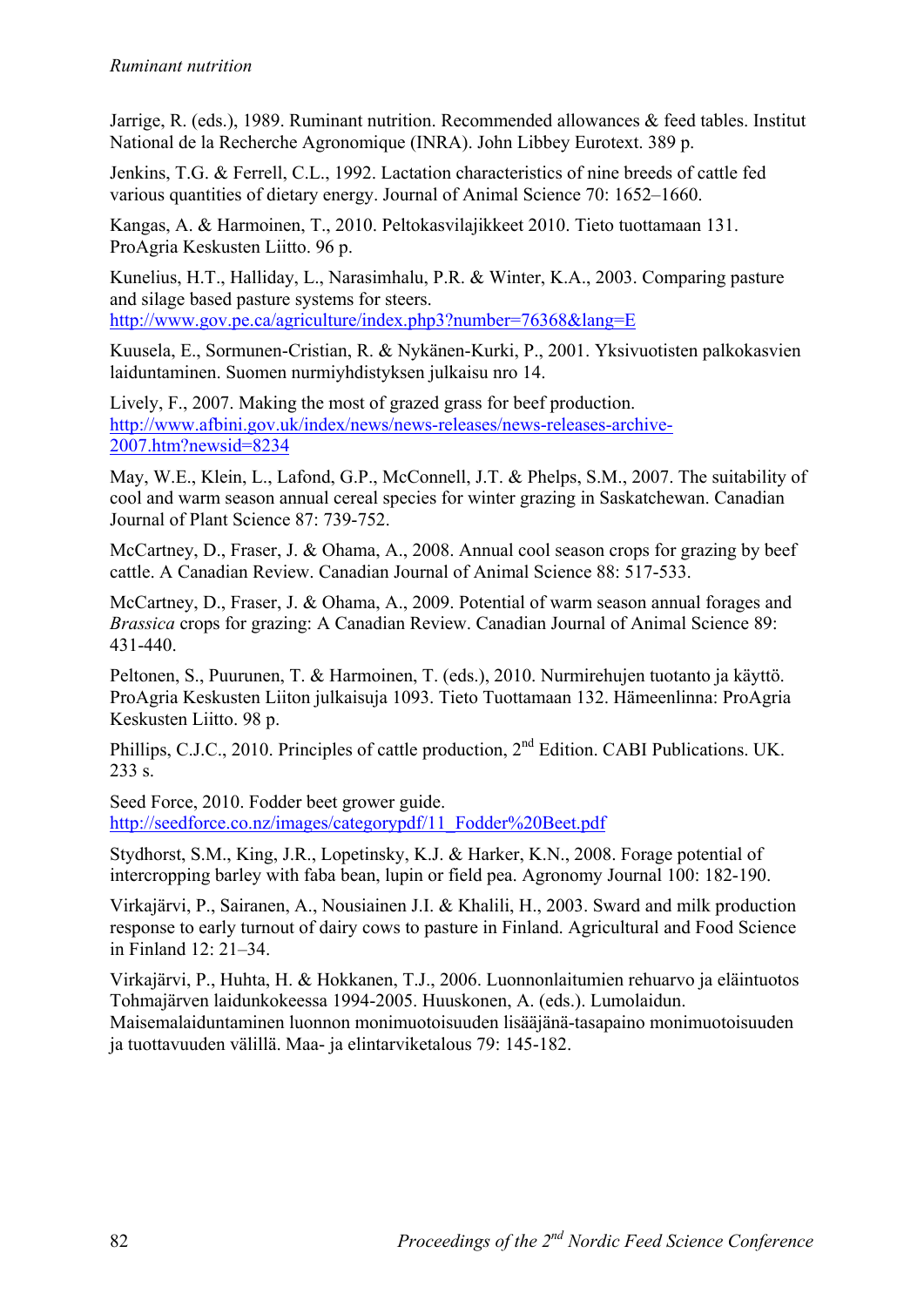# **Effects of increasing the proportions of high quality grass silage after peak lactation on milk yield and milk composition in Swedish Red Breed dairy cows**

M. Patel, E. Spörndly, E.Wredle and J. Bertilsson *Department of Animal Nutrition & Management, Kungsängen Research Centre, Swedish University of Agricultural Sciences, S-753 23 Uppsala, Sweden*

### **Introduction**

Swedish dairy cows are among the highest producing in Europe with an average milk yield of >9300 kg energy corrected milk (ECM)/year. During the last decades, the feeding has been intensified and more based on concentrate feeds. The use of forage has decreased and is at present 40-50% of dry matter (DM) of yearly consumed feed DM in conventional dairy production. Increased use of forage makes most dairy producers more independent of market fluctuations in concentrate prices. Therefore, diets with high proportions of forage are interesting to study. The objective of the present experiment was to evaluate milk production responses from dairy cows on high quality grass silage diets using gradually increasing forage proportions after peak lactation and until drying off.

#### **Materials and Methods**

Twenty-one primiparous and 33 multiparous Swedish Red Breed dairy cows were randomly assigned to three diets with different proportions of grass silage/concentrate on DM basis: low forage (L), medium forage (M) and high forage (H). The experiment ran through the whole lactation (305 days) starting in August 2007 and all cows calved between August and February. The cows were fed according to a predetermined scheme during the first month of lactation, with a gradual increase in concentrate intake up to a maximum of 14 kg, and grass/clover silage ad libitum. During the second and third lactation month, silage was fed ad libitum and the amount of concentrate was adjusted so that the forage proportion was 40% of DM in diet L and 50% of DM in diets M and H. From the fourth lactation month, feed intake was restricted when intake of the cow exceeded 110% of her energy requirement. The forage proportion was gradually increased during lactation month four to six from 50 to 60 and 50 to 70% of DM in diet M and H, respectively while it was left unchanged in diet L. From lactation month seven and until drying off was the proportion of forage increased from 40 to 50, 60 to 70 and 70 to 90% of DM in diet L, M and H, respectively.

The silage was made from an early first-cut ley of timothy (*Phleum pratense* L.), meadow fescue (*Festuca pratensis* L.) and red clover (*Trifolium pratense* L.) with 41% DM, 11.2 MJ metabolizable energy (ME), 14.6% crude protein (CP) and 44.3% neutral detergent fiber (aNDFom) /kg DM. The ingredients in the concentrate mixture were oats, barley, peas, rapeseed cake, beet fibre, wheat bran, whole rapeseed (crushed), minerals and vitamins (23.4, 23.2, 20.0, 12.5, 9.0, 7.0, 2.5 and 2.4% /kg feed, respectively) with 13.2 MJ ME and 17% CP /kg DM. The cows were housed indoors in an automatic milking system and feed intake was also registered automatically through electronic feeding gates and feeding throughs placed on balances. All groups had an average of 2.5 milkings/day. During the summer, the groups M and H were on pasture and fed concentrates indoors, while group L only had a paddock for exercise with all feeds offered indoors. The groups M and H received silage at pasture during periods of drought, when pasture allowance was less than 25 kg DM/day/cow. Milk yield was recorded automatically at each milking and milk samples for analyses of milk composition were taken once every two weeks. Data were analyzed using PROC GLM and means were separated using the LSMEANS/PDIFF option of SAS<sup>®</sup> (Version 9.1, SAS Institute Inc., Cary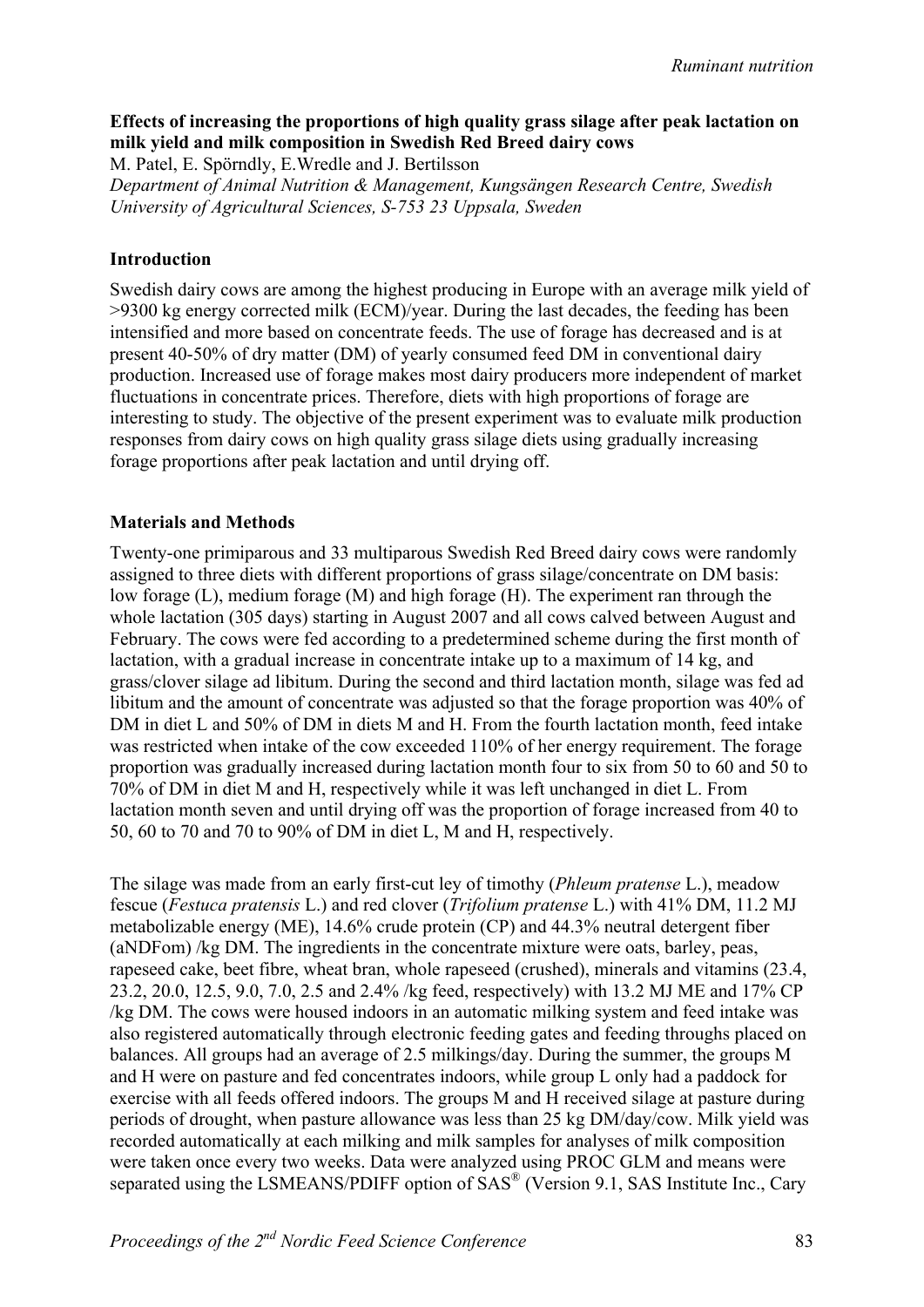NC, USA). Several independent variables and interactions were found non-significant and therefore the final model used was:

 $Y_{ii} = \mu + D_i + L_i + e_{ii}$ 

where  $Y_{ii}$  = observed response,  $\mu$  = overall mean,  $D_i$  = effect of diet (i = 1, 2, 3),  $L_i$  = effect of lactation number, primiparous or multiparous,  $(i = 1, 2)$  and  $e_{ii}$  = residual error.

# **Results and Discussion**

The average proportions of forage over the entire lactation were 49, 62 and 71% of total DM, with an average daily DM intake of 19.9, 19.4 and 19.2 kg/cow in diet L, M and H, respectively. The nutritional quality of the silage was homogeneous during the winter period (11.2 MJ ME and 14.6% CP), while it was lower during the summer (10.3 MJ ME and 9.2% CP). Pasture grass quality was also lower (10.2 MJ ME and 14.1% CP) than the winter-fed silage. Daily milk yield in kg milk and kg ECM on diet H was lower compared with the other two groups, while milk yield on diets L and M did not differ (Table 1). The results of the present study are consistent with the study of Mäntysaari et al. (2003), who did not find any differences in average milk yield or milk composition of primiparous cows fed a constant proportion of grass silage (53% of DM) or a gradually increased proportion of grass silage (43 to 63% of DM) on 305 days of lactation. Other studies have shown lower milk yield of cows in mid lactation on diets with 80% forage compared with 60% forage of total DM (Dewhurst et al., 2003). In the present study, the primiparous cows had a lower daily milk and ECM yield compared with the multiparous cows: 26.7 *vs.* 31.3 kg (*P*=0.001) and 28.4 *vs.* 32.8 kg (*P*=0.001), respectively. Milk fat and milk protein did not differ among diets or between primiparous and muliparous cows. Milk lactose from diet L was higher compared with diet M and H.

**Table 1** Milk yield and milk composition for the whole lactation (305 days) of Swedish Red Breed dairy cows fed gradually increased proportions of forage in the diet after peak lactation on dry matter basis. Low (40 to 50%), medium (50 to 70%) and high (50 to 90%) forage diet, least square means.

|                          |                | Diet              |             |            |            |
|--------------------------|----------------|-------------------|-------------|------------|------------|
|                          | Low forage     | Medium forage     | High forage | <b>SEM</b> | $P$ -value |
|                          | $n=17$         | $n=16$            | $n=17$      |            |            |
| Milk kg/day              | $30.6^a$       | 29.7 <sup>a</sup> | $26.7^{b}$  | 0.91       | 0.008      |
| ECM $kg$ /day            | $32.3^a$       | $31.2^a$          | $28.4^{b}$  | 0.77       | 0.002      |
| Milk fat %               | 4.36           | 4.46              | 4.59        | 0.122      | 0.384      |
| Milk protein $%$         | 3.48           | 3.50              | 3.43        | 0.050      | 0.612      |
| Milk lactose %           | $4.85^{\rm a}$ | $4.76^{b}$        | $4.74^{b}$  | 0.024      | 0.007      |
| ECM $\text{kg}/305$ days | $9846^{\circ}$ | 9528 <sup>a</sup> | $8667^b$    | 235.1      | 0.002      |

ECM, energy corrected milk (4%); SEM, standard error of means, highest value chosen a-b within a row, different superscripts differ (*P*≤0.05)

The average ECM yield (kg/d) from weekly recordings are shown in Figure 1, and the lower lactation persistency on diet H compared with the other two groups is clearly visible through diverging curves and steeper slope on diet H from lactation week 15 and onwards. The divergence coincides in time with the increase in forage proportion from the fourth lactation month from 50 to 60% in diet M and 50 to 70% in diet H, and the increase from 40 to 50%, 60 to 70% and 70 to 90% in diet L, M and H from lactation month seven.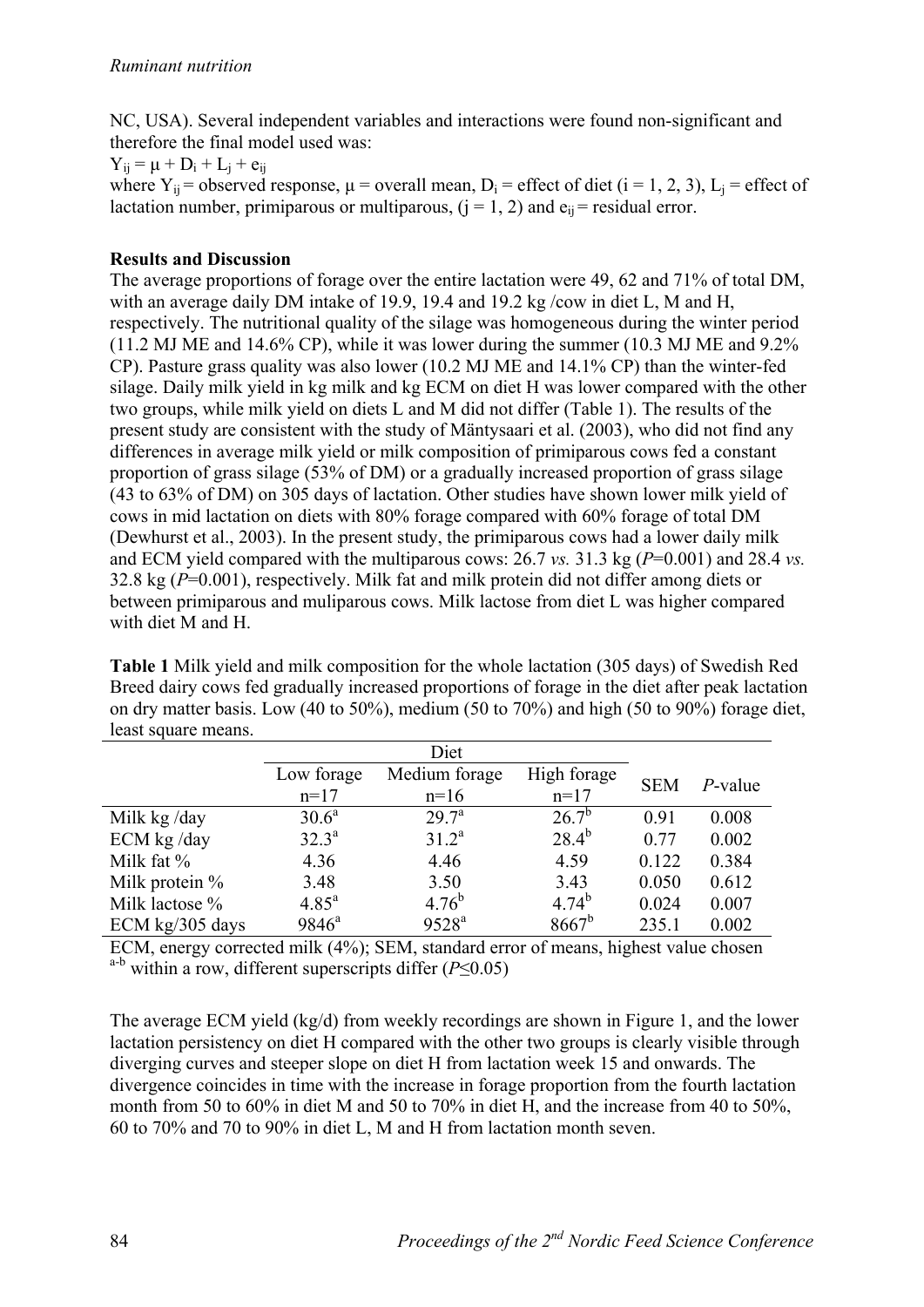

**Figure 1** Energy corrected milk (ECM) yield (kg /d) of Swedish Red Breed dairy cows fed gradually increased proportions of forage in the diet after peak lactation until drying off (◊: low 40 to 50%; ♦: medium 50 to 70%; ○: high 50 to 90% forage).

#### **Conclusions**

The results suggest that when using high quality grass silage to dairy cows, the forage proportion can be gradually increased from 50% to 70% of DM in the period following peak lactation until drying off, without significantly reducing milk yield, milk fat or milk protein content. Economic evaluation of the results shows that this alternative is most attractive.

#### **References**

Dewhurst, R. J., Fisher, W. J., Tweed, J. K. S., Wilkins, R. J., 2003. Comparison of grass and legume silages for milk production. 1. Production responses with different levels of concentrate. J. Dairy Sci., 86, 2598-2610.

Mäntysaari, P., Nousiainen, J., Huhtanen, P., 2003. The effect of constant or variable forage to concentrate ratio in total mixed ration on performance of primiparous dairy cows. Livest. Prod. Sci., 82, 27-37.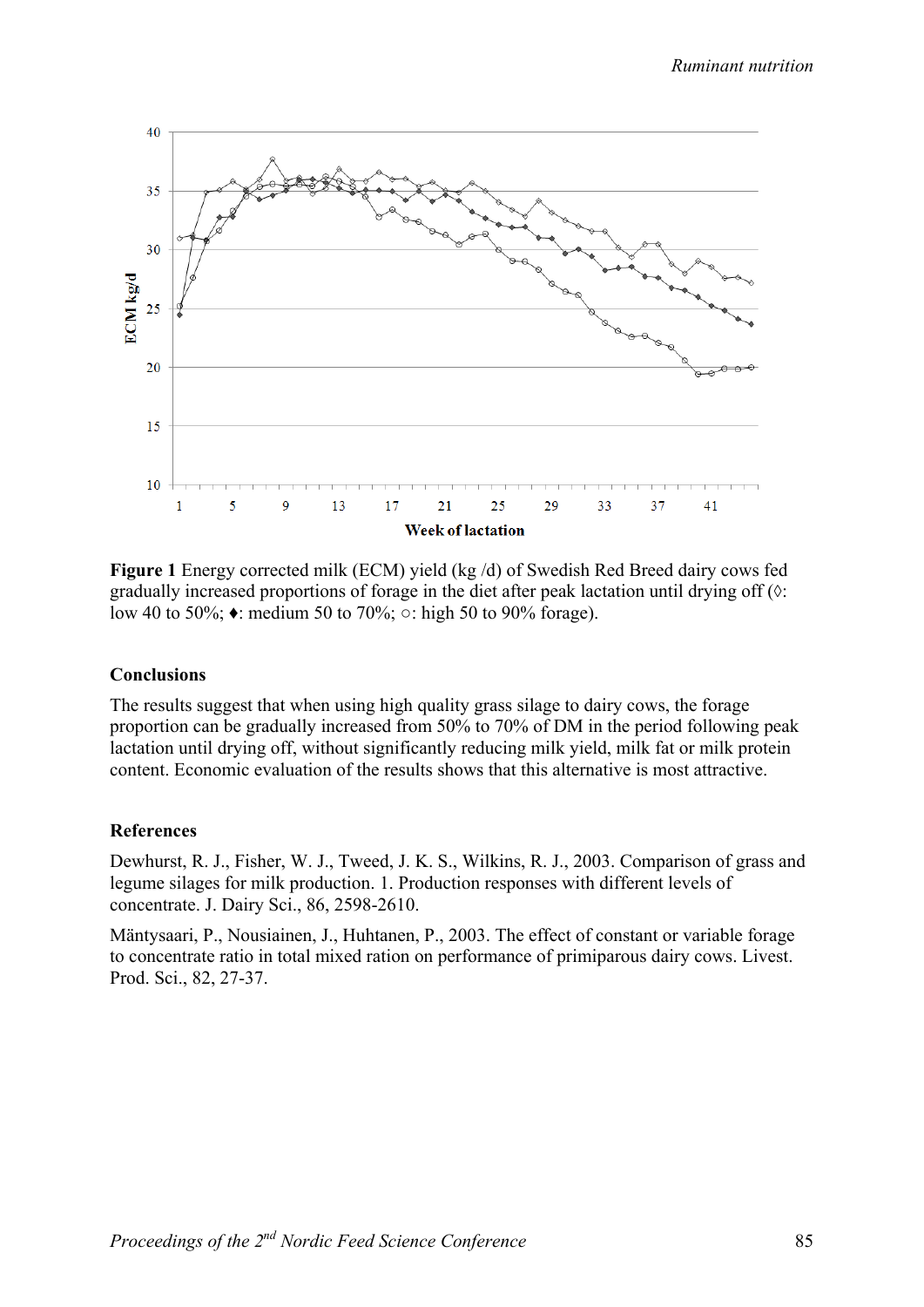# **Effects of RRR-α-tocopheryl acetate supplementation during the transition period on vitamin status in blood and milk of organic dairy cows during lactation**

H. Lindqvist\*, E. Nadeau\*, K. Persson Waller†, S. K. Jensen‡, B. Johansson\* *Department of Animal Environment and Health, Swedish University of Agricultural Sciences, S-53223 Skara, Sweden, † Department of Animal Health and Antimicrobial Strategies, National Veterinary Institute (SVA), Uppsala, Sweden, Department of Clinical Sciences, Swedish University of Agricultural Sciences, Uppsala, Sweden, ‡ Faculty of Agricultural Sciences, Aarhus University, Tjele, Denmark*

# **Introduction**

Organic dairy cow diets in Sweden normally include high amounts of grass-legume silage, which generally contains high levels of the antioxidants  $\alpha$ -tocopherol and  $\beta$ -carotene (McDowell, 2000). Because of large variations in the vitamin content of feed rations due to forage species, harvest time and storage of the forage, supplementation with vitamins is recommended (NRC, 2001; Nadeau et al., 2004; Danielsson et al., 2008). The requirement is especially high during the transition period, 3 weeks before to 3 weeks after parturition (AP), due to secretion of vitamins into the udder, decreased dry-matter intake and physiological stress (Goff and Stabel, 1990; NRC, 2001).

Most vitamin supplements are provided in synthetic form, as natural vitamins are generally difficult and expensive to derive. The new EU regulations emphasize that synthetic vitamins should only be used in limited amounts when additional supplementation is necessary. However, several studies have shown that a high level of vitamin E supplementation  $(>2000$ IU/d) during the transition period is necessary to maintain  $\alpha$ -tocopherol levels in blood plasma and milk (Weiss et al., 1997). Other studies show no or negative effects of high supplementation of vitamin E on health (Persson Waller et al., 2007; Bouwstra et al., 2010).

Natural vitamin E consists of a single stereoisomer, RRR-α-tocopherol, whereas synthetic αtocopherol (all-rac-α-tocopherol) consists of a mixture of 8 stereoisomers of α-tocopherol; RRR-, RRS-, RSR-, RSS-, SRR-, SSR-, SRS- and SSS-α-tocopherol. RRR-α-tocopherol has the highest bio-availability and the 2S forms have very low or no bio-availability (Dersjant-Li and Peisker, 2010).

Our hypothesis was that organic dairy cows with a high inclusion of grass-legume silage in their diet fulfill their vitamin A and E requirements during their lactation period, without supplemental vitamins. However, during the transition period around calving, extra vitamin E may be required.

The aim of this study was to investigate the effect of a daily supplementation of 2400 IU RRR-α-tocopheryl acetate during the transition period around calving on concentrations of αtocopherol in blood plasma and milk from prepartum to mid-late lactation in organic dairy cows fed a high dietary proportion of grass-legume silage. Additionally, effects of αtocopherol and β-carotene contents in the feeds on vitamin A and E content in plasma and milk were evaluated.

# **Materials and methods**

The study was performed at an organic farm in Western Sweden. The herd consisted of around 70 Swedish Holstein dairy cows with a rolling herd average of 10,452 kg milk/cow and year during the time of the experiment, with 3.8% fat and 3.2% protein in the milk. The cows were out on pasture from mid May to the end of October. The study was divided into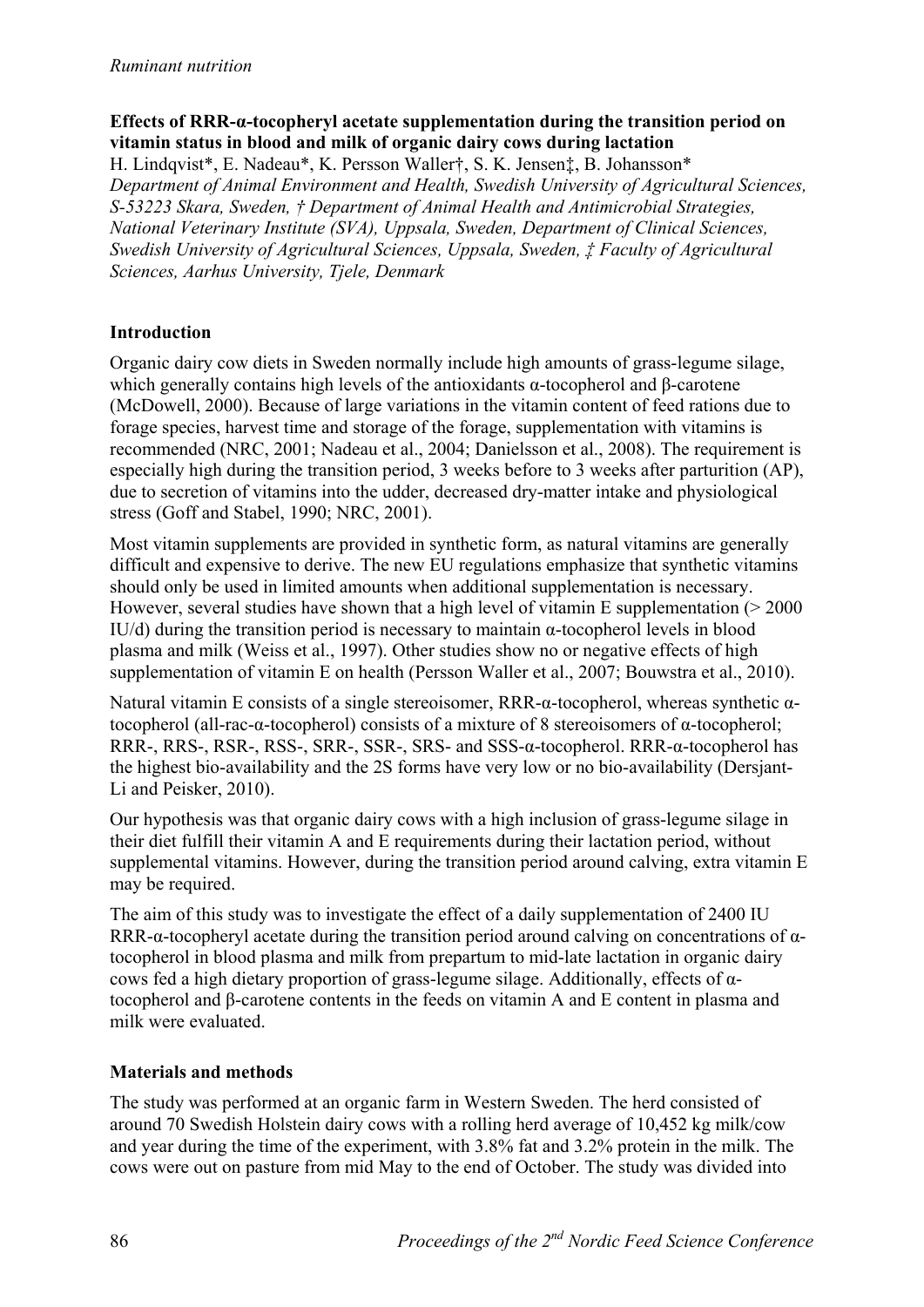experiment (Exp.) 1, which included 44 cows, and Exp. 2, which included 32 cows. The experimental design was a randomized complete block, with 4 treatments in 11 (Exp. 1) and 8 (Exp. 2) blocks. Each block consisted of 4 cows with similar conditions. Within each block, the cows were randomly assigned to 1 of 4 dietary treatments in a 2 x 2 factorial arrangement of treatments with 2 levels of vitamin treatment and 2 levels of protein feed treatment. The 2 levels of vitamin treatment in Exp. 1 and 2 were natural vitamins from a 100% organic diet (C) and natural vitamins from a 100% organic diet supplemented with 2400 IU RRR-αtocopheryl acetate (N-vet Inc., Uppsala) during the transition period (E). In Exp. 1, all cows consumed a diet without synthetic vitamins, but in Exp. 2 the synthetic vitamins A, D and E were supplemented to all cows throughout the lactation according to Swedish recommendations for lactating cows. The supplementation of synthetic vitamins in Exp. 2 was included due to ethical considerations, resulting from poor health status in the herd in Exp. 1, with some cows e.g. having low plasma levels of retinol and high levels of virus antibodies. The 2 levels of protein treatments were field beans and peas in both experiments. However, results from the protein feeds are reported elsewhere.

The vitamin concentrations of the feeds in Exp. 1 and 2 are presented in Table 1. During the first 3 months of lactation, the diet consisted of at least 50% silage and thereafter the diet consisted of at least 60% silage according to organic standards. Dry cows and heifers were offered a partly mixed ration with forage and barley from 3 weeks before expected parturition (BEP). Field beans, peas and cold-pressed rapeseed cake (CPRC), were included in the diet at parturition. The 2400 IU of RRR-α-tocopheryl acetate were offered from 3 weeks BEP to 3 weeks AP.

Diets were formulated to ensure similar composition between the treatments with 12.5 and 11.9 MJ/kg DM of metabolisable energy (ME), 162 and 167/kg DM of crude protein (CP), 363 and 372/kg DM of neutral detergent fibre (NDF), 181 and 138/kg DM of starch and 56.7 and 48.4/kg DM of crude fat in Exp. 1 and 2, respectively. The diets contained 11116 IU vitamin A and 61.5 IU vitamin E in Exp. 1. In Exp. 2, 5410 and 29.9 IU of the vitamin A and E, respectively in the diet came from the feed and 2977 and 22.3 IU of vitamin A and E, respectively were synthetic.

Feed samples were taken regularly for analysis of α-tocopherol and β-carotene as well as of *in vitro* OM digestibility, CP, NDF, starch, crude fat and fermentation characteristics (silage only) by conventional methods. Individual blood samples from the tail vein were collected at 3 weeks BEP, within 24 h AP, at 3 weeks AP and between 5-7 months AP. After centrifugation blood plasma was stored at -20ºC until vitamin analysis. Individual milk samples were taken within 24 h AP (colostrum), at 4 days AP, at 3 weeks AP and between 5-7 months AP and stored at -20ºC until analysis of vitamins.

Analyses of α-tocopherol and β-carotene were performed at Research Centre Foulum, Denmark. The α-tocopherol and β-carotene concentrations of feed were analyzed according to Jensen et al. (1998). Concentrations of retinol, β-carotene and α-tocopherol in plasma and milk were determined as previously described by Jensen (1994) and Jensen & Nielsen (1996).

The same statistical model, with cow treated as the experimental unit, was used for analysis of both experiments, but each experiment was analyzed separately. Vitamin concentrations in blood and milk were analyzed using proc mixed in SAS. In the statistical model, vitamin and protein treatment were treated as fixed effects and block as a random effect. Each sampling time was tested separately for the main effects of vitamin and protein and their interaction. Interactions between vitamin and protein treatments were excluded from both models as the overall *P*-value was  $> 0.10$  for all variables.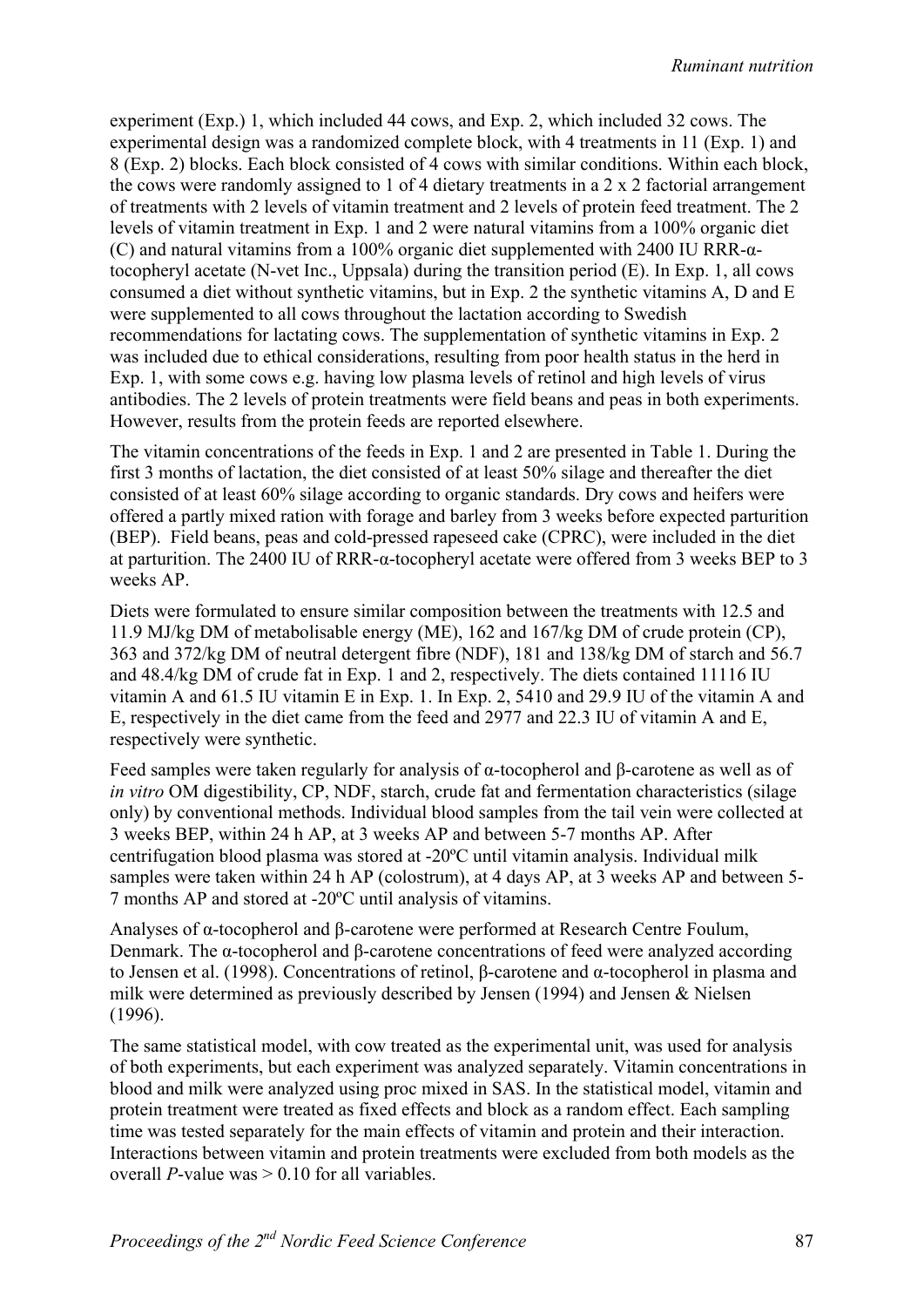| <b>DIPARTEMANA</b><br>Feed                       | $\mathbf{u}$<br>n | $1.444 = 111$<br>$\alpha$ -tocopherol<br>$mg/kg$ DM | $maximize$ or $sum = p$ .<br>$\beta$ -carotene<br>$mg/kg$ DM | Feed                                          | n              | $\alpha$ -tocopherol<br>$mg/kg$ DM | $\beta$ -carotene<br>$mg/kg$ DM |
|--------------------------------------------------|-------------------|-----------------------------------------------------|--------------------------------------------------------------|-----------------------------------------------|----------------|------------------------------------|---------------------------------|
| Exp. 1                                           |                   |                                                     |                                                              | Exp. $2$                                      |                |                                    |                                 |
| Silage                                           | 11                | $64.6 \pm 18.9$                                     | $57.7 \pm 13.3$                                              | Silage                                        | 9              | $21.6 \pm 4.0$                     | $20.7 \pm 5.0$                  |
| Pasture                                          | $\overline{4}$    | $29.8 \pm 14.2$                                     | $71.5 \pm 22.3$                                              | Hay                                           | 1              | 9.0                                | 3.1                             |
| Barley                                           |                   | 29.0                                                | $\theta$                                                     | Pasture                                       | 3              | $30.2 \pm 3.6$                     | $71.6 \pm 13.1$                 |
| CPRC <sup>a</sup>                                | 3                 | $75.0 \pm 13.6$                                     | $0.7 \pm 0.1$                                                | Barley                                        | $\overline{2}$ | $7.6 \pm 2.1$                      | $0.05 \pm 0.05$                 |
| Field bean<br>$(43%)$ /barley<br>$(57%)$ pellets | 2                 | $12.2 \pm 1.3$                                      | $0.1 \pm 0.1$                                                | Field bean<br>(56%) / CPRC<br>$(44%)$ pellets | 3              | $31.0 \pm 10.0$                    | $1.5 \pm 2.0$                   |
| Pea $(62%)$<br>/barley (38%)<br>pellets          | 2                 | $5.5 \pm 3.4$                                       | $\boldsymbol{0}$                                             | Pea $(64%)$<br>/CPRC $(36\%)$<br>pellets      | 3              | $19.7 \pm 9.8$                     | $0.2 \pm 0.1$                   |

**Table 1** Average concentrations and standard deviations of vitamin content in feed used in Experiments (Exp.) 1 and 2 ( $n =$  number of samples).

<sup>a</sup> CPRC = cold-pressed rapeseed cake

# **Results and Discussion**

The silage in Exp. 1 contained approximately 3 times as much  $\alpha$ -tocopherol and β-carotene as the silage in Exp. 2 resulting in a higher content of natural vitamins from the feed in Exp. 1 than in Exp 2. The E cows in Exp. 2 had significantly higher concentrations of α-tocopherol in the colostrum, in the milk at 4 days AP and at 3 weeks AP than the C cows (Table 2). However, there were no significant differences in α-tocopherol, β-carotene or retinol contents in milk between treatments in Exp. 1. This is probably a result of the higher natural  $\alpha$ tocopherol concentration in the feed in Exp. 1. Cows can only secrete limited amounts of αtocopherol into the milk (Jensen et al., 1999) and if there are high levels of natural αtocopherol in the feed there may be lesser effect of the extra supplement. The *all-rac*-αtocopherol that was supplemented in Exp. 2 did not have the same effect as the RRR-αtocopherol from the feed in Exp 1 even though total content of IU of vitamin E in the diets were similar in both years. The higher concentrations of β-carotene in the colostrum and in the milk at 4 days AP and a tendency for higher β-carotene concentrations in the milk at 3 weeks AP from the E than from the C cows in Exp. 2 (Table 2), might be a result of lower oxidation in the milk from the E cows, as  $\alpha$ -tocopherol acts as an antioxidant, protecting the β-carotene (McDowell, 2000). The E cows in Exp. 2 also had significantly higher concentrations of retinol in the milk 4 days AP than the C cows (Table 2).

Both treatment groups in both Exp. had low levels of  $\alpha$ -tocopherol (< 3 mg/L) in the blood at parturition. The E cows tended, however, to have higher α-tocopherol concentrations than the C cows and they had more α-tocopherol in the blood at 3 weeks AP than the C cows (Table 3). This indicates that even if the increase was not as high as expected, there was an effect of supplementing the cows with extra  $\alpha$ -tocopheryl acetate around parturition even though the diets contained high concentrations of natural α-tocopherol. The C cows in Exp. 1 had a higher concentration of β-carotene and there was a tendency for a higher retinol concentration in the blood at parturition than the E cows (Table 3). The retinol concentrations in plasma in Exp. 1 were quite low, as levels should be above 0.3 mg/L (Jensen 2011, personal communication) indicating that even if the diets contained high levels of β-carotene a supplement of synthetic vitamin A should be offered to the dairy cows. The C cows in Exp. 2 had higher plasma retinol concentration than the E cows at 3 weeks AP (Table 3).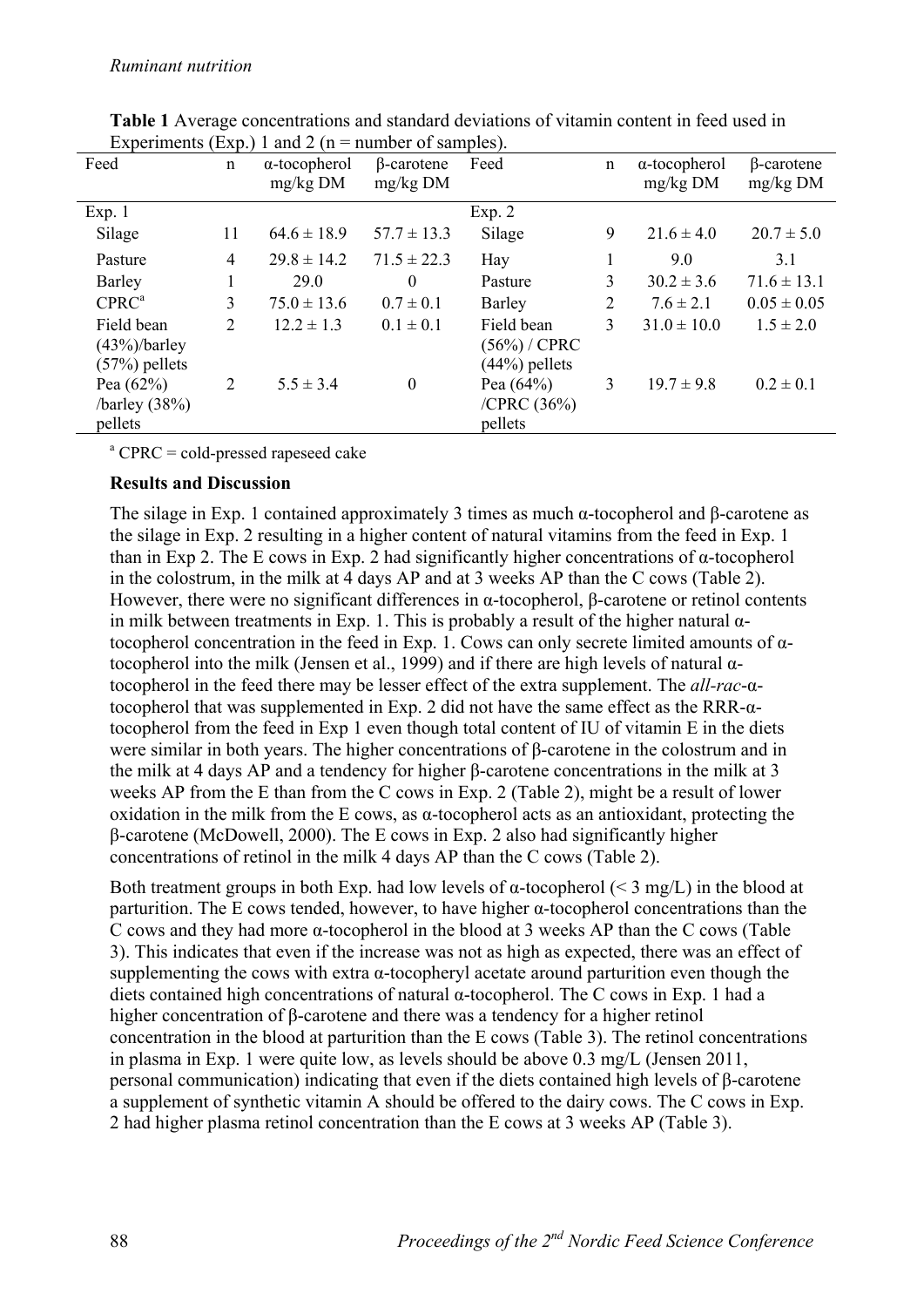| 22 and Experiment 2, $n = 16$ . |      |           |            |                |      |           |            |                  |      |            |            |                  |
|---------------------------------|------|-----------|------------|----------------|------|-----------|------------|------------------|------|------------|------------|------------------|
|                                 |      | Colostrum |            |                |      | 4 days AP |            |                  |      | 3 weeks AP |            |                  |
|                                 | Е    | C         | <b>SEM</b> | $\overline{P}$ | E    |           | <b>SEM</b> | $\boldsymbol{P}$ | Е    |            | <b>SEM</b> | $\boldsymbol{P}$ |
| Experiment 1                    |      |           |            |                |      |           |            |                  |      |            |            |                  |
| $\alpha$ -tocopherol            | 9.20 | 7.58      | .05        | NS             | 1.95 | 1.72      | 0.26       | NS               | 1.22 | 0.97       | 0.17       | NS               |
| β-carotene                      | 2.86 | 3.13      | 0.36       | NS             | 0.51 | 0.52      | 0.10       | <b>NS</b>        | 0.17 | 0.16       | 0.04       | <b>NS</b>        |
| Retinol                         | 4.09 | 3.54      | 0.80       | NS             | 0.63 | 0.70      | 0.09       | <b>NS</b>        | 0.32 | 0.31       | 0.04       | <b>NS</b>        |
| Experiment 2                    |      |           |            |                |      |           |            |                  |      |            |            |                  |
| $\alpha$ -tocopherol            | 11.5 | 7.16      | .58        | 0.041          | 2.24 | 0.73      | 0.29       | 0.001            | 0.90 | 0.32       | 0.13       | 0.001            |
| B-carotene                      | 2.86 | 1.92      | 0.28       | 0.018          | 0.40 | 0.18      | 0.08       | 0.023            | 0.14 | 0.10       | 0.02       | 0.082            |
| Retinol                         | 3.89 | 2 77      | 0.57       | <b>NS</b>      | 0.79 | 0.50      | 0.08       | 0.024            | 0.36 | 0.35       | 0.05       | NS               |

**Table 2** Mean levels of α-tocopherol, β-carotene and retinol in milk, mg/L, at 3 sampling occasions; colostrum, 4 days after parturition (AP) and 3 weeks AP, for Experiment 1,  $n^a$  = 22 and Experiment 2,  $n = 16$ .

 $a_n$  = number of cows. NS = not significant (P > 0.10).

**Table 3** Mean levels of α-tocopherol, β-carotene and retinol in blood plasma, mg/L, at 3 sampling occasions; 3 weeks before expected parturition (BEP), at parturition and 3 weeks after parturition (AP), for Experiment 1,  $n^a = 22$  and Experiment 2,  $n = 16$ .

|                      | 3 weeks<br><b>BEP</b> | $\overline{\phantom{a}}$ |            | Parturition    |      |               | 3 weeks AP |                  |      |      |            |                  |
|----------------------|-----------------------|--------------------------|------------|----------------|------|---------------|------------|------------------|------|------|------------|------------------|
|                      | Е                     |                          | <b>SEM</b> | $\overline{P}$ | E    | $\mathcal{C}$ | <b>SEM</b> | $\boldsymbol{P}$ | E    |      | <b>SEM</b> | $\boldsymbol{P}$ |
|                      |                       |                          |            |                |      |               |            |                  |      |      |            |                  |
| Experiment 1         |                       |                          |            |                |      |               |            |                  |      |      |            |                  |
| $\alpha$ -tocopherol | 2.59                  | 2.55                     | 0.28       | <b>NS</b>      | 2.02 | 1.71          | 0.19       | 0.064            | 4.85 | 3.61 | 0.47       | 0.027            |
| $\beta$ -carotene    | 3.74                  | 3.91                     | 0.63       | <b>NS</b>      | 2.34 | 3.46          | 0.37       | 0.013            | 3.06 | 2.83 | 0.41       | <b>NS</b>        |
| Retinol              | 0.22                  | 0.21                     | 0.02       | <b>NS</b>      | 0.12 | 0.14          | 0.01       | 0.081            | 0.23 | 0.25 | 0.02       | <b>NS</b>        |
| Experiment 2         |                       |                          |            |                |      |               |            |                  |      |      |            |                  |
| $\alpha$ -tocopherol | 3.25                  | 2.82                     | 0.16       | 0.066          | 2.76 | 2.06          | 0.27       | 0.080            | 5.43 | 4.45 | 0.34       | 0.047            |
| $\beta$ -carotene    | 5.46                  | 4.84                     | 0.36       | NS             | 3.75 | 3.52          | 0.33       | <b>NS</b>        | 4.56 | 4.18 | 0.28       | NS               |
| Retinol              | 0.29                  | 0.30                     | 0.02       | NS             | 0.16 | 0.18          | 0.01       | <b>NS</b>        | 0.28 | 0.33 | 0.02       | 0.062            |

 $a_n$  = number of cows. NS = not significant (P > 0.10).

There were as expected no differences in vitamin concentrations in either plasma or milk between treatments in the sample taken between 5-7 months AP in Exp. 1 and 2. Levels of αtocopherol, β-carotene and retinol were above 6, 9 and 0.31 mg/L, respectively.

### **Conclusions**

Organic diets containing a high proportion of forage and oil-seed feeds, can potentially result in sufficient concentrations of  $\alpha$ -tocopherol in blood and milk throughout the lactation. However, concentrations of α-tocopherol in forages vary and the diets are not reliable in providing dairy cows with sufficient concentrations of  $\alpha$ -tocopherol around calving. Supplementation with a high dose of vitamin E, preferably as RRR-α-tocopheryl acetate, during a limited time around parturition, could secure the vitamin E supply for organic dairy cows in Sweden. According to this study, the diet of organic dairy cows also should be supplemented with vitamin A.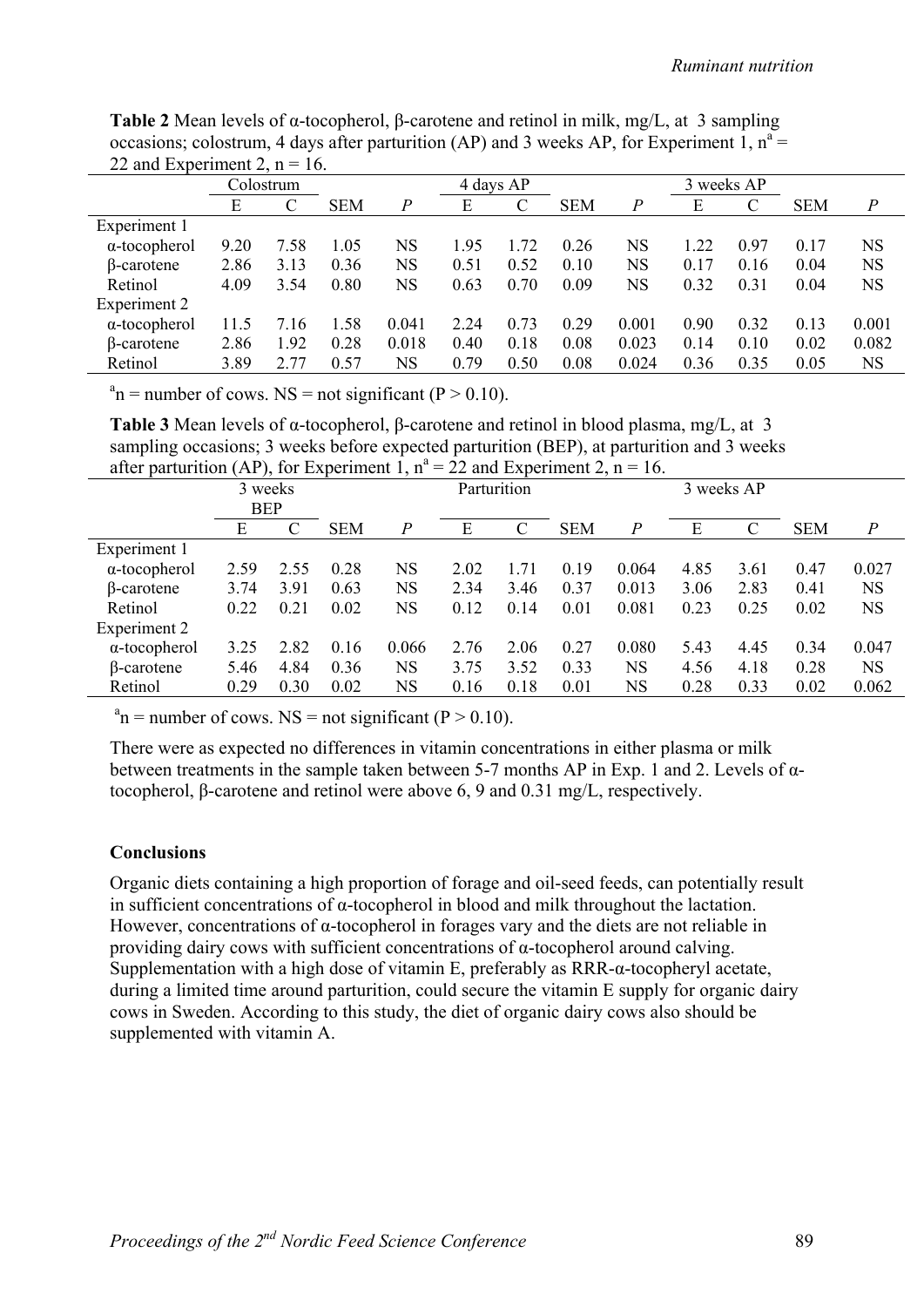# **References**

Bouwstra, R. J., Nielen, M., Stegeman, J.A., Dobbelaar, P., Newbold, J. R., Jansen, E. H. J. M. and van Werven, T. 2010. Vitamin E supplemetation during the dry period in dairy cattle. Part 1: Adverse effect on incidence of mastitis postpartum in a double-blind randomized field trial. J. Dairy Sci. 93, 5684-5695.

Danielsson H., Nadeau E., Gustavsson A. M., Jensen S. K., Soegaard K. and Nilsdotter-Linde N., 2008. Contents of α-tocopherol and β-carotene in grasses and legumes harvested at different maturities. Grassl. Sci. Europe. 13, 432-434.

Dersjant-Li, Y. and M. Peisker., 2010. Utilization of stereoisomers from α-tocopherol in livestock animals. J. Anim. Physiol. Anim. Nutr. 94, 413-421.

Goff, J. P. and J. R. Stabel., 1990. Decreased plasma retinol, α-tocopherol, and zinc concentration during the periparturient period: Effect of milk fever. J. Dairy Sci. 73, 3195- 3199.

Jensen, S.K., 1994. Retinol determination in milk by HPLC and fluorescence detection. J. Dairy Res. 61, 233-240.

Jensen, S.K., Jensen, C., Jakobsen, K., Engberg, R.M., Andersen, J.O., Lauridsen, C., Sorensen, P., Skibsted, L.H., Bertelsen, G., 1998. Supplementation of broiler diets with retinol acetate, beta-carotene or canthaxanthin: Effect on vitamin status and oxidative status of broilers in vivo and on meat stability. Acta Agric. Scand. Section A-Anim. Sci. 48, 28-37.

Jensen, S. K., A. K. B. Johannsen, and J. E. Hermansen., 1999. Quantitative secretion and maximal secretion capacity of retinol, β-carotene and α-tocopherol into cows' milk. J. Dairy Res. 66,511-522.

Jensen, S.K., Nielsen, K.N., 1996. Tocopherols, retinol, beta-carotene and fatty acids in fat globule membrane and fat globule core in cows' milk. J. Dairy Res. 63, 565-574.

McDowell, L. R., 2000. Vitamins in animal and human nutrition, second ed. Iowa State University Press, Iowa.

Nadeau E., Johansson B., Jensen S. K. and Olsson G., 2004. Vitamin content of forages as influenced by harvest and ensiling techniques. Grassl. Sci. Europe. 9, 891-893.

NRC, 2001. Nutrient Requirements of Dairy Cattle. Seventh Revised Edition. National Academy Press, Washington, DC.

Persson Waller, K., C. H. Sandgren, U. Emanuelson, and S. K. Jensen., 2007. Supplementation of RRR-α-tocopheryl acetate to periparturient dairy cows in commercial herds with high mastitis incidence. J. Dairy Sci. 90, 3640-3646.

Weiss, W. P., J. S. Hogan, D. A. Todhunter, and K. L. Smith., 1997. Effect of vitamin E supplementation in diets with a low concentration of selenium on mammary gland health of dairy cows. J. Dairy Sci. 80, 1728-1737.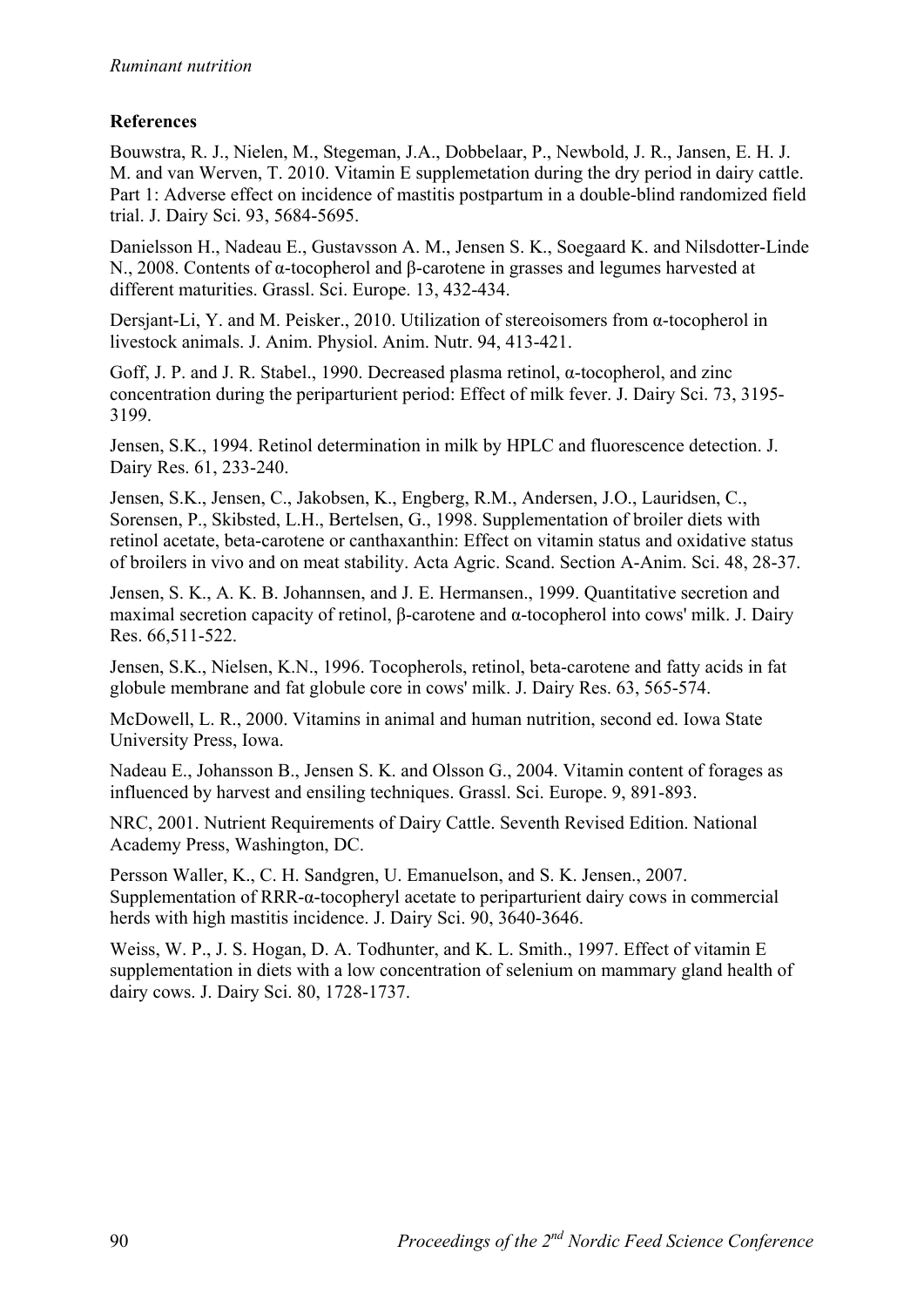*Ruminant nutrition*

## **Glycerol improves fluid balance in dehydrated calves**

A. Werner Omazic<sup>1</sup>, S. Roos<sup>3</sup>, M. Tråvén<sup>2</sup>, E. Mellgren<sup>1</sup>, J. Bertilsson<sup>1</sup>and K. Holtenius<sup>1</sup>

*Swedish University of Agricultural Sciences, 1 Department of Animal Nutrition and Management, Kungsängen Research Centre, SE-753 23 Uppsala, Sweden 2 Department of Clinical Sciences, Box 7054, SE-750 07 Uppsala, Sweden,3 Department of Microbiology, Box 7025, SE-750 07 Uppsala, Sweden* 

# **Introduction**

Glycerol can be derived from the production of biodiesel, and due to the growth of the biodiesel industry the availability of glycerol has increased as feed supplementation for cattle. It is mainly dairy cows in early lactation which have been supplemented with glycerol. Nevertheless, young calves may also benefit from addition of energy-rich compounds with glycogenic properties, especially when dehydrated and energy deprived due to diarrhea. Thus, glycerol may be useful in oral rehydration solutions (ORS) for calves.

Functional feed can be defined as a feed supplement which besides its nutritional value also contains components which can be beneficial for the health. *Lactobacillus reuteri* is a bacterium with probiotic properties which may produce a substance called reuterin in the presence of glycerol. Reuterin has a broad spectrum of antimicrobial qualities (Cleusix et al., 2008 and Spinler et al., 2008). *Lactobacillus reuteri* is naturally present in the gut of humans and animals and has the potential to inhibit the growth of pathogenic bacteria, e.g. *E. coli* and *Salmonella spp*.

Calves affected with diarrhea will rapidly become dehydrated and presumably often energy deficient. It is therefore of great importance that the calf acquires both milk and fluid replacer in order to maintain fluid and electrolyte balance as well as the energy balance (Phillips, 1985). Fluid replacements to calves contain mainly glucose and sodium chloride (Allen et al., 1999). We are not aware of any studies aiming at investigating effects of fluid replacer containing glycerol given to calves. However, studies performed with rats have shown that the water and sodium absorption was improved if two thirds of the glucose was replaced by glycerol (Allen et al., 1999). Furthermore, extra energy is provided if glucose is replaced by glycerol, since the latter has higher energy content (Liversey and Elia, 1988).

The aim of the present study was to investigate if glycerol has a positive effect on the intestinal flora in healthy young calves. The hypothesis is that glycerol stimulates the formation of reuterin and thus decreasing the amount of *E. coli* in calf faeces. Furthermore, the aim was to evaluate if glycerol can contribute to maintenance of the plasma volume and look into changes in plasma metabolites e. g. glucose and insulin, in young calves when deprived of feed and fluid for one day.

### **Material and Methods**

The study was carried out at the Swedish University of Agricultural Sciences in Uppsala, Sweden and the experimental design and all handling of animals were approved by the Swedish Animal Ethics Committee.

The study was performed on 20 calves of the Swedish Red Breed, one to three weeks old, during a period of twelve days. The experimental period was divided into two parts, adaptation period (day 1-11) and deprivation period (day 11-12).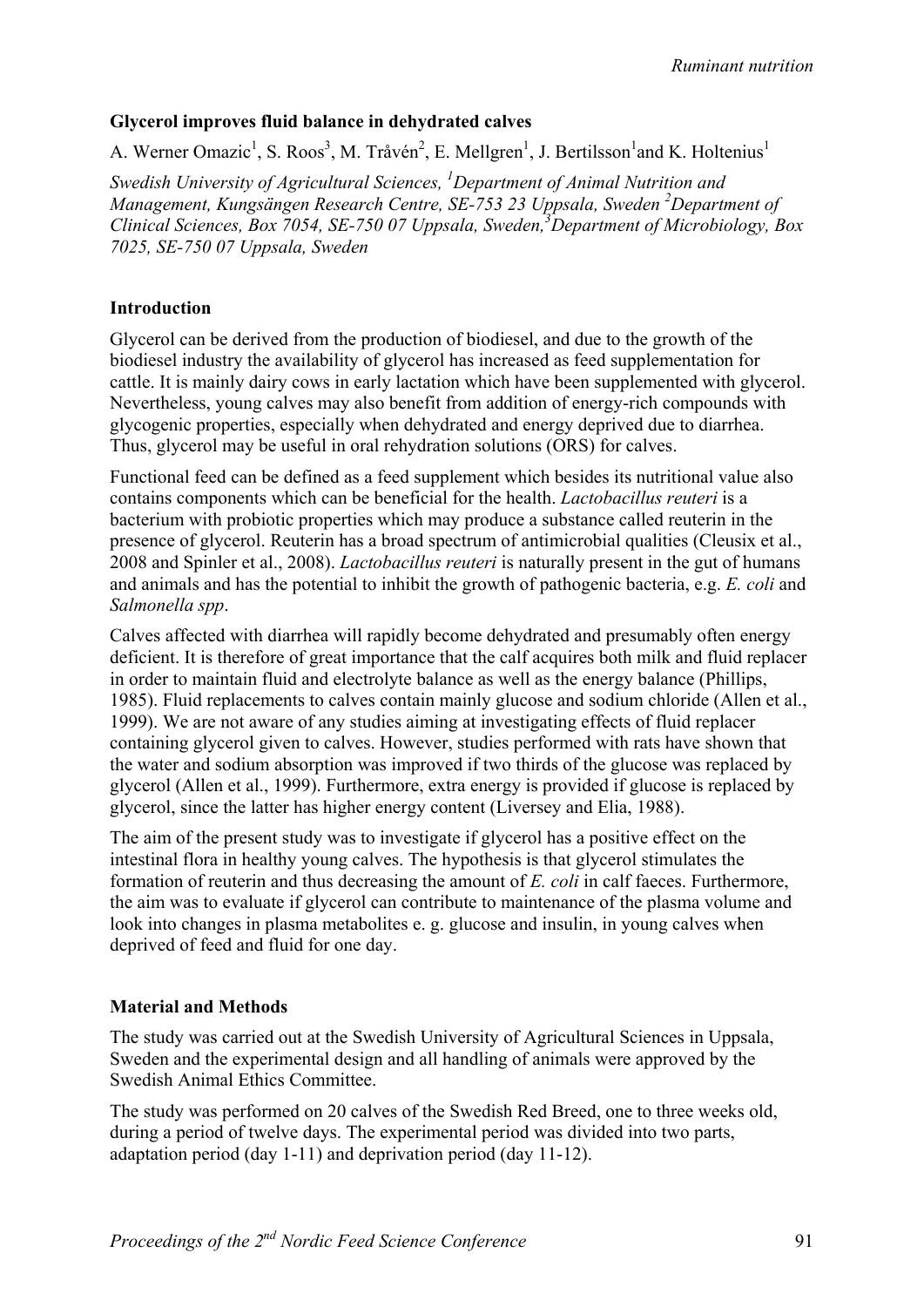The calves were separated from their dams within 24 h after birth, and were kept into strawbedded single pens  $(1.0 \times 1.2 \text{ m}^2)$  in a separate indoor calf barn during three days. All calves were fed colostrum, approximately 2.5 L from their dam, twice a day from a nipple bottle. They were subsequently moved to group pens with maximum 14 calves per pen  $(5.9 \times 5.0 \text{ m}^2)$ with concrete slatted floor and a straw-bedded area in the same calf barn. Milk replacer was provided by a transponder controlled automatic milk feeder (CF300A, DeLaval, Tumba, Sweden) with a rubber teat and available at all times. The ration of milk replacer was increased with 0.5 kg/d until the final ration of 10 L was reached, approximately at 15 days of age, starting with 5 L/d between 4-7 days of age. Concentrate ratio, supplied by a transponder controlled automatic feeder (CF300A, DeLaval, Tumba, Sweden), was 0.25 kg/d at start, and then gradually increased to maximum 1.5 kg/d. Forage was provided ad libitum and drinking water was available in automatic water bowls.

The calves were divided according to expected day of birth. Calves within the same block were kept in the same group and given the treatment simultaneously. Calves in each block were randomly assigned to three different oral supplementations: glycerol along with glucose (glycerol), glucose and water (control). During the adaptation period, day 1 to 11, the ORS (400 mL) was adjusted to body temperature and offered twice a day (08.00 and 16.00 h) from nipple bottles in excess of ordinary feeding ratio and water. The automatic milk feeder was blocked for two h before feeding to increase the calves' willingness to ingest the oral supplementation. Throughout, the deprivation period, day 11-12, the calves were offered body tempered ORS (800 mL) at 16.00 h day 11 and 08.00 h day 12 from nipple bottles without access to feed, milk and water.

Jugular blood 10 mL, was collected in heparinised tubes (Venoject, Terumo Europe N.V., Leuven, Belgium) day 0, 5, 11 and 12, respectively, between 08.30 and 09.30 h. The blood samples were analyzed for packed cell volume (PCV) and total plasma protein (TPP) within one hr after sampling. Further, the residual plasma samples were stored at -20◦ C until further analysis. Approximately 40 g of feces were obtained fresh from the calves upon rectal stimulation day 0, 5, 11 also between 08.30 and 09.30 h, and transferred into sterile 50 mL tubes. Approximately 1 g of feces from each sample were then transferred to sterile tubes and stored at -70°C until further analysis. Two markers were used to estimate potential intestinal reuterin production: 1.3 propanediol, a product of glycerol fermentation from reuterin reduction, using HPLC analysis, and concentration of *E. coli* and *Lactobacillus spp.* in pure cultures, determined by plate counts. The data were analyzed using the MIXED procedure of SAS (SAS 9.2, SAS Institute 2008) with unstructured covariance structure. The model accounted for effects of treatment, day, block and all 2-way interactions. The effects of treatment on plasma concentrations of glycerol, glucose, insulin and TPP, and concentration of PCV in blood, and amount of *E. coli* and *Lactobacillus spp.* were analyzed using repeated measures by day. None-significant interactions (*P*>0.05) were excluded from the model for each variable tested. The fixed effects were considered significant at *P*<0.05. Results from the statistical analyses are presented as least squares means and associated standard errors.

# **Results**

Calves fed ORS with glycerol had a higher concentration of glycerol in plasma (*P*<0.001) day 11 and 12 compared to ORS with glucose or control (Table 1). The concentration of glucose in plasma differed among treatments day 12, with higher values for glycerol  $(P=0.002)$  and glucose  $(P<0.001)$ , respectively, compared to the control. Further, calves provided ORS with glucose had higher concentration of insulin in plasma day 12 than glycerol (*P*=0.04) and control (*P*=0.01). Moreover, calves offered ORS with glycerol had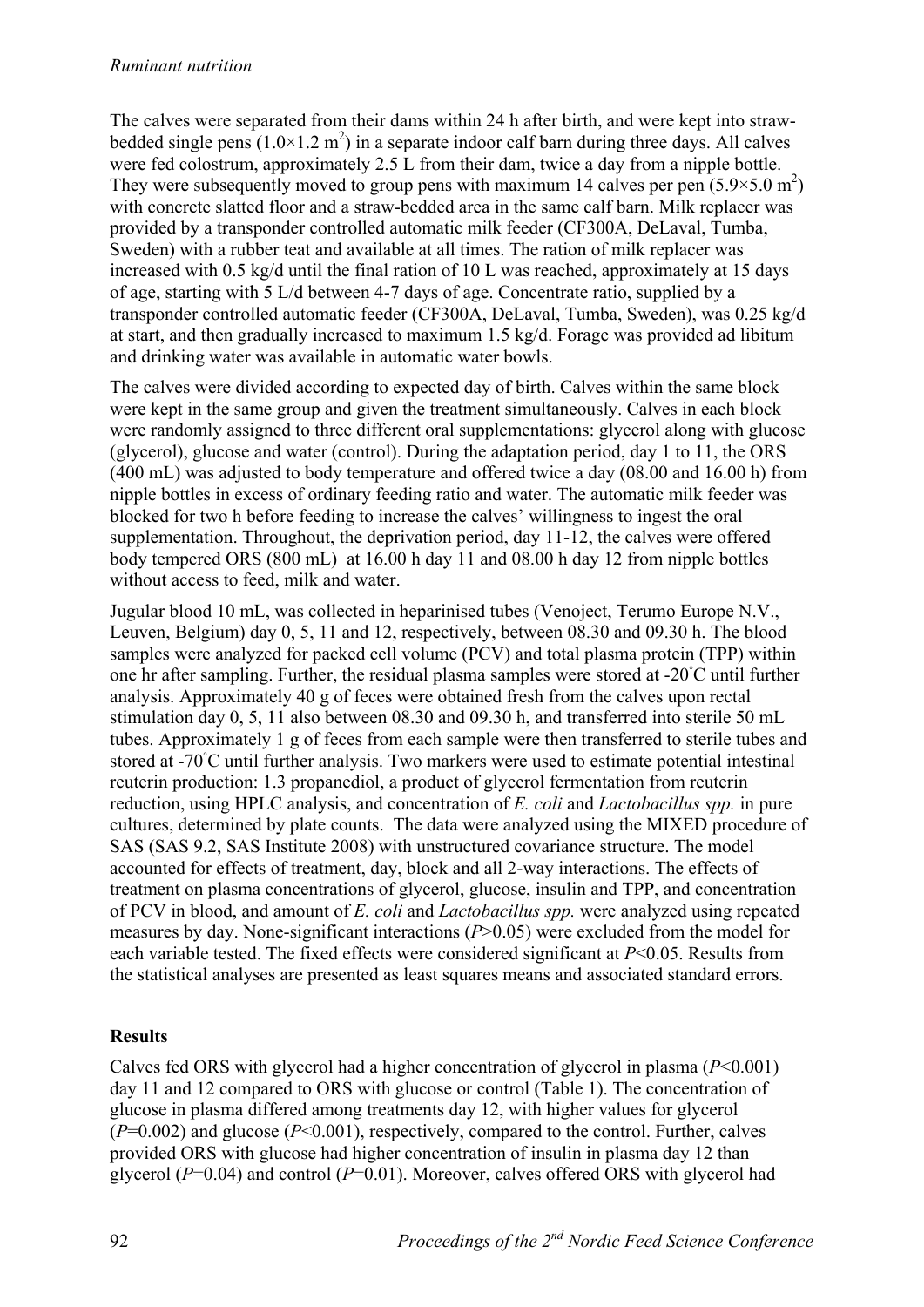higher osmolality in plasma day 11compared to glucose ( $P=0.003$ ) and control ( $P=0.004$ ). The concentration of TPP and the amount of PCV did not differ between treatments, (*P*=0.23) and (*P*=0.40), respectively. Table 1 shows effect of treatment on blood and plasma metabolites at day 11 and 12.The precursor 1.3 propanediol was not found in feces. *E. coli* and *Lactobacillus* ( $log_{10}$  cfu/g) were not influenced by treatments.

| Day                      |                    | 11                  |                          | 12                 |                         |                      |  |  |
|--------------------------|--------------------|---------------------|--------------------------|--------------------|-------------------------|----------------------|--|--|
| Treatment <sup>1</sup>   | Glycerol           | Glucose             | Control                  | Glycerol           | Glucose                 | Control              |  |  |
| Glycerol, mM/L           | $3.2^a \pm 0.33$   | $0.1^b \pm 0.31$    | $0.2^b \pm 0.43$         | $8.1^a \pm 0.27$   | $0.1^b \pm 0.25$        | $0.2^b \pm 0.33$     |  |  |
| Glucose, mM/L            | $6.0^{b} \pm 0.47$ | $7.0^{\circ}$ ±0.44 | $5.8^b \pm 0.63$         | $8.2^b \pm 0.67$   | $13.5^{\circ} \pm 0.63$ | $4.0^{\circ}$ ± 0.85 |  |  |
| Insulin, $\mu g/L$       | $1.2 \pm 0.46$     | $0.6 \pm 0.45$      | $0.4 \pm 0.60$           | $1.3^b \pm 0.42$   | $2.4^a \pm 0.39$        | $0.1^b \pm 0.53$     |  |  |
| Osmolality,              | $284.2^a \pm 0.76$ | $279.5^b \pm 0.68$  | $279.0^{\rm b} \pm 0.97$ | $292.2^a \pm 2.21$ | $287.0^{\circ}$ ±2.04   | $281.0^{b} \pm 2.72$ |  |  |
| mOsm/kg                  |                    |                     |                          |                    |                         |                      |  |  |
| TPP <sup>2</sup> , $g/L$ | $51.8 \pm 1.24$    | $50.3 \pm 1.13$     | $53.8 \pm 1.60$          | $53.7 \pm 1.84$    | $53.5 \pm 2.00$         | $58.0 \pm 2.57$      |  |  |
| $PCV^3$ , %              | $36.6 \pm 1.50$    | $37.5 \pm 1.37$     | $37.6 \pm 1.93$          | $39.0 \pm 1.25$    | $37.3 \pm 1.37$         | $41.6 \pm 1.71$      |  |  |

**Table 1** Effect of treatment on blood and plasma metabolites at day 11 and 12, least squares means ± standard error of the mean

<sup>a-c</sup>Means within a row with different superscripts differ  $(P<0.05)$  within day.

<sup>1</sup> Item: Glycerol=0.67 g glycerol/kg BW and 0.33 g glucose/kg BW; Glucose=1 g glucose/kg BW;

control=water. <sup>2</sup>TPP=Total Plasma Proteins. <sup>3</sup>PCV=Packed Cell Volyme

#### **Conclusions**

These results suggest that the glycerol/glucose mixture was a better ORS than the pure glucose solution. Both solutions were able to prevent a drop in glucose after 24 h feed and fluid deprivation. However, calves receiving pure glucose ORS were clearly hyperglycemic and hyperinsulinemic, while calves receiving the glycerol containing ORS did not develop hyperglycemia and insulin fluctuated less. Changes in plasma volume may be determined by changes in plasma proteins. In the present study control calves numerically showed approximately 8% reduction of the plasma volume during the deprivation day. This drop appears to have been prevented by both ORS. Glycerol may be a good alternative to use in fluid replacers for calves in the future. More work is in progress to further establish the results of the present study. However, no positive effects of ORS containing glycerol were shown on the intestinal flora, since no evidence of increased reuterin production was observed and the *E. coli* numeral did not decrease in feces. Probably glycerol was efficiently absorbed in the small intestine since no glycerol was detected in the fecal samples while markedly elevated glycerol levels were detected in plasma.

#### **Acknowledgements**

Support for the research project from AarhusKarlshamn, Sweden, is gratefully acknowledged.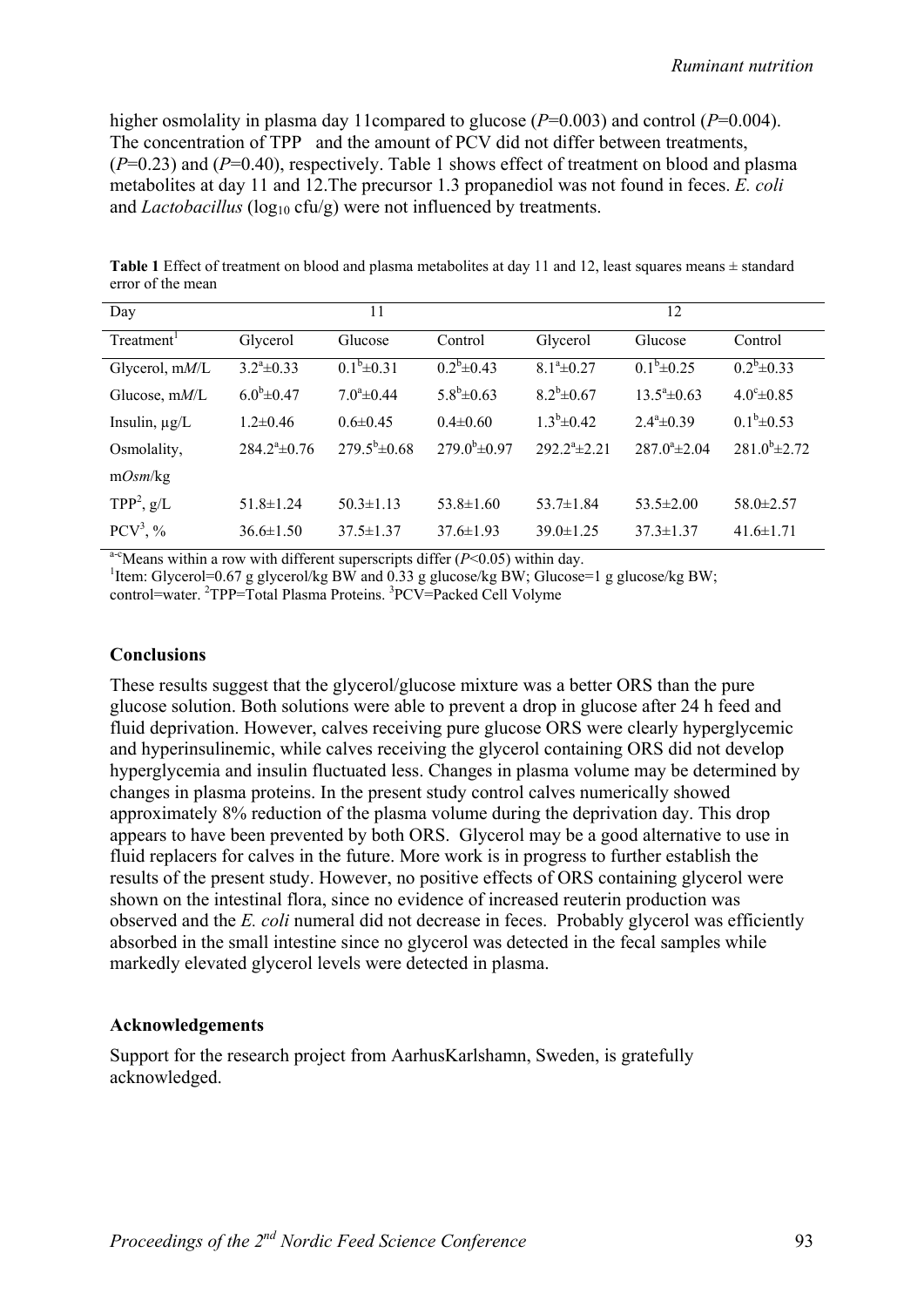# **References**

Allen, L., Wingertzahn, M., Teichberg, S. and Wapnir, R., 1998. Proabsorptive effect of glycerol as a glucose substitute in oral rehydration solutions. J. Nutr. Biochem.10, 49-55.

Cleusix, V., Lacroix, C., Vollenweider, S. and Le Blay, G., 2008. Glycerol induces reuterin production and decreases *Escherichia coli* population in an *in vitro* model of colonic fermentation with immobilized human feces. Microbiol Ecol. 63, 56-64.

Liversey, G. and Elia, M., 1988. Estimation of energy expenditure, net carbohydrate utilization and non-fat oxidation and synthesis by indirect calorimetry: Evaluation of errors with special reference to detailed composition of fuels. Am. J. Clin. Nutr. 47, 608-628.

Phillips, R., 1985. Fluid therapy in diarrheic calves what, how and how much. Vet. Clin. North Am. Fodd Anim. Pract. 1, 157-163.

Spinler, J., Taweechoipatr, M., Rognerud, C., Ou, C., Tumwasorn, S. and Versalovic, J., 2008. Human-derived probiotic Lactobacillus reuteri demonstrate antimicrobial activities targeting diverse enteric bacterial pathogens. Anaerobe. 14, 166-177.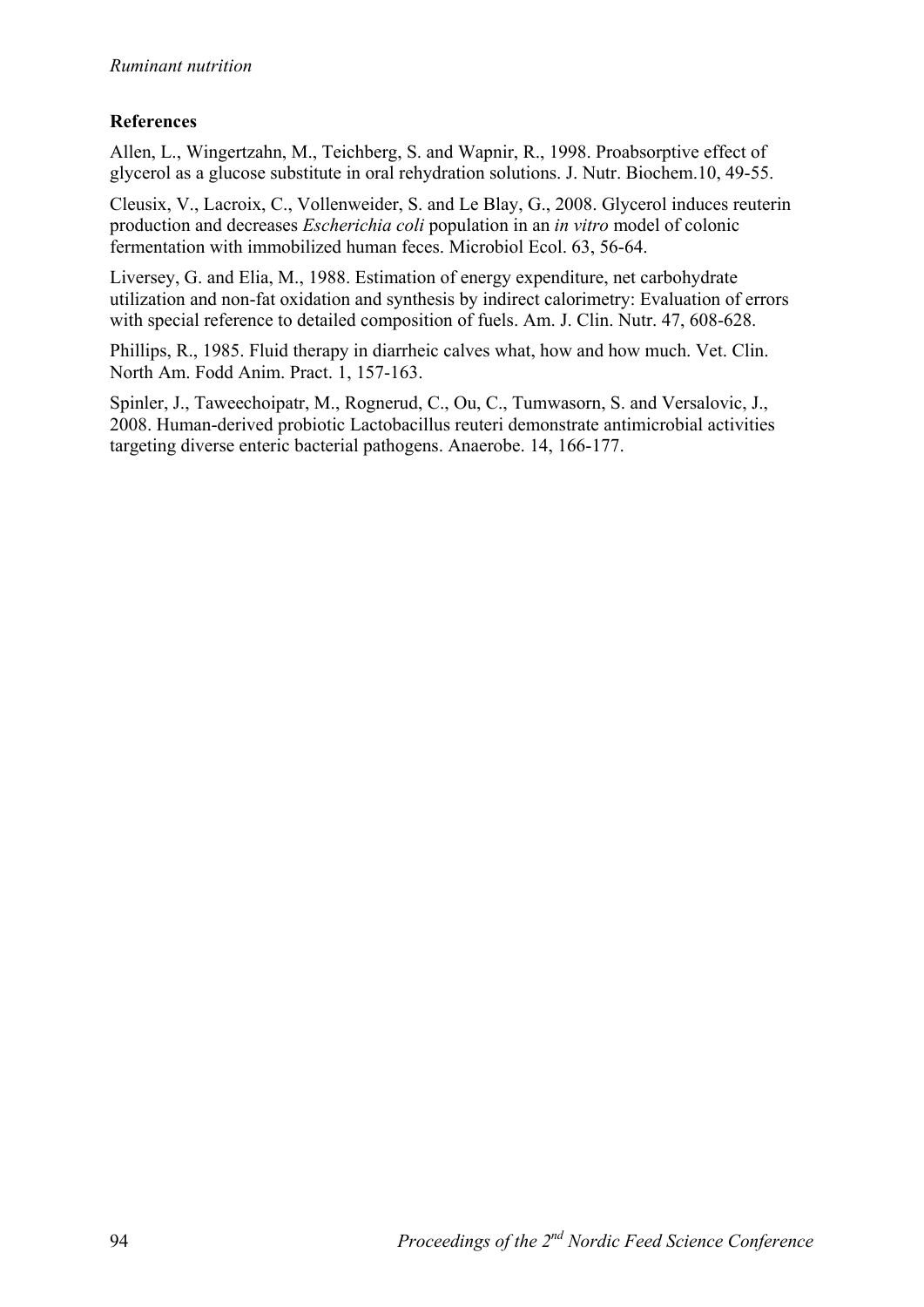## **Feed and energy intake in standardbred yearlings in training on a forage only diet**

S. Ringmark and A. Jansson *Department of Animal Nutrition & Management, Swedish University of Agricultural Sciences, S-750 07 Uppsala, Sweden*

## **Introduction**

Horses in training are generally fed high concentrate diets although such diets are associated with health problems (Tinker *et al*., 1997; MacLeay *et al*., 2000) and stereotypic behavior (Redbo *et al*., 1987). The reason might be that traditional forage produced for horses, tends to have an energy density too low to fulfill the energy requirements on a forage-only diet without challenging the feed intake capacity. According to studies by Edouard *et al.* (2008) and LaCasha *et al*. (1999) yearlings fed a grass hay (Costal Bermuda Grass/Matua Bromegrass) *ad libitum* may consume 1.7-2.8 % dry matter (DM) of body weight (BW). It has also been showed in a previous study by Forsmark (2006) that foals (average age 215 days) were able to consume 2.4 % DM of bodyweight and cover their energy requirements from a forage with 10.9 MJ metabolizable energy (ME) per kg DM. Adult horses in training fed a forage only diet in a study by Muhonen *et al*. (2009*)* consumed 1.8-2.0 % DM of BW of a grass forage with 11.6 MJ ME per kg DM. The aim of this study was to measure voluntary feed consumption in Standardbred yearlings in training fed a high-energy forage-only diet *ad libitum* and to compare energy intake with energy requirements suggested by NRC (2007).

### **Materials and Methods**

Fifteen Standardbred stallions (age 15-19 months, 406-470 kg), adapted to a high energy grass haylage for two months, were used in a 7-week study. The study was conducted in the middle of Sweden (lat N 63°, long E 13°) from the middle of October till the end of November. Grass haylage (50 % DM, 11 MJ ME/kg DM and 150 g crude protein/kg DM) was offered *ad libitum*. The haylage was a first cut  $(8<sup>th</sup>$  of June) fertilized with 126 kg N in spring and consisted mainly of meadow fescue and timothy. The diet was complemented with 1 kg of a pelleted Lucerne product (95 % Lucerne, 5 % molasses), 100 g molassed beet pulp and 150 g of a mineral feedstuff to ensure that mineral and vitamin requirements were met (NRC, 2007). The horses were kept individually in 9  $m<sup>2</sup>$  boxes and spent approximately 8 hours per day outside in a paddock (with haylage and water available) except for the days when feed intake was measured when they were kept in their boxes. The training the first three weeks of the study consisted of trot (3 min/km) for 5 km three times a week on a flat racetrack. The fourth week horses were exercised twice for 5 km on the same racetrack and twice for 7.8 km on a slight hilly terrain track. In week 5-7 horses were trained once a week on the flat race track for 5 km and twice for 7.8 km in the terrain track. Daily feed intake was measured for three days the first and the last week of the study, and daily energy intake was calculated based on these values according to Lindgren (1979) and Jansson *et al.* (2004). Body weight was measured twice in the beginning and end of the first and last week respectively and an average of these measurements was used for the calculations. All data were subjected to analysis of variance (GLM procedure in the Statistical Analysis Systems package 9.2, SAS Inst., Cary, NC) using the following model;  $Y_{i+k} = \mu + \alpha_i + \beta_i + e_{i}$  where  $Y_{i,j}$  is the observation,  $\mu$  the mean value,  $\alpha_i$  the effect of animal,  $\beta_i$  the effect of period and  $e_{i,j}$ k the residuals;  $e_{ij} \sim \text{IND} (0, \delta^2)$ . The *P* value for difference between treatments was < 0.05. Post-hoc analysis was made by a Tukey-test (difference at  $P \le 0.05$ ). Values are presented as least square means  $\pm$  standard error of the mean.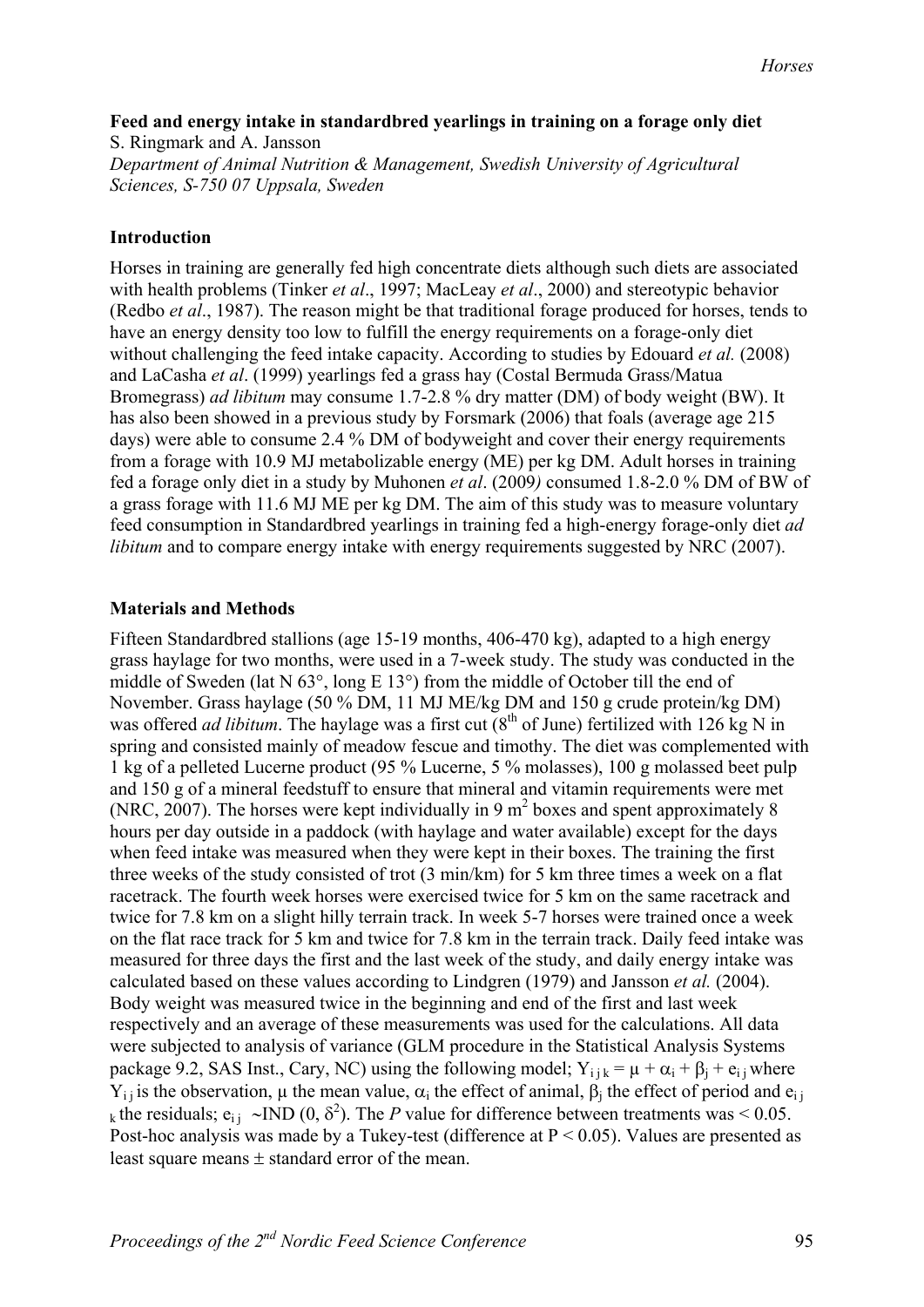# **Results and Discussion**

As far as we know this is the first study measuring the voluntary haylage intake in young horses in training fed a forage-dominated diet. During the experimental period BW increased from  $436 \pm 1$  kg to  $451 \pm 1$  kg and the daily dry matter and energy intake increased from 10.6  $\pm$  0.1 kg DM/horse and 120  $\pm$  1 MJ ME to 11.0  $\pm$  0.1 kg DM/horse and 126  $\pm$  1 MJ ME (P<0.05) by the end of the study. DM intakes corresponded to 2.5-2.6 % of the body weight and were in accordance with earlier observations on young horses at rest but higher than previous reported in adult horses in training fed forage with a higher energy content (Muhonen *et al*., 2009). An increase in the energy requirement during the experiment could be due to both an increased body weight and exercise load. The energy intake corresponded to 130-140 % of the requirements suggested by NRC (2007) for young horses (18 months) in moderate exercise and was even slightly higher than the requirements suggested for 24 months old horses in very heavy exercise.

# **Conclusions**

This study shows that voluntary feed intake of high energy forage in Standardbred yearlings may correspond to  $> 2.5$  % of BW and meet the requirements of very heavy exercising growing horses according to NRC (2007).

# **References**

Edouard, N., Fleurance, G., Martin-Rosset, W., Duncan, P., Dulphy, J.P., Grange, S., Baumont, R., Dubroeucq, H., Pèrez-Barberia, F.J. and Gordon, I.J., 2008. Volountary intake and digestibility in horses: effect of forage quality with emphasis on individual variability. Animal, 2:10, 1526-1533.

Forsmark, P., 2006. Fodersammansättningens betydelse för tillväxt hos häst, Effects of diet composition of growth in foals. MSc thesis 223. Department of Animal Nutrition and Management, Swedish University of Agricultural Sciences, Uppsala.

Jansson, A., Rundgren, M., Lindberg, J.E., Ronéus, M., Hedendahl, A., Kjellberg, L., Lundberg, M., Palmgren-Karlsson, C., and Ekström, K., 2004. Utfodringsrekommendationer för häst. Swedish University of Agricultural Sciences, Uppsala.

LaCasha, P.A., Brady, H.A., Allen, V.G., Richardson, C.R. and Pond, K.R., 1999. Volountary intake, digestibility and subsequent selection of Matua bromegrass, costal bermudagrass and alfalfa hays by yearling horses. J. anim. Sci., 77, 2766-2773.

Lindgren, E., 1979. The nutritional value for roughages determined *in vivo* and by laboratory methods, report 45. Department of Animal Nutrition and Management, Swedish University of Agricultural Sciences, Uppsala.

MacLeay, J.M., Valberg, S.J., Pagan, J.D., Jinliang, L.X., De La Corte, F.D. and Roberts, J., 2000. Effect of ration and exercise on plasma creatine kinase activity and lactate concentration in Thorougbred horses with recurrent exertional rhabdomyolysis. Am. J. vet. Res., 61, 1390-1395.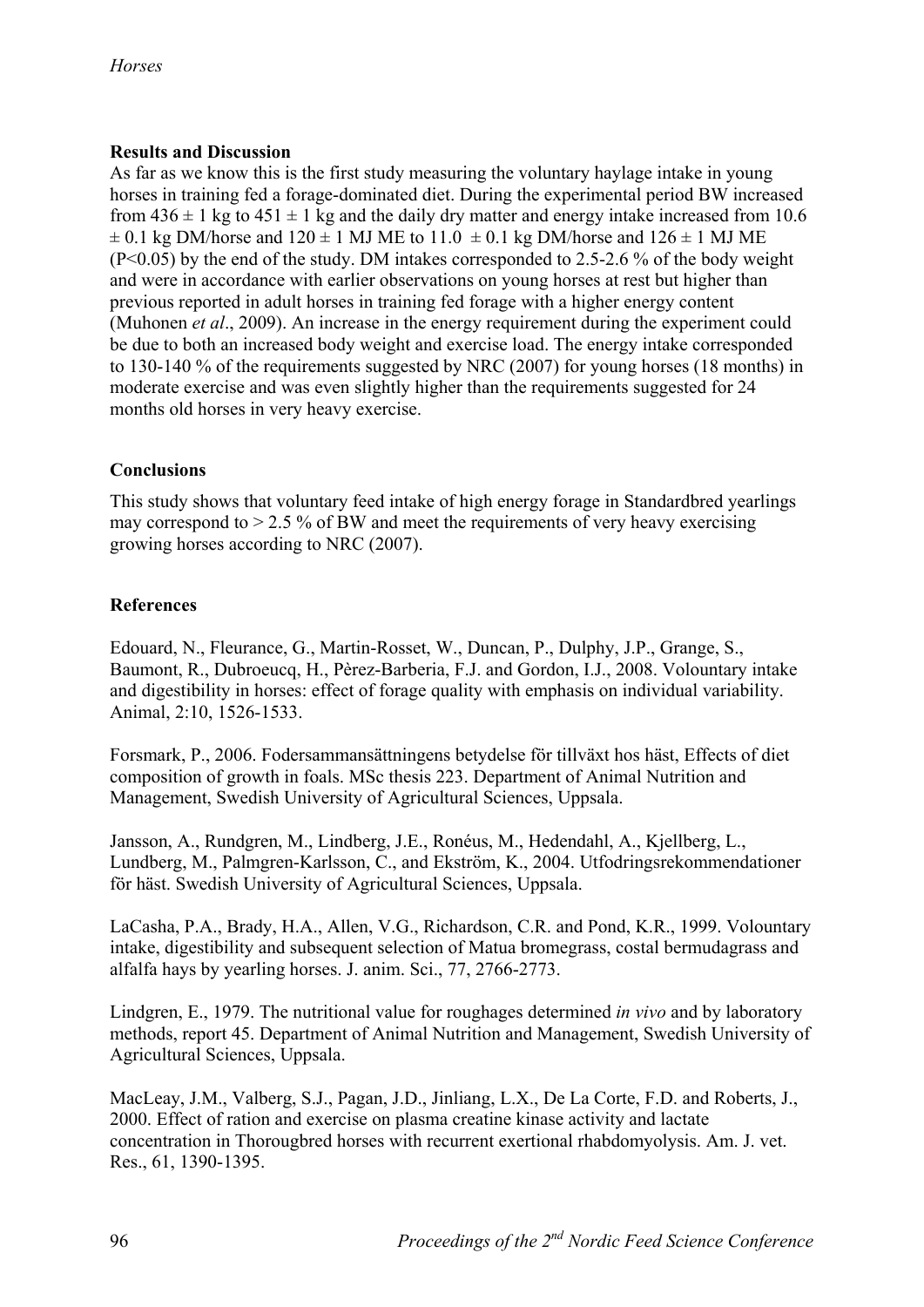Muhonen, S., Lindberg, J.E., Bertilsson, J. and Jansson, A., 2009. Effects of fluid balance, digestion and exercise response in Standardbred horses fed silage, haylage end hay. Comparative Exercise Physiology, 5(3-4), 133-142.

National Research Council, NRC, 2007. Nutrient requirements of Horses. National Academies Press, Washington D.C., United States of America. Pp 298.

Redbo, I., Redbo-Torstensson, P., Ödberg, F.O., Hedendahl, A. and Holm, J., 1998. Factors affecting behavioural disturbances in race-horses. Anim. Sci., 66, 475-481.

Tinker, M.K., White, N.A., Lessard, P., Thatcher, C.D., Pelzer, K.D., Davis, B. and Carmel, D.K., 1997. Prospective study of equine colic risk factors. Equine vet. J., 29, 454-458.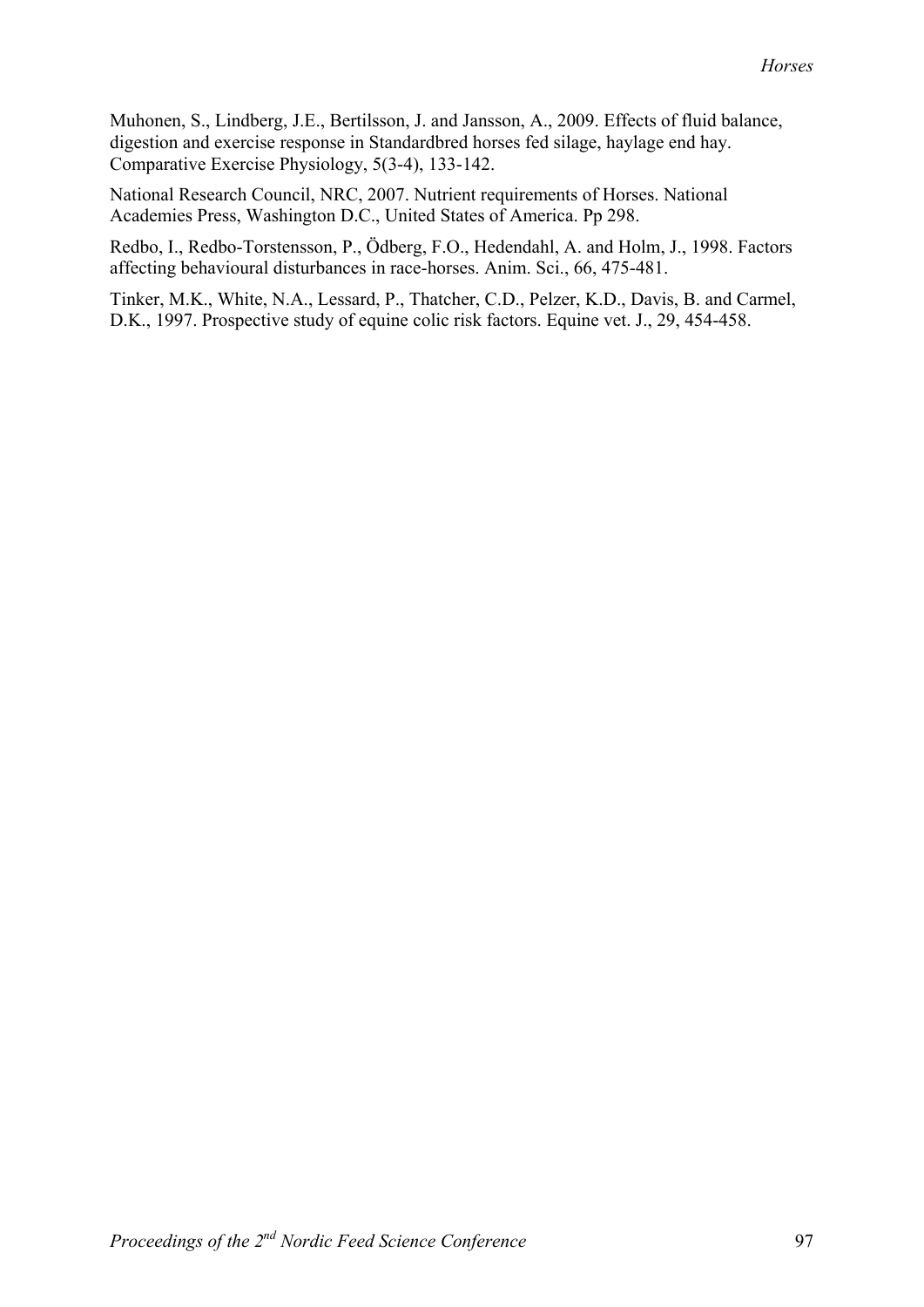## **Urinary phosphorus excretion in growing horses in training fed forage** *ad libitum* **and two levels of phosphorus**

G. Ögren, K. Holtenius, A. Jansson

*Department of Animal Nutrition and Management, HVC, Ultuna, Swedish University of Agricultural Sciences, S-753 23 Uppsala, Sweden* 

# **Introduction**

Phosphorus among other macro minerals is important for the development of skeleton in growing horses, and dietary mismanagement may be one of the factors predisposing young horses for developmental orthopedic disease (Pagan, 2011). In horses at pasture or fed forage *ad libitum* the intake of nutrients, including minerals, can only be estimated (Pagan, 2011). It would therefore be valuable to find simple methods for detecting the intake of minerals in horses. Schryver (1971) and Meyer (1990) reported a relationship between P intake and urinary P excretion, while van Doorn (2004) and Stephens (2004) found large variation in P excretion in urine among individuals. Cymbaluk (1989) compared two low P diets (one forage diet and one concentrate diet) and concluded that horses fed forage diet low in P might have absorbed insufficient amounts of P. Therefore P supplementation might be needed on high-forage diets but not on concentrate diets. The aim of this study was to investigate if P in a spot sample of urine reflects P intake in growing horses in training fed forage-only diets.

# **Materials and methods**

Fourteen healthy Standard-bred trotters (thirteen geldings and one stallion, bodyweight  $450 \pm$ 54 kg, age  $20 \pm 0.3$  month) were randomly blocked into two dietary treatments: with (C) and without (T) P supplements for 6 days in a cross-over design. Horses were fed forage *ad libitum* (minimum 10 % left overs) and 250 g pelleted lucerne (Krafft AB, Sweden) once per day. In treatment C 150 g of mineral supplements (Krafft Miner Vit) was offered daily. Horses were fed individually in the stable with free access to water from buckets. Crude protein, metabolizable energy, Ca and P content of the feeds are found in Table 1. All horses were exercised (trot at 2-3 min/km for 4-7 km on a race track) four days per week. On days off training all horses were exercised in a walker for 30-60 min. once or twice per day. One spot sample of urine per horse was collected once during the last three days in each treatment period. All feed and left-overs were weighed daily, and samples of feed and refusals were collected daily from each horse. Samples were frozen at -20°C for further analysis. Feed samples were mixed and dried for 16 h in 65°C and ground in a hammer mill using a 1-mm screen (KAMAS, Slagy 200 B, Malmö, Sweden). Dry matter content was determined by overnight drying at 105°C. P content were analyzed using a spectrophotometer (ICP-AES, ICP Spectro Flame, Spectro Analytical Instruments) after extraction in HCl (7N) and dilution. P analyses were made by AgriLab, Uppsala, Sweden. Urine was analyzed for creatinine by Segmented Flow Analysis with an Autoanalyser III system (Seal, USA), using the Jaffee reaction, a colorimetric method with picric acid and wavelength 505 nm (Technicon method No. SE4-0011FH4, Technicon, Dublin, Ireland). Creatinine was used for calculating the amount of urine excreted each day, assuming a creatinine excretion in urine of 1.15 mg/ kg BW/h (Meyer, 1990). Inorganic P in urine was analyzed by UV method (PH 1016, Randox, Antrim, UK) with molybdate as reagent and measured by a spectrophotometer (340 nm) (Kinetics Spectrophotometer, LKB Biochron, Ultrospec K 4053, Cambridge, England).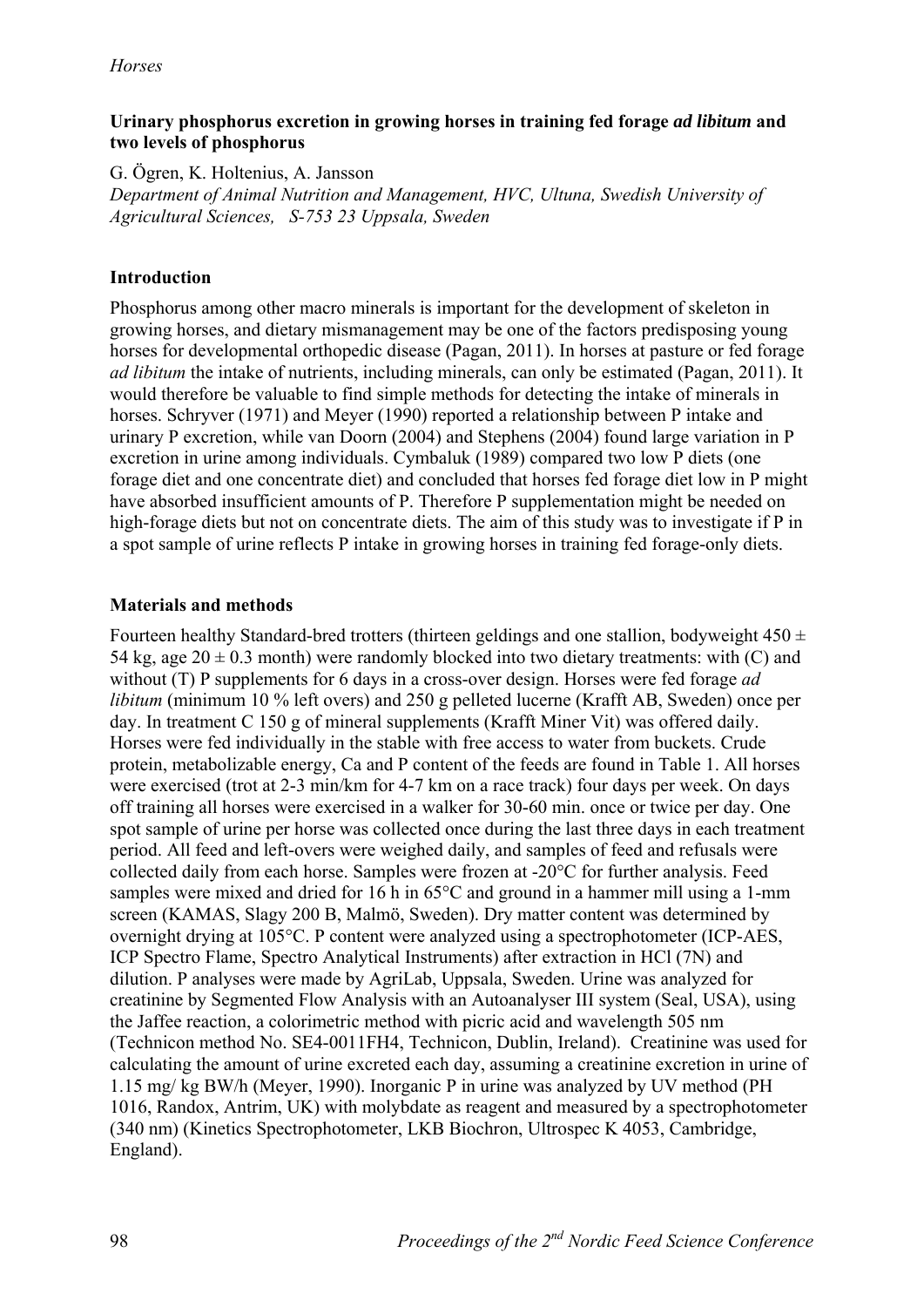All data were subjected to analysis of variance (GLM procedure in the Statistical Analysis Systems package 9.2, SAS Inst., Cary, NC) using the following model;  $Y_{i j k} = \mu + \alpha_i + \beta_j + \gamma_k$ +  $e_{ijk}$  where  $Y_{ijk}$  is the observation,  $\mu$  the mean value,  $\alpha_i$  the effect of animal,  $\beta_i$  the effect of treatment,  $\gamma_k$  the effect of period and  $e_{ijk}$  the residuals;  $e_{ijk}$  ND (0,  $\delta^2$ ). The *P* value for significance between treatments was  $\leq$  0.05. Post-hoc analysis was made by a Tukey-test (significance  $P < .05$ ). Values are presented as least square means  $\pm$  standard error of the mean.

| Item                              | Forage         | Lucerne       | Supplement (Krafft Miner Vit) |
|-----------------------------------|----------------|---------------|-------------------------------|
| $CP\%$                            | $14.3^{\circ}$ | $150^b$       |                               |
| $Ca\%$                            | .56            | 1.76          | 6.76                          |
| $P\%$                             | .26            | .25           | 644                           |
| Metabolizable energy, MJ $10.6^a$ |                | $8.5^{\rm b}$ |                               |
|                                   |                |               |                               |

**Table 1**. Nutrient composition of feed used (of dry matter)

<sup>a</sup> nutrient analyzed by AgriLab before the trials

 $\sigma$  values from the manufacturer

### **Results and Discussion**

#### *Intake*

As expected, mean P intake was lower for horses on diet T (P<.0001) compared to diet C (Table 2). Based on the daily energy intake it was estimated that daily P intake corresponded to 130 % and 70 % of the NRC requirement on diet C and T, respectively. There was a lower (P<.0001) DM intake for the T-diet compared to the C-diet.

### *Excretion in urine*

There was no correlation between P intake and urinary P excretion in individual spot samples (Fig.1), and there was no difference between diets in daily urinary P excretion. These data are in agreement with Nielsen (1998) and Stephens (2004) using growing horses, and Buchholz-Bryant (2001) using young, mature and aged horses. In contrast, both Schryver (1971) and Meyer (1990) found that renal P excretion was positively related to P intake. However, at low levels of P intake this relationship may not be an adequate description (Schryver, 1971). In our study, estimated loss of P via urine was less than 1.5 % of intake on both diets. Nevertheless, urine P % of P intake was higher (p<.0001) in non-supplemented horses.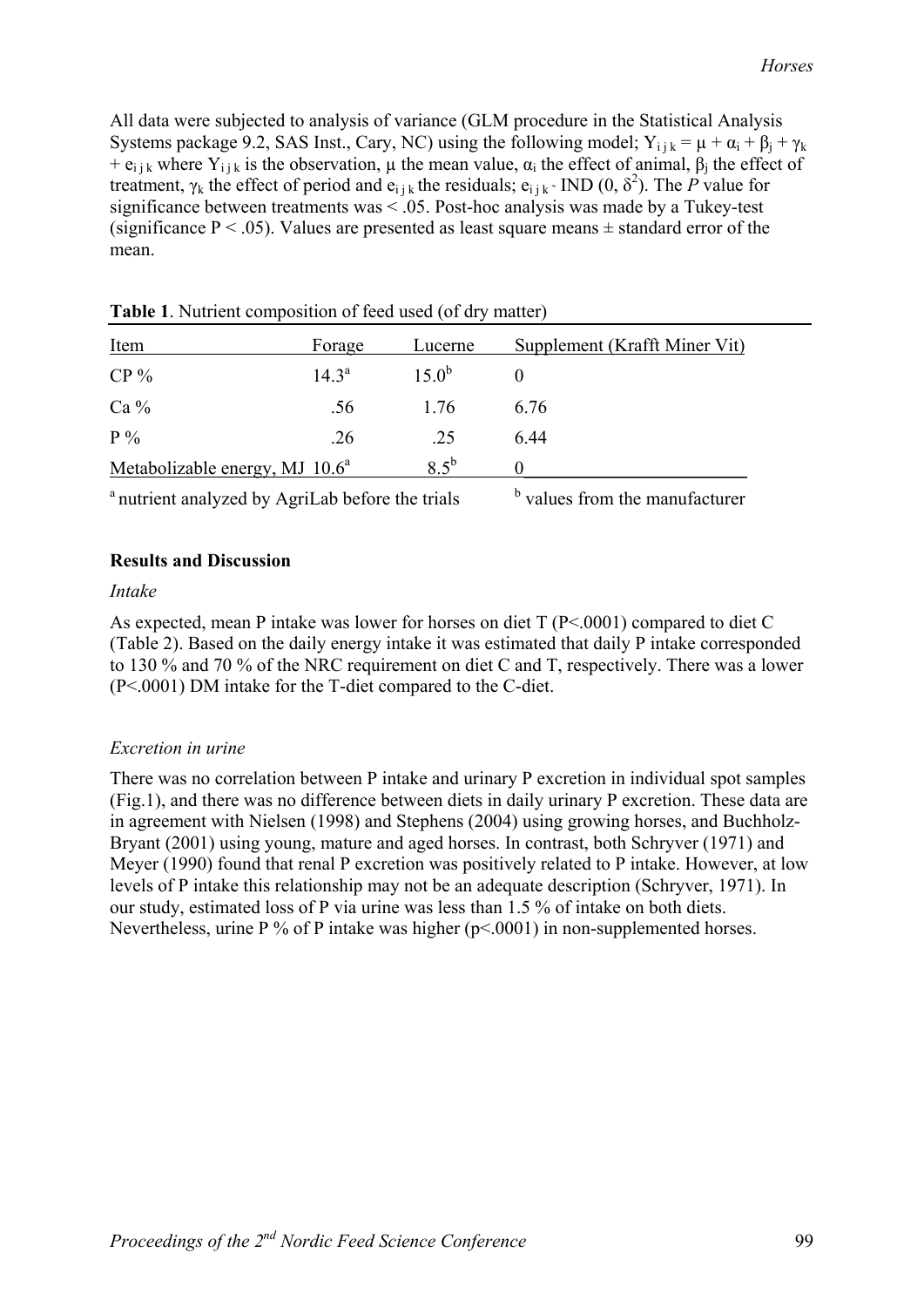| Item, unit            | Control (supplemented) | Treatment (non-supplemented) |
|-----------------------|------------------------|------------------------------|
| DM intake, kg         | $9.00 \pm 0.17$        | $6.60 \pm 0.17*$             |
| P intake, $g/d$       | $32 \pm 1$             | $17 \pm 1*$                  |
| P urine, $mg/d$       | $170 \pm 9$            | $190 \pm 9$                  |
| P urine % of P intake | $0.5 \pm 0.05$         | $1.1 \pm 0.05*$              |

**Table 2.** Mean values  $\pm$  stddev of daily feed and P intake, and P excreted in urine

\* difference between treatments ( $p < .05$ )



**Figure 1.** P excreted in urine versus P intake in 14 young Standardbred horses fed a forage diet supplemented or not supplemented with P.

# **Conclusion**

A single spot sample of urine does not reflect P intake in young horses fed forage-only diets and P levels  $\pm$  30% of the NRC recommendations. Estimated loss of urinary P excretion was low in this trial, about 1%. DM intake was 34 % higher in supplemented horses compared to non-supplemented. This result was surprising and further studies are needed to clarify if there is a relationship between DM intake and mineral supplement intake.

# **References**

Buchholz-Bryant, M.A., Baker, L.A., Pipkin, J.L., Mansell, B.J., Haliburton, J.C., Bachman, R.C., 2001. The effects of calcium and phosphorus supplementation, inactivity, and subsequent aerobic training on the mineral balance in young, mature and aged horses. J. of Equine Vet. Sci., 21, 71-77.

Cymbaluk, N.F., Christison, G.I., 1989. Effects of Dietary Energy and Phosphorus Content on Blood Chemistry and Development of Growing Horses. J. Anim. Sci., 67, 951-958.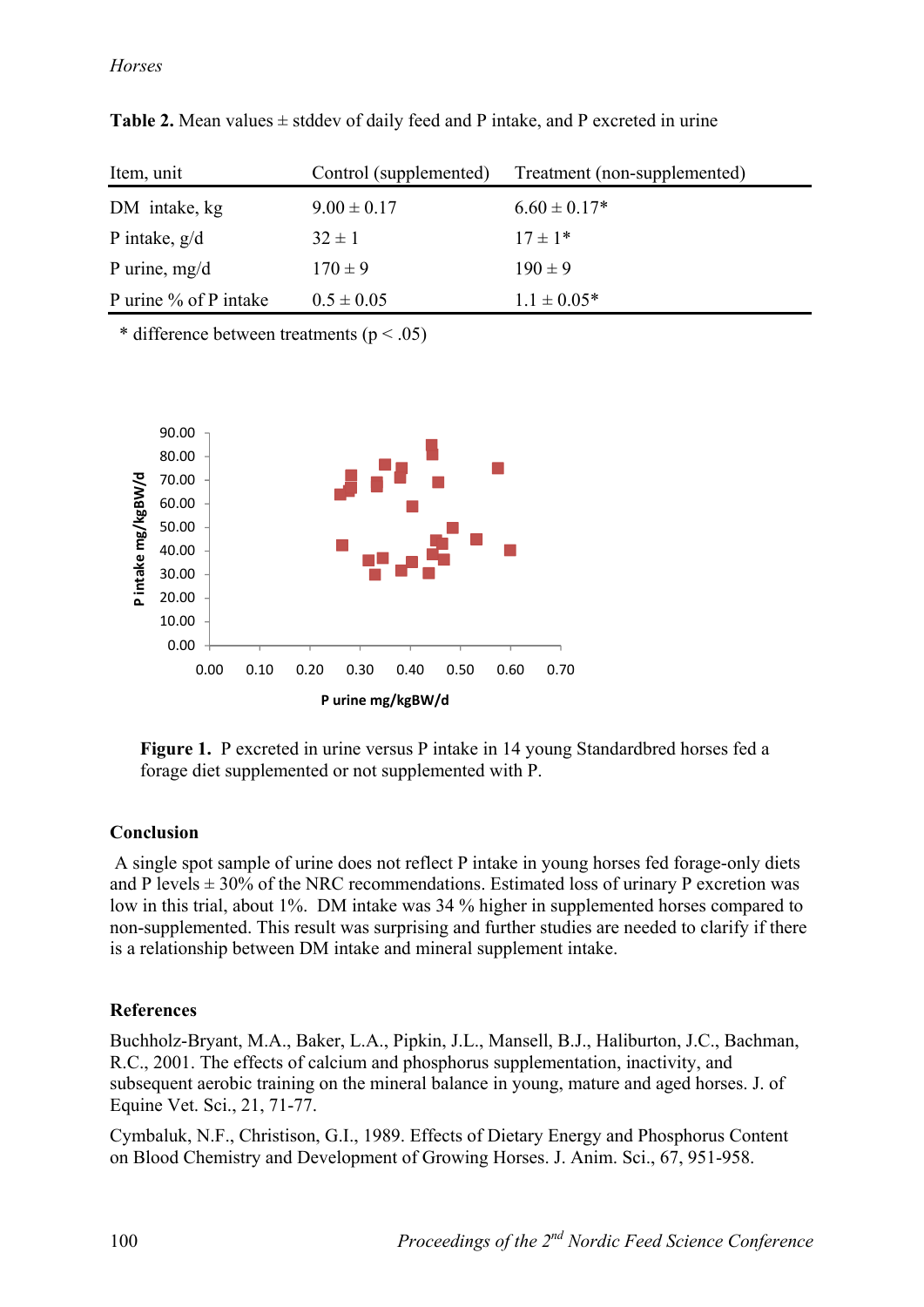Cymbaluk, N.F., Christison, G.I., Leach, D.H., 1989. Nutrient Utilization by Limit- and Ad Libitum-fed Growing Horses. J. Anim. Sci., 67, 414-425.

van Doorn, D.A., Everts, H. Wouterse, H., Beynen, A.C., 2004. The apparent digestibility of phytate phosphorus and the influence of supplemental phytase in horses. J. Anim. Sci., 82, 1756-1763.

Meyer, H., Stadermann, B., 1990. Möglichkeiten zur Bestimmung der Mineralstoffversorgung des Pferdes durch Harnanlysen. Fortschr. Tierphysiol. Tierernährg. Haft 21. Paul Parey, Hamburg u. Berlin. Germany

Nielsen, B.D., Potter, G.D., Greene, L.W., Morris, E.L., Murray-Gerzik, M., Smith, W.B., Martin, M.T., 1998. Response of young horses in training to varying concentrations of dietary Calcium and Phosphorus. J. of Equine Vet. Sci., 18, 397-404.

National Research Council (NRC), 2007. Nutrient Requirements of horses. 5<sup>th</sup> ed., National Academy Press, Washington D.C., USA. 76-79.

Pagan, J. D., 2011. The Role of Nutrition in Developmental Orthopedic Disease: Nutritional Management. In: Ross, M. W., Dyson, S. J. (ed), *Diagnosis and Management of Lameness in horses.* Saunders Elsevier, 2 ed., St, Louis, Mo, USA

Schryver, H.F., Hintz, H.F., Craig, P.H., 1971. Phosphorus Metabolism in Ponies Fed Varying Levels of Phosphorus. J. Nutr., 101, 1257-1264.

Stephens, T.L., Potter, G.D., Gibbs, P.G., Hood, D.M., 2004. Mineral Balance in Juvenile Horses in Race Training. J. of Equine Vet. Sci., 24, 438-450.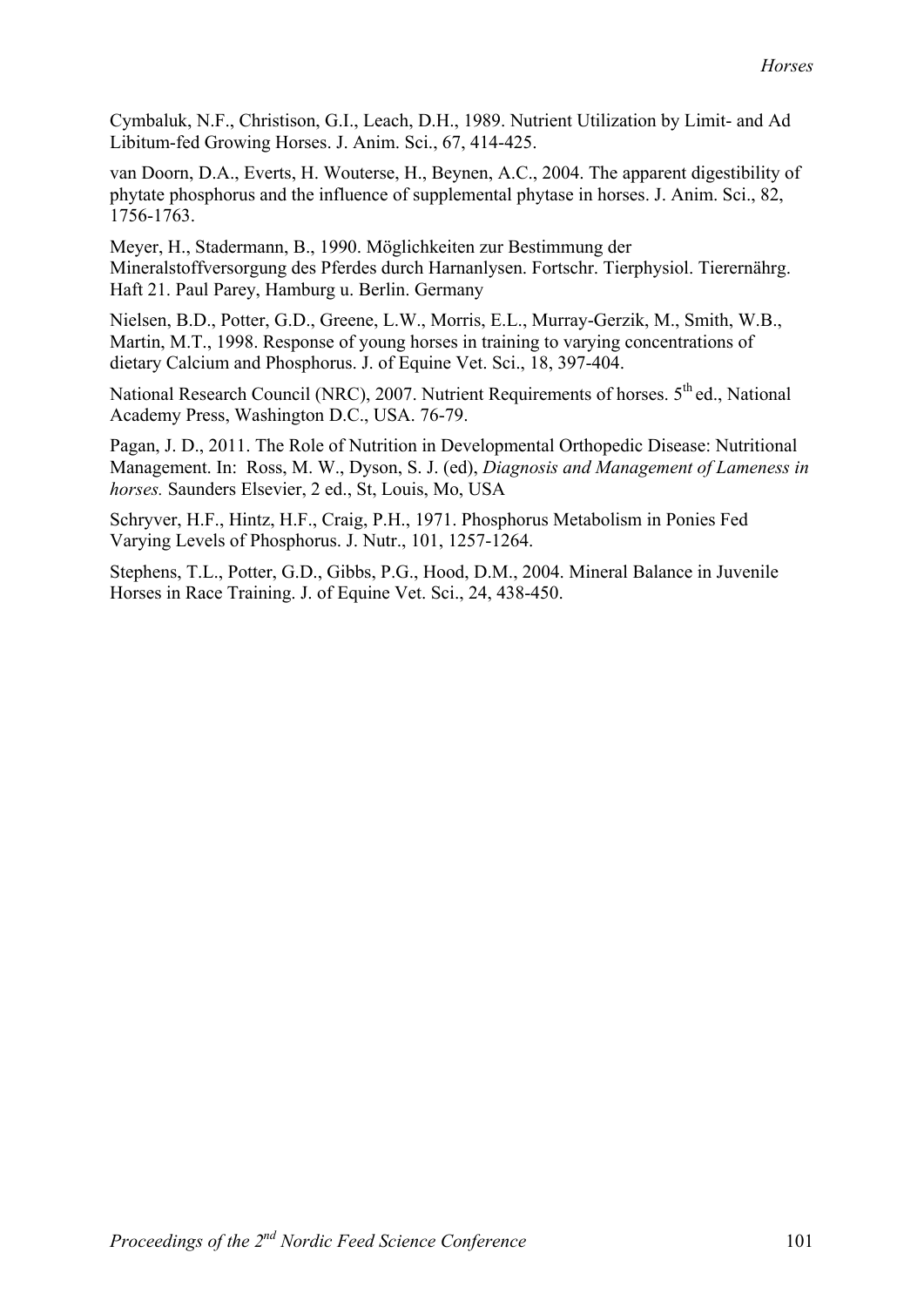SLU Institutionen för husdjurens utfodring och vård

# RAPPORTSERIE VID INSTITUTIONEN

- 1-276 Finns i mån av tillgång i arkiv
- 267. Rolf Spörndly, 2007 KungsängenDagarna 2007 ISSN 0347-9838 ISRN SLU-HUV-R-267-SE
- 268. Thomas Pauly, Martin Knicky, Per Lingvall, Hans Arvidsson, Rolf Spörndly, 2007 Ensilering i slang Jämförelse mellan två ensilagepackare och mellan hackvagn och finsnittvagn ISSN 0347-9838 ISRN SLU-HUV-R-268-SE
- 269. Lindberg, Jan Erik, 2008 Utfodring av unghästar med torkad vetedrank Tillväxt, kroppsmått och blodparametrar ISSN 0347-9838 ISRN SLU-HUV-R-269-SE
- 270. Lindberg, Jan Erik, 2008 Näringsvärde hos färsk vetedrank vid utfodring till grisar ISSN 0347-9838 ISRN SLU-HUV-R-270-SE
- 271. Forsberg, Anne-Mari, 2008 Factors affecting cow behaviour in a barn equipped with an automatic milking system ISSN 0347-9838 ISBN 978-91-85911-69-1 LIC THESIS
- 272. Connysson, Malin, 2009 Fluid Balance and Metabolic Response in Athletic Horses Fed Forage Diets ISSN 0347-9838 ISBN 978-91-86197-16-2 LIC THESIS
- 273. Marie Liljeholm, Jan Bertilsson & Ingrid Strid, 2009 Närproducerat foder till svenska mjölkkor – miljöpåverkan från djur ISSN 0347-9838 ISRN SLU-HUV-R-273-SE
- 274. Proceedings of the 1st Nordic Feed Science Conference 22nd – 23rd June 2010, Uppsala Sweden ISSN 0347-9838 ISRN SLU-HUV-R-274-SE
- 275. Eva Spörndly och Karl-Ivar Kumm, 2010 Lönar det sig med mer ensilage och bete till korna? – Ekonomiska beräkningar på gårdsnivå ISSN 0347-9838 ISRN SLU-HUV-R-275-SE
- 276. Pelve, Maja, 2010 Cattle grazing on semi-natural pastures – animal behaviour and nutrition, vegetation characteristics and environmental aspects ISSN 0347-9838 ISBN 978-91-576-9017-3 LIC THESIS